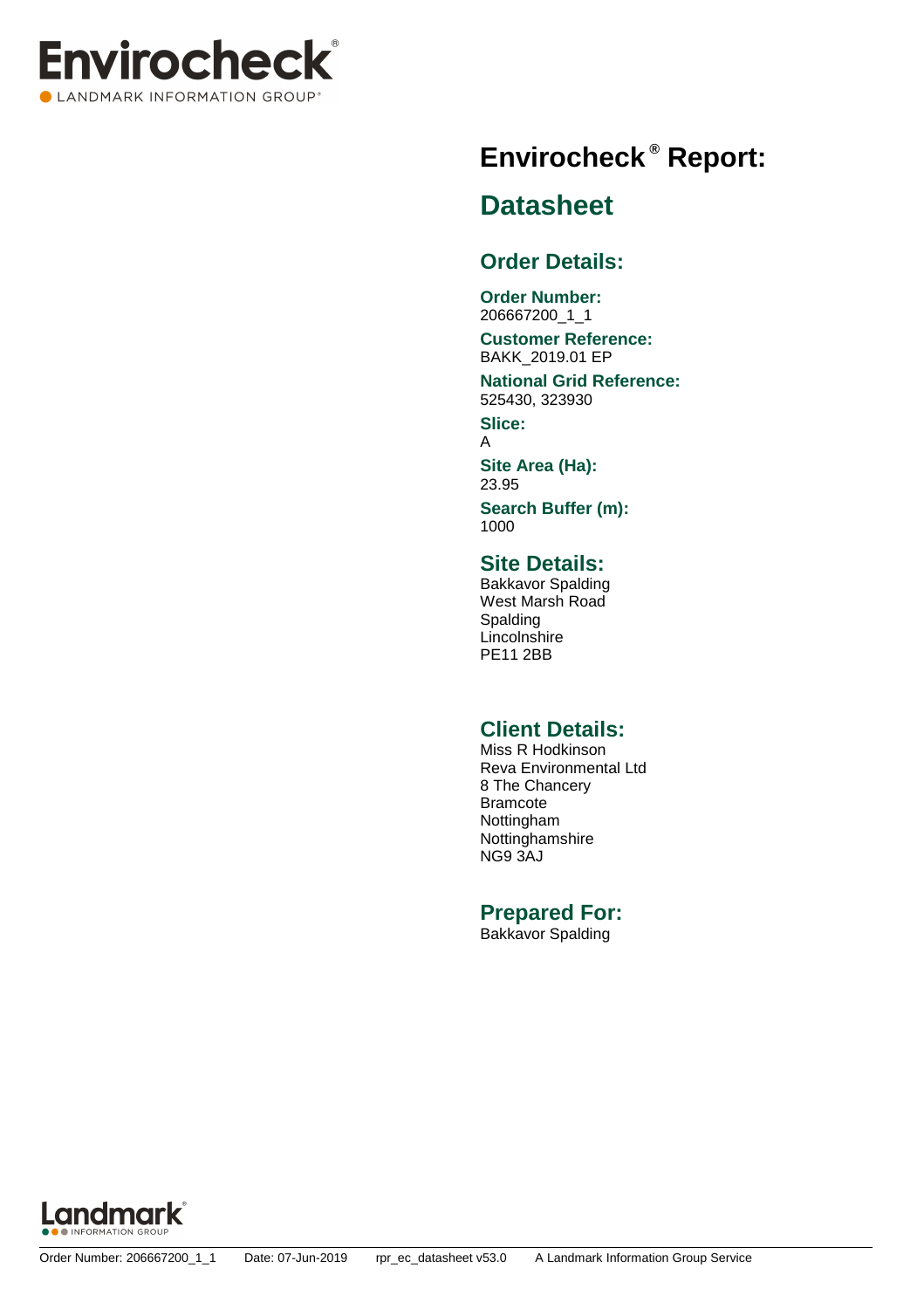LANDMARK INFORMATION GROUP®

### **Contents**

| <b>Report Section</b>            | <b>Page Number</b> |
|----------------------------------|--------------------|
| <b>Summary</b>                   |                    |
| <b>Agency &amp; Hydrological</b> | 1                  |
| Waste                            | 45                 |
| <b>Hazardous Substances</b>      | 51                 |
| Geological                       | 52                 |
| <b>Industrial Land Use</b>       | 54                 |
| <b>Sensitive Land Use</b>        | 81                 |
| <b>Data Currency</b>             | 82                 |
| <b>Data Suppliers</b>            | 86                 |
| <b>Useful Contacts</b>           | 87                 |

#### **Introduction**

The Environment Act 1995 has made site sensitivity a key issue, as the legislation pays as much attention to the pathways by which contamination could spread, and to the

vulnerable targets of contamination, as it does the potential sources of contamination.<br>For this reason, Landmark's Site Sensitivity maps and Datasheet(s) place great emphasis on statutory data provided by the Environment

### **Copyright Notice**

© Landmark Information Group Limited 2019. The Copyright on the information and data and its format as contained in this Envirocheck® Report ("Report") is the property of<br>Landmark Information Group Limited ("Landmark") an

A copy of Landmark's Terms and Conditions can be found with the Index Map for this report. Additional copies of the Report may be obtained from Landmark, subject to<br>Landmark's charges in force from time to time. The Copyr

### **Natural England Copyright Notice**

Site of Special Scientific Interest, National Nature Reserve, Ramsar, Special Protection Area, Special Conservation Area, Marine Nature Reserve data (derived from Ordnance<br>Survey 1:10000 raster) is provided by, and used wi

#### **Scottish Natural Heritage Copyright**

Contains SNH information licensed under the Open Government Licence v3.0.

#### **Ove Arup Copyright Notice**

The Mining Instability data was obtained on licence from Ove Arup & Partners Limited (for further information, contact mining.review@arup.com). No reproduction or further use of<br>such Data is to be made without the prior w

#### **Peter Brett Associates Copyright Notice**

The cavity data presented has been extracted from the PBA enhanced version of the original DEFRA national cavity databases. PBA/DEFRA retain the copyright & intellectual property rights in the data. Whilst all reasonable efforts are made to check that the information contained in the cavity databases is accurate we do not warrant that the data is<br>complete or error free. The information is this data.

### **Radon Potential dataset Copyright Notice**

Information supplied from a joint dataset compiled by The British Geological Survey and Public Health England.

#### **Natural Resources Wales Copyright Notice**

Contains Natural Resources Wales information © Natural Resources Wales and Database Right. All rights Reserved. Contains Ordnance Survey Data. Ordnance Survey Licence<br>Number 100019741. Crown Copyright and Database Right.

#### **Report Version v53.0**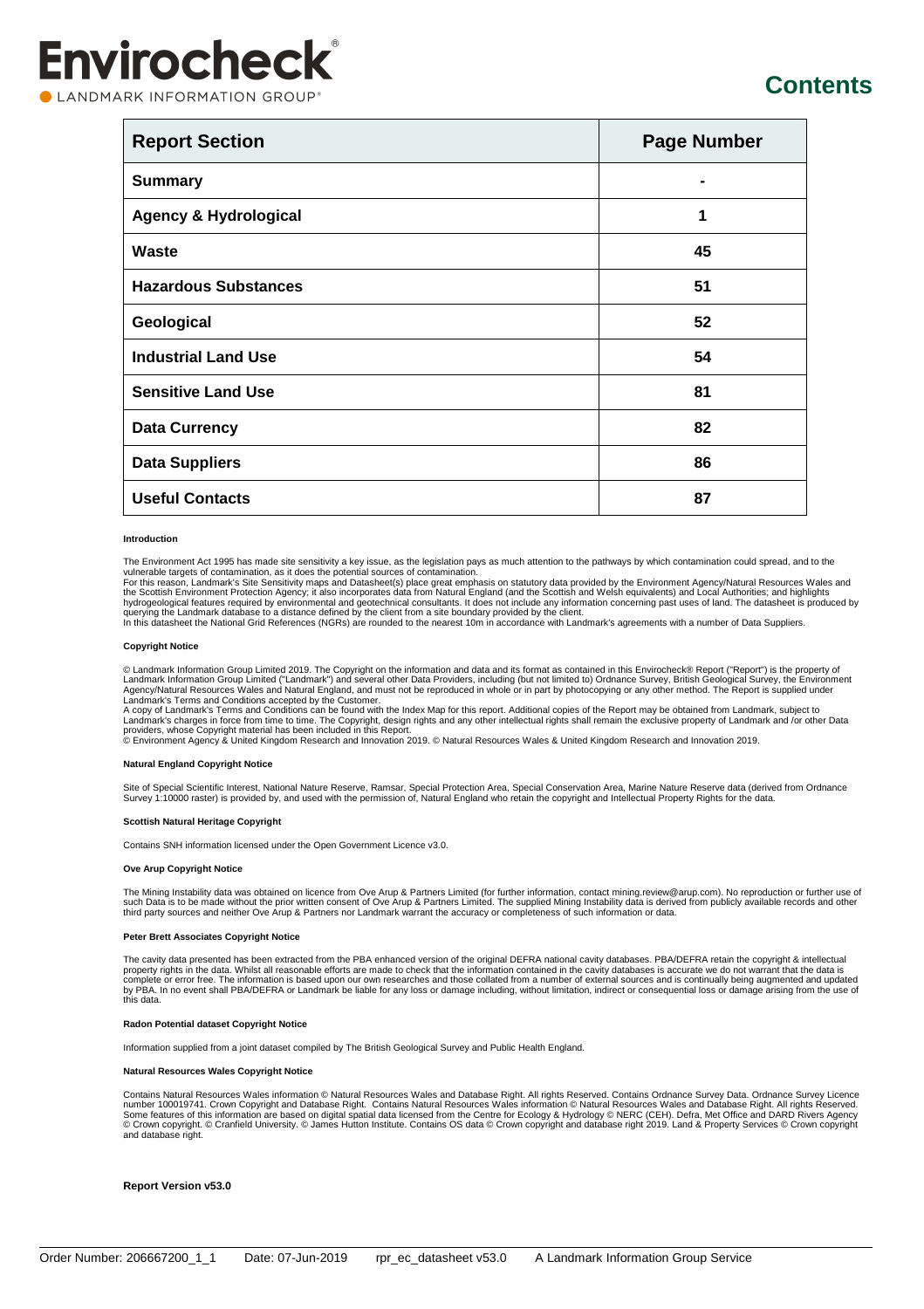CLANDMARK INFORMATION GROUP®

### **Summary**

| <b>Data Type</b>                                              | Page<br><b>Number</b> | On Site                 | 0 to 250m    | 251 to 500m    | 501 to 1000m<br>(*up to 2000m) |
|---------------------------------------------------------------|-----------------------|-------------------------|--------------|----------------|--------------------------------|
| <b>Agency &amp; Hydrological</b>                              |                       |                         |              |                |                                |
| <b>BGS Groundwater Flooding Susceptibility</b>                | pg 1                  |                         | Yes          | Yes            | n/a                            |
| Contaminated Land Register Entries and Notices                |                       |                         |              |                |                                |
| <b>Discharge Consents</b>                                     | pg 1                  |                         | 3            | $\mathbf{1}$   | 12                             |
| Prosecutions Relating to Controlled Waters                    |                       |                         | n/a          | n/a            | n/a                            |
| <b>Enforcement and Prohibition Notices</b>                    |                       |                         |              |                |                                |
| <b>Integrated Pollution Controls</b>                          | pg 5                  |                         |              | 2              |                                |
| Integrated Pollution Prevention And Control                   | pg 6                  | $\overline{2}$          |              | 5              | 14                             |
| Local Authority Integrated Pollution Prevention And Control   |                       |                         |              |                |                                |
| Local Authority Pollution Prevention and Controls             | pg 11                 |                         | 1            | 3              | 8                              |
| Local Authority Pollution Prevention and Control Enforcements |                       |                         |              |                |                                |
| Nearest Surface Water Feature                                 | pg 13                 | Yes                     |              |                |                                |
| <b>Pollution Incidents to Controlled Waters</b>               | pg 13                 | 3                       | 14           | $\overline{7}$ | 16                             |
| Prosecutions Relating to Authorised Processes                 |                       |                         |              |                |                                |
| Registered Radioactive Substances                             |                       |                         |              |                |                                |
| <b>River Quality</b>                                          | pg 20                 | $\mathbf{1}$            | $\mathbf{1}$ |                | 1                              |
| River Quality Biology Sampling Points                         | pg 20                 |                         |              |                | 1                              |
| River Quality Chemistry Sampling Points                       |                       |                         |              |                |                                |
| Substantiated Pollution Incident Register                     | pg 20                 |                         | 2            | 2              | 3                              |
| <b>Water Abstractions</b>                                     | pg 21                 |                         | 1            |                | $3$ (*18)                      |
| Water Industry Act Referrals                                  |                       |                         |              |                |                                |
| Groundwater Vulnerability Map                                 | pg 27                 | Yes                     | n/a          | n/a            | n/a                            |
| Groundwater Vulnerability - Soluble Rock Risk                 |                       |                         | n/a          | n/a            | n/a                            |
| Groundwater Vulnerability - Local Information                 |                       |                         | n/a          | n/a            | n/a                            |
| <b>Bedrock Aquifer Designations</b>                           | pg 27                 | Yes                     | n/a          | n/a            | n/a                            |
| <b>Superficial Aquifer Designations</b>                       | pg 27                 | Yes                     | n/a          | n/a            | n/a                            |
| Source Protection Zones                                       |                       |                         |              |                |                                |
| Extreme Flooding from Rivers or Sea without Defences          | pg 27                 | Yes                     | Yes          | n/a            | n/a                            |
| Flooding from Rivers or Sea without Defences                  | pg 28                 | Yes                     | Yes          | n/a            | n/a                            |
| Areas Benefiting from Flood Defences                          |                       |                         |              | n/a            | n/a                            |
| Flood Water Storage Areas                                     |                       |                         |              | n/a            | n/a                            |
| <b>Flood Defences</b>                                         | pg 28                 |                         | Yes          | n/a            | n/a                            |
| OS Water Network Lines                                        | pg 28                 | $\overline{\mathbf{4}}$ | 23           | 21             | 95                             |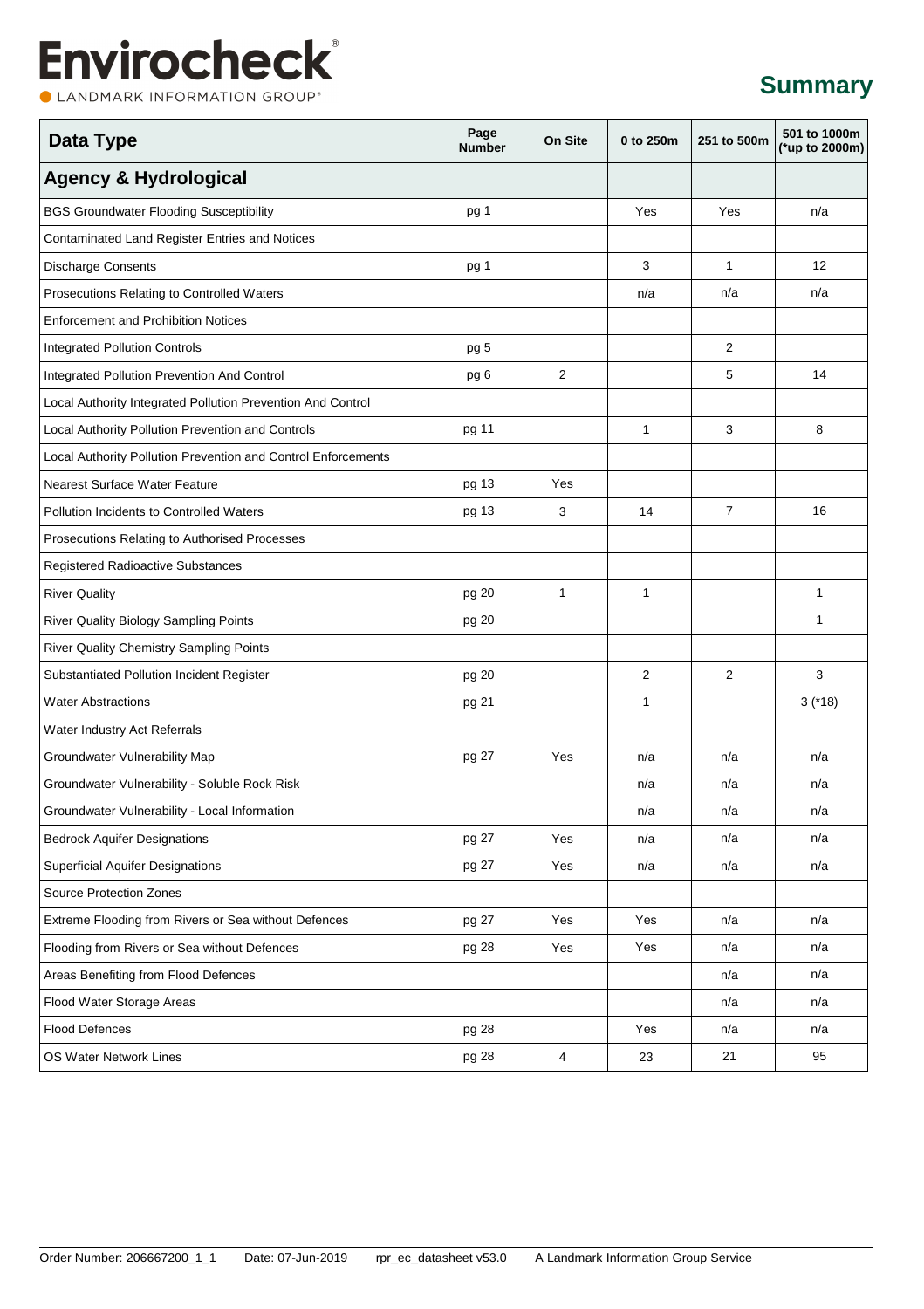### **Summary**

CLANDMARK INFORMATION GROUP®

| Data Type                                                           | Page<br><b>Number</b> | On Site      | 0 to 250m    | 251 to 500m | 501 to 1000m<br>(*up to 2000m) |
|---------------------------------------------------------------------|-----------------------|--------------|--------------|-------------|--------------------------------|
| <b>Waste</b>                                                        |                       |              |              |             |                                |
| <b>BGS Recorded Landfill Sites</b>                                  |                       |              |              |             |                                |
| <b>Historical Landfill Sites</b>                                    | pg 45                 |              | $\mathbf{1}$ |             | $\mathbf{1}$                   |
| Integrated Pollution Control Registered Waste Sites                 |                       |              |              |             |                                |
| Licensed Waste Management Facilities (Landfill Boundaries)          |                       |              |              |             |                                |
| Licensed Waste Management Facilities (Locations)                    | pg 45                 | $\mathbf{1}$ |              |             |                                |
| Local Authority Landfill Coverage                                   | pg 45                 | 2            | n/a          | n/a         | n/a                            |
| Local Authority Recorded Landfill Sites                             |                       |              |              |             |                                |
| Potentially Infilled Land (Non-Water)                               | pg 45                 |              |              |             | 1                              |
| Potentially Infilled Land (Water)                                   | pg 45                 | 9            | 9            | 14          | 25                             |
| <b>Registered Landfill Sites</b>                                    | pg 48                 |              | 1            |             |                                |
| <b>Registered Waste Transfer Sites</b>                              | pg 49                 |              |              | 1           | 3                              |
| Registered Waste Treatment or Disposal Sites                        |                       |              |              |             |                                |
| <b>Hazardous Substances</b>                                         |                       |              |              |             |                                |
| Control of Major Accident Hazards Sites (COMAH)                     | pg 51                 |              |              |             | $\overline{2}$                 |
| <b>Explosive Sites</b>                                              |                       |              |              |             |                                |
| Notification of Installations Handling Hazardous Substances (NIHHS) | pg 51                 |              |              |             | 1                              |
| Planning Hazardous Substance Consents                               | pg 51                 |              |              |             | 1                              |
| Planning Hazardous Substance Enforcements                           |                       |              |              |             |                                |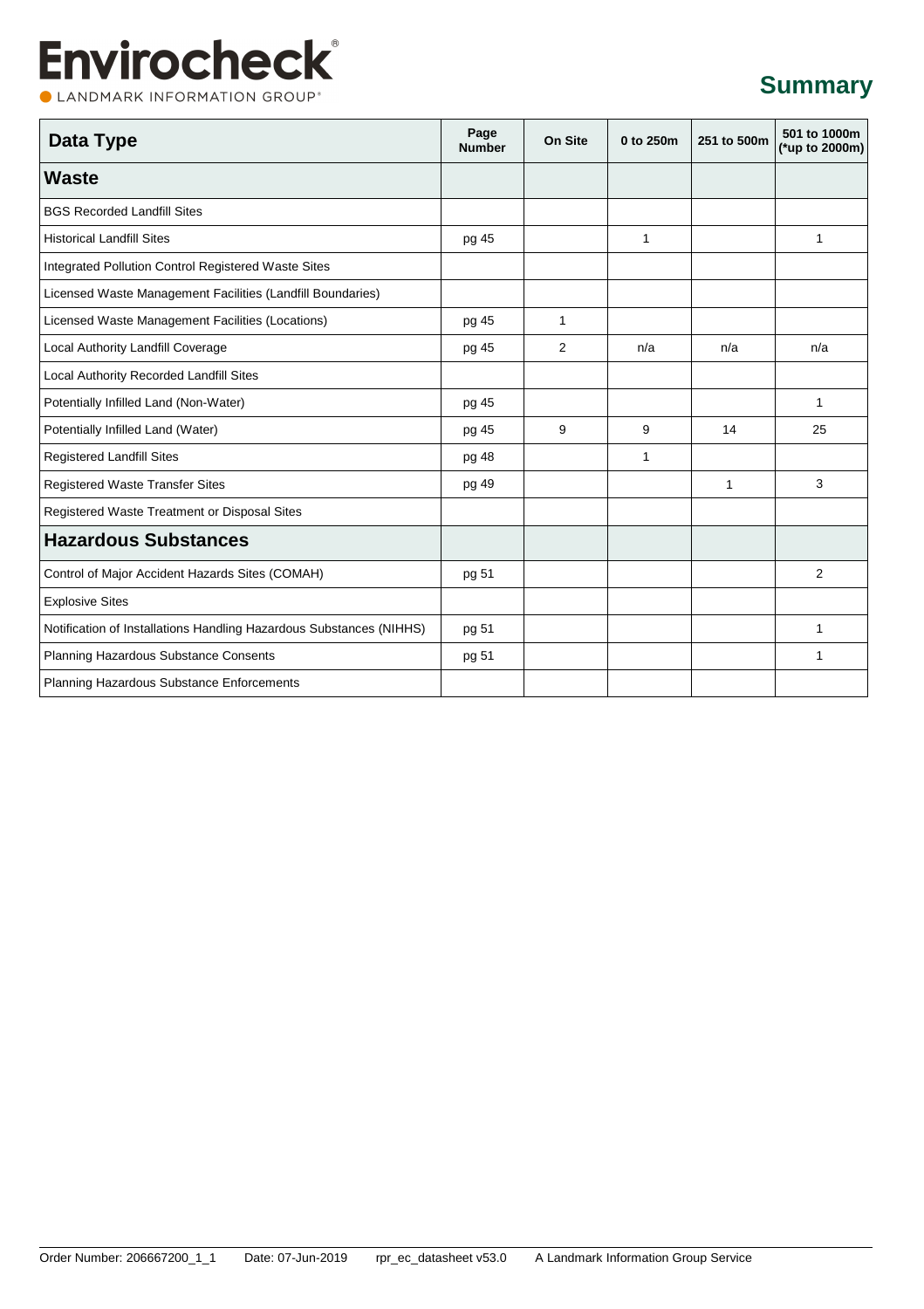CLANDMARK INFORMATION GROUP®

### **Summary**

| Data Type                                                         | Page<br><b>Number</b> | On Site | 0 to 250m      | 251 to 500m    | 501 to 1000m<br>(*up to 2000m) |
|-------------------------------------------------------------------|-----------------------|---------|----------------|----------------|--------------------------------|
| Geological                                                        |                       |         |                |                |                                |
| BGS 1:625,000 Solid Geology                                       | pg 52                 | Yes     | n/a            | n/a            | n/a                            |
| <b>BGS Estimated Soil Chemistry</b>                               | pg 52                 | Yes     |                |                |                                |
| <b>BGS Recorded Mineral Sites</b>                                 | pg 52                 |         |                |                | $\mathbf{1}$                   |
| <b>BGS Urban Soil Chemistry</b>                                   |                       |         |                |                |                                |
| <b>BGS Urban Soil Chemistry Averages</b>                          |                       |         |                |                |                                |
| <b>CBSCB Compensation District</b>                                |                       |         | n/a            | n/a            | n/a                            |
| Coal Mining Affected Areas                                        |                       |         | n/a            | n/a            | n/a                            |
| Mining Instability                                                |                       |         | n/a            | n/a            | n/a                            |
| Man-Made Mining Cavities                                          |                       |         |                |                |                                |
| <b>Natural Cavities</b>                                           |                       |         |                |                |                                |
| Non Coal Mining Areas of Great Britain                            |                       |         |                | n/a            | n/a                            |
| Potential for Collapsible Ground Stability Hazards                |                       |         |                | n/a            | n/a                            |
| Potential for Compressible Ground Stability Hazards               | pg 52                 | Yes     | Yes            | n/a            | n/a                            |
| Potential for Ground Dissolution Stability Hazards                |                       |         |                | n/a            | n/a                            |
| Potential for Landslide Ground Stability Hazards                  | pg 53                 | Yes     | Yes            | n/a            | n/a                            |
| Potential for Running Sand Ground Stability Hazards               | pg 53                 | Yes     | Yes            | n/a            | n/a                            |
| Potential for Shrinking or Swelling Clay Ground Stability Hazards | pg 53                 | Yes     | Yes            | n/a            | n/a                            |
| Radon Potential - Radon Affected Areas                            |                       |         | n/a            | n/a            | n/a                            |
| Radon Potential - Radon Protection Measures                       |                       |         | n/a            | n/a            | n/a                            |
| <b>Industrial Land Use</b>                                        |                       |         |                |                |                                |
| <b>Contemporary Trade Directory Entries</b>                       | pg 54                 | 3       | 14             | 36             | 122                            |
| <b>Fuel Station Entries</b>                                       | pg 69                 |         | 1              | 1              | 4                              |
| Points of Interest - Commercial Services                          | pg 70                 |         | 10             | 16             | 31                             |
| Points of Interest - Education and Health                         | pg 74                 |         | $\overline{2}$ | $\overline{2}$ |                                |
| Points of Interest - Manufacturing and Production                 | pg 75                 | 9       | 2              | 6              | 13                             |
| Points of Interest - Public Infrastructure                        | pg 77                 |         | 8              | $\overline{2}$ | 15                             |
| Points of Interest - Recreational and Environmental               | pg 79                 |         |                |                | 5                              |
| <b>Gas Pipelines</b>                                              |                       |         |                |                |                                |
| <b>Underground Electrical Cables</b>                              |                       |         |                |                |                                |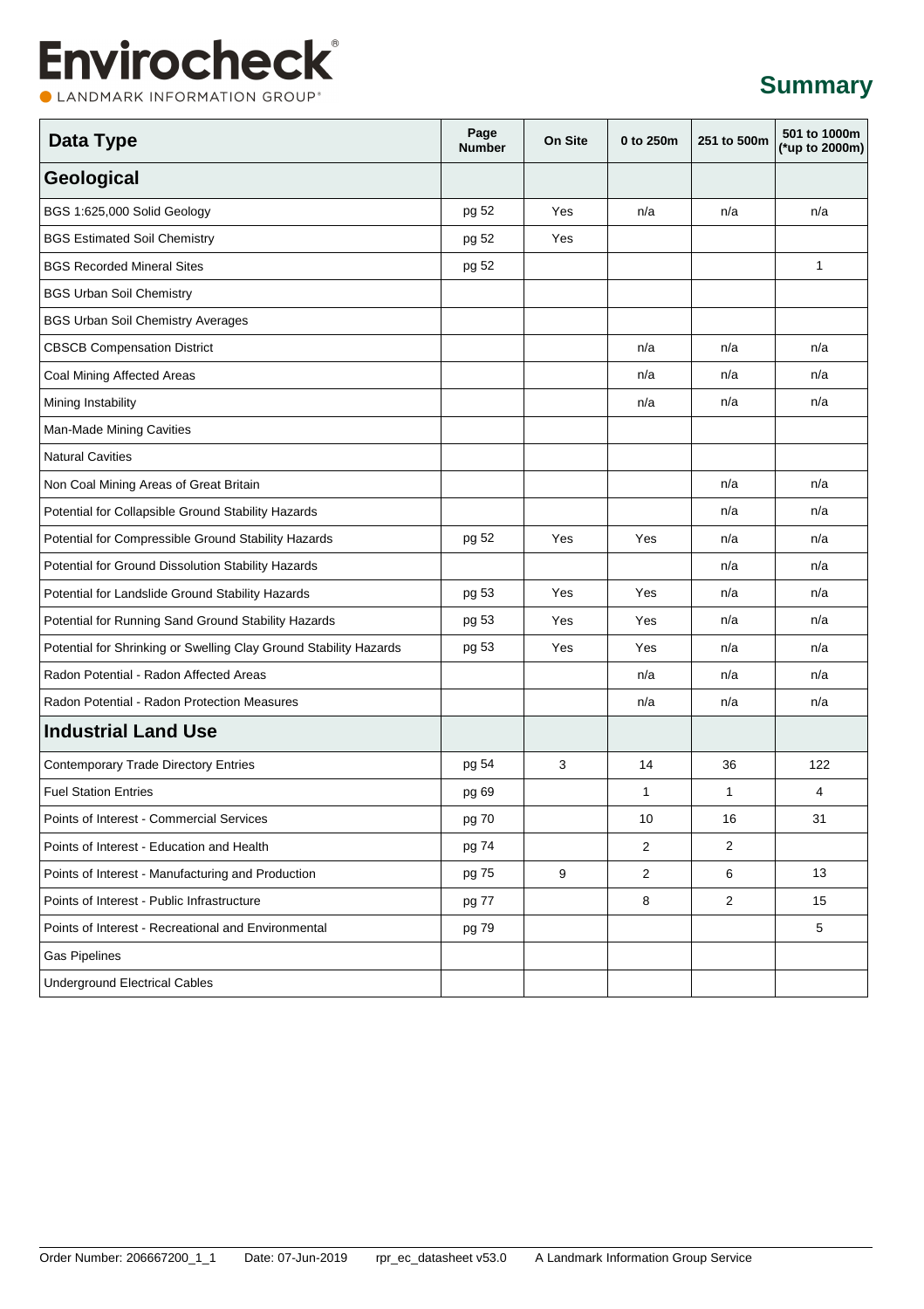CLANDMARK INFORMATION GROUP®

### **Summary**

| Data Type                              | Page<br><b>Number</b> | On Site      | 0 to 250m    | 251 to 500m  | 501 to 1000m<br>(*up to 2000m) |
|----------------------------------------|-----------------------|--------------|--------------|--------------|--------------------------------|
| <b>Sensitive Land Use</b>              |                       |              |              |              |                                |
| Ancient Woodland                       |                       |              |              |              |                                |
| Areas of Adopted Green Belt            |                       |              |              |              |                                |
| Areas of Unadopted Green Belt          |                       |              |              |              |                                |
| Areas of Outstanding Natural Beauty    |                       |              |              |              |                                |
| <b>Environmentally Sensitive Areas</b> |                       |              |              |              |                                |
| <b>Forest Parks</b>                    |                       |              |              |              |                                |
| <b>Local Nature Reserves</b>           | pg 81                 |              | 1            |              |                                |
| <b>Marine Nature Reserves</b>          |                       |              |              |              |                                |
| <b>National Nature Reserves</b>        |                       |              |              |              |                                |
| <b>National Parks</b>                  |                       |              |              |              |                                |
| <b>Nitrate Sensitive Areas</b>         |                       |              |              |              |                                |
| Nitrate Vulnerable Zones               | pg 81                 | $\mathbf{1}$ | $\mathbf{1}$ | $\mathbf{1}$ |                                |
| <b>Ramsar Sites</b>                    |                       |              |              |              |                                |
| Sites of Special Scientific Interest   |                       |              |              |              |                                |
| Special Areas of Conservation          |                       |              |              |              |                                |
| <b>Special Protection Areas</b>        |                       |              |              |              |                                |
| <b>World Heritage Sites</b>            |                       |              |              |              |                                |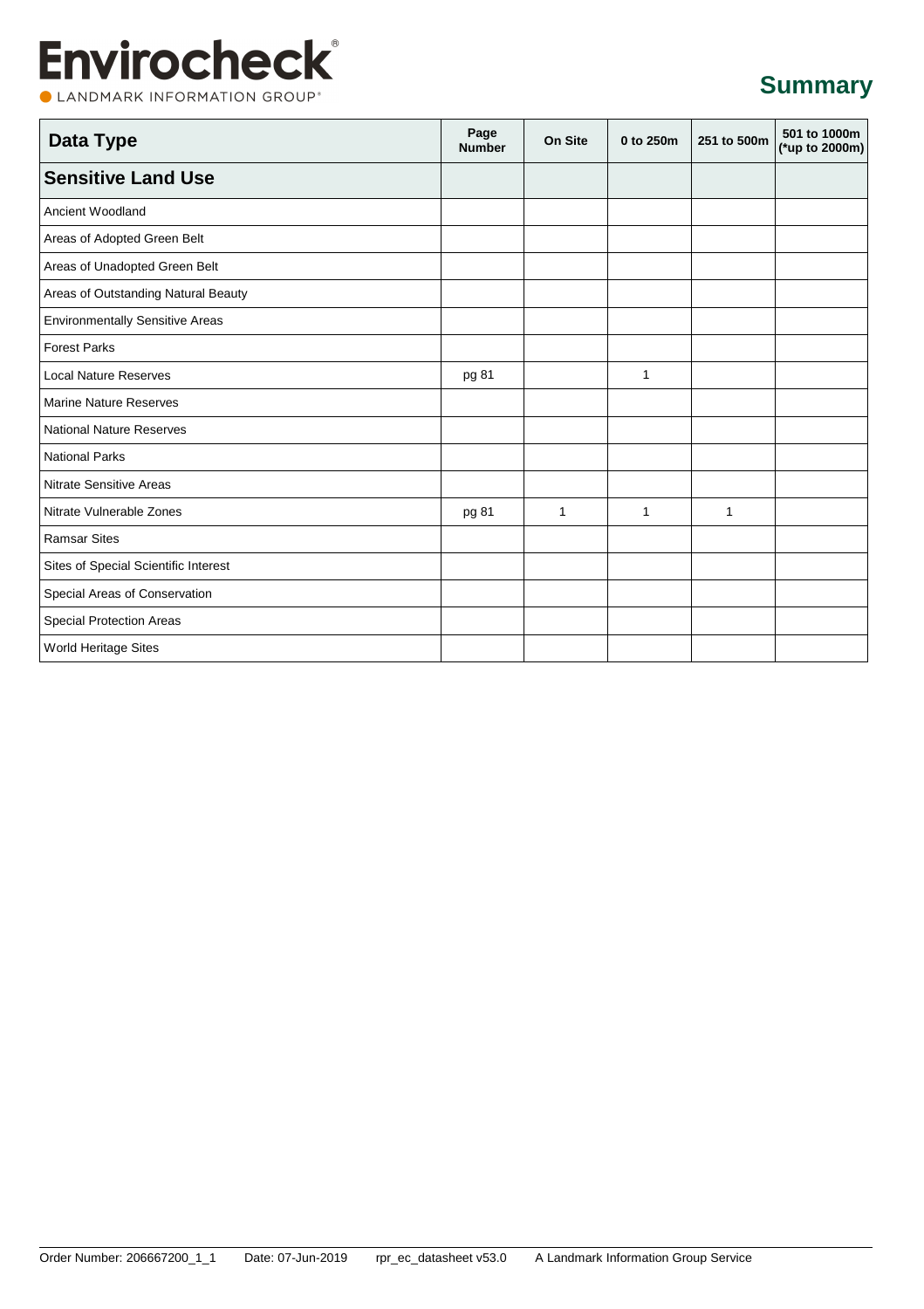<span id="page-6-2"></span><span id="page-6-1"></span><span id="page-6-0"></span>

| Map<br>ID |                                                                                                                                                                                                                                                                       | <b>Details</b>                                                                                                                                                                                                                                                                                                                                                                                                    | Quadrant<br>Reference<br>(Compass<br>Direction) | <b>Estimated</b><br><b>Distance</b><br><b>From Site</b> | <b>Contact</b> | <b>NGR</b>       |
|-----------|-----------------------------------------------------------------------------------------------------------------------------------------------------------------------------------------------------------------------------------------------------------------------|-------------------------------------------------------------------------------------------------------------------------------------------------------------------------------------------------------------------------------------------------------------------------------------------------------------------------------------------------------------------------------------------------------------------|-------------------------------------------------|---------------------------------------------------------|----------------|------------------|
|           |                                                                                                                                                                                                                                                                       | <b>BGS Groundwater Flooding Susceptibility</b>                                                                                                                                                                                                                                                                                                                                                                    |                                                 |                                                         |                |                  |
|           | Flooding Type:                                                                                                                                                                                                                                                        | Potential for Groundwater Flooding to Occur at Surface                                                                                                                                                                                                                                                                                                                                                            | A11SW<br>(N)                                    | 49                                                      | $\mathbf{1}$   | 525500<br>324200 |
|           |                                                                                                                                                                                                                                                                       | <b>BGS Groundwater Flooding Susceptibility</b>                                                                                                                                                                                                                                                                                                                                                                    |                                                 |                                                         |                |                  |
|           | Flooding Type:                                                                                                                                                                                                                                                        | Potential for Groundwater Flooding to Occur at Surface                                                                                                                                                                                                                                                                                                                                                            | A11SW<br>(NE)                                   | 60                                                      | 1              | 525600<br>324150 |
|           |                                                                                                                                                                                                                                                                       | <b>BGS Groundwater Flooding Susceptibility</b>                                                                                                                                                                                                                                                                                                                                                                    |                                                 |                                                         |                |                  |
|           | Flooding Type:                                                                                                                                                                                                                                                        | Potential for Groundwater Flooding of Property Situated Below Ground Level                                                                                                                                                                                                                                                                                                                                        | A11SW<br>(NE)                                   | 97                                                      | 1              | 525700<br>324150 |
|           |                                                                                                                                                                                                                                                                       | <b>BGS Groundwater Flooding Susceptibility</b>                                                                                                                                                                                                                                                                                                                                                                    |                                                 |                                                         |                |                  |
|           | Flooding Type:                                                                                                                                                                                                                                                        | Potential for Groundwater Flooding of Property Situated Below Ground Level                                                                                                                                                                                                                                                                                                                                        | A11SW<br>(NE)                                   | 104                                                     | 1              | 525600<br>324200 |
|           |                                                                                                                                                                                                                                                                       | <b>BGS Groundwater Flooding Susceptibility</b>                                                                                                                                                                                                                                                                                                                                                                    |                                                 |                                                         |                |                  |
|           | Flooding Type:                                                                                                                                                                                                                                                        | Limited Potential for Groundwater Flooding to Occur                                                                                                                                                                                                                                                                                                                                                               | A11SW<br>(N)                                    | 117                                                     | 1              | 525550<br>324250 |
|           |                                                                                                                                                                                                                                                                       | <b>BGS Groundwater Flooding Susceptibility</b>                                                                                                                                                                                                                                                                                                                                                                    |                                                 |                                                         |                |                  |
|           | Flooding Type:                                                                                                                                                                                                                                                        | Potential for Groundwater Flooding of Property Situated Below Ground Level                                                                                                                                                                                                                                                                                                                                        | A11SW<br>(NE)                                   | 125                                                     | $\mathbf{1}$   | 525650<br>324200 |
|           |                                                                                                                                                                                                                                                                       | <b>BGS Groundwater Flooding Susceptibility</b>                                                                                                                                                                                                                                                                                                                                                                    |                                                 |                                                         |                |                  |
|           | Flooding Type:                                                                                                                                                                                                                                                        | Potential for Groundwater Flooding of Property Situated Below Ground Level                                                                                                                                                                                                                                                                                                                                        | A11NW<br>(N)                                    | 185                                                     | 1              | 525500<br>324350 |
|           |                                                                                                                                                                                                                                                                       | <b>BGS Groundwater Flooding Susceptibility</b>                                                                                                                                                                                                                                                                                                                                                                    |                                                 |                                                         |                |                  |
|           | Flooding Type:                                                                                                                                                                                                                                                        | Limited Potential for Groundwater Flooding to Occur                                                                                                                                                                                                                                                                                                                                                               | A11NW<br>(NE)                                   | 235                                                     | 1              | 525700<br>324300 |
|           |                                                                                                                                                                                                                                                                       | <b>BGS Groundwater Flooding Susceptibility</b>                                                                                                                                                                                                                                                                                                                                                                    |                                                 |                                                         |                |                  |
|           | Flooding Type:                                                                                                                                                                                                                                                        | Potential for Groundwater Flooding of Property Situated Below Ground Level                                                                                                                                                                                                                                                                                                                                        | A11NE<br>(NE)                                   | 387                                                     | 1              | 525850<br>324400 |
|           | <b>Discharge Consents</b>                                                                                                                                                                                                                                             |                                                                                                                                                                                                                                                                                                                                                                                                                   |                                                 |                                                         |                |                  |
| 1         | Operator:<br>Property Type:<br>Location:<br>Authority:<br>Catchment Area:<br>Reference:<br>Permit Version:<br><b>Effective Date:</b><br><b>Issued Date:</b><br><b>Revocation Date:</b><br>Discharge Type:<br>Discharge<br>Environment:<br>Receiving Water:<br>Status: | Salvesen Logistics Ltd<br>MAKING OF FOOD PRODUCTS/DAIRY<br>Smedleys Ltd, West Marsh Road, Spalding<br>Environment Agency, Anglian Region<br>Not Given<br>Pr5nf5098<br>1<br>14th November 1985<br>14th November 1985<br>Not Supplied<br>Discharge Of Other Matter-Surface Water<br>Freshwater Stream/River<br>Fen Drain<br>Pre National Rivers Authority Legislation where issue date < 01/09/1989                 | A11SW<br>(NE)                                   | 60                                                      | 2              | 525720<br>324100 |
|           |                                                                                                                                                                                                                                                                       | Positional Accuracy: Located by supplier to within 100m                                                                                                                                                                                                                                                                                                                                                           |                                                 |                                                         |                |                  |
| 2         | <b>Discharge Consents</b><br>Operator:<br>Property Type:                                                                                                                                                                                                              | <b>Geest Properties Ltd</b><br>Undefined Or Other                                                                                                                                                                                                                                                                                                                                                                 | A6NW<br>(W)                                     | 75                                                      | 2              | 525080<br>323920 |
|           | Location:<br>Authority:<br>Catchment Area:<br>Reference:<br>Permit Version:<br><b>Effective Date:</b><br><b>Issued Date:</b><br><b>Revocation Date:</b><br>Discharge Type:<br>Discharge<br>Environment:<br>Receiving Water:<br>Status:                                | Geest Properties Ltd, West Marsh Road, Spalding, Pe11 2bb<br>Environment Agency, Anglian Region<br>Not Given<br>Prnnf09166<br>$\mathbf{1}$<br>31st March 1992<br>31st March 1992<br>11th October 2006<br>Discharge Of Other Matter-Surface Water<br>Freshwater Stream/River<br><b>Trib Cemetery Drain</b><br>Revoked and replaced by IPC Authorisation<br>Positional Accuracy: Located by supplier to within 100m |                                                 |                                                         |                |                  |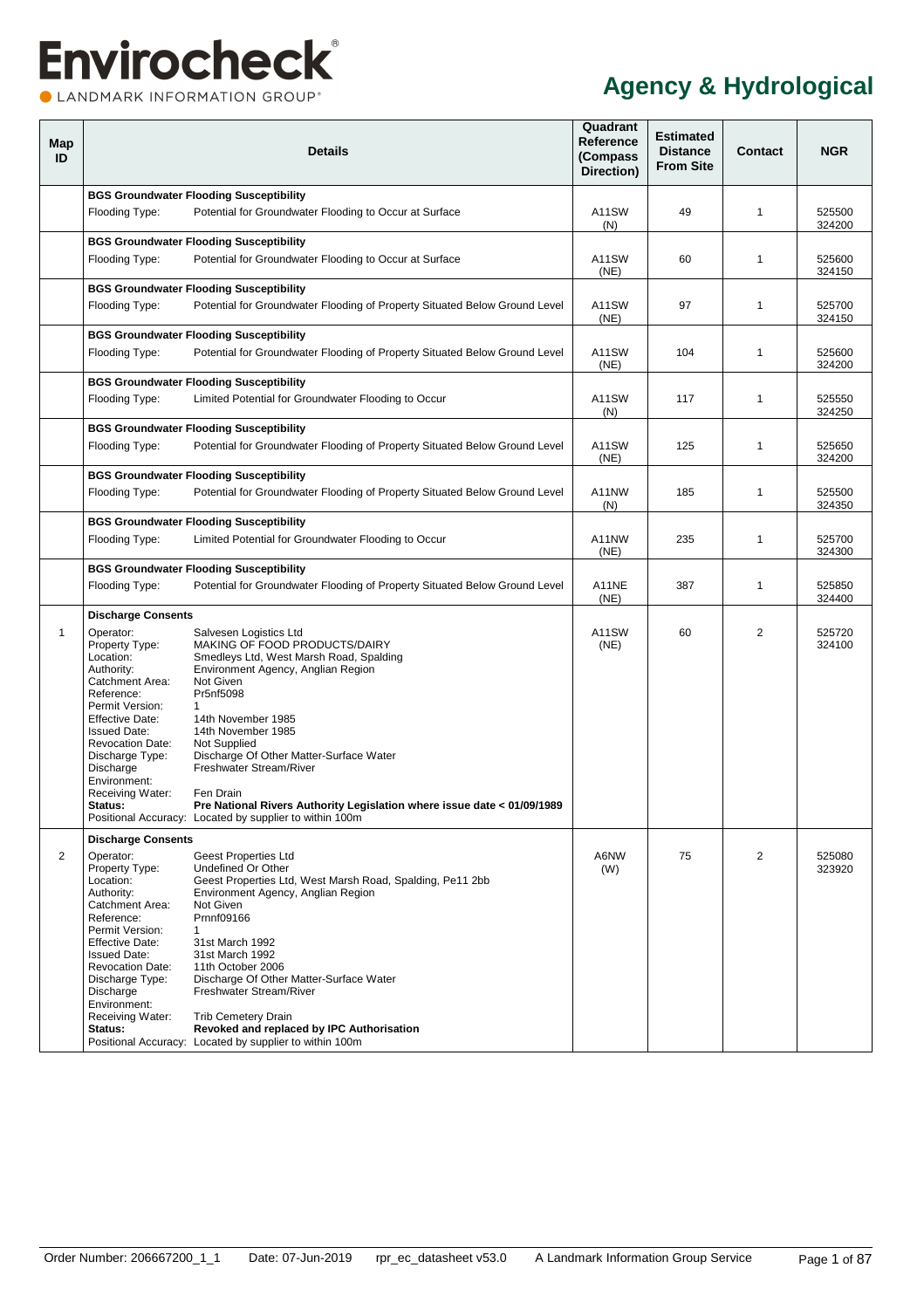LANDMARK INFORMATION GROUP®

| Map<br>ID |                                                                                                                                                                                                                                                                                                    | <b>Details</b>                                                                                                                                                                                                                                                                                                                                                                                                                                                                                                                                                                                                                           | Quadrant<br>Reference<br>(Compass<br>Direction) | <b>Estimated</b><br><b>Distance</b><br><b>From Site</b> | <b>Contact</b> | <b>NGR</b>       |
|-----------|----------------------------------------------------------------------------------------------------------------------------------------------------------------------------------------------------------------------------------------------------------------------------------------------------|------------------------------------------------------------------------------------------------------------------------------------------------------------------------------------------------------------------------------------------------------------------------------------------------------------------------------------------------------------------------------------------------------------------------------------------------------------------------------------------------------------------------------------------------------------------------------------------------------------------------------------------|-------------------------------------------------|---------------------------------------------------------|----------------|------------------|
|           | <b>Discharge Consents</b>                                                                                                                                                                                                                                                                          |                                                                                                                                                                                                                                                                                                                                                                                                                                                                                                                                                                                                                                          |                                                 |                                                         |                |                  |
| 3         | Operator:<br>Property Type:<br>Location:<br>Authority:<br>Catchment Area:<br>Reference:<br>Permit Version:<br><b>Effective Date:</b><br><b>Issued Date:</b><br><b>Revocation Date:</b><br>Discharge Type:<br>Discharge<br>Environment:<br>Receiving Water:<br>Status:                              | Malet Azoulay (Uk) Ltd<br>SHOP INCL GARDEN CENTRE/RETAIL TRADE(NOT MOTOR VEHICLE)<br>West Marsh Road Fowler Welch No.2 Warehouse, West Marsh Road,<br>Spalding, Lincolnshire, Pe11 2dd<br>Environment Agency, Anglian Region<br>Low River Welland (Spalding)<br>Prnnf12764<br>1<br>29th May 2002<br>31st May 2002<br>Not Supplied<br>Sewage Discharges - Final/Treated Effluent - Not Water Company<br>Freshwater Stream/River<br><b>Tributary Of Cemetery Drain</b><br>New Consent (Water Resources Act 1991, Section 88 & Schedule 10 as<br>amended by Environment Act 1995)<br>Positional Accuracy: Located by supplier to within 10m | A10SW<br>(W)                                    | 110                                                     | 2              | 525040<br>324090 |
|           |                                                                                                                                                                                                                                                                                                    |                                                                                                                                                                                                                                                                                                                                                                                                                                                                                                                                                                                                                                          |                                                 |                                                         |                |                  |
| 4         | <b>Discharge Consents</b><br>Operator:<br>Property Type:<br>Location:<br>Authority:<br>Catchment Area:<br>Reference:<br>Permit Version:<br><b>Effective Date:</b><br><b>Issued Date:</b><br><b>Revocation Date:</b><br>Discharge Type:<br>Discharge<br>Environment:<br>Receiving Water:<br>Status: | Ms Yvonne Wells<br>Domestic Property (Single)<br>67b Holbeach Road, Spalding, Lincolnshire, Pe11 2hy<br>Environment Agency, Anglian Region<br>Low River Welland (Spalding)<br>Prnnf12934<br>$\mathbf{1}$<br>13th June 2003<br>24th June 2003<br>Not Supplied<br>Sewage Discharges - Final/Treated Effluent - Not Water Company<br>Freshwater Stream/River<br>Trib Of The River Welland<br>New Consent (Water Resources Act 1991, Section 88 & Schedule 10 as<br>amended by Environment Act 1995)<br>Positional Accuracy: Located by supplier to within 10m                                                                               | A7NE<br>(E)                                     | 375                                                     | 2              | 526110<br>323890 |
|           | <b>Discharge Consents</b>                                                                                                                                                                                                                                                                          |                                                                                                                                                                                                                                                                                                                                                                                                                                                                                                                                                                                                                                          |                                                 |                                                         |                |                  |
| 5         | Operator:<br>Property Type:<br>Location:<br>Authority:<br>Catchment Area:<br>Reference:<br>Permit Version:<br><b>Effective Date:</b><br><b>Issued Date:</b><br><b>Revocation Date:</b><br>Discharge Type:<br>Discharge<br>Environment:<br>Receiving Water:<br>Status:                              | <b>British Sugar Plc</b><br>Not Supplied<br>British Sugar Plc West Marsh Road, Spalding, Lincs, Pe11 2bg<br>Environment Agency, Anglian Region<br>Low River Welland (Spalding)<br>Pr5tf5169<br>1<br>3rd September 1986<br>3rd September 1986<br>19th October 1994<br>Discharge Of Other Matter-Surface Water<br>Freshwater Stream/River<br><b>River Welland</b><br>Pre National Rivers Authority Legislation where issue date < 01/09/1989<br>Positional Accuracy: Located by supplier to within 10m                                                                                                                                     | A11NE<br>(NE)                                   | 555                                                     | $\overline{2}$ | 525970<br>324530 |
|           | <b>Discharge Consents</b>                                                                                                                                                                                                                                                                          |                                                                                                                                                                                                                                                                                                                                                                                                                                                                                                                                                                                                                                          |                                                 |                                                         |                |                  |
| 6         | Operator:<br>Property Type:<br>Location:<br>Authority:<br>Catchment Area:<br>Reference:<br>Permit Version:<br><b>Effective Date:</b><br><b>Issued Date:</b><br><b>Revocation Date:</b><br>Discharge Type:<br>Discharge<br>Environment:<br>Receiving Water:<br>Status:                              | Spalding Energy Co Ltd<br>SUB-STATION/ELECTRICITY/GAS/AIR CONDITIONING SUPPLY<br>West Marsh Road, Spalding, Pe11 2bb<br>Environment Agency, Anglian Region<br>Not Given<br>Prnts01656<br>$\mathbf{1}$<br>21st September 1989<br>21st September 1989<br>Not Supplied<br>Discharge Of Other Matter-Surface Water<br>Saline Estuary<br><b>River Welland</b><br>Post National Rivers Authority Legislation where issue date > 31/08/1989                                                                                                                                                                                                     | A11NE<br>(NE)                                   | 565                                                     | $\overline{2}$ | 526050<br>324500 |
|           |                                                                                                                                                                                                                                                                                                    | Positional Accuracy: Located by supplier to within 100m                                                                                                                                                                                                                                                                                                                                                                                                                                                                                                                                                                                  |                                                 |                                                         |                |                  |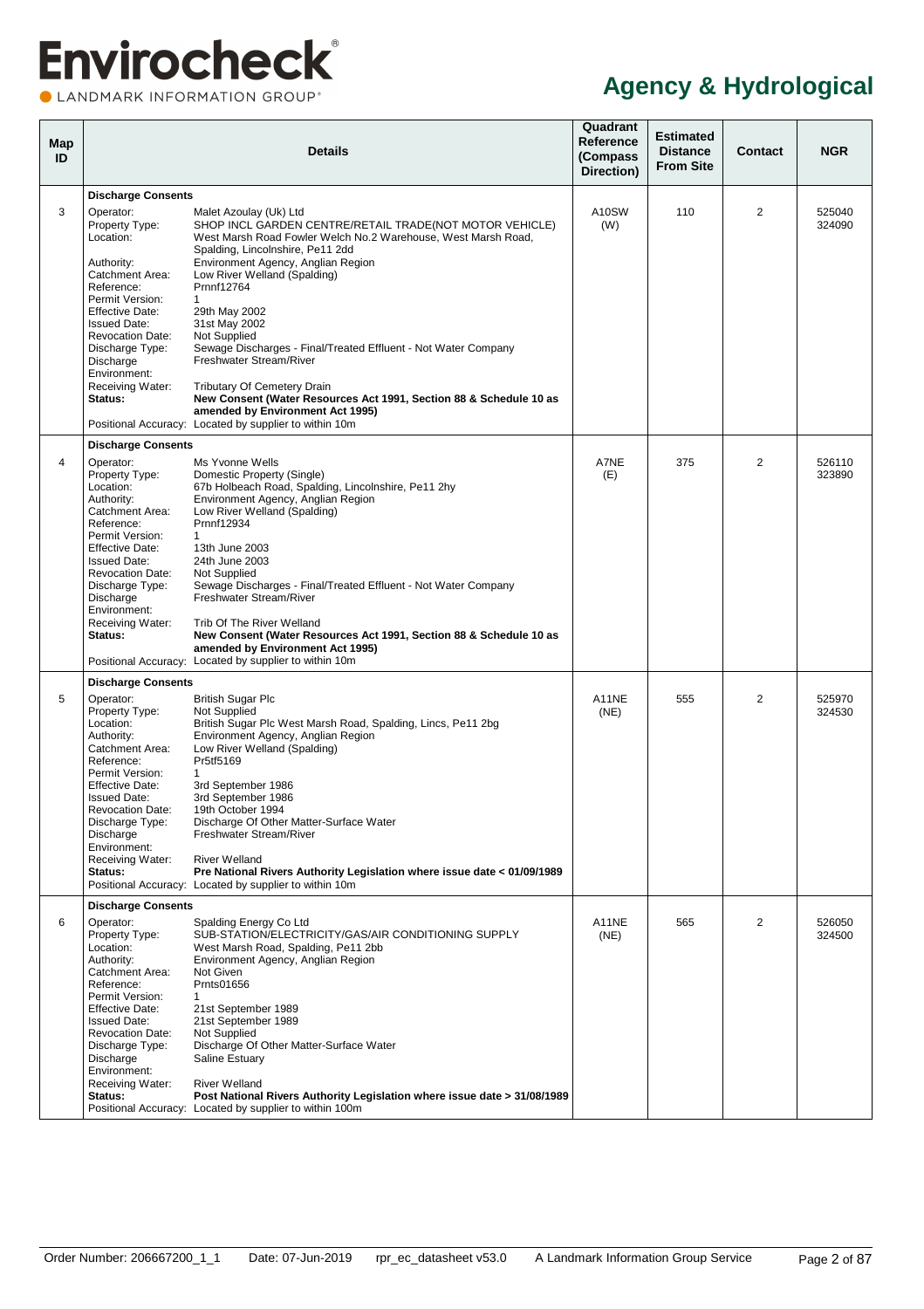CLANDMARK INFORMATION GROUP®

| Map<br>ID      |                                                                                                                                                                                                                                                                                             | <b>Details</b>                                                                                                                                                                                                                                                                                                                                                                                                                                                                                                                                          | Quadrant<br>Reference<br>(Compass<br>Direction) | <b>Estimated</b><br><b>Distance</b><br><b>From Site</b> | <b>Contact</b> | <b>NGR</b>       |
|----------------|---------------------------------------------------------------------------------------------------------------------------------------------------------------------------------------------------------------------------------------------------------------------------------------------|---------------------------------------------------------------------------------------------------------------------------------------------------------------------------------------------------------------------------------------------------------------------------------------------------------------------------------------------------------------------------------------------------------------------------------------------------------------------------------------------------------------------------------------------------------|-------------------------------------------------|---------------------------------------------------------|----------------|------------------|
|                | <b>Discharge Consents</b>                                                                                                                                                                                                                                                                   |                                                                                                                                                                                                                                                                                                                                                                                                                                                                                                                                                         |                                                 |                                                         |                |                  |
| $\overline{7}$ | Operator:<br>Property Type:<br>Location:<br>Authority:<br>Catchment Area:<br>Reference:<br>Permit Version:<br>Effective Date:<br><b>Issued Date:</b><br><b>Revocation Date:</b><br>Discharge Type:<br>Discharge<br>Environment:<br>Receiving Water:<br>Status:                              | Anglian Water Services Limited<br>PUMPING STATION ON SEWERAGE NETWORK (WATER COMPANY)<br>Albion Street Sps Albion Street, Spalding, Lincs, Pe11 2au<br>Environment Agency, Anglian Region<br>Low River Welland (Spalding)<br>Aw5nf665<br>$\mathbf{1}$<br>9th June 1977<br>9th June 1977<br>Not Supplied<br>Sewage Discharges - Pumping Station - Water Company<br>Freshwater Stream/River<br><b>River Welland</b><br>Pre National Rivers Authority Legislation where issue date < 01/09/1989<br>Positional Accuracy: Located by supplier to within 100m | A2NE<br>(S)                                     | 608                                                     | 2              | 525200<br>323080 |
| 8              | <b>Discharge Consents</b><br>Operator:<br>Property Type:<br>Location:<br>Authority:<br>Catchment Area:<br>Reference:<br>Permit Version:<br>Effective Date:<br><b>Issued Date:</b><br><b>Revocation Date:</b><br>Discharge Type:<br>Discharge<br>Environment:<br>Receiving Water:<br>Status: | Ashwood Homes<br>Domestic Property (Single)<br>Spalding Road Bungalow Pinchbeck, Spalding, Lincs, Pe11 3ue<br>Environment Agency, Anglian Region<br>Not Supplied<br>Pr5If5471<br>$\mathbf{1}$<br>12th January 1988<br>12th January 1988<br>1st October 1996<br>Unknown<br>Onto Land<br>Land<br>Pre National Rivers Authority Legislation where issue date < 01/09/1989<br>Positional Accuracy: Located by supplier to within 10m                                                                                                                        | A9NE<br>(NW)                                    | 623                                                     | 2              | 524620<br>324400 |
|                | <b>Discharge Consents</b>                                                                                                                                                                                                                                                                   |                                                                                                                                                                                                                                                                                                                                                                                                                                                                                                                                                         |                                                 |                                                         |                |                  |
| 9              | Operator:<br>Property Type:<br>Location:<br>Authority:<br>Catchment Area:<br>Reference:<br>Permit Version:<br><b>Effective Date:</b><br><b>Issued Date:</b><br><b>Revocation Date:</b><br>Discharge Type:<br>Discharge<br>Environment:<br>Receiving Water:<br>Status:                       | <b>Messrs Nickols</b><br>Domestic Property (Single)<br>Moortoft House Moortoft Lane, Pinchbeck, Nr Spalding, Pe11 3uh<br>Environment Agency, Anglian Region<br>Not Supplied<br>Prnlf01919<br>$\mathbf{1}$<br>13th November 1989<br>13th November 1989<br>1st October 1996<br>Unknown<br>Onto Land<br>Land<br>Post National Rivers Authority Legislation where issue date > 31/08/1989<br>Positional Accuracy: Located by supplier to within 10m                                                                                                         | A14SW<br>(NW)                                   | 642                                                     | 2              | 524870<br>324730 |
|                | <b>Discharge Consents</b>                                                                                                                                                                                                                                                                   |                                                                                                                                                                                                                                                                                                                                                                                                                                                                                                                                                         |                                                 |                                                         |                |                  |
| 10             | Operator:<br>Property Type:<br>Location:<br>Authority:<br>Catchment Area:<br>Reference:<br>Permit Version:<br><b>Effective Date:</b><br><b>Issued Date:</b><br><b>Revocation Date:</b><br>Discharge Type:<br>Discharge<br>Environment:<br>Receiving Water:<br>Status:                       | L Baxter<br>Not Supplied<br>Woolram Wygate, Spalding<br>Environment Agency, Anglian Region<br>Not Supplied<br>Pr5If3554<br>$\mathbf{1}$<br>1st November 1978<br>1st November 1978<br>1st October 1996<br>Unknown<br>Onto Land<br>Land<br>Pre National Rivers Authority Legislation where issue date < 01/09/1989<br>Positional Accuracy: Located by supplier to within 10m                                                                                                                                                                              | A5NE<br>(W)                                     | 645                                                     | $\overline{2}$ | 524500<br>323750 |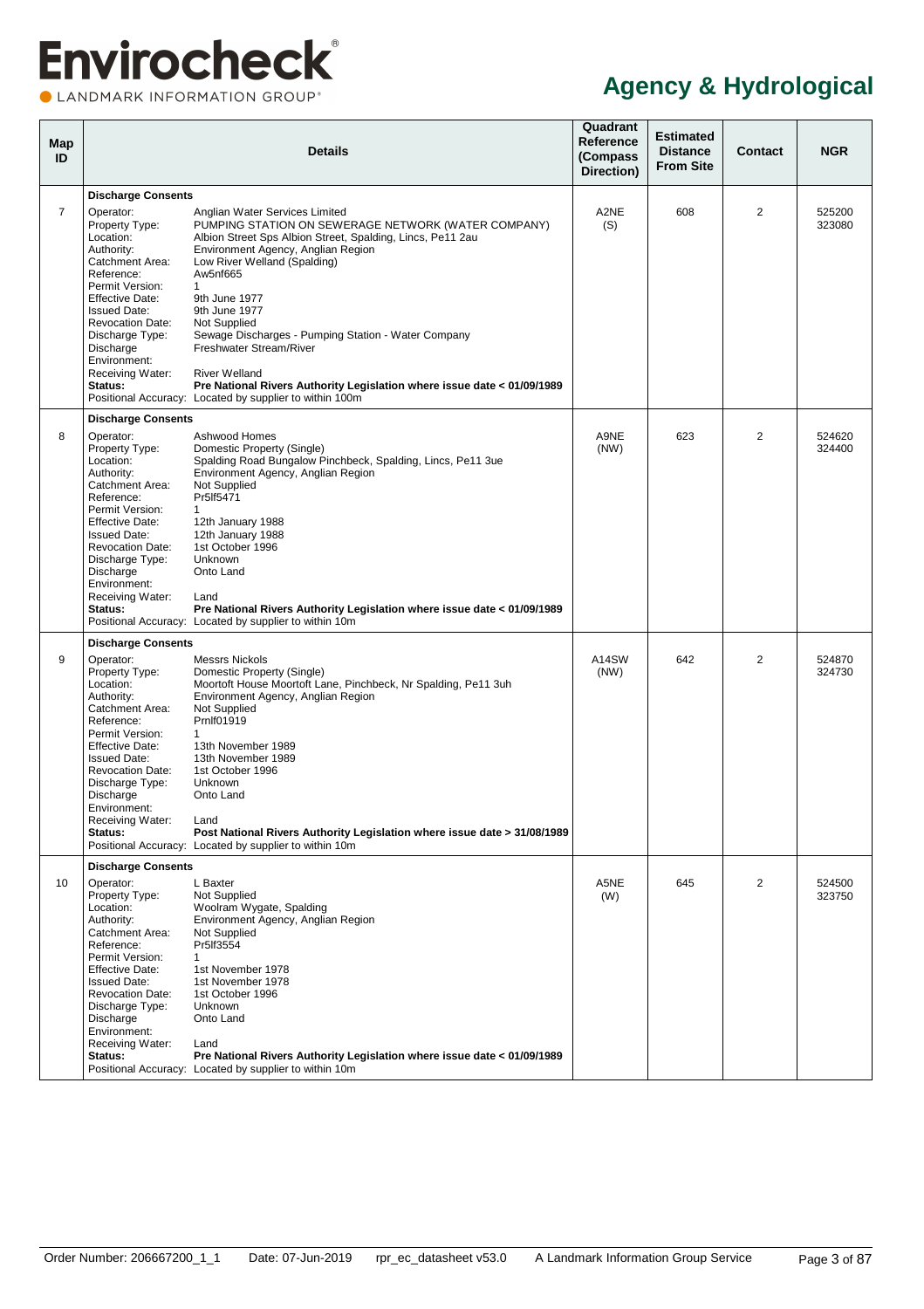CLANDMARK INFORMATION GROUP®

| Map<br>ID |                                                                                                                                                                                                                                                                                                    | <b>Details</b>                                                                                                                                                                                                                                                                                                                                                                                                                                                                          | Quadrant<br>Reference<br>(Compass<br>Direction) | <b>Estimated</b><br><b>Distance</b><br><b>From Site</b> | Contact        | <b>NGR</b>       |
|-----------|----------------------------------------------------------------------------------------------------------------------------------------------------------------------------------------------------------------------------------------------------------------------------------------------------|-----------------------------------------------------------------------------------------------------------------------------------------------------------------------------------------------------------------------------------------------------------------------------------------------------------------------------------------------------------------------------------------------------------------------------------------------------------------------------------------|-------------------------------------------------|---------------------------------------------------------|----------------|------------------|
|           | <b>Discharge Consents</b>                                                                                                                                                                                                                                                                          |                                                                                                                                                                                                                                                                                                                                                                                                                                                                                         |                                                 |                                                         |                |                  |
| 11        | Operator:<br>Property Type:<br>Location:<br>Authority:<br>Catchment Area:<br>Reference:<br>Permit Version:<br>Effective Date:<br><b>Issued Date:</b><br><b>Revocation Date:</b><br>Discharge Type:<br>Discharge<br>Environment:<br>Receiving Water:<br>Status:                                     | <b>British Sugar Plc</b><br>MAKING OF FOOD PRODUCTS/DAIRY<br>Spalding Factory British Sugar, Spalding, Pe11<br>Environment Agency, Anglian Region<br>Low River Welland (Spalding)<br>Pr5nf642<br>1<br>18th November 1974<br>18th November 1974<br>18th February 1994<br>Trade Discharge - Process Water<br>Freshwater Stream/River<br>Unknown Trib<br>Pre National Rivers Authority Legislation where issue date < 01/09/1989<br>Positional Accuracy: Located by supplier to within 10m | A15SW<br>(NE)                                   | 680                                                     | 2              | 525780<br>324760 |
| 12        | <b>Discharge Consents</b><br>Operator:<br>Property Type:<br>Location:<br>Authority:<br>Catchment Area:<br>Reference:<br>Permit Version:<br><b>Effective Date:</b><br><b>Issued Date:</b><br><b>Revocation Date:</b><br>Discharge Type:<br>Discharge<br>Environment:<br>Receiving Water:<br>Status: | Adams Pork Products Limited<br>Not Supplied<br>Crescent House, Fulney Lane, Spalding<br>Environment Agency, Anglian Region<br>Not Supplied<br>Pr5nf5464<br>1<br>16th December 1987<br>16th December 1987<br>26th February 1992<br>Discharge Of Other Matter-Surface Water<br>Into And/Or Watercourse<br><b>Coronation Channel</b><br>Pre National Rivers Authority Legislation where issue date < 01/09/1989<br>Positional Accuracy: Located by supplier to within 10m                  | A8SW<br>(E)                                     | 687                                                     | 2              | 526310<br>323580 |
|           | <b>Discharge Consents</b>                                                                                                                                                                                                                                                                          |                                                                                                                                                                                                                                                                                                                                                                                                                                                                                         |                                                 |                                                         |                |                  |
| 13        | Operator:<br>Property Type:<br>Location:<br>Authority:<br>Catchment Area:<br>Reference:<br>Permit Version:<br><b>Effective Date:</b><br><b>Issued Date:</b><br><b>Revocation Date:</b><br>Discharge Type:<br>Discharge<br>Environment:<br>Receiving Water:<br>Status:                              | The Secretary<br>Not Supplied<br>64 Gatehouse, Wardentree Lane, Spalding<br>Environment Agency, Anglian Region<br>Not Supplied<br>Pr5If3056<br>1<br>11th July 1967<br>11th July 1967<br>1st October 1996<br>Unknown<br>Onto Land<br>Land<br>Pre National Rivers Authority Legislation where issue date < 01/09/1989<br>Positional Accuracy: Located by supplier to within 10m                                                                                                           | A14NE<br>(N)                                    | 762                                                     | 2              | 525160<br>325000 |
|           | <b>Discharge Consents</b>                                                                                                                                                                                                                                                                          |                                                                                                                                                                                                                                                                                                                                                                                                                                                                                         |                                                 |                                                         |                |                  |
| 14        | Operator:<br>Property Type:<br>Location:<br>Authority:<br>Catchment Area:<br>Reference:<br>Permit Version:<br><b>Effective Date:</b><br><b>Issued Date:</b><br><b>Revocation Date:</b><br>Discharge Type:<br>Discharge<br>Environment:<br>Receiving Water:<br>Status:                              | Malcolm Edward Lesage<br>Not Supplied<br>Stumps Lane, Spalding, Lincs, Pe12 6at<br>Environment Agency, Anglian Region<br>Not Supplied<br>Pr5If5079<br>1<br>23rd September 1985<br>23rd September 1985<br>1st October 1996<br>Unknown<br>Onto Land<br>Land<br>Pre National Rivers Authority Legislation where issue date < 01/09/1989<br>Positional Accuracy: Located by supplier to within 10m                                                                                          | A12NW<br>(NE)                                   | 798                                                     | $\overline{2}$ | 526360<br>324540 |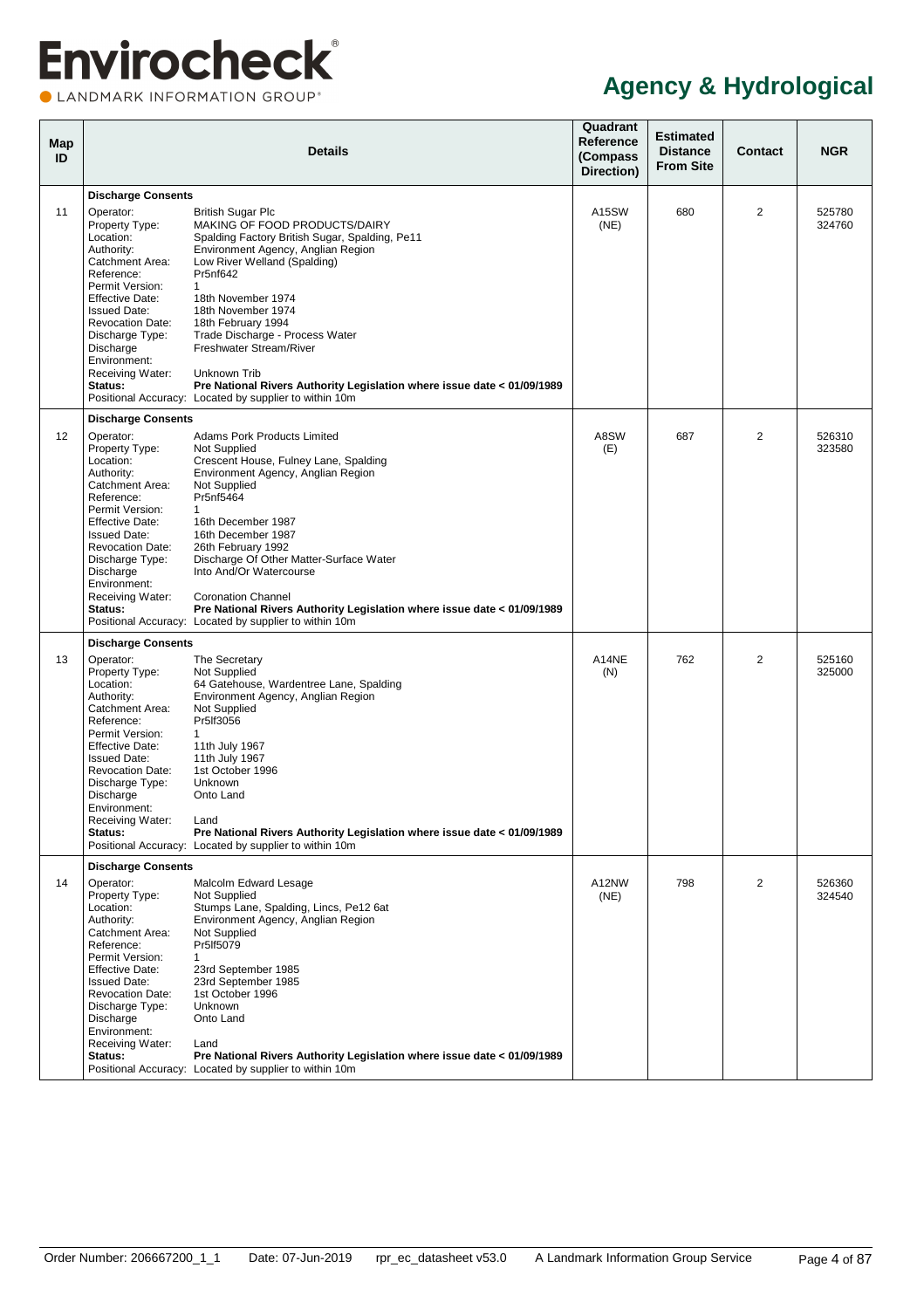LANDMARK INFORMATION GROUP®

<span id="page-10-0"></span>

| Map<br>ID |                                                                                                                                                                                                                                                                                                    | <b>Details</b>                                                                                                                                                                                                                                                                                                                                                                                                                                                                                                                              | Quadrant<br>Reference<br>(Compass<br>Direction) | <b>Estimated</b><br><b>Distance</b><br><b>From Site</b> | <b>Contact</b> | <b>NGR</b>       |
|-----------|----------------------------------------------------------------------------------------------------------------------------------------------------------------------------------------------------------------------------------------------------------------------------------------------------|---------------------------------------------------------------------------------------------------------------------------------------------------------------------------------------------------------------------------------------------------------------------------------------------------------------------------------------------------------------------------------------------------------------------------------------------------------------------------------------------------------------------------------------------|-------------------------------------------------|---------------------------------------------------------|----------------|------------------|
| 15        | <b>Discharge Consents</b><br>Operator:<br>Property Type:<br>Location:<br>Authority:<br>Catchment Area:<br>Reference:<br>Permit Version:<br><b>Effective Date:</b><br><b>Issued Date:</b><br><b>Revocation Date:</b><br>Discharge Type:<br>Discharge<br>Environment:<br>Receiving Water:<br>Status: | Lloyd Loom Of Spalding Ltd<br>MAKING OF WOOD PRODUCTS/CORK/STRAW/SAWMILLING<br>Wardentree Lane Pinchbeck, Spalding, Lincs, Pe11 3ug<br>Environment Agency, Anglian Region<br>Not Given<br>Prnnf09889<br>2<br>17th November 1995<br>17th November 1995<br>Not Supplied<br>Sewage Discharges - Final/Treated Effluent - Not Water Company<br>Freshwater Stream/River<br><b>Unnamed Watercourse</b><br>Post National Rivers Authority Legislation where issue date > 31/08/1989<br>Positional Accuracy: Located by supplier to within 10m      | A15NW<br>(N)                                    | 965                                                     | 2              | 525650<br>325150 |
| 15        | <b>Discharge Consents</b><br>Operator:<br>Property Type:<br>Location:<br>Authority:<br>Catchment Area:<br>Reference:<br>Permit Version:<br><b>Effective Date:</b><br><b>Issued Date:</b><br><b>Revocation Date:</b><br>Discharge Type:<br>Discharge<br>Environment:<br>Receiving Water:<br>Status: | Greyfriars Property Invest Co<br>MAKING OF WOOD PRODUCTS/CORK/STRAW/SAWMILLING<br>Wardentree Lane Pinchbeck, Spalding, Lincs, Pe11 3ug<br>Environment Agency, Anglian Region<br>Not Given<br>Prnnf09889<br>1<br>27th September 1995<br>27th September 1995<br>16th November 1995<br>Sewage Discharges - Final/Treated Effluent - Not Water Company<br>Into And/Or Watercourse<br>Unnamed Watercourse<br>Post National Rivers Authority Legislation where issue date > 31/08/1989<br>Positional Accuracy: Located by supplier to within 100m | A15NW<br>(N)                                    | 965                                                     | 2              | 525650<br>325150 |
| 16        | Location:<br><b>Prosecution Text:</b><br>Prosecution Act:<br>Hearing Date:<br>Verdict:<br>Fine:<br>Cost:                                                                                                                                                                                           | <b>Prosecutions Relating to Controlled Waters</b><br>West Marsh Road Industrial Estate, SPALDING, Lincolnshire, PE11 2BB<br>EA Paper Data 23/02/2000, Causing poisonous, noxious or polluting matter to<br>enter controlled waters.<br>WRA91 s85(1)<br>26th June 1998<br>Guilty<br>3500<br>1114.92<br>Positional Accuracy: Manually positioned to the road within the address or location                                                                                                                                                   | A7NW<br>(SE)                                    | 17                                                      | 2              | 525685<br>323825 |
| 16        | Location:<br><b>Prosecution Text:</b><br>Prosecution Act:<br>Hearing Date:<br>Verdict:<br>Fine:<br>Cost:                                                                                                                                                                                           | <b>Prosecutions Relating to Controlled Waters</b><br>West Marsh Road Industrial Estate, SPALDING, Lincolnshire, PE11 2BB<br>EA Paper Data 23/02/2000, Causing poisonous, noxious or polluting matter to<br>enter controlled waters.<br>WRA91 s85(1)<br>10th June 1998<br>Guilty<br>2000<br>1230<br>Positional Accuracy: Manually positioned to the road within the address or location                                                                                                                                                      | A7NW<br>(SE)                                    | 17                                                      | 2              | 525685<br>323825 |
| 17        | Location:<br><b>Prosecution Text:</b><br><b>Prosecution Act:</b><br>Hearing Date:<br>Verdict:<br>Fine:<br>Cost:                                                                                                                                                                                    | <b>Prosecutions Relating to Controlled Waters</b><br>Cemetry Drain, SPALDING, Lincolnshire, PE11<br>NRA Anglian Data, Discharging trade effluent into Cemetry Drain.<br>WA89 s107<br>28th June 1991<br>Guilty<br>400<br>835.94<br>Positional Accuracy: Manually positioned to the address or location                                                                                                                                                                                                                                       | A10SW<br>(W)                                    | 106                                                     | 2              | 525027<br>324033 |
| 18        | <b>Integrated Pollution Controls</b><br>Name:<br>Location:<br>Authority:<br>Permit Reference:<br>Dated:<br>Process Type:<br>Description:<br>Status:                                                                                                                                                | Spalding Energy Co Ltd<br>West Marsh Road, SPALDING, Lincolnshire, PE11 2BB<br>Environment Agency, Anglian Region<br><b>BD8118</b><br>24th November 1998<br>IPC minor (non-substantial) variation to previous variation<br>1.3 A (B) Combustion processes within the Fuel & Power Industry<br><b>Revoked - Now IPPC</b><br>Positional Accuracy: Automatically positioned to the address                                                                                                                                                     | A11NE<br>(NE)                                   | 467                                                     | 2              | 525915<br>324459 |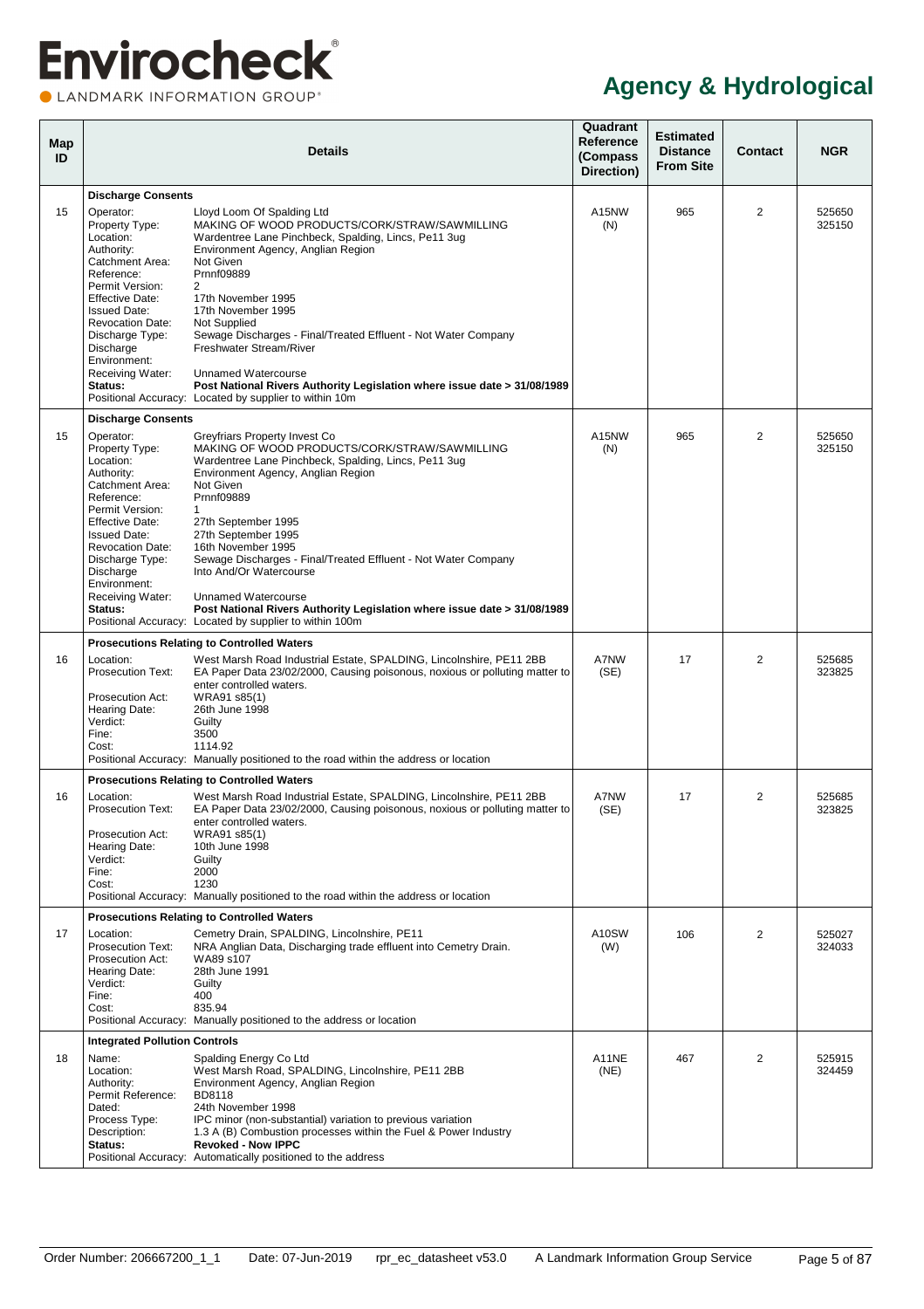CLANDMARK INFORMATION GROUP®

<span id="page-11-0"></span>

| Map<br>ID |                                                                                                                                                                                                                                                                                                                                                                                                                                                                                                                                                                                    | <b>Details</b>                                                                                                                                                                                                                                                                                                                                                                                                                                                                                                                                                                                                                                                                                                                                                                                                                           | Quadrant<br><b>Reference</b><br>(Compass<br>Direction) | <b>Estimated</b><br><b>Distance</b><br><b>From Site</b> | Contact | <b>NGR</b>       |
|-----------|------------------------------------------------------------------------------------------------------------------------------------------------------------------------------------------------------------------------------------------------------------------------------------------------------------------------------------------------------------------------------------------------------------------------------------------------------------------------------------------------------------------------------------------------------------------------------------|------------------------------------------------------------------------------------------------------------------------------------------------------------------------------------------------------------------------------------------------------------------------------------------------------------------------------------------------------------------------------------------------------------------------------------------------------------------------------------------------------------------------------------------------------------------------------------------------------------------------------------------------------------------------------------------------------------------------------------------------------------------------------------------------------------------------------------------|--------------------------------------------------------|---------------------------------------------------------|---------|------------------|
|           | <b>Integrated Pollution Controls</b>                                                                                                                                                                                                                                                                                                                                                                                                                                                                                                                                               |                                                                                                                                                                                                                                                                                                                                                                                                                                                                                                                                                                                                                                                                                                                                                                                                                                          |                                                        |                                                         |         |                  |
| 18        | Name:<br>Location:<br>Authority:<br>Permit Reference:<br>Dated:<br>Process Type:<br>Description:<br>Status:                                                                                                                                                                                                                                                                                                                                                                                                                                                                        | Spalding Energy Co Ltd<br>West Marsh Road, SPALDING, Lincolnshire, PE11 2BB<br>Environment Agency, Anglian Region<br>AX5170<br>24th April 1997<br>IPC new application<br>1.3 A (B) Combustion processes within the Fuel & Power Industry<br>Authorisation superseded by a substantial or non substantial variation<br>Positional Accuracy: Automatically positioned to the address                                                                                                                                                                                                                                                                                                                                                                                                                                                       | A11NE<br>(NE)                                          | 467                                                     | 2       | 525915<br>324459 |
|           |                                                                                                                                                                                                                                                                                                                                                                                                                                                                                                                                                                                    | <b>Integrated Pollution Prevention And Control</b>                                                                                                                                                                                                                                                                                                                                                                                                                                                                                                                                                                                                                                                                                                                                                                                       |                                                        |                                                         |         |                  |
| 19        | Name:<br>Location:<br>Authority:<br>Permit Reference:<br>Original Permit Ref: Xp3438sb<br><b>Effective Date:</b><br>Status:<br><b>Application Type:</b><br>App. Sub Type:<br><b>Activity Code:</b><br>Primary Activity:<br><b>Activity Code:</b><br>Primary Activity:                                                                                                                                                                                                                                                                                                              | <b>Geest Foods Limited</b><br>West Marsh Road, Spalding, Lincolnshire, PE11 2BB<br>Environment Agency, Anglian Region<br>XP3534LC<br>11th December 2006<br><b>Surrender Effective</b><br>Surrender<br>Whole<br>Positional Accuracy: Automatically positioned to the address<br>6.8 A(1) (D) (II)<br>Activity Description: Animal, Vegetable & Food; Treating Etc. Vegetable Raw Materials For Food<br>Greater Than 300T/Day<br>N<br>6.8 A(1) (D) (II)<br>Activity Description: Animal, Vegetable & Food; Treating Etc. Vegetable Raw Materials For Food<br>Greater Than 300T/Day<br>Y                                                                                                                                                                                                                                                    | A7NW<br>(SE)                                           | $\mathbf 0$                                             | 2       | 525544<br>323811 |
|           |                                                                                                                                                                                                                                                                                                                                                                                                                                                                                                                                                                                    | <b>Integrated Pollution Prevention And Control</b>                                                                                                                                                                                                                                                                                                                                                                                                                                                                                                                                                                                                                                                                                                                                                                                       |                                                        |                                                         |         |                  |
| 19        | Name:<br>Location:<br>Authority:<br>Permit Reference:<br>Original Permit Ref: Xp3438sb<br><b>Effective Date:</b><br>Status:<br><b>Application Type:</b><br>App. Sub Type:<br><b>Activity Code:</b><br>Primary Activity:                                                                                                                                                                                                                                                                                                                                                            | <b>Geest Foods Limited</b><br>West Marsh Road Food Processor, Geest Foods Limited, West Marsh Road,,<br>SPALDING, Lincolnshire, PE11 2BB<br>Environment Agency, Anglian Region<br>Xp3438sb<br>27th July 2005<br><b>Superseded By Variation</b><br>Application<br>New<br>Positional Accuracy: Automatically positioned to the address<br>6.8 A(1) (D) (II)<br>Activity Description: Animal, Vegetable & Food; Treating Etc. Vegetable Raw Materials For Food<br>Greater Than 300T/Day<br>Υ                                                                                                                                                                                                                                                                                                                                                | A7NW<br>(SE)                                           | 0                                                       | 2       | 525544<br>323811 |
|           |                                                                                                                                                                                                                                                                                                                                                                                                                                                                                                                                                                                    | <b>Integrated Pollution Prevention And Control</b>                                                                                                                                                                                                                                                                                                                                                                                                                                                                                                                                                                                                                                                                                                                                                                                       |                                                        |                                                         |         |                  |
| 20        | Name:<br>Location:<br>Authority:<br>Permit Reference:<br>Original Permit Ref:<br><b>Effective Date:</b><br>Status:<br><b>Application Type:</b><br>App. Sub Type:<br><b>Activity Code:</b><br><b>Activity Description: Associated Process</b><br>Primary Activity:<br><b>Activity Code:</b><br><b>Activity Description:</b><br>Primary Activity:<br><b>Activity Code:</b><br><b>Activity Description:</b><br>Primary Activity:<br>Activity Code:<br><b>Activity Description:</b><br>Primary Activity:<br><b>Activity Code:</b><br><b>Activity Description:</b><br>Primary Activity: | Neerock Ltd<br>Woodhead Brothers (Spalding), Brunel Road, Pinchbeck,,, SPALDING,<br>Lincolnshire, PE11 3YY<br>Environment Agency, Anglian Region<br>RP3137NX<br>Gp3038xu<br>5th December 2013<br><b>Superseded By Variation</b><br>Variation<br>Minor<br>Positional Accuracy: Automatically positioned to the address<br>0.0 Associated Process<br>N<br>6.8 A(1) (B)<br>Animal, Vegetable And Food; Slaughtering Animals Greater Than 50 T/Day<br>Y<br>6.8 A(2) (A)<br>Animal Vegetable And Food; Disposing Etc Animal Carcasses Etc By<br>Rendering Greater Than 10 T/Day<br>N<br>5.4 A(1) a) (ii)<br>DISPOSAL OF > 50 T/D NON-HAZARDOUS WASTE (> 100 T/D IF ONLY<br>AD) INVOLVING PHYSICO-CHEMICAL TREATMENT<br>N<br>6.8 A(1) (D) (I)<br>Animal Vegetable & Food; Treating Etc Animal Raw Materials (Not Milk) For<br>Food >75T/D<br>N | A14SE<br>(N)                                           | 357                                                     | 2       | 525291<br>324608 |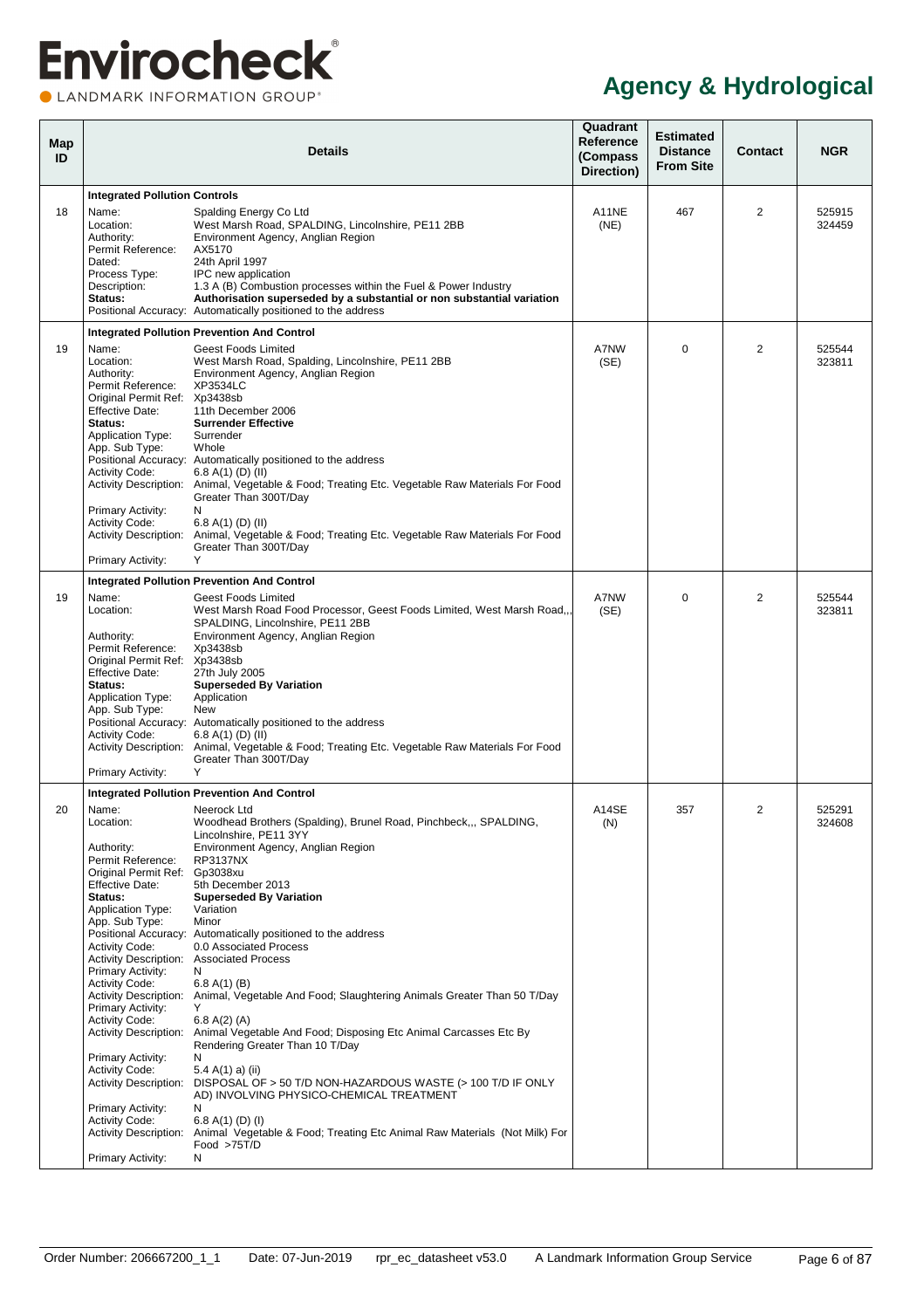| Map<br>ID |                                                                                                                    | <b>Details</b>                                                                                                                                                                | Quadrant<br><b>Reference</b><br>(Compass<br>Direction) | <b>Estimated</b><br><b>Distance</b><br><b>From Site</b> | <b>Contact</b> | <b>NGR</b>       |
|-----------|--------------------------------------------------------------------------------------------------------------------|-------------------------------------------------------------------------------------------------------------------------------------------------------------------------------|--------------------------------------------------------|---------------------------------------------------------|----------------|------------------|
|           |                                                                                                                    | <b>Integrated Pollution Prevention And Control</b>                                                                                                                            |                                                        |                                                         |                |                  |
| 21        | Name:<br>Location:                                                                                                 | Neerock Limited<br>Woodhead Brothers (Spalding), Brunel Road, Pinchbeck,,, SPALDING,<br>Lincolnshire, PE11 3YY                                                                | A14SE<br>(N)                                           | 379                                                     | $\overline{2}$ | 525210<br>324620 |
|           | Authority:<br>Permit Reference:<br>Original Permit Ref: Gp3038xu                                                   | Environment Agency, Anglian Region<br>PP3436YR                                                                                                                                |                                                        |                                                         |                |                  |
|           | <b>Effective Date:</b><br>Status:<br><b>Application Type:</b>                                                      | 4th September 2017<br><b>Effective</b><br>Variation                                                                                                                           |                                                        |                                                         |                |                  |
|           | App. Sub Type:<br><b>Activity Code:</b>                                                                            | Simple Standard Variation<br>Positional Accuracy: Located by supplier to within 10m<br>5.4 A(1) a) (ii)                                                                       |                                                        |                                                         |                |                  |
|           | <b>Primary Activity:</b>                                                                                           | Activity Description: DISPOSAL OF > 50 T/D NON-HAZARDOUS WASTE (> 100 T/D IF ONLY<br>AD) INVOLVING PHYSICO-CHEMICAL TREATMENT<br>N                                            |                                                        |                                                         |                |                  |
|           | <b>Activity Code:</b><br>Primary Activity:                                                                         | 6.8 A(1) (D) (I)<br>Activity Description: Animal Vegetable & Food; Treating Etc Animal Raw Materials (Not Milk) For<br>Food >75T/D<br>N                                       |                                                        |                                                         |                |                  |
|           | <b>Activity Code:</b>                                                                                              | 6.8 A(2) (A)<br>Activity Description: Animal Vegetable And Food; Disposing Etc Animal Carcasses Etc By<br>Rendering Greater Than 10 T/Day<br>N                                |                                                        |                                                         |                |                  |
|           | <b>Primary Activity:</b><br><b>Activity Code:</b><br>Activity Description: Associated Process<br>Primary Activity: | 0.0 Associated Process<br>N                                                                                                                                                   |                                                        |                                                         |                |                  |
|           | <b>Activity Code:</b><br>Primary Activity:                                                                         | 6.8 A(1) (B)<br>Activity Description: Animal, Vegetable And Food; Slaughtering Animals Greater Than 50 T/Day<br>Y                                                             |                                                        |                                                         |                |                  |
|           |                                                                                                                    | <b>Integrated Pollution Prevention And Control</b>                                                                                                                            |                                                        |                                                         |                |                  |
| 21        | Name:<br>Location:                                                                                                 | Neerock Ltd<br>Woodhead Brothers (Spalding), Brunel Road, Pinchbeck, Spalding,<br>Lincolnshire, PE11 3YY                                                                      | A14SE<br>(N)                                           | 379                                                     | $\overline{2}$ | 525209<br>324619 |
|           | Authority:<br>Permit Reference:<br>Original Permit Ref: Gp3038xu<br><b>Effective Date:</b>                         | Environment Agency, Anglian Region<br>GP3038XU<br>13th November 2008                                                                                                          |                                                        |                                                         |                |                  |
|           | Status:<br><b>Application Type:</b><br>App. Sub Type:                                                              | <b>Superseded By Variation</b><br>Application<br>New                                                                                                                          |                                                        |                                                         |                |                  |
|           | <b>Activity Code:</b>                                                                                              | Positional Accuracy: Manually positioned to the address or location<br>6.8 A(2) (A)<br>Activity Description: Animal Vegetable And Food; Disposing Etc Animal Carcasses Etc By |                                                        |                                                         |                |                  |
|           | Primary Activity:<br><b>Activity Code:</b>                                                                         | Rendering Greater Than 10 T/Day<br>N<br>5.3 A(1) (C) (II)                                                                                                                     |                                                        |                                                         |                |                  |
|           | <b>Activity Description:</b><br>Primary Activity:                                                                  | Other Waste Disposal; Non-Hazardous Waste > 50T/D By Physico-Chemical<br>Treatment<br>N                                                                                       |                                                        |                                                         |                |                  |
|           | <b>Activity Code:</b><br><b>Activity Description:</b><br>Primary Activity:                                         | 6.8 A(1) (B)<br>Animal, Vegetable And Food; Slaughtering Animals Greater Than 50 T/Day<br>Y                                                                                   |                                                        |                                                         |                |                  |
|           | <b>Activity Code:</b><br>Primary Activity:                                                                         | 6.8 A(1) (D) (I)<br>Activity Description: Animal Vegetable & Food; Treating Etc Animal Raw Materials (Not Milk) For<br>Food $>75T/D$<br>N                                     |                                                        |                                                         |                |                  |
|           | <b>Activity Code:</b><br>Activity Description: Associated Process<br>Primary Activity:                             | 0.0 Associated Process<br>N                                                                                                                                                   |                                                        |                                                         |                |                  |
|           |                                                                                                                    | <b>Integrated Pollution Prevention And Control</b>                                                                                                                            |                                                        |                                                         |                |                  |
| 22        | Name:<br>Location:                                                                                                 | Spalding Energy Expansion Ltd<br>Spalding Energy Expansion Epr/Ap3732kc, Spalding Energy Expansion Ltd,<br>West Marsh Road,,, SPALDING, Lincolnshire, PE11 2BB                | A11NE<br>(NE)                                          | 467                                                     | $\overline{2}$ | 525915<br>324459 |
|           | Authority:<br>Permit Reference:<br>Original Permit Ref: Ap3732kc                                                   | Environment Agency, Anglian Region<br>XP3336ZS                                                                                                                                |                                                        |                                                         |                |                  |
|           | <b>Effective Date:</b><br>Status:<br><b>Application Type:</b><br>App. Sub Type:                                    | 11th March 2013<br><b>Superseded By Variation</b><br>Variation<br>Minor                                                                                                       |                                                        |                                                         |                |                  |
|           | Activity Code:                                                                                                     | Positional Accuracy: Automatically positioned to the address<br>1.1 A(1) (A)<br>Activity Description: Combustion; Any Fuel Greater Or Equal To 50Mw                           |                                                        |                                                         |                |                  |
|           | Primary Activity:                                                                                                  | Y                                                                                                                                                                             |                                                        |                                                         |                |                  |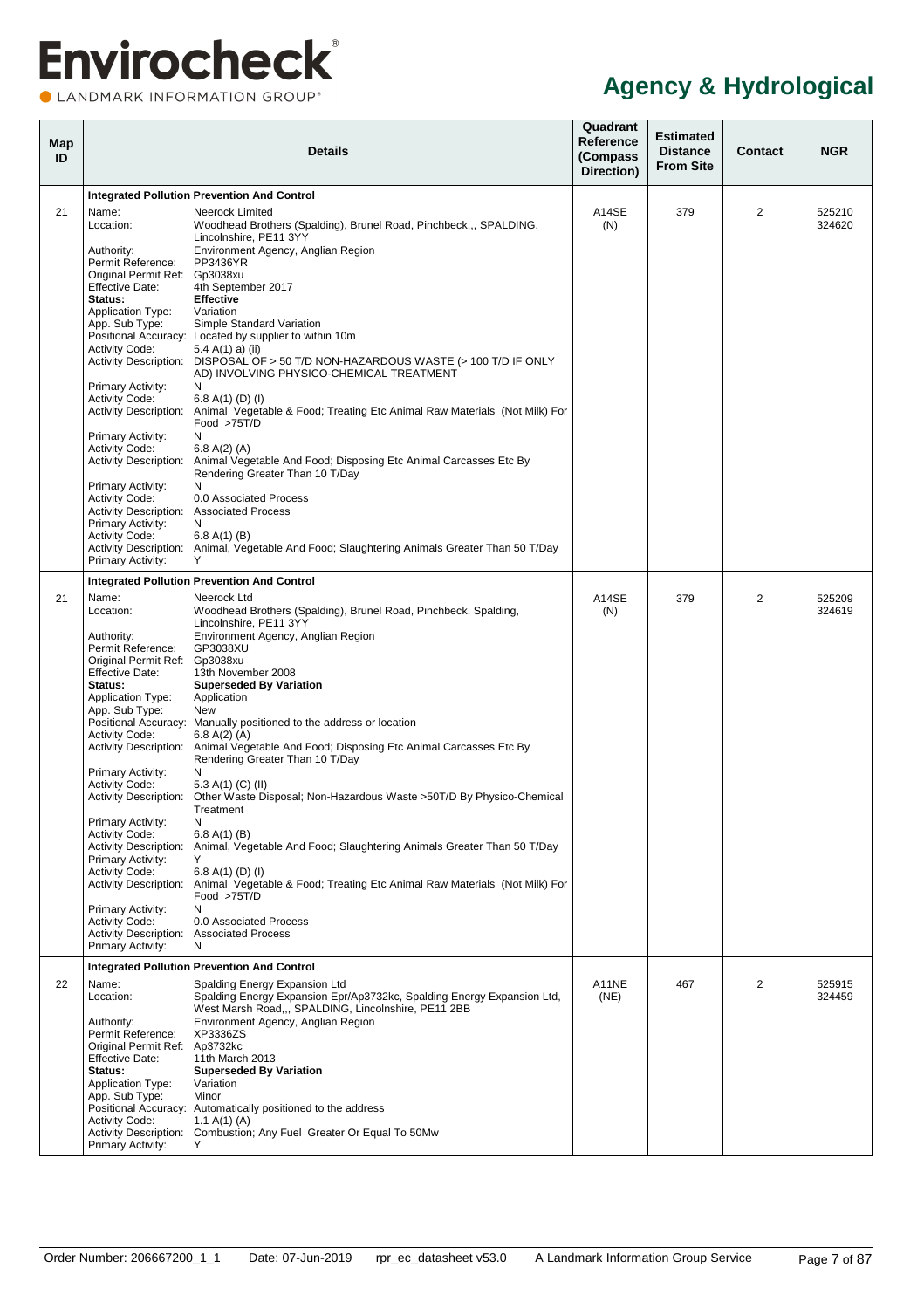| Map<br>ID |                                                                                                                                                                                                                                                                       | <b>Details</b>                                                                                                                                                                                                                                                                                                                                                                                                                                                                                                                                                                                                                 | Quadrant<br>Reference<br>(Compass<br>Direction) | <b>Estimated</b><br><b>Distance</b><br><b>From Site</b> | <b>Contact</b> | <b>NGR</b>       |  |  |
|-----------|-----------------------------------------------------------------------------------------------------------------------------------------------------------------------------------------------------------------------------------------------------------------------|--------------------------------------------------------------------------------------------------------------------------------------------------------------------------------------------------------------------------------------------------------------------------------------------------------------------------------------------------------------------------------------------------------------------------------------------------------------------------------------------------------------------------------------------------------------------------------------------------------------------------------|-------------------------------------------------|---------------------------------------------------------|----------------|------------------|--|--|
|           | <b>Integrated Pollution Prevention And Control</b>                                                                                                                                                                                                                    |                                                                                                                                                                                                                                                                                                                                                                                                                                                                                                                                                                                                                                |                                                 |                                                         |                |                  |  |  |
| 22        | Name:<br>Location:<br>Authority:<br>Permit Reference:<br>Original Permit Ref: Ap3732kc<br>Effective Date:<br>Status:<br><b>Application Type:</b><br>App. Sub Type:<br><b>Activity Code:</b><br>Primary Activity:                                                      | Spalding Energy Expansion Ltd<br>Spalding Energy Expansion Epr/Ap3732kc, Spalding Energy Expansion Ltd,<br>West Marsh Road,,, SPALDING, Lincolnshire, PE11 2BB<br>Environment Agency, Anglian Region<br>AP3732KC<br>20th December 2010<br><b>Superseded By Variation</b><br>Application<br>New<br>Positional Accuracy: Automatically positioned to the address<br>1.1 A(1) (A)<br>Activity Description: Combustion; Any Fuel Greater Or Equal To 50Mw<br>Y                                                                                                                                                                     | A11NE<br>(NE)                                   | 467                                                     | 2              | 525915<br>324459 |  |  |
|           |                                                                                                                                                                                                                                                                       | <b>Integrated Pollution Prevention And Control</b>                                                                                                                                                                                                                                                                                                                                                                                                                                                                                                                                                                             |                                                 |                                                         |                |                  |  |  |
| 23        | Name:<br>Location:<br>Authority:<br>Permit Reference:<br>Original Permit Ref: Bk0701<br><b>Effective Date:</b><br>Status:<br><b>Application Type:</b><br>App. Sub Type:<br><b>Activity Code:</b><br>Primary Activity:                                                 | Spalding Energy Co Ltd<br>West Marsh Road, Spalding, Lincolnshire, PE11 2BG<br>Environment Agency, Anglian Region<br>Bk0701<br>24th August 2001<br><b>Effective</b><br>Not Supplied<br>Not Supplied<br>Positional Accuracy: Automatically positioned to the address<br>1.1 A(1) (A)<br>Activity Description: Combustion; Any Fuel Greater Or Equal To 50Mw<br>Not Supplied                                                                                                                                                                                                                                                     | A15SE<br>(NE)                                   | 639                                                     | $\overline{2}$ | 525955<br>324629 |  |  |
|           |                                                                                                                                                                                                                                                                       | <b>Integrated Pollution Prevention And Control</b>                                                                                                                                                                                                                                                                                                                                                                                                                                                                                                                                                                             |                                                 |                                                         |                |                  |  |  |
| 24        | Name:<br>Location:<br>Authority:<br>Permit Reference:<br>Original Permit Ref: Jp3637gb<br><b>Effective Date:</b><br>Status:<br><b>Application Type:</b><br>App. Sub Type:<br><b>Activity Code:</b><br>Primary Activity:<br><b>Activity Code:</b><br>Primary Activity: | <b>Tulip Ltd</b><br>Fulney Lane Meat Processing Unit - Spalding, The Meat Plant, Fulney Lane,,,<br>SPALDING, Lincolnshire, PE12 6EZ<br>Environment Agency, Anglian Region<br>JP3637GB<br>6th November 2009<br><b>Superseded By Variation</b><br>Transfer<br>Whole with Fit and Proper Person<br>Positional Accuracy: Manually positioned to the address or location<br>5.3 A(1) (C) (II)<br>Activity Description: Other Waste Disposal; Non-Hazardous Waste > 50T/D By Physico-Chemical<br>Treatment<br>N<br>6.8 A(1) (B)<br>Activity Description: Animal, Vegetable And Food; Slaughtering Animals Greater Than 50 T/Day<br>Y | A8NW<br>(E)                                     | 781                                                     | $\overline{2}$ | 526449<br>323655 |  |  |
|           |                                                                                                                                                                                                                                                                       | <b>Integrated Pollution Prevention And Control</b>                                                                                                                                                                                                                                                                                                                                                                                                                                                                                                                                                                             |                                                 |                                                         |                |                  |  |  |
| 24        | Name:<br>Location:<br>Authority:<br>Permit Reference:<br>Original Permit Ref: Jp3637gb<br><b>Effective Date:</b><br>Status:<br><b>Application Type:</b><br>App. Sub Type:<br><b>Activity Code:</b><br>Primary Activity:<br><b>Activity Code:</b><br>Primary Activity: | <b>Tulip Ltd</b><br>Fulney Lane Meat Processing Unit - Spalding, The Meat Plant, Fulney Lane,,,<br>SPALDING, Lincolnshire, PE12 6EZ<br>Environment Agency, Anglian Region<br><b>UP3933EK</b><br>6th September 2013<br><b>Effective</b><br>Variation<br>Minor<br>Positional Accuracy: Located by supplier to within 10m<br>6.8 A(1) (B)<br>Activity Description: Animal, Vegetable And Food; Slaughtering Animals Greater Than 50 T/Day<br>Y<br>5.4 A(1) a) (ii)<br>Activity Description: DISPOSAL OF > 50 T/D NON-HAZARDOUS WASTE (> 100 T/D IF ONLY<br>AD) INVOLVING PHYSICO-CHEMICAL TREATMENT<br>N                          | A8NW<br>(E)                                     | 784                                                     | 2              | 526450<br>323650 |  |  |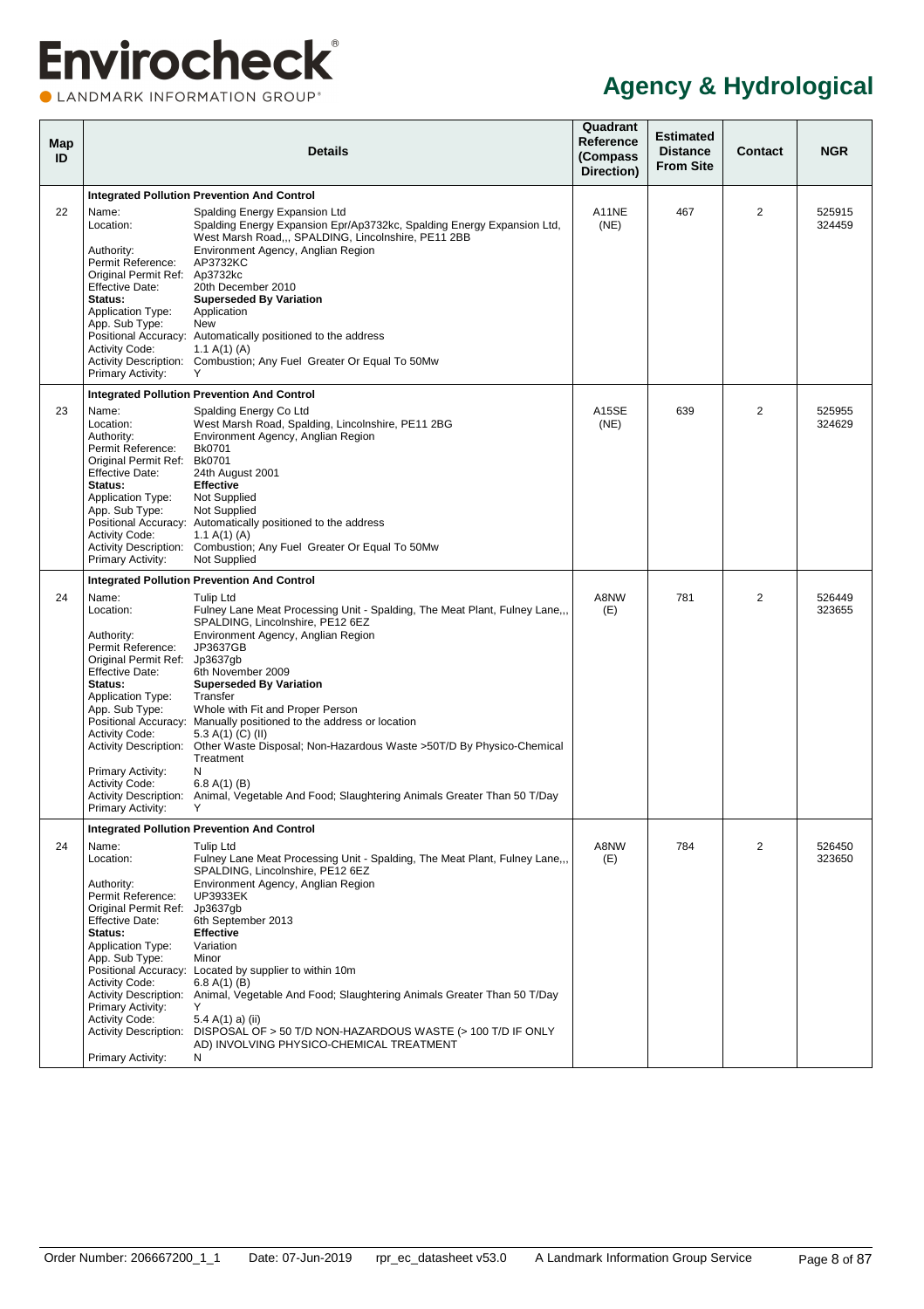| Map<br>ID |                                                                                                                                                                                                                                                                                     | <b>Details</b>                                                                                                                                                                                                                                                                                                                                                                                                                                                                                                                                                                                              | Quadrant<br><b>Reference</b><br>(Compass<br>Direction) | <b>Estimated</b><br><b>Distance</b><br><b>From Site</b> | <b>Contact</b> | <b>NGR</b>       |
|-----------|-------------------------------------------------------------------------------------------------------------------------------------------------------------------------------------------------------------------------------------------------------------------------------------|-------------------------------------------------------------------------------------------------------------------------------------------------------------------------------------------------------------------------------------------------------------------------------------------------------------------------------------------------------------------------------------------------------------------------------------------------------------------------------------------------------------------------------------------------------------------------------------------------------------|--------------------------------------------------------|---------------------------------------------------------|----------------|------------------|
|           |                                                                                                                                                                                                                                                                                     | <b>Integrated Pollution Prevention And Control</b>                                                                                                                                                                                                                                                                                                                                                                                                                                                                                                                                                          |                                                        |                                                         |                |                  |
| 24        | Name:<br>Location:<br>Authority:<br>Permit Reference:<br>Original Permit Ref: Jp3637gb                                                                                                                                                                                              | Tulip Ltd<br>Fulney Lane Meat Processing Unit - Spalding, The Meat Plant, Fulney Lane,,,<br>SPALDING. Lincolnshire. PE12 6EZ<br>Environment Agency, Anglian Region<br>LP3939FC                                                                                                                                                                                                                                                                                                                                                                                                                              | A8NW<br>(E)                                            | 784                                                     | $\overline{2}$ | 526450<br>323650 |
|           | <b>Effective Date:</b><br>Status:<br><b>Application Type:</b><br>App. Sub Type:                                                                                                                                                                                                     | 18th April 2012<br><b>Superseded By Variation</b><br>Variation<br>Standard<br>Positional Accuracy: Located by supplier to within 10m                                                                                                                                                                                                                                                                                                                                                                                                                                                                        |                                                        |                                                         |                |                  |
|           | <b>Activity Code:</b><br><b>Primary Activity:</b><br><b>Activity Code:</b>                                                                                                                                                                                                          | 6.8 A(1) (B)<br>Activity Description: Animal, Vegetable And Food; Slaughtering Animals Greater Than 50 T/Day<br>Y<br>5.3 A(1) (C) (II)<br>Activity Description: Other Waste Disposal; Non-Hazardous Waste >50T/D By Physico-Chemical                                                                                                                                                                                                                                                                                                                                                                        |                                                        |                                                         |                |                  |
|           | <b>Primary Activity:</b>                                                                                                                                                                                                                                                            | Treatment<br>N                                                                                                                                                                                                                                                                                                                                                                                                                                                                                                                                                                                              |                                                        |                                                         |                |                  |
|           |                                                                                                                                                                                                                                                                                     | <b>Integrated Pollution Prevention And Control</b>                                                                                                                                                                                                                                                                                                                                                                                                                                                                                                                                                          |                                                        |                                                         |                |                  |
| 24        | Name:<br>Location:<br>Authority:                                                                                                                                                                                                                                                    | <b>Tulip Ltd</b><br>Fulney Lane Meat Processing Unit - Spalding, The Meat Plant, Fulney Lane<br>SPALDING, Lincolnshire, PE12 6EZ<br>Environment Agency, Anglian Region                                                                                                                                                                                                                                                                                                                                                                                                                                      | A8NW<br>(E)                                            | 784                                                     | 2              | 526450<br>323650 |
|           | Permit Reference:<br>Original Permit Ref:<br><b>Effective Date:</b><br>Status:<br><b>Application Type:</b>                                                                                                                                                                          | KP3633TG<br>Jp3637gb<br>10th March 2010<br><b>Superseded By Variation</b><br>Variation                                                                                                                                                                                                                                                                                                                                                                                                                                                                                                                      |                                                        |                                                         |                |                  |
|           | App. Sub Type:<br><b>Activity Code:</b>                                                                                                                                                                                                                                             | Minor<br>Positional Accuracy: Located by supplier to within 100m<br>5.3 A(1) (C) (II)<br>Activity Description: Other Waste Disposal; Non-Hazardous Waste > 50T/D By Physico-Chemical                                                                                                                                                                                                                                                                                                                                                                                                                        |                                                        |                                                         |                |                  |
|           | <b>Primary Activity:</b><br><b>Activity Code:</b><br><b>Primary Activity:</b>                                                                                                                                                                                                       | Treatment<br>N<br>6.8 A(1) (B)<br>Activity Description: Animal, Vegetable And Food; Slaughtering Animals Greater Than 50 T/Day                                                                                                                                                                                                                                                                                                                                                                                                                                                                              |                                                        |                                                         |                |                  |
|           |                                                                                                                                                                                                                                                                                     | <b>Integrated Pollution Prevention And Control</b>                                                                                                                                                                                                                                                                                                                                                                                                                                                                                                                                                          |                                                        |                                                         |                |                  |
| 24        | Name:<br>Location:<br>Authority:<br>Permit Reference:<br>Original Permit Ref: Bt3579it<br><b>Effective Date:</b><br>Status:<br><b>Application Type:</b><br>App. Sub Type:<br><b>Activity Code:</b><br><b>Primary Activity:</b><br><b>Activity Code:</b><br><b>Primary Activity:</b> | Geo Adams And Sons Limited<br>Fulney Lane, Spalding, Lincolnshire, PE12 6EZ<br>Environment Agency, Anglian Region<br>LP3630UL<br>4th April 2007<br><b>Superseded By Variation</b><br>Variation<br>Simple Standard Variation<br>Positional Accuracy: Automatically positioned to the address<br>6.8 A(1) (B)<br>Activity Description: Animal, Vegetable And Food; Slaughtering Animals Greater Than 50 T/Day<br>Y<br>5.3 A(1) (C) (II)<br>Activity Description: Other Waste Disposal; Non-Hazardous Waste >50T/D By Physico-Chemical<br>Treatment<br>N<br><b>Integrated Pollution Prevention And Control</b> | A8NW<br>(E)                                            | 786                                                     | 2              | 526454<br>323652 |
| 24        | Name:                                                                                                                                                                                                                                                                               | Geo Adams And Sons Limited                                                                                                                                                                                                                                                                                                                                                                                                                                                                                                                                                                                  | A8NW                                                   | 786                                                     | 2              | 526454           |
|           | Location:<br>Authority:<br>Permit Reference:<br>Original Permit Ref:                                                                                                                                                                                                                | Fulney Lane Meat Processing Unit - Spalding, The Meat Plant, Fulney Lane,<br>Spalding, Lincolnshire, PE12 6EZ<br>Environment Agency, Anglian Region<br><b>Bt3579it</b><br><b>Bt3579it</b>                                                                                                                                                                                                                                                                                                                                                                                                                   | (E)                                                    |                                                         |                | 323652           |
|           | <b>Effective Date:</b><br>Status:<br><b>Application Type:</b><br>App. Sub Type:                                                                                                                                                                                                     | 16th June 2005<br><b>Superseded By Variation</b><br>Application<br>New                                                                                                                                                                                                                                                                                                                                                                                                                                                                                                                                      |                                                        |                                                         |                |                  |
|           | <b>Activity Code:</b><br><b>Activity Description:</b><br><b>Primary Activity:</b>                                                                                                                                                                                                   | Positional Accuracy: Automatically positioned to the address<br>5.3 A(1) (C) (II)<br>Other Waste Disposal; Non-Hazardous Waste >50T/D By Physico-Chemical<br>Treatment<br>N                                                                                                                                                                                                                                                                                                                                                                                                                                 |                                                        |                                                         |                |                  |
|           | <b>Activity Code:</b><br>Primary Activity:                                                                                                                                                                                                                                          | 6.8 A(1) (B)<br>Activity Description: Animal, Vegetable And Food; Slaughtering Animals Greater Than 50 T/Day<br>Y                                                                                                                                                                                                                                                                                                                                                                                                                                                                                           |                                                        |                                                         |                |                  |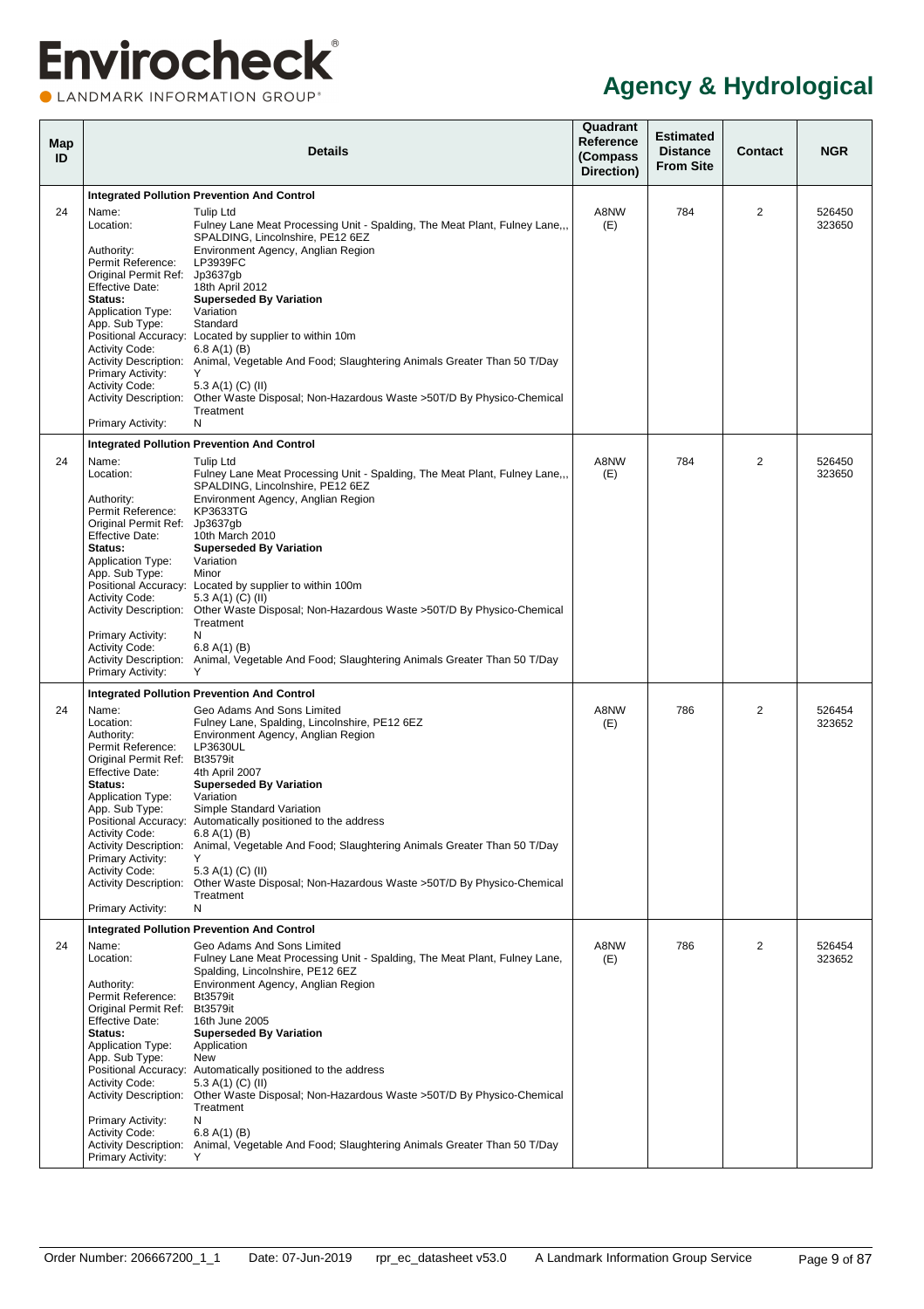| <b>Map</b><br>ID |                                                                                                                                                                                                                                                                                                                                                                                                        | <b>Details</b>                                                                                                                                                                                                                                                                                                                                                                                                                                                                                                                                                                                                                                                                                                                                       | Quadrant<br>Reference<br>(Compass<br>Direction) | <b>Estimated</b><br><b>Distance</b><br><b>From Site</b> | <b>Contact</b> | <b>NGR</b>       |
|------------------|--------------------------------------------------------------------------------------------------------------------------------------------------------------------------------------------------------------------------------------------------------------------------------------------------------------------------------------------------------------------------------------------------------|------------------------------------------------------------------------------------------------------------------------------------------------------------------------------------------------------------------------------------------------------------------------------------------------------------------------------------------------------------------------------------------------------------------------------------------------------------------------------------------------------------------------------------------------------------------------------------------------------------------------------------------------------------------------------------------------------------------------------------------------------|-------------------------------------------------|---------------------------------------------------------|----------------|------------------|
|                  |                                                                                                                                                                                                                                                                                                                                                                                                        | <b>Integrated Pollution Prevention And Control</b>                                                                                                                                                                                                                                                                                                                                                                                                                                                                                                                                                                                                                                                                                                   |                                                 |                                                         |                |                  |
| 25               | Name:<br>Location:<br>Authority:<br>Permit Reference:<br>Original Permit Ref: Ap3732kc<br><b>Effective Date:</b><br>Status:<br><b>Application Type:</b><br>App. Sub Type:<br><b>Activity Code:</b><br>Primary Activity:                                                                                                                                                                                | Spalding Energy Expansion Ltd<br>Spalding Energy Expansion Epr/Ap3732kc, Spalding Energy Expansion Ltd,<br>West Marsh Road.,, SPALDING, Lincolnshire, PE11 2BB<br>Environment Agency, Anglian Region<br>KP3436YN<br>18th July 2018<br><b>Effective</b><br>Variation<br>Substantial<br>Positional Accuracy: Located by supplier to within 100m<br>1.1 A(1) (A)<br>Activity Description: Combustion; Any Fuel Greater Or Equal To 50Mw                                                                                                                                                                                                                                                                                                                 | A15SE<br>(NE)                                   | 861                                                     | 2              | 525900<br>324900 |
|                  |                                                                                                                                                                                                                                                                                                                                                                                                        | <b>Integrated Pollution Prevention And Control</b>                                                                                                                                                                                                                                                                                                                                                                                                                                                                                                                                                                                                                                                                                                   |                                                 |                                                         |                |                  |
| 25               | Name:<br>Location:<br>Authority:<br>Permit Reference:<br>Original Permit Ref: Ap3732kc<br><b>Effective Date:</b><br>Status:<br><b>Application Type:</b><br>App. Sub Type:<br><b>Activity Code:</b><br>Primary Activity:                                                                                                                                                                                | Spalding Energy Expansion Ltd<br>Spalding Energy Expansion Epr/Ap3732kc, Spalding Energy Expansion Ltd,<br>West Marsh Road,,, SPALDING, Lincolnshire, PE11 2BB<br>Environment Agency, Anglian Region<br>MP3932RF<br>1st January 2016<br><b>Superseded By Variation</b><br>Variation<br>Minor<br>Positional Accuracy: Located by supplier to within 100m<br>1.1 A(1) (A)<br>Activity Description: Combustion; Any Fuel Greater Or Equal To 50Mw<br>Y                                                                                                                                                                                                                                                                                                  | A15SE<br>(NE)                                   | 861                                                     | 2              | 525900<br>324900 |
|                  |                                                                                                                                                                                                                                                                                                                                                                                                        | <b>Integrated Pollution Prevention And Control</b>                                                                                                                                                                                                                                                                                                                                                                                                                                                                                                                                                                                                                                                                                                   |                                                 |                                                         |                |                  |
| 26               | Name:<br>Location:<br>Authority:<br>Permit Reference:<br>Original Permit Ref: Sp3936ak<br><b>Effective Date:</b><br>Status:<br><b>Application Type:</b><br>App. Sub Type:<br><b>Activity Code:</b><br><b>Activity Description: Associated Process</b><br>Primary Activity:<br><b>Activity Code:</b><br>Primary Activity:<br><b>Activity Code:</b><br><b>Activity Description:</b><br>Primary Activity: | Greencore Food To Go Limited<br>Greencore Ftg, Greencore Ftg, Wardentree Lane, Pinchbeck,, Spalding,<br>Lincolnshire, PE11 3UY<br>Environment Agency, Anglian Region<br><b>SP3936AK</b><br>12th April 2018<br><b>Effective</b><br>Application<br>New<br>Positional Accuracy: Automatically positioned to the address<br>0.0 Associated Process<br>N<br>6.8 $A(1)$ d) (iii)<br>Activity Description: CREATED BY IED - TREATMENT AND PROCESSING (OTHER THAN<br>PACKAGING) OF ANIMAL OR VEGETABLE RAW MATERIALS (OTHER<br>THAN MILK ONLY) WITH FINISHED PRODUCT CAPACITY GREATER<br>THAN FORMULA SHOWN IN REGS<br>Υ<br>5.4 A(1) a) (ii)<br>DISPOSAL OF > 50 T/D NON-HAZARDOUS WASTE (> 100 T/D IF ONLY<br>AD) INVOLVING PHYSICO-CHEMICAL TREATMENT<br>N | A14NE<br>(N)                                    | 875                                                     | 2              | 525161<br>325115 |
|                  |                                                                                                                                                                                                                                                                                                                                                                                                        | <b>Integrated Pollution Prevention And Control</b>                                                                                                                                                                                                                                                                                                                                                                                                                                                                                                                                                                                                                                                                                                   |                                                 |                                                         |                |                  |
| 27               | Name:<br>Location:<br>Authority:<br>Permit Reference:<br>Original Permit Ref: Bk0701iw<br><b>Effective Date:</b><br>Status:<br><b>Application Type:</b><br>App. Sub Type:<br><b>Activity Code:</b><br>Primary Activity:                                                                                                                                                                                | Spalding Energy Co Ltd<br>Spalding Power Station Epr/Bk0701iw, West Marsh Road, SPALDING,<br>Lincolnshire, PE11 2BG<br>Environment Agency, Anglian Region<br>RP3538AL<br>1st January 2016<br><b>Effective</b><br>Variation<br>Standard<br>Positional Accuracy: Located by supplier to within 100m<br>1.1 A(1) (A)<br>Activity Description: Combustion; Any Fuel Greater Or Equal To 50Mw<br>Y                                                                                                                                                                                                                                                                                                                                                        | A15NE<br>(NE)                                   | 996                                                     | 2              | 526000<br>325000 |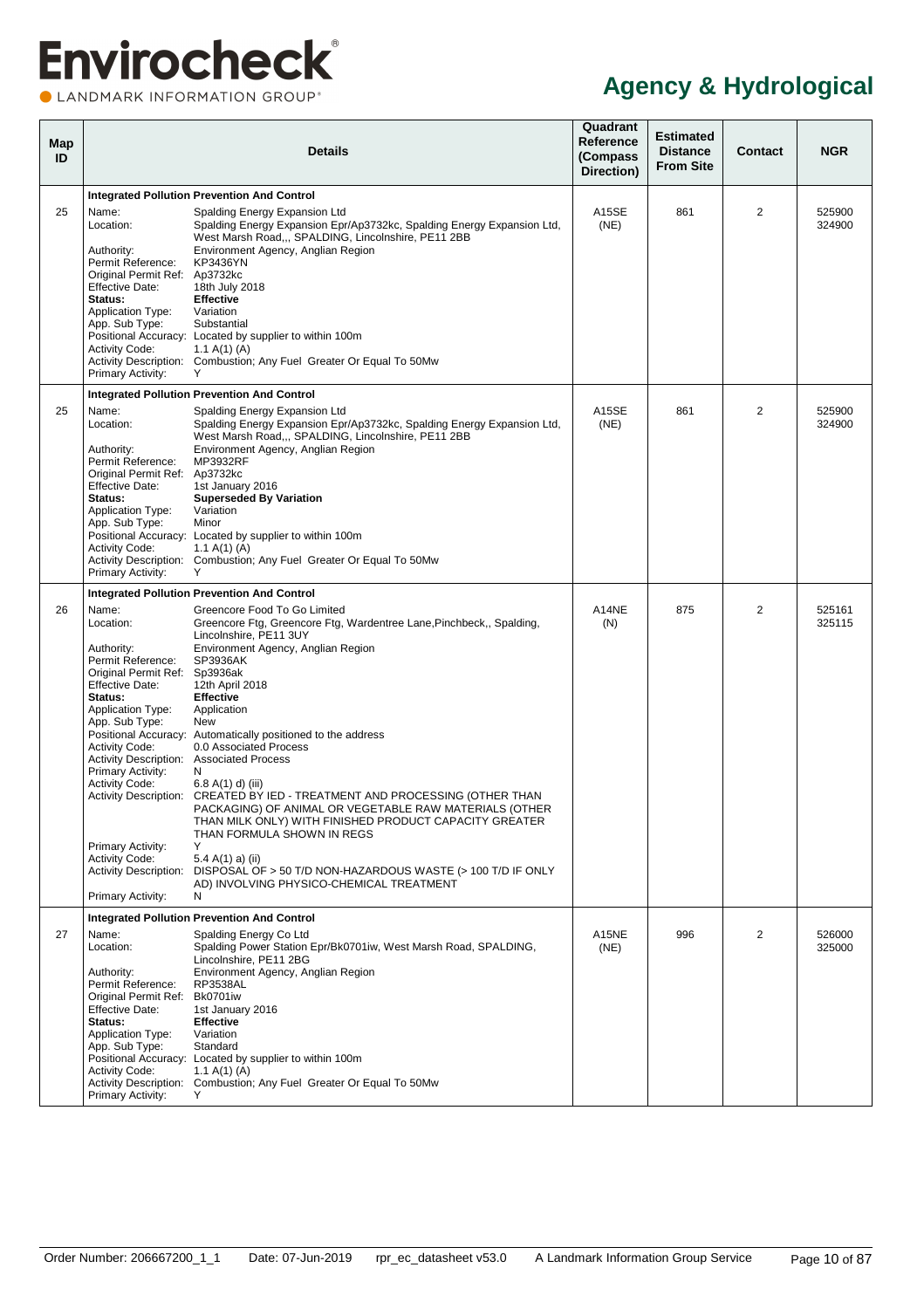<span id="page-16-0"></span>

| Map<br>ID |                                                                                                                                                                                                                | <b>Details</b>                                                                                                                                                                                                                                                                                                                                                                                                       | Quadrant<br>Reference<br>(Compass<br>Direction) | <b>Estimated</b><br><b>Distance</b><br><b>From Site</b> | Contact        | <b>NGR</b>       |
|-----------|----------------------------------------------------------------------------------------------------------------------------------------------------------------------------------------------------------------|----------------------------------------------------------------------------------------------------------------------------------------------------------------------------------------------------------------------------------------------------------------------------------------------------------------------------------------------------------------------------------------------------------------------|-------------------------------------------------|---------------------------------------------------------|----------------|------------------|
|           |                                                                                                                                                                                                                | <b>Integrated Pollution Prevention And Control</b>                                                                                                                                                                                                                                                                                                                                                                   |                                                 |                                                         |                |                  |
| 27        | Name:<br>Location:<br>Authority:<br>Permit Reference:<br>Original Permit Ref:<br><b>Effective Date:</b><br>Status:<br><b>Application Type:</b><br>App. Sub Type:<br><b>Activity Code:</b><br>Primary Activity: | Spalding Energy Co Ltd<br>Spalding Power Station Epr/Bk0701iw, West Marsh Road, SPALDING,<br>Lincolnshire, PE11 2BG<br>Environment Agency, Anglian Region<br>XP3536ZX<br>Bk0701iw<br>11th March 2013<br><b>Superseded By Variation</b><br>Variation<br>Minor<br>Positional Accuracy: Located by supplier to within 100m<br>1.1 A(1) (A)<br>Activity Description: Combustion; Any Fuel Greater Or Equal To 50Mw<br>Y  | A15NE<br>(NE)                                   | 996                                                     | $\overline{2}$ | 526000<br>325000 |
|           |                                                                                                                                                                                                                | <b>Integrated Pollution Prevention And Control</b>                                                                                                                                                                                                                                                                                                                                                                   |                                                 |                                                         |                |                  |
| 27        | Name:<br>Location:<br>Authority:<br>Permit Reference:<br>Original Permit Ref: Bk0701iw<br><b>Effective Date:</b><br>Status:<br><b>Application Type:</b><br>App. Sub Type:                                      | Spalding Energy Co Ltd<br>Spalding Power Station Epr/Bk0701iw, West Marsh Road, SPALDING,<br>Lincolnshire, PE11 2BG<br>Environment Agency, Anglian Region<br><b>Bx1870il</b><br>19th July 2004<br><b>Superseded By Variation</b><br>Variation<br>Standard                                                                                                                                                            | A15NE<br>(NE)                                   | 996                                                     | $\overline{2}$ | 526000<br>325000 |
|           | <b>Activity Code:</b><br>Primary Activity:                                                                                                                                                                     | Positional Accuracy: Located by supplier to within 100m<br>1.1 A(1) (A)<br>Activity Description: Combustion; Any Fuel Greater Or Equal To 50Mw<br>Y                                                                                                                                                                                                                                                                  |                                                 |                                                         |                |                  |
|           |                                                                                                                                                                                                                | <b>Integrated Pollution Prevention And Control</b>                                                                                                                                                                                                                                                                                                                                                                   |                                                 |                                                         |                |                  |
| 27        | Name:<br>Location:<br>Authority:<br>Permit Reference:<br>Original Permit Ref:<br><b>Effective Date:</b><br>Status:<br><b>Application Type:</b><br>App. Sub Type:<br><b>Activity Code:</b><br>Primary Activity: | Spalding Energy Co Ltd<br>Spalding Power Station Epr/Bk0701iw, West Marsh Road, SPALDING,<br>Lincolnshire, PE11 2BG<br>Environment Agency, Anglian Region<br>Bk0701iw<br>Bk0701iw<br>24th August 2001<br><b>Superseded By Variation</b><br>Application<br>New<br>Positional Accuracy: Located by supplier to within 100m<br>1.1 A(1) (A)<br>Activity Description: Combustion; Any Fuel Greater Or Equal To 50Mw<br>Y | A15NE<br>(NE)                                   | 996                                                     | 2              | 526000<br>325000 |
|           |                                                                                                                                                                                                                | <b>Local Authority Pollution Prevention and Controls</b>                                                                                                                                                                                                                                                                                                                                                             |                                                 |                                                         |                |                  |
| 28        | Name:<br>Location:<br>Authority:<br>Permit Reference:<br>Dated:<br>Process Type:<br>Description:<br>Status:                                                                                                    | A S Whitaker & Sons<br>Stevenson Avenue, Pinchbeck, Spalding, Pe11 3sw<br>South Holland District Council, Environmental Services<br>Not Given<br>Not Supplied<br>Local Authority Air Pollution Control<br>PG6/34 Respraying of road vehicles<br><b>Authorised</b><br>Positional Accuracy: Manually positioned to the address or location                                                                             | A10NE<br>(N)                                    | 121                                                     | 3              | 525288<br>324372 |
|           |                                                                                                                                                                                                                | <b>Local Authority Pollution Prevention and Controls</b>                                                                                                                                                                                                                                                                                                                                                             |                                                 |                                                         |                |                  |
| 29        | Name:<br>Location:<br>Authority:<br>Permit Reference:<br>Dated:<br>Process Type:<br>Description:<br>Status:                                                                                                    | A S Whittaker & Sons<br>Stevenson Avenue, Pinchbeck, Spalding<br>South Holland District Council, Environmental Services<br><b>Not Supplied</b><br>Not Supplied<br>Local Authority Air Pollution Control<br>Part B - General Coating Process (No Specific Reference)<br>Authorised<br>Positional Accuracy: Manually positioned to the road within the address or location                                             | A10NE<br>(NW)                                   | 309                                                     | 3              | 525142<br>324518 |
|           |                                                                                                                                                                                                                | <b>Local Authority Pollution Prevention and Controls</b>                                                                                                                                                                                                                                                                                                                                                             |                                                 |                                                         |                |                  |
| 30        | Name:<br>Location:<br>Authority:<br>Permit Reference:<br>Dated:<br>Process Type:<br>Description:<br>Status:                                                                                                    | St Pauls Filling Station<br>Queens Road, Spalding<br>South Holland District Council, Environmental Services<br>Not Supplied<br>Not Supplied<br>Local Authority Air Pollution Control<br>PG1/14 Petrol filling station<br><b>Authorisation revoked</b><br>Positional Accuracy: Manually positioned to the address or location                                                                                         | A3NE<br>(SE)                                    | 481                                                     | 3              | 525828<br>323232 |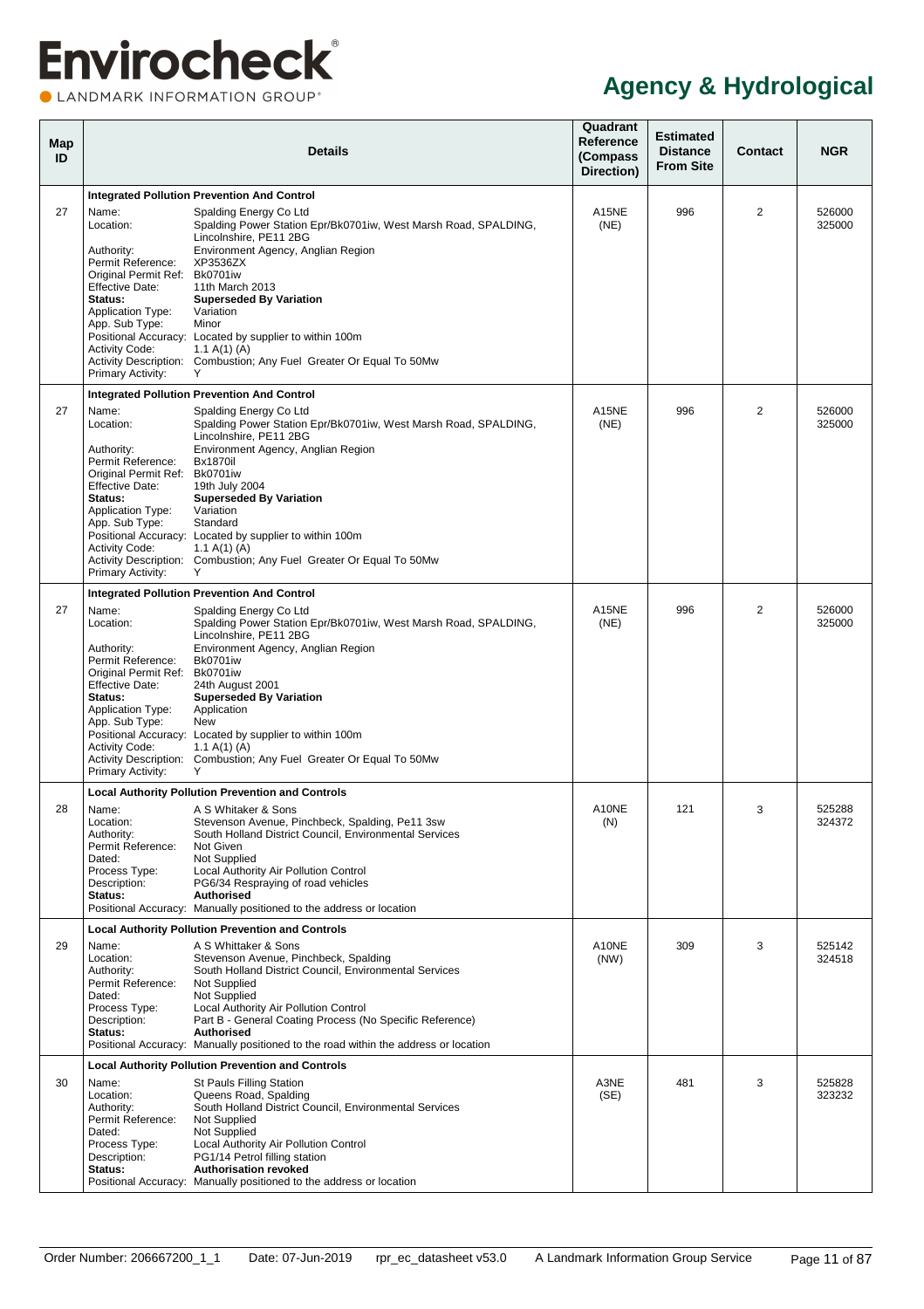| Map<br>ID |                                                                                                             | <b>Details</b>                                                                                                                                                                                                                                                                                                                                                                                                                                                             | Quadrant<br>Reference<br>(Compass<br>Direction) | <b>Estimated</b><br><b>Distance</b><br><b>From Site</b> | <b>Contact</b> | <b>NGR</b>       |
|-----------|-------------------------------------------------------------------------------------------------------------|----------------------------------------------------------------------------------------------------------------------------------------------------------------------------------------------------------------------------------------------------------------------------------------------------------------------------------------------------------------------------------------------------------------------------------------------------------------------------|-------------------------------------------------|---------------------------------------------------------|----------------|------------------|
| 31        | Name:<br>Location:<br>Authority:<br>Permit Reference:<br>Dated:<br>Process Type:<br>Description:<br>Status: | <b>Local Authority Pollution Prevention and Controls</b><br>Sjm Auto Services<br>Fleming Road, Enterprise Park, Pinchbeck, Spalding, Lincolnshire, PE11 3YR<br>South Holland District Council, Environmental Services<br>Not Supplied<br>Not Supplied<br>Local Authority Pollution Prevention and Control<br>PG1/1Waste oil burners, less than 0.4MW net rated thermal input<br><b>Not Supplied</b><br>Positional Accuracy: Manually positioned to the address or location | A14SE<br>(N)                                    | 496                                                     | 3              | 525203<br>324738 |
| 32        | Name:<br>Location:<br>Authority:<br>Permit Reference:<br>Dated:<br>Process Type:<br>Description:<br>Status: | <b>Local Authority Pollution Prevention and Controls</b><br>G & F Autos<br>Cresswell Close, Pinchbeck, PE11 3TY<br>South Holland District Council, Environmental Services<br>Not Supplied<br>Not Supplied<br>Local Authority Pollution Prevention and Control<br>PG1/1Waste oil burners, less than 0.4MW net rated thermal input<br><b>Not Supplied</b><br>Positional Accuracy: Manually positioned to the road within the address or location                             | A14SE<br>(N)                                    | 618                                                     | 3              | 525330<br>324868 |
| 33        | Name:<br>Location:<br>Authority:<br>Permit Reference:<br>Dated:<br>Process Type:<br>Description:<br>Status: | <b>Local Authority Pollution Prevention and Controls</b><br>Linc Co-Op Society<br>89 Pinchbeck Road, Spalding, Lincolnshire, PE11 1QH<br>South Holland District Council. Environmental Services<br>Not Supplied<br>Not Supplied<br>Local Authority Air Pollution Control<br>PG1/14 Petrol filling station<br><b>Authorisation revoked</b><br>Positional Accuracy: Automatically positioned to the address                                                                  | A5SE<br>(SW)                                    | 631                                                     | 3              | 524675<br>323406 |
| 34        | Name:<br>Location:<br>Authority:<br>Permit Reference:<br>Dated:<br>Process Type:<br>Description:<br>Status: | <b>Local Authority Pollution Prevention and Controls</b><br>Morrison Supermarkets Plc.<br>Wardentree Lane, Pinchbeck, PE11 3UR<br>South Holland District Council, Environmental Services<br>Not Supplied<br>Not Supplied<br>Local Authority Air Pollution Control<br>PG1/14 Petrol filling station<br>Authorised<br>Positional Accuracy: Located by supplier to within 100m                                                                                                | A14NE<br>(N)                                    | 749                                                     | 3              | 525300<br>325000 |
| 35        | Name:<br>Location:<br>Authority:<br>Permit Reference:<br>Dated:<br>Process Type:<br>Description:<br>Status: | <b>Local Authority Pollution Prevention and Controls</b><br>Swan Steet Motor Co<br>Albion Street, Spalding<br>South Holland District Council, Environmental Services<br>Not Supplied<br>Not Supplied<br>Local Authority Air Pollution Control<br>PG1/14 Petrol filling station<br><b>Authorisation revoked</b><br>Positional Accuracy: Located by supplier to within 100m                                                                                                  | A2SW<br>(S)                                     | 814                                                     | 3              | 525100<br>322900 |
| 36        | Name:<br>Location:<br>Authority:<br>Permit Reference:<br>Dated:<br>Process Type:<br>Description:<br>Status: | <b>Local Authority Pollution Prevention and Controls</b><br>Hill Hire<br>5 Wardentree Park, Spalding, Pe11 3uu<br>South Holland District Council, Environmental Services<br>Not Supplied<br>Not Supplied<br>Local Authority Air Pollution Control<br>PG1/1Waste oil burners, less than 0.4MW net rated thermal input<br><b>Authorisation revoked</b><br>Positional Accuracy: Manually positioned to the road within the address or location                                | A14NE<br>(N)                                    | 858                                                     | 3              | 525393<br>325104 |
| 37        | Name:<br>Location:<br>Authority:<br>Permit Reference:<br>Dated:<br>Process Type:<br>Description:<br>Status: | <b>Local Authority Pollution Prevention and Controls</b><br>Lincs Co-Op Society<br>Springfields Roundabout, Holbeach Road, Spalding<br>South Holland District Council, Environmental Services<br><b>Not Supplied</b><br>Not Supplied<br>Local Authority Air Pollution Control<br>PG1/14 Petrol filling station<br><b>Authorised</b><br>Positional Accuracy: Manually positioned to the address or location                                                                 | A12SE<br>(E)                                    | 884                                                     | 3              | 526640<br>323977 |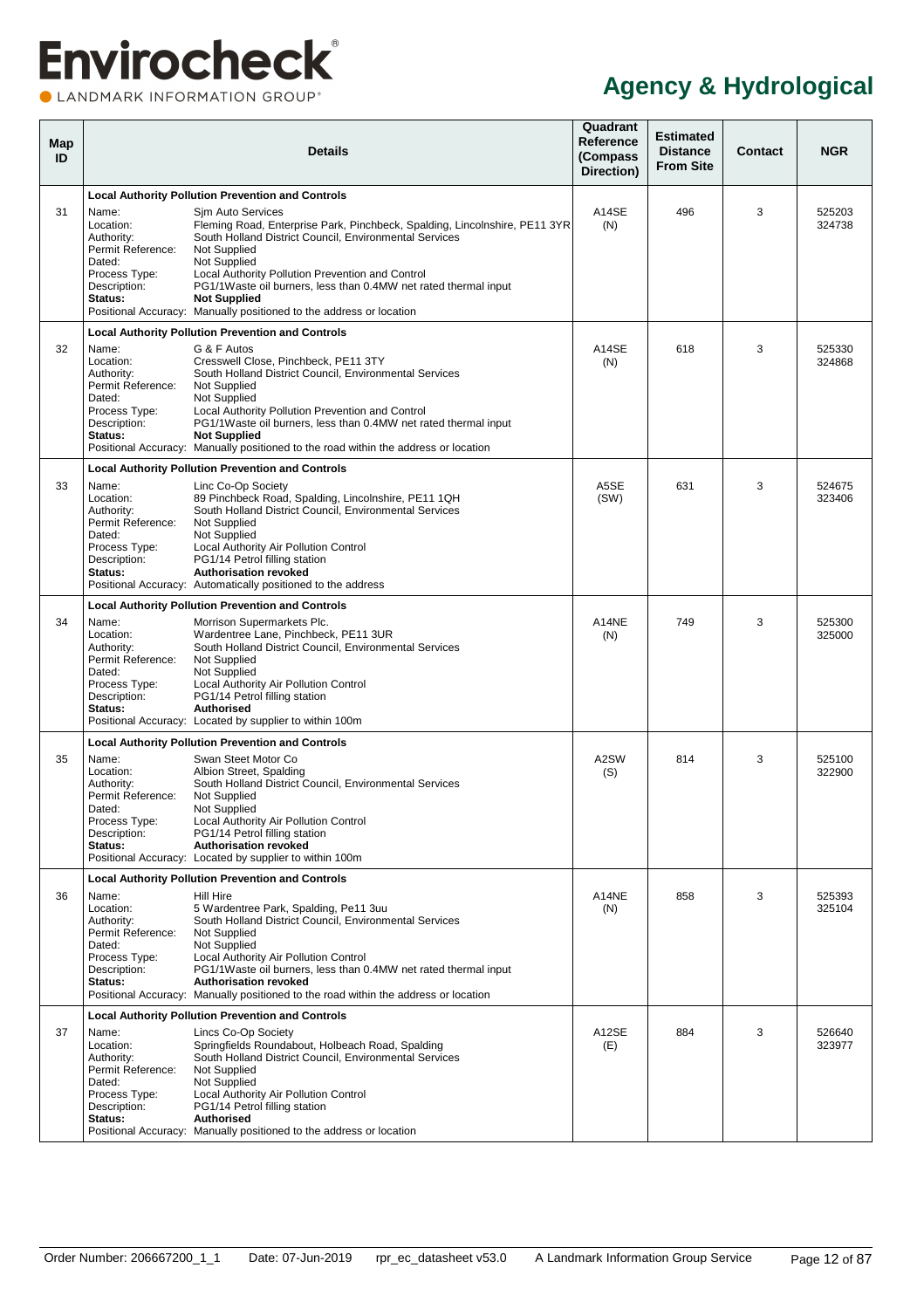<span id="page-18-1"></span><span id="page-18-0"></span>

| Map<br>ID |                                                                                                                                                                                              | <b>Details</b>                                                                                                                                                                                                                                                                                                                                                   | Quadrant<br>Reference<br>(Compass<br>Direction) | <b>Estimated</b><br><b>Distance</b><br><b>From Site</b> | Contact        | <b>NGR</b>       |
|-----------|----------------------------------------------------------------------------------------------------------------------------------------------------------------------------------------------|------------------------------------------------------------------------------------------------------------------------------------------------------------------------------------------------------------------------------------------------------------------------------------------------------------------------------------------------------------------|-------------------------------------------------|---------------------------------------------------------|----------------|------------------|
|           |                                                                                                                                                                                              | <b>Local Authority Pollution Prevention and Controls</b>                                                                                                                                                                                                                                                                                                         |                                                 |                                                         |                |                  |
| 38        | Name:<br>Location:<br>Authority:<br>Permit Reference:<br>Dated:<br>Process Type:<br>Description:<br>Status:                                                                                  | U Haul<br>5 Wardentree Lane, Pinchbeck, SPALDING, Lincolnshire, PE11 3UG<br>South Holland District Council, Environmental Services<br>Not Given<br>Not Supplied<br>Local Authority Air Pollution Control<br>PG1/1Waste oil burners, less than 0.4MW net rated thermal input<br><b>Authorised</b><br>Positional Accuracy: Automatically positioned to the address | A15NW<br>(N)                                    | 891                                                     | 3              | 525532<br>325111 |
|           |                                                                                                                                                                                              | <b>Local Authority Pollution Prevention and Controls</b>                                                                                                                                                                                                                                                                                                         |                                                 |                                                         |                |                  |
| 39        | Name:<br>Location:<br>Authority:<br>Permit Reference:<br>Dated:<br>Process Type:<br>Description:<br>Status:                                                                                  | H Leverton Ltd<br>Westlode Street, Spalding, PE11 2AZ<br>South Holland District Council, Environmental Services<br>Not Given<br>Not Supplied<br>Local Authority Air Pollution Control<br>PG6/34 Respraying of road vehicles<br><b>Authorisation revoked</b><br>Positional Accuracy: Manually positioned to the road within the address or location               | A2SW<br>(SW)                                    | 918                                                     | 3              | 524929<br>322878 |
|           | <b>Nearest Surface Water Feature</b>                                                                                                                                                         |                                                                                                                                                                                                                                                                                                                                                                  |                                                 |                                                         |                |                  |
|           |                                                                                                                                                                                              |                                                                                                                                                                                                                                                                                                                                                                  | A10SE<br>(W)                                    | $\Omega$                                                |                | 525137<br>324028 |
|           |                                                                                                                                                                                              | <b>Pollution Incidents to Controlled Waters</b>                                                                                                                                                                                                                                                                                                                  |                                                 |                                                         |                |                  |
| 40        | Property Type:<br>Location:<br>Authority:<br>Pollutant:<br>Note:<br>Incident Date:<br>Incident Reference:<br>Catchment Area:<br>Receiving Water:<br>Cause of Incident:<br>Incident Severity: | Food industry<br><b>Spalding District</b><br>Environment Agency, Anglian Region<br>Organic Wastes: Vegetable Washings<br><b>Cemetry Drain</b><br>11th August 1997<br>2506<br>Not Given<br>Freshwater Stream/River<br>Other Cause<br>Category 3 - Minor Incident<br>Positional Accuracy: Located by supplier to within 100m                                       | A6NE<br>(SW)                                    | $\Omega$                                                | $\overline{2}$ | 525200<br>323795 |
|           |                                                                                                                                                                                              | <b>Pollution Incidents to Controlled Waters</b>                                                                                                                                                                                                                                                                                                                  |                                                 |                                                         |                |                  |
| 40        | Property Type:<br>Location:<br>Authority:<br>Pollutant:<br>Note:<br>Incident Date:<br>Incident Reference:<br>Catchment Area:<br>Receiving Water:<br>Cause of Incident:<br>Incident Severity: | Not Given<br><b>Spalding District</b><br>Environment Agency, Anglian Region<br>Miscellaneous - Unknown<br>Cemetary Drain<br>9th June 1994<br>1823<br>Not Given<br>Freshwater Stream/River<br>Unknown<br>Category 2 - Significant Incident<br>Positional Accuracy: Located by supplier to within 100m                                                             | A6NE<br>(SW)                                    | $\Omega$                                                | 2              | 525200<br>323800 |
|           |                                                                                                                                                                                              | <b>Pollution Incidents to Controlled Waters</b>                                                                                                                                                                                                                                                                                                                  |                                                 |                                                         |                |                  |
| 41        | Property Type:<br>Location:<br>Authority:<br>Pollutant:<br>Note:<br>Incident Date:<br>Incident Reference:<br>Catchment Area:<br>Receiving Water:<br>Cause of Incident:<br>Incident Severity: | Not Given<br><b>Spalding District</b><br>Environment Agency, Anglian Region<br>Miscellaneous - Unknown<br>Cemetary Drain<br>27th June 1995<br>2049<br>Not Given<br>Freshwater Stream/River<br>Unknown<br>Category 3 - Minor Incident<br>Positional Accuracy: Located by supplier to within 100m                                                                  | A6NE<br>(SW)                                    | $\mathbf 0$                                             | 2              | 525300<br>323800 |
|           |                                                                                                                                                                                              | <b>Pollution Incidents to Controlled Waters</b>                                                                                                                                                                                                                                                                                                                  |                                                 |                                                         |                |                  |
| 42        | Property Type:<br>Location:<br>Authority:<br>Pollutant:<br>Note:<br>Incident Date:<br>Incident Reference:<br>Catchment Area:<br>Receiving Water:<br>Cause of Incident:<br>Incident Severity: | Food industry<br><b>Spalding District</b><br>Environment Agency, Anglian Region<br>Miscellaneous - Other<br>Cemetary Drain<br>11th December 1997<br>2557<br>Not Given<br>Freshwater Stream/River<br><b>Wrong Connection</b><br>Category 3 - Minor Incident<br>Positional Accuracy: Located by supplier to within 100m                                            | A6NE<br>(SW)                                    | 23                                                      | 2              | 525300<br>323700 |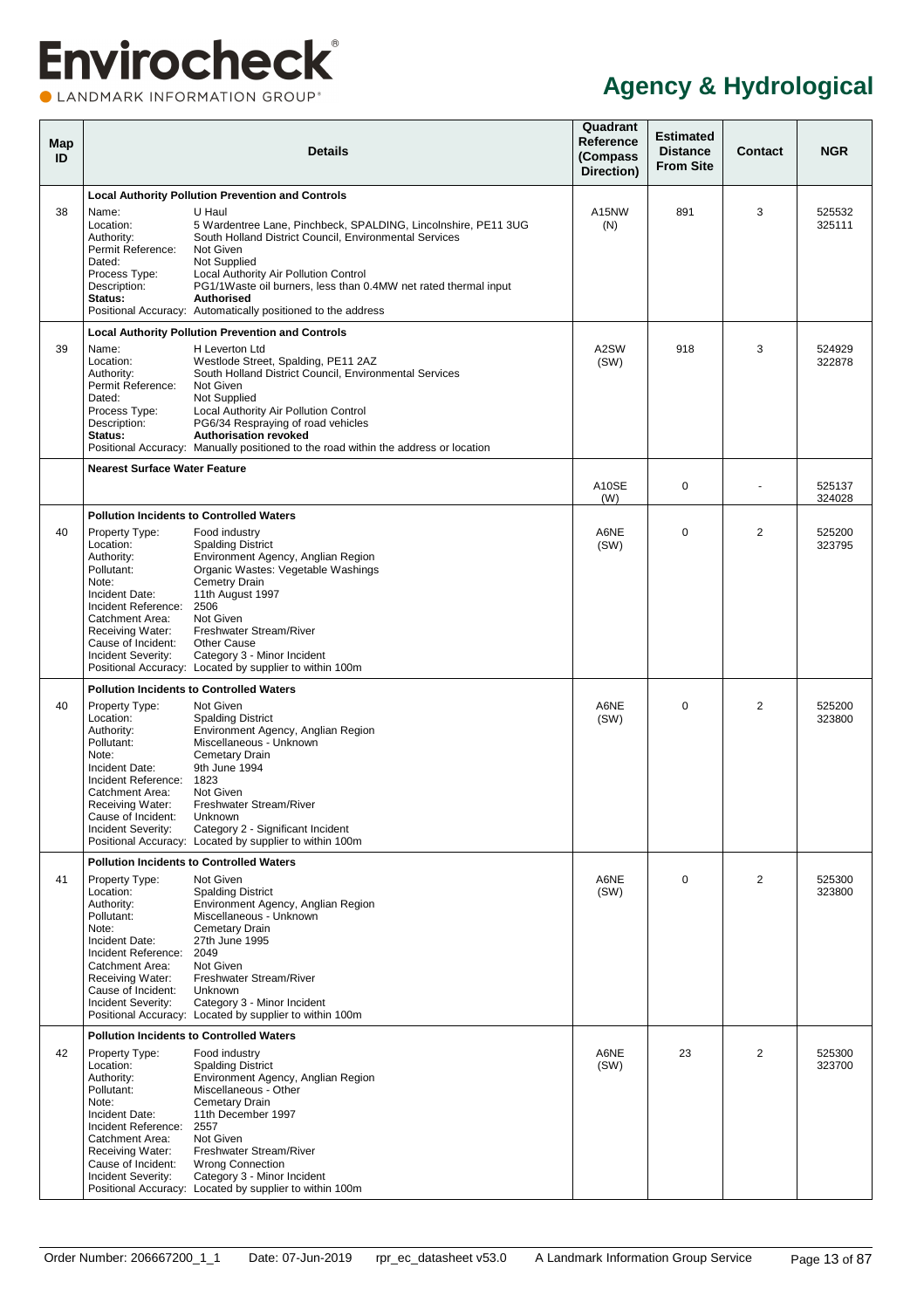LANDMARK INFORMATION GROUP®

| Map<br>ID |                                                                                                                                                                                                   | <b>Details</b>                                                                                                                                                                                                                                                                                                                                                                  | Quadrant<br>Reference<br>(Compass<br>Direction) | <b>Estimated</b><br><b>Distance</b><br><b>From Site</b> | <b>Contact</b> | <b>NGR</b>       |
|-----------|---------------------------------------------------------------------------------------------------------------------------------------------------------------------------------------------------|---------------------------------------------------------------------------------------------------------------------------------------------------------------------------------------------------------------------------------------------------------------------------------------------------------------------------------------------------------------------------------|-------------------------------------------------|---------------------------------------------------------|----------------|------------------|
| 43        | Property Type:<br>Location:<br>Authority:<br>Pollutant:<br>Note:<br>Incident Date:<br>Incident Reference:<br>Catchment Area:<br>Receiving Water:<br>Cause of Incident:<br>Incident Severity:      | <b>Pollution Incidents to Controlled Waters</b><br>Not Given<br><b>Spalding District</b><br>Environment Agency, Anglian Region<br>Miscellaneous - Unknown<br>Local Dyke<br>18th June 1996<br>2272<br>Not Given<br>Freshwater Stream/River<br>Unknown<br>Category 3 - Minor Incident                                                                                             | <b>A11SE</b><br>(E)                             | 46                                                      | 2              | 525800<br>324000 |
|           |                                                                                                                                                                                                   | Positional Accuracy: Located by supplier to within 100m                                                                                                                                                                                                                                                                                                                         |                                                 |                                                         |                |                  |
| 44        | Property Type:<br>Location:<br>Authority:<br>Pollutant:<br>Note:<br>Incident Date:<br>Incident Reference:<br>Catchment Area:<br>Receiving Water:<br>Cause of Incident:<br>Incident Severity:      | <b>Pollution Incidents to Controlled Waters</b><br>Food industry<br><b>Spalding District</b><br>Environment Agency, Anglian Region<br>Organic Wastes: Yard Washings<br>Cemetery Drain<br>12th May 1998<br>2649<br>Not Given<br>Freshwater Stream/River<br>Accidental Spillage/Leakage<br>Category 3 - Minor Incident<br>Positional Accuracy: Located by supplier to within 100m | A6NW<br>(SW)                                    | 48                                                      | $\overline{2}$ | 525105<br>323800 |
| 44        | Property Type:<br>Location:<br>Authority:<br>Pollutant:<br>Note:<br>Incident Date:<br>Incident Reference:<br>Catchment Area:<br>Receiving Water:<br>Cause of Incident:<br>Incident Severity:      | <b>Pollution Incidents to Controlled Waters</b><br>Food industry<br><b>Spalding District</b><br>Environment Agency, Anglian Region<br>Organic Wastes: Other<br>Cemetary Drain<br>15th July 1995<br>2056<br>Not Given<br>Freshwater Stream/River<br>Poor Operational Practice<br>Category 2 - Significant Incident<br>Positional Accuracy: Located by supplier to within 100m    | A6NW<br>(SW)                                    | 51                                                      | 2              | 525105<br>323795 |
| 44        | Property Type:<br>Location:<br>Authority:<br>Pollutant:<br>Note:<br>Incident Date:<br>Incident Reference: 1884<br>Catchment Area:<br>Receiving Water:<br>Cause of Incident:<br>Incident Severity: | <b>Pollution Incidents to Controlled Waters</b><br>Not Given<br><b>Spalding District</b><br>Environment Agency, Anglian Region<br>Miscellaneous - Unknown<br>Cemetary Drain<br>24th August 1994<br>Not Given<br>Freshwater Stream/River<br>Unknown<br>Category 2 - Significant Incident<br>Positional Accuracy: Located by supplier to within 100m                              | A6NW<br>(W)                                     | 51                                                      | $\overline{2}$ | 525100<br>323800 |
| 44        | Property Type:<br>Location:<br>Authority:<br>Pollutant:<br>Note:<br>Incident Date:<br>Incident Reference:<br>Catchment Area:<br>Receiving Water:<br>Cause of Incident:<br>Incident Severity:      | <b>Pollution Incidents to Controlled Waters</b><br>Food industry<br><b>Spalding District</b><br>Environment Agency, Anglian Region<br>Organic Wastes: Unknown<br>Cemetary Drain<br>9th April 1995<br>2001<br>Not Given<br>Freshwater Stream/River<br>Unknown<br>Category 2 - Significant Incident<br>Positional Accuracy: Located by supplier to within 100m                    | A6NW<br>(SW)                                    | 55                                                      | $\overline{2}$ | 525100<br>323795 |
| 45        | Property Type:<br>Location:<br>Authority:<br>Pollutant:<br>Note:<br>Incident Date:<br>Incident Reference:<br>Catchment Area:<br>Receiving Water:<br>Cause of Incident:<br>Incident Severity:      | <b>Pollution Incidents to Controlled Waters</b><br>Food industry<br><b>Spalding District</b><br>Environment Agency, Anglian Region<br>Oils - Other Oil<br><b>Cemetery Drain</b><br>16th February 1996<br>2179<br>Not Given<br>Freshwater Stream/River<br>Poor Operational Practice<br>Category 3 - Minor Incident<br>Positional Accuracy: Located by supplier to within 100m    | A6NW<br>(W)                                     | 50                                                      | $\overline{2}$ | 525100<br>323900 |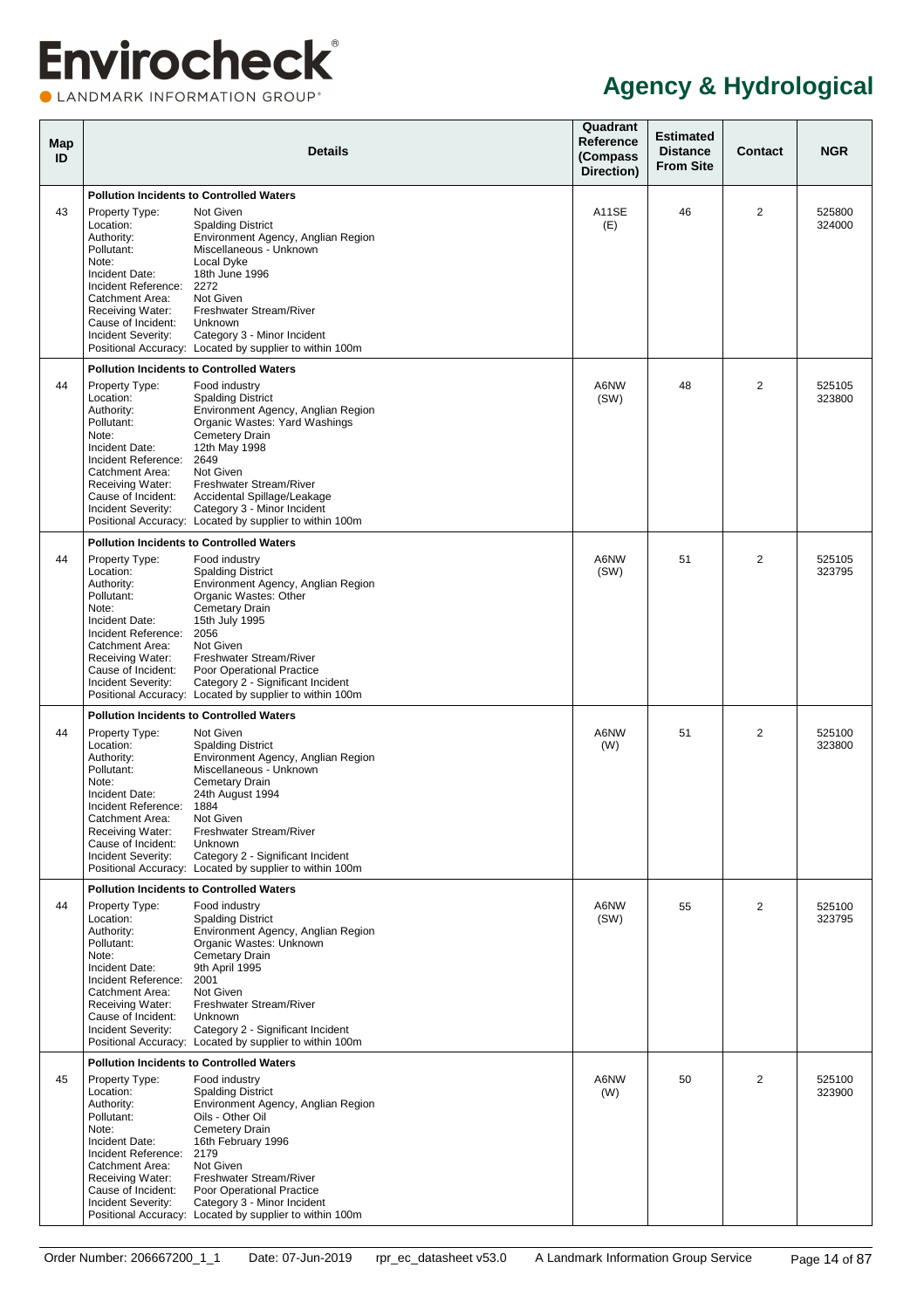LANDMARK INFORMATION GROUP®

| Map<br>ID |                                                                                                                                                                                                   | <b>Details</b>                                                                                                                                                                                                                                                                                                                                      | Quadrant<br>Reference<br>(Compass<br>Direction) | <b>Estimated</b><br><b>Distance</b><br><b>From Site</b> | <b>Contact</b> | <b>NGR</b>       |
|-----------|---------------------------------------------------------------------------------------------------------------------------------------------------------------------------------------------------|-----------------------------------------------------------------------------------------------------------------------------------------------------------------------------------------------------------------------------------------------------------------------------------------------------------------------------------------------------|-------------------------------------------------|---------------------------------------------------------|----------------|------------------|
| 46        | Property Type:<br>Location:<br>Authority:<br>Pollutant:<br>Note:<br>Incident Date:<br>Incident Reference:<br>Catchment Area:<br>Receiving Water:<br>Cause of Incident:<br>Incident Severity:      | <b>Pollution Incidents to Controlled Waters</b><br>Not Given<br><b>Spalding District</b><br>Environment Agency, Anglian Region<br>Oils - Waste Oil<br><b>Cemetery Drain</b><br>22nd April 1996<br>2224<br>Not Given<br>Freshwater Stream/River<br>Unknown<br>Category 3 - Minor Incident<br>Positional Accuracy: Located by supplier to within 100m | A10SW<br>(NW)                                   | 64                                                      | $\overline{2}$ | 525100<br>324100 |
|           |                                                                                                                                                                                                   | <b>Pollution Incidents to Controlled Waters</b>                                                                                                                                                                                                                                                                                                     |                                                 |                                                         |                |                  |
| 47        | Property Type:<br>Location:<br>Authority:<br>Pollutant:<br>Note:<br>Incident Date:<br>Incident Reference:<br>Catchment Area:<br>Receiving Water:<br>Cause of Incident:<br>Incident Severity:      | Food industry<br><b>Spalding District</b><br>Environment Agency, Anglian Region<br>Organic Wastes: Yard Washings<br>Surface Water Drains<br>17th December 1998<br>2772<br>Not Given<br><b>Potential River</b><br>Accidental Spillage/Leakage<br>Category 3 - Minor Incident<br>Positional Accuracy: Located by supplier to within 100m              | A11SE<br>(NE)                                   | 93                                                      | $\overline{2}$ | 525800<br>324100 |
|           |                                                                                                                                                                                                   | <b>Pollution Incidents to Controlled Waters</b>                                                                                                                                                                                                                                                                                                     |                                                 |                                                         |                |                  |
| 48        | Property Type:<br>Location:<br>Authority:<br>Pollutant:<br>Note:<br>Incident Date:<br>Incident Reference:<br>Catchment Area:<br>Receiving Water:<br>Cause of Incident:<br>Incident Severity:      | Not Given<br><b>Spalding District</b><br>Environment Agency, Anglian Region<br>Unknown<br>Cemetary Drain<br>24th September 1993<br>1665<br>Not Given<br>Freshwater Stream/River<br>Unknown<br>Category 3 - Minor Incident<br>Positional Accuracy: Located by supplier to within 100m                                                                | A6NW<br>(SW)                                    | 130                                                     | $\overline{2}$ | 525100<br>323700 |
|           |                                                                                                                                                                                                   | <b>Pollution Incidents to Controlled Waters</b>                                                                                                                                                                                                                                                                                                     |                                                 |                                                         |                |                  |
| 49        | Property Type:<br>Location:<br>Authority:<br>Pollutant:<br>Note:<br>Incident Date:<br>Incident Reference: 2711<br>Catchment Area:<br>Receiving Water:<br>Cause of Incident:<br>Incident Severity: | Food industry<br><b>Spalding District</b><br>Environment Agency, Anglian Region<br>Organic Wastes: Vegetable Washings<br>Cemetry Drain<br>14th August 1998<br>Not Given<br>Freshwater Stream/River<br>Unknown<br>Category 3 - Minor Incident<br>Positional Accuracy: Located by supplier to within 100m                                             | A10SW<br>(W)                                    | 135                                                     | $\overline{2}$ | 525001<br>324001 |
| 50        | Property Type:<br>Location:<br>Authority:<br>Pollutant:<br>Note:<br>Incident Date:<br>Incident Reference:<br>Catchment Area:<br>Receiving Water:<br>Cause of Incident:<br>Incident Severity:      | <b>Pollution Incidents to Controlled Waters</b><br>Not Given<br><b>Spalding District</b><br>Environment Agency, Anglian Region<br>Unknown<br>Cemetary Drain<br>16th June 1993<br>1594<br>Not Given<br>Freshwater Stream/River<br>Unknown<br>Category 2 - Significant Incident<br>Positional Accuracy: Located by supplier to within 100m            | A6NE<br>(SW)                                    | 160                                                     | $\overline{2}$ | 525200<br>323600 |
|           |                                                                                                                                                                                                   | <b>Pollution Incidents to Controlled Waters</b>                                                                                                                                                                                                                                                                                                     |                                                 |                                                         |                |                  |
| 51        | Property Type:<br>Location:<br>Authority:<br>Pollutant:<br>Note:<br>Incident Date:<br>Incident Reference:<br>Catchment Area:<br>Receiving Water:<br>Cause of Incident:<br>Incident Severity:      | <b>Other General Premises</b><br><b>SPALDING</b><br>Environment Agency, Anglian Region<br>Miscellaneous - Natural<br><b>River Welland</b><br>8th April 1997<br>2435<br>Not Given<br>Freshwater Stream/River<br>Algal Bloom<br>Category 3 - Minor Incident<br>Positional Accuracy: Located by supplier to within 100m                                | A6SE<br>(S)                                     | 194                                                     | $\overline{2}$ | 525300<br>323500 |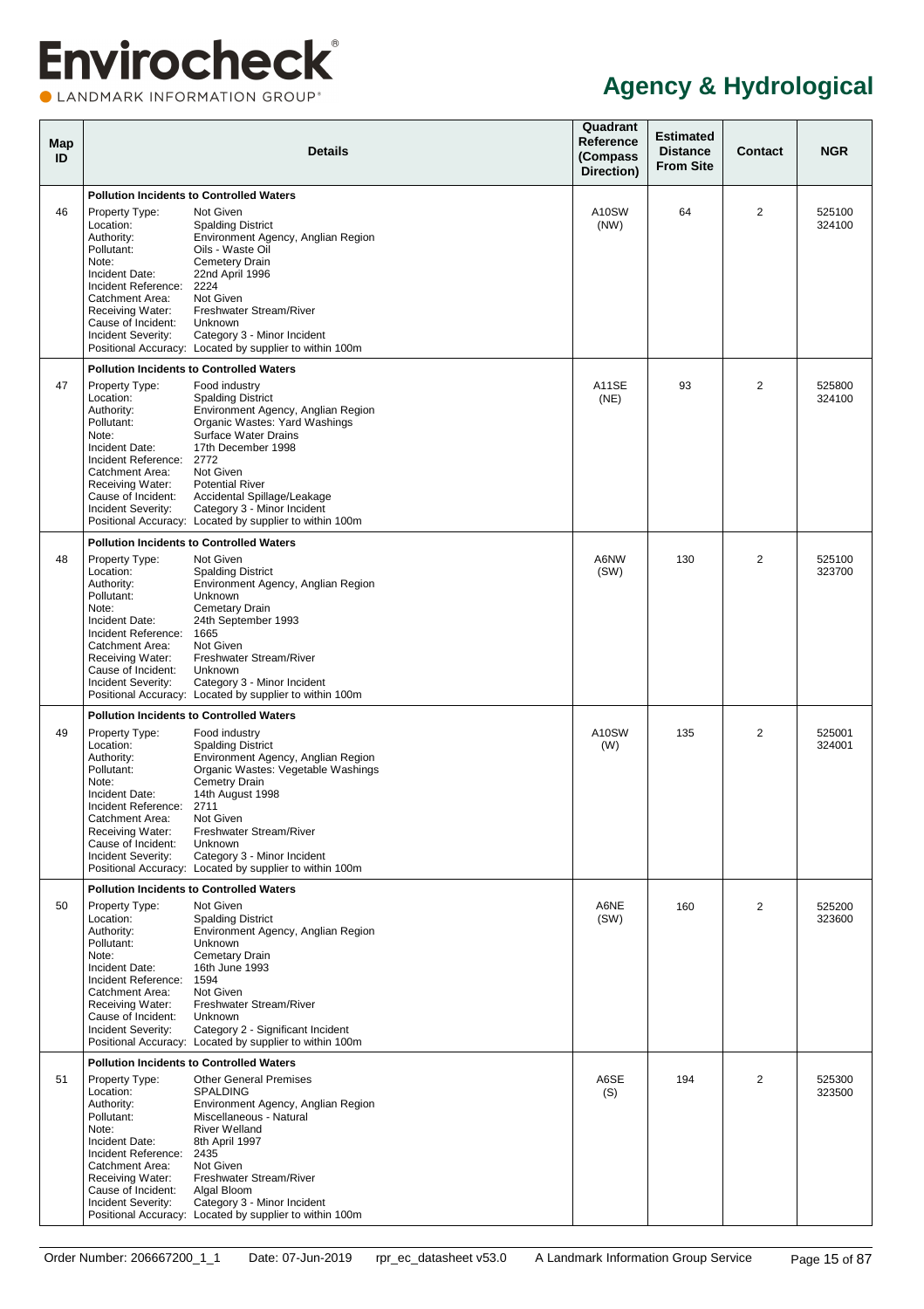LANDMARK INFORMATION GROUP®

| Map<br>ID |                                                                                                                                                                                                   | Details                                                                                                                                                                                                                                                                                                                                                                          | Quadrant<br>Reference<br>(Compass<br>Direction) | <b>Estimated</b><br><b>Distance</b><br><b>From Site</b> | <b>Contact</b> | <b>NGR</b>       |
|-----------|---------------------------------------------------------------------------------------------------------------------------------------------------------------------------------------------------|----------------------------------------------------------------------------------------------------------------------------------------------------------------------------------------------------------------------------------------------------------------------------------------------------------------------------------------------------------------------------------|-------------------------------------------------|---------------------------------------------------------|----------------|------------------|
| 51        | Property Type:<br>Location:<br>Authority:<br>Pollutant:<br>Note:<br>Incident Date:<br>Incident Reference:<br>Catchment Area:<br>Receiving Water:<br>Cause of Incident:<br>Incident Severity:      | <b>Pollution Incidents to Controlled Waters</b><br><b>Other General Premises</b><br><b>Spalding District</b><br>Environment Agency, Anglian Region<br>Miscellaneous - Natural<br><b>River Welland</b><br>8th April 1997<br>2435<br>Not Given<br>Freshwater Stream/River<br>Algal Bloom<br>Category 3 - Minor Incident<br>Positional Accuracy: Located by supplier to within 100m | A6SE<br>(S)                                     | 198                                                     | $\overline{2}$ | 525300<br>323495 |
|           |                                                                                                                                                                                                   | <b>Pollution Incidents to Controlled Waters</b>                                                                                                                                                                                                                                                                                                                                  |                                                 |                                                         |                |                  |
| 52        | Property Type:<br>Location:<br>Authority:<br>Pollutant:<br>Note:<br>Incident Date:<br>Incident Reference:<br>Catchment Area:<br>Receiving Water:<br>Cause of Incident:<br>Incident Severity:      | Not Given<br><b>Spalding District</b><br>Environment Agency, Anglian Region<br>Unknown<br>Cemetary Drain<br>20th August 1992<br>1403<br>Not Given<br>Freshwater Stream/River<br>Unknown<br>Category 2 - Significant Incident<br>Positional Accuracy: Located by supplier to within 100m                                                                                          | A11NW<br>(N)                                    | 278                                                     | 2              | 525600<br>324400 |
|           |                                                                                                                                                                                                   | <b>Pollution Incidents to Controlled Waters</b>                                                                                                                                                                                                                                                                                                                                  |                                                 |                                                         |                |                  |
| 53        | Property Type:<br>Location:<br>Authority:<br>Pollutant:<br>Note:<br>Incident Date:<br>Incident Reference:<br>Catchment Area:<br>Receiving Water:<br>Cause of Incident:<br>Incident Severity:      | Road<br><b>Spalding District</b><br>Environment Agency, Anglian Region<br>Miscellaneous - Vehicle Washings And De Waxing<br>Cemetery Drain<br>3rd July 1998<br>2682<br>Not Given<br>Freshwater Stream/River<br><b>Wrong Connection</b><br>Category 3 - Minor Incident<br>Positional Accuracy: Located by supplier to within 100m                                                 | A6NW<br>(SW)                                    | 412                                                     | $\overline{2}$ | 524800<br>323600 |
|           |                                                                                                                                                                                                   | <b>Pollution Incidents to Controlled Waters</b>                                                                                                                                                                                                                                                                                                                                  |                                                 |                                                         |                |                  |
| 54        | Property Type:<br>Location:<br>Authority:<br>Pollutant:<br>Note:<br>Incident Date:<br>Incident Reference: 2087<br>Catchment Area:<br>Receiving Water:<br>Cause of Incident:<br>Incident Severity: | Food industry<br><b>Spalding District</b><br>Environment Agency, Anglian Region<br>Organic Wastes: Yard Washings<br>Cemetary Drain<br>24th August 1995<br>Not Given<br>Freshwater Stream/River<br>Poor Operational Practice<br>Category 3 - Minor Incident<br>Positional Accuracy: Located by supplier to within 100m                                                            | A9SE<br>(W)                                     | 434                                                     | 2              | 524700<br>323995 |
|           |                                                                                                                                                                                                   | <b>Pollution Incidents to Controlled Waters</b>                                                                                                                                                                                                                                                                                                                                  |                                                 |                                                         |                |                  |
| 54        | Property Type:<br>Location:<br>Authority:<br>Pollutant:<br>Note:<br>Incident Date:<br>Incident Reference:<br>Catchment Area:<br>Receiving Water:<br>Cause of Incident:<br>Incident Severity:      | Food industry<br><b>Spalding District</b><br>Environment Agency, Anglian Region<br>Organic Wastes: Unknown<br>Cemetary Drain<br>14th March 1995<br>1988<br>Not Given<br>Freshwater Stream/River<br>Unknown<br>Category 2 - Significant Incident<br>Positional Accuracy: Located by supplier to within 100m                                                                       | A9SE<br>(W)                                     | 434                                                     | $\overline{2}$ | 524700<br>324000 |
|           |                                                                                                                                                                                                   | <b>Pollution Incidents to Controlled Waters</b>                                                                                                                                                                                                                                                                                                                                  |                                                 |                                                         |                |                  |
| 55        | Property Type:<br>Location:<br>Authority:<br>Pollutant:<br>Note:<br>Incident Date:<br>Incident Reference:<br>Catchment Area:<br>Receiving Water:<br>Cause of Incident:<br>Incident Severity:      | Not Given<br><b>Spalding District</b><br>Environment Agency, Anglian Region<br>Miscellaneous - Other<br>Cemetery Drain<br>21st November 1995<br>2128<br>Not Given<br>Freshwater Stream/River<br><b>Other Cause</b><br>Category 3 - Minor Incident<br>Positional Accuracy: Located by supplier to within 100m                                                                     | A5NE<br>(W)                                     | 437                                                     | $\overline{2}$ | 524705<br>323795 |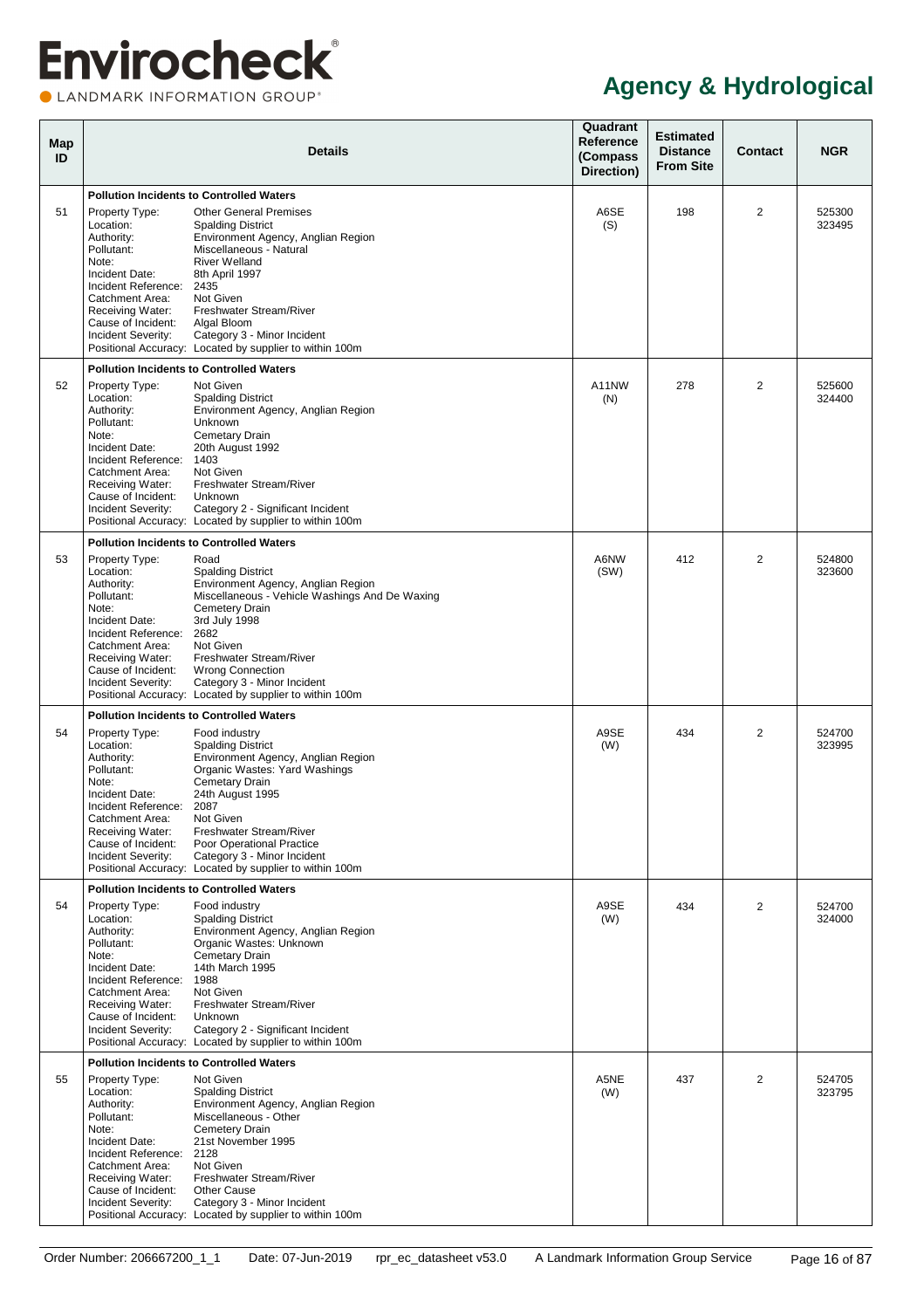LANDMARK INFORMATION GROUP®

| Map<br>ID |                                                                                                                                                                                                   | <b>Details</b>                                                                                                                                                                                                                                                                               | Quadrant<br>Reference<br>(Compass<br>Direction) | <b>Estimated</b><br><b>Distance</b><br><b>From Site</b> | Contact        | <b>NGR</b>       |
|-----------|---------------------------------------------------------------------------------------------------------------------------------------------------------------------------------------------------|----------------------------------------------------------------------------------------------------------------------------------------------------------------------------------------------------------------------------------------------------------------------------------------------|-------------------------------------------------|---------------------------------------------------------|----------------|------------------|
| 55        | Property Type:<br>Location:                                                                                                                                                                       | <b>Pollution Incidents to Controlled Waters</b><br>Food industry<br><b>Spalding District</b>                                                                                                                                                                                                 | A5NE<br>(W)                                     | 441                                                     | $\overline{2}$ | 524700<br>323800 |
|           | Authority:<br>Pollutant:<br>Note:<br>Incident Date:<br>Incident Reference:                                                                                                                        | Environment Agency, Anglian Region<br>Organic Wastes: Other<br>Cemetary Drain<br>26th January 1994<br>1726<br>Not Given                                                                                                                                                                      |                                                 |                                                         |                |                  |
|           | Catchment Area:<br>Receiving Water:<br>Cause of Incident:<br>Incident Severity:                                                                                                                   | Freshwater Stream/River<br>Unknown<br>Category 2 - Significant Incident<br>Positional Accuracy: Located by supplier to within 100m                                                                                                                                                           |                                                 |                                                         |                |                  |
|           |                                                                                                                                                                                                   | <b>Pollution Incidents to Controlled Waters</b>                                                                                                                                                                                                                                              |                                                 |                                                         |                |                  |
| 55        | Property Type:<br>Location:<br>Authority:<br>Pollutant:<br>Note:<br>Incident Date:<br>Incident Reference:<br>Catchment Area:<br>Receiving Water:<br>Cause of Incident:                            | Food industry<br><b>Spalding District</b><br>Environment Agency, Anglian Region<br>Organic Wastes: Unknown<br>Cemetary Drain<br>27th May 1995<br>2038<br>Not Given<br>Freshwater Stream/River<br>Unknown                                                                                     | A5NE<br>(W)                                     | 442                                                     | $\overline{2}$ | 524700<br>323795 |
|           | Incident Severity:                                                                                                                                                                                | Category 2 - Significant Incident<br>Positional Accuracy: Located by supplier to within 100m                                                                                                                                                                                                 |                                                 |                                                         |                |                  |
|           |                                                                                                                                                                                                   | <b>Pollution Incidents to Controlled Waters</b>                                                                                                                                                                                                                                              |                                                 |                                                         |                |                  |
| 56        | Property Type:<br>Location:<br>Authority:<br>Pollutant:<br>Note:<br>Incident Date:<br>Incident Reference:<br>Catchment Area:<br>Receiving Water:                                                  | Road<br><b>Spalding District</b><br>Environment Agency, Anglian Region<br>Oils - Waste Oil<br>Pennygate Drain<br>5th March 1996<br>2191<br>Not Given<br>Freshwater Stream/River                                                                                                              | A10NW<br>(NW)                                   | 532                                                     | $\overline{2}$ | 524800<br>324500 |
|           | Cause of Incident:<br>Incident Severity:                                                                                                                                                          | <b>Wrong Connection</b><br>Category 3 - Minor Incident<br>Positional Accuracy: Located by supplier to within 100m                                                                                                                                                                            |                                                 |                                                         |                |                  |
|           |                                                                                                                                                                                                   | <b>Pollution Incidents to Controlled Waters</b>                                                                                                                                                                                                                                              |                                                 |                                                         |                |                  |
| 57        | Property Type:<br>Location:<br>Authority:<br>Pollutant:<br>Note:<br>Incident Date:<br>Incident Reference: 2226<br>Catchment Area:<br>Receiving Water:<br>Cause of Incident:<br>Incident Severity: | Road<br><b>Spalding District</b><br>Environment Agency, Anglian Region<br>Oils - Other Oil<br>Local Dyke<br>18th April 1996<br>Not Given<br>Freshwater Stream/River<br>Unknown<br>Category 3 - Minor Incident<br>Positional Accuracy: Located by supplier to within 100m                     | A11NE<br>(NE)                                   | 590                                                     | $\overline{2}$ | 525900<br>324600 |
|           |                                                                                                                                                                                                   | <b>Pollution Incidents to Controlled Waters</b>                                                                                                                                                                                                                                              |                                                 |                                                         |                |                  |
| 58        | Property Type:<br>Location:<br>Authority:<br>Pollutant:<br>Note:<br>Incident Date:<br>Incident Reference:<br>Catchment Area:<br>Receiving Water:<br>Cause of Incident:<br>Incident Severity:      | Not Given<br><b>Spalding District</b><br>Environment Agency, Anglian Region<br><b>Unknown</b><br><b>River Welland</b><br>6th March 1993<br>1520<br>Not Given<br>Freshwater Stream/River<br>Unknown<br>Category 3 - Minor Incident<br>Positional Accuracy: Located by supplier to within 100m | A2NE<br>(S)                                     | 591                                                     | $\overline{2}$ | 525200<br>323100 |
| 59        | Property Type:                                                                                                                                                                                    | <b>Pollution Incidents to Controlled Waters</b><br>Not Given                                                                                                                                                                                                                                 | A10NW                                           | 597                                                     | $\overline{2}$ | 524800           |
|           | Location:<br>Authority:<br>Pollutant:<br>Note:<br>Incident Date:<br>Incident Reference:<br>Catchment Area:<br>Receiving Water:<br>Cause of Incident:                                              | <b>Spalding District</b><br>Environment Agency, Anglian Region<br>Miscellaneous - Unknown<br>Pennygate Drain<br>23rd September 1998<br>2733<br>Not Given<br>Freshwater Stream/River<br>Unknown                                                                                               | (NW)                                            |                                                         |                | 324595           |
|           | Incident Severity:                                                                                                                                                                                | Category 3 - Minor Incident<br>Positional Accuracy: Located by supplier to within 100m                                                                                                                                                                                                       |                                                 |                                                         |                |                  |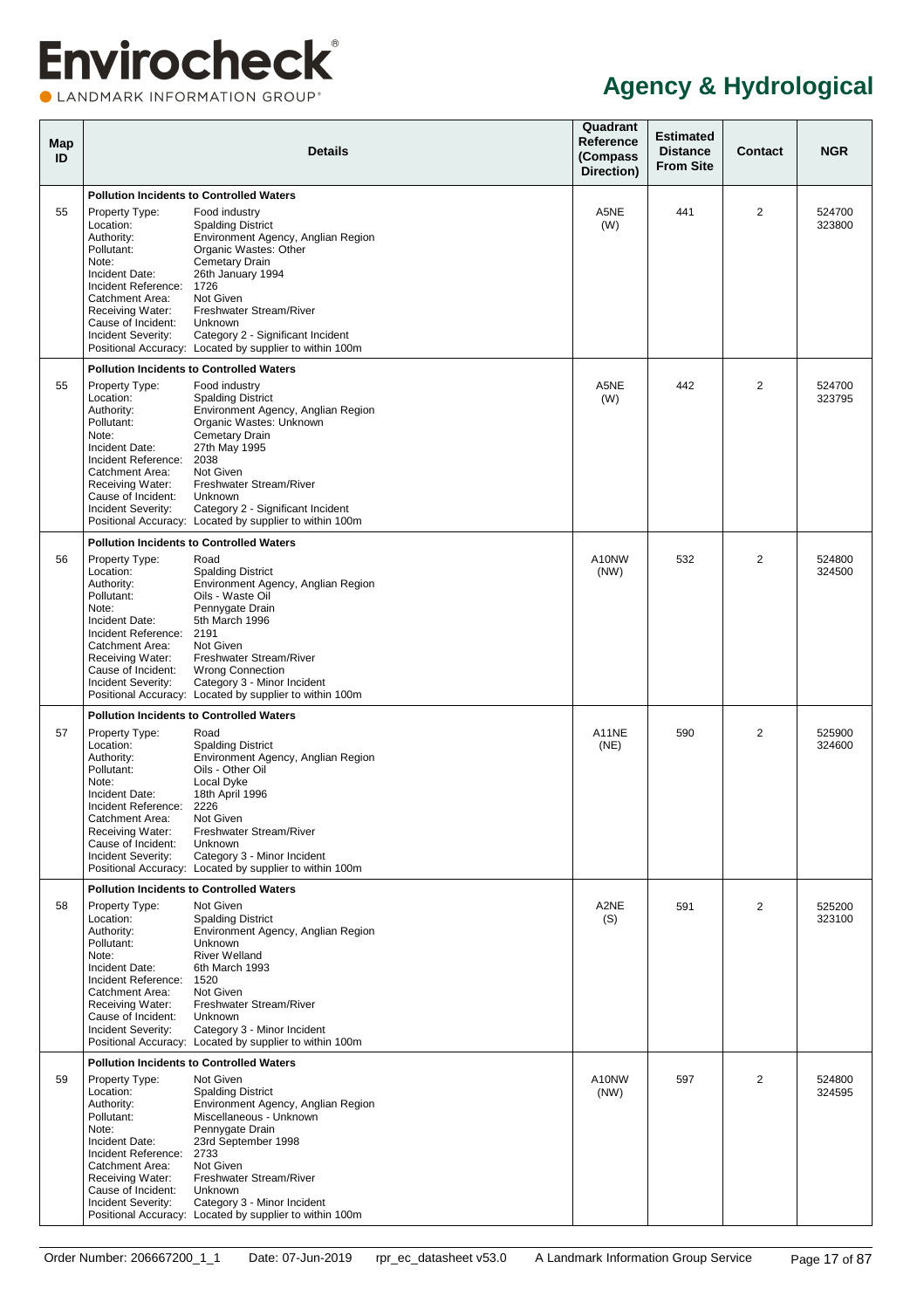LANDMARK INFORMATION GROUP®

| Map<br>ID | <b>Details</b>                                                                                                                                                                                              |                                                                                                                                                                                                                                                                                                                                                                  | Quadrant<br>Reference<br>(Compass<br>Direction) | <b>Estimated</b><br><b>Distance</b><br><b>From Site</b> | <b>Contact</b> | <b>NGR</b>       |
|-----------|-------------------------------------------------------------------------------------------------------------------------------------------------------------------------------------------------------------|------------------------------------------------------------------------------------------------------------------------------------------------------------------------------------------------------------------------------------------------------------------------------------------------------------------------------------------------------------------|-------------------------------------------------|---------------------------------------------------------|----------------|------------------|
| 59        | Property Type:<br>Location:<br>Authority:<br>Pollutant:<br>Note:<br>Incident Date:<br>Incident Reference:<br>Catchment Area:<br>Receiving Water:<br>Cause of Incident:<br>Incident Severity:                | <b>Pollution Incidents to Controlled Waters</b><br>Not Given<br><b>Spalding District</b><br>Environment Agency, Anglian Region<br>Oils - Other Oil<br>Local Dyke<br>4th December 1995<br>2141<br>Not Given<br>Freshwater Stream/River<br>Unknown<br>Category 2 - Significant Incident<br>Positional Accuracy: Located by supplier to within 100m                 | A10NW<br>(NW)                                   | 601                                                     | 2              | 524800<br>324600 |
|           |                                                                                                                                                                                                             | <b>Pollution Incidents to Controlled Waters</b>                                                                                                                                                                                                                                                                                                                  |                                                 |                                                         |                |                  |
| 60        | Property Type:<br>Location:<br>Authority:<br>Pollutant:<br>Note:<br>Incident Date:<br>Incident Reference:<br>Catchment Area:<br>Receiving Water:<br>Cause of Incident:<br>Incident Severity:                | Not Given<br><b>Spalding District</b><br>Environment Agency, Anglian Region<br>Unknown<br><b>Private Drains</b><br>27th October 1993<br>1685<br>Not Given<br>Not Given<br>Unknown<br>Category 3 - Minor Incident<br>Positional Accuracy: Located by supplier to within 100m                                                                                      | <b>A15SE</b><br>(NE)                            | 633                                                     | $\overline{2}$ | 525800<br>324695 |
|           |                                                                                                                                                                                                             | <b>Pollution Incidents to Controlled Waters</b>                                                                                                                                                                                                                                                                                                                  |                                                 |                                                         |                |                  |
| 61        | Property Type:<br>Location:<br>Authority:<br>Pollutant:<br>Note:<br>Incident Date:<br>Incident Reference:<br>Catchment Area:<br>Receiving Water:<br>Cause of Incident:<br>Incident Severity:                | Not Given<br><b>Spalding District</b><br>Environment Agency, Anglian Region<br>Oils - Other Oil<br>Lords Drain<br>11th October 1996<br>2360<br>Not Given<br>Freshwater Stream/River<br>Unknown<br>Category 3 - Minor Incident<br>Positional Accuracy: Located by supplier to within 100m                                                                         | A8NW<br>(E)                                     | 679                                                     | $\overline{2}$ | 526400<br>323800 |
| 62        | Property Type:<br>Location:<br>Authority:<br>Pollutant:<br>Note:<br>Incident Date:<br>Incident Reference: 2545<br>Catchment Area: Not Given<br>Receiving Water:<br>Cause of Incident:<br>Incident Severity: | <b>Pollution Incidents to Controlled Waters</b><br>Food industry<br><b>Spalding District</b><br>Environment Agency, Anglian Region<br>Miscellaneous - Unknown<br>Soke Dyke<br>17th November 1997<br>Freshwater Stream/River<br>Unknown<br>Category 3 - Minor Incident<br>Positional Accuracy: Located by supplier to within 100m                                 | A8SW<br>(SE)                                    | 725                                                     | 2              | 526200<br>323300 |
| 63        | Property Type:<br>Location:<br>Authority:<br>Pollutant:<br>Note:<br>Incident Date:<br>Incident Reference:<br>Catchment Area:<br>Receiving Water:<br>Cause of Incident:<br>Incident Severity:                | <b>Pollution Incidents to Controlled Waters</b><br>Not Given<br><b>Spalding District</b><br>Environment Agency, Anglian Region<br>Unknown<br><b>Cemetry Drain</b><br>20th January 1992<br>1225<br>Not Given<br>Freshwater Stream/River<br>Unknown<br>Category 3 - Minor Incident<br>Positional Accuracy: Located by supplier to within 100m                      | A2NW<br>(SW)                                    | 776                                                     | $\overline{2}$ | 525001<br>323001 |
| 64        | Property Type:<br>Location:<br>Authority:<br>Pollutant:<br>Note:<br>Incident Date:<br>Incident Reference:<br>Catchment Area:<br>Receiving Water:<br>Cause of Incident:<br>Incident Severity:                | <b>Pollution Incidents to Controlled Waters</b><br>Not Given<br><b>Spalding District</b><br>Environment Agency, Anglian Region<br>Miscellaneous - Urban Runoff<br>Scraggs Dyke<br>4th January 1996<br>2152<br>Not Given<br>Freshwater Stream/River<br><b>High Flow</b><br>Category 3 - Minor Incident<br>Positional Accuracy: Located by supplier to within 100m | A14NE<br>(N)                                    | 844                                                     | 2              | 525300<br>325095 |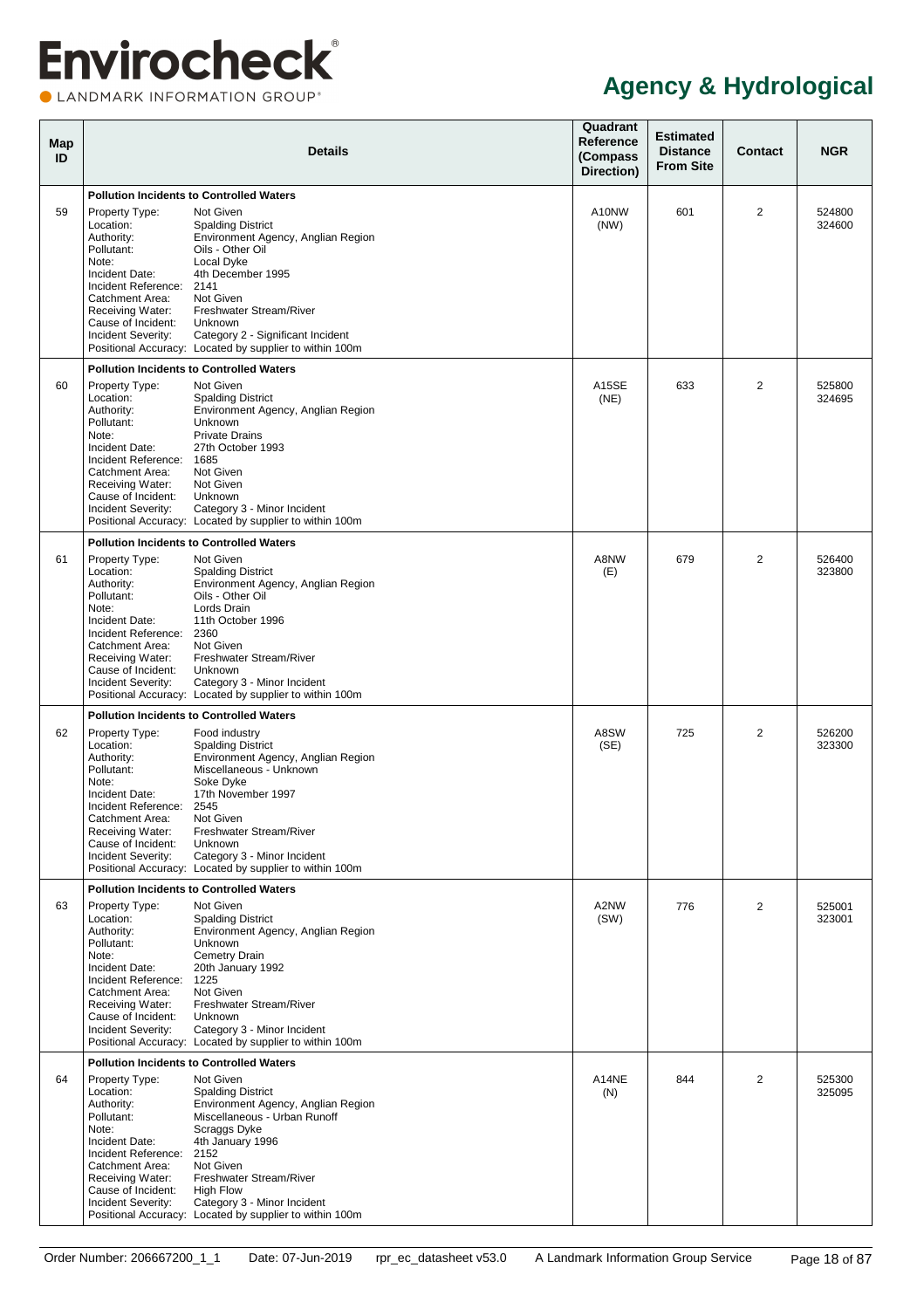LANDMARK INFORMATION GROUP®

| Map<br>ID |                                                                                                                                                                                              | <b>Details</b>                                                                                                                                                                                                                                                                                                                                          | Quadrant<br>Reference<br>(Compass<br>Direction) | <b>Estimated</b><br><b>Distance</b><br><b>From Site</b> | <b>Contact</b> | <b>NGR</b>       |
|-----------|----------------------------------------------------------------------------------------------------------------------------------------------------------------------------------------------|---------------------------------------------------------------------------------------------------------------------------------------------------------------------------------------------------------------------------------------------------------------------------------------------------------------------------------------------------------|-------------------------------------------------|---------------------------------------------------------|----------------|------------------|
| 64        | Property Type:<br>Location:<br>Authority:<br>Pollutant:<br>Note:<br>Incident Date:<br>Incident Reference:<br>Catchment Area:<br>Receiving Water:                                             | <b>Pollution Incidents to Controlled Waters</b><br>Not Given<br><b>Spalding District</b><br>Environment Agency, Anglian Region<br>Oils - Other Oil<br>Scraggs Dyke<br>4th July 1995<br>2052<br>Not Given<br>Freshwater Stream/River                                                                                                                     | A14NE<br>(N)                                    | 849                                                     | 2              | 525300<br>325100 |
|           | Cause of Incident:<br>Incident Severity:                                                                                                                                                     | Unknown<br>Category 3 - Minor Incident<br>Positional Accuracy: Located by supplier to within 100m                                                                                                                                                                                                                                                       |                                                 |                                                         |                |                  |
| 65        | Property Type:<br>Location:<br>Authority:<br>Pollutant:<br>Note:<br>Incident Date:<br>Incident Reference:<br>Catchment Area:<br>Receiving Water:<br>Cause of Incident:<br>Incident Severity: | <b>Pollution Incidents to Controlled Waters</b><br>Not Given<br><b>Spalding District</b><br>Environment Agency, Anglian Region<br>Oils - Waste Oil<br>Scraggs Dyke<br>23rd September 1998<br>2735<br>Not Given<br>Freshwater Stream/River<br>Unknown<br>Category 3 - Minor Incident<br>Positional Accuracy: Located by supplier to within 100m          | A15NW<br>(N)                                    | 873                                                     | $\overline{2}$ | 525500<br>325100 |
| 66        | Property Type:<br>Location:<br>Authority:<br>Pollutant:<br>Note:<br>Incident Date:<br>Incident Reference:<br>Catchment Area:<br>Receiving Water:<br>Cause of Incident:<br>Incident Severity: | <b>Pollution Incidents to Controlled Waters</b><br>Not Given<br><b>Spalding District</b><br>Environment Agency, Anglian Region<br>Unknown<br>Local Dyke<br>9th October 1993<br>1674<br>Not Given<br>Freshwater Stream/River<br>Unknown<br>Category 3 - Minor Incident<br>Positional Accuracy: Located by supplier to within 100m                        | A13SE<br>(NW)                                   | 889                                                     | $\overline{2}$ | 524500<br>324700 |
| 67        | Property Type:<br>Location:<br>Authority:<br>Pollutant:<br>Note:<br>Incident Date:<br>Incident Reference:<br>Catchment Area:<br>Receiving Water:<br>Cause of Incident:<br>Incident Severity: | <b>Pollution Incidents to Controlled Waters</b><br>Not Given<br><b>Spalding District</b><br>Environment Agency, Anglian Region<br>Unknown<br>Scrags Drain<br>26th October 1993<br>1681<br>Not Given<br>Freshwater Stream/River<br><b>Unknown</b><br>Category 3 - Minor Incident<br>Positional Accuracy: Located by supplier to within 100m              | A14NW<br>(NW)                                   | 900                                                     | 2              | 524801<br>325001 |
| 68        | Property Type:<br>Location:<br>Authority:<br>Pollutant:<br>Note:<br>Incident Date:<br>Incident Reference:<br>Catchment Area:<br>Receiving Water:<br>Cause of Incident:<br>Incident Severity: | <b>Pollution Incidents to Controlled Waters</b><br>Not Given<br><b>Spalding District</b><br>Environment Agency, Anglian Region<br>Unknown<br>Soak Dyke - Coronation Channel<br>9th June 1993<br>1588<br>Not Given<br>Freshwater Stream/River<br>Unknown<br>Category 2 - Significant Incident<br>Positional Accuracy: Located by supplier to within 100m | A3SE<br>(SE)                                    | 934                                                     | $\overline{2}$ | 526000<br>322800 |
| 69        | Property Type:<br>Location:<br>Authority:<br>Pollutant:<br>Note:<br>Incident Date:<br>Incident Reference:<br>Catchment Area:<br>Receiving Water:<br>Cause of Incident:<br>Incident Severity: | <b>Pollution Incidents to Controlled Waters</b><br>Not Given<br><b>Spalding District</b><br>Environment Agency, Anglian Region<br>Unknown<br><b>River Welland</b><br>13th September 1992<br>1413<br>Not Given<br>Freshwater Stream/River<br>Unknown<br>Category 2 - Significant Incident<br>Positional Accuracy: Located by supplier to within 100m     | A2SW<br>(SW)                                    | 1000                                                    | 2              | 524900<br>322800 |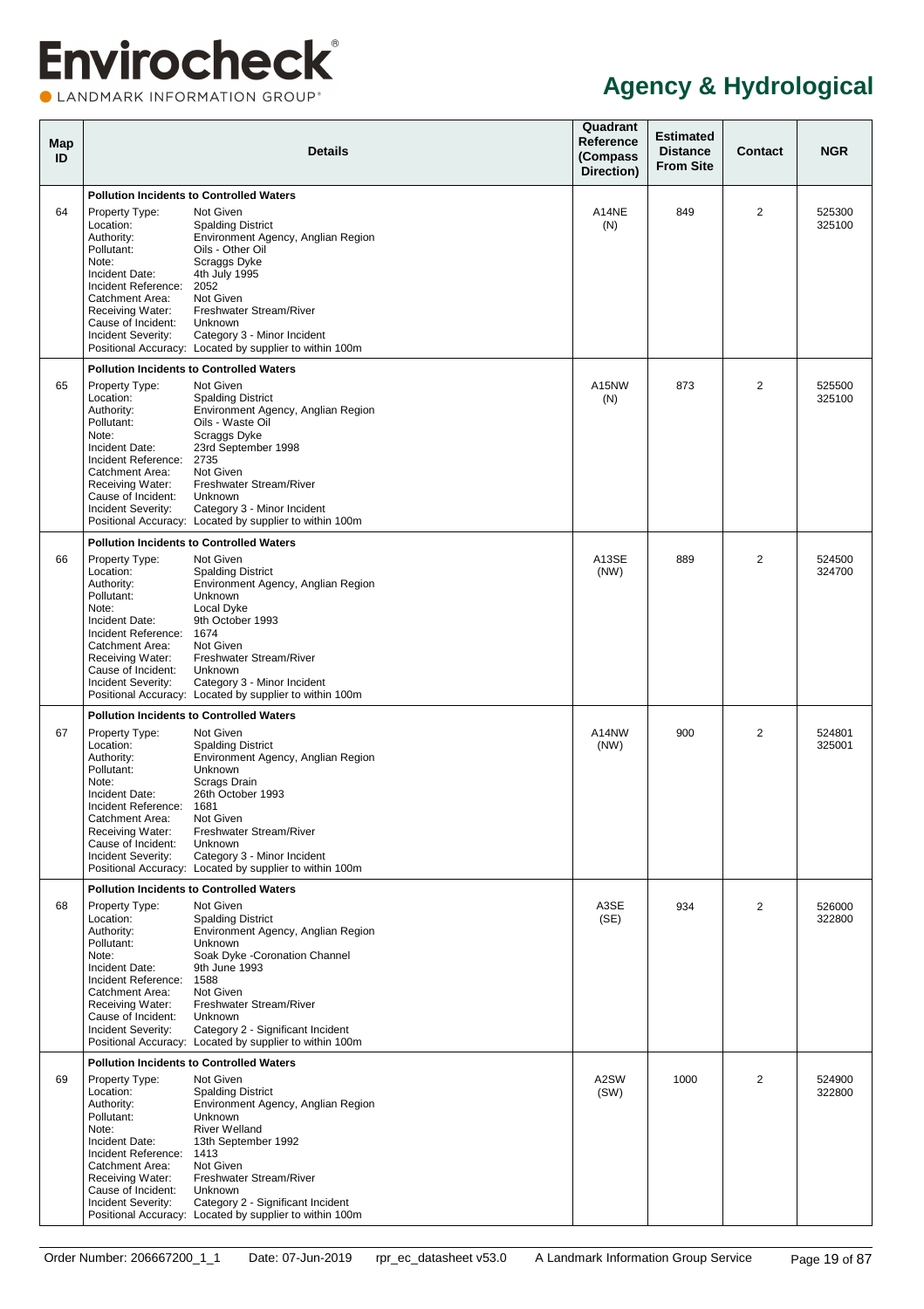CLANDMARK INFORMATION GROUP®

<span id="page-25-2"></span><span id="page-25-1"></span><span id="page-25-0"></span>

| Map<br>ID |                                                                                                                                                                         | <b>Details</b>                                                                                                                                                                                                                                                                                                                                                                                                                        | Quadrant<br><b>Reference</b><br>(Compass<br>Direction) | <b>Estimated</b><br><b>Distance</b><br><b>From Site</b> | <b>Contact</b> | <b>NGR</b>       |
|-----------|-------------------------------------------------------------------------------------------------------------------------------------------------------------------------|---------------------------------------------------------------------------------------------------------------------------------------------------------------------------------------------------------------------------------------------------------------------------------------------------------------------------------------------------------------------------------------------------------------------------------------|--------------------------------------------------------|---------------------------------------------------------|----------------|------------------|
|           | <b>River Quality</b><br>Name:<br>GQA Grade:<br>Reach:<br><b>Estimated Distance</b><br>$(km)$ :                                                                          | Not Supplied<br><b>Unclassified Tidal River</b><br>Not Supplied<br>Not Supplied                                                                                                                                                                                                                                                                                                                                                       | A10SE<br>(N)                                           | $\mathbf 0$                                             | 2              | 525354<br>324127 |
|           | Flow Rate:<br>Flow Type:<br>Year:                                                                                                                                       | Not Supplied<br>Not Supplied<br>1995                                                                                                                                                                                                                                                                                                                                                                                                  |                                                        |                                                         |                |                  |
|           | <b>River Quality</b>                                                                                                                                                    |                                                                                                                                                                                                                                                                                                                                                                                                                                       |                                                        |                                                         |                |                  |
|           | Name:<br>GQA Grade:<br>Reach:<br><b>Estimated Distance</b><br>$(km)$ :<br>Flow Rate:                                                                                    | Welland<br><b>River Quality B</b><br>New R. SpaldingTidal Limit (2)<br>3<br>Flow less than 2.5 cumecs                                                                                                                                                                                                                                                                                                                                 | A7NW<br>(SE)                                           | 136                                                     | 2              | 525746<br>323652 |
|           | Flow Type:<br>Year:                                                                                                                                                     | Drain<br>2000                                                                                                                                                                                                                                                                                                                                                                                                                         |                                                        |                                                         |                |                  |
|           | <b>River Quality</b>                                                                                                                                                    |                                                                                                                                                                                                                                                                                                                                                                                                                                       |                                                        |                                                         |                |                  |
|           | Name:<br>GQA Grade:<br>Reach:<br><b>Estimated Distance</b><br>$(km)$ :                                                                                                  | Welland<br><b>River Quality B</b><br>New R. SpaldingTidal Limit (1)<br>4                                                                                                                                                                                                                                                                                                                                                              | A2SW<br>(S)                                            | 968                                                     | 2              | 524982<br>322790 |
|           | Flow Rate:<br>Flow Type:<br>Year:                                                                                                                                       | Flow less than 2.5 cumecs<br>River<br>2000                                                                                                                                                                                                                                                                                                                                                                                            |                                                        |                                                         |                |                  |
|           | <b>River Quality Biology Sampling Points</b>                                                                                                                            |                                                                                                                                                                                                                                                                                                                                                                                                                                       |                                                        |                                                         |                |                  |
| 70        | Name:<br>Reach:<br>Estimated Distance: 3.00<br>Year:<br>GQA Grade:<br>Year:<br>GQA Grade:<br>Year:<br>GQA Grade:<br>Year:<br>GQA Grade:<br>Year:<br>GQA Grade:<br>Year: | <b>Welland (Coronation Cut)</b><br>New River Spalding To Tidal Limit (2)<br>Positional Accuracy: Located by supplier to within 100m<br>1990<br>River Quality Biology GQA Grade C - Fairly Good<br>1995<br>River Quality Biology GQA Grade A - Very Good<br>2000<br>River Quality Biology GQA Grade B - Good<br>2002<br>River Quality Biology GQA Grade A - Very Good<br>2003<br>River Quality Biology GQA Grade A - Very Good<br>2004 | A2SW<br>(S)                                            | 950                                                     | $\overline{2}$ | 525000<br>322800 |
|           | GQA Grade:<br>Year:<br>GQA Grade:                                                                                                                                       | River Quality Biology GQA Grade A - Very Good<br>2005<br>River Quality Biology GQA Grade B - Good                                                                                                                                                                                                                                                                                                                                     |                                                        |                                                         |                |                  |
|           | Year:                                                                                                                                                                   | 2006                                                                                                                                                                                                                                                                                                                                                                                                                                  |                                                        |                                                         |                |                  |
|           | GQA Grade:<br>Year:<br>GQA Grade:                                                                                                                                       | River Quality Biology GQA Grade B - Good<br>2007<br>River Quality Biology GQA Grade B - Good                                                                                                                                                                                                                                                                                                                                          |                                                        |                                                         |                |                  |
|           | Year:<br>GQA Grade:<br>Year:                                                                                                                                            | 2008<br>River Quality Biology GQA Grade B - Good<br>2009                                                                                                                                                                                                                                                                                                                                                                              |                                                        |                                                         |                |                  |
|           | GQA Grade:                                                                                                                                                              | River Quality Biology GQA Grade B - Good                                                                                                                                                                                                                                                                                                                                                                                              |                                                        |                                                         |                |                  |
|           |                                                                                                                                                                         | <b>Substantiated Pollution Incident Register</b>                                                                                                                                                                                                                                                                                                                                                                                      |                                                        |                                                         |                |                  |
| 71        | Authority:<br>Incident Date:<br>Incident Reference:<br>Water Impact:<br>Air Impact:<br>Land Impact:<br>Pollutant:<br>Pollutant:                                         | Environment Agency - Anglian Region, Northern Area<br>28th June 2002<br>88154<br>Category 2 - Significant Incident<br>Category 4 - No Impact<br>Category 4 - No Impact<br>Positional Accuracy: Located by supplier to within 10m<br>General Biodegradable : Blood & Offal<br>Oils - Unknown                                                                                                                                           | A10SE<br>(W)                                           | 11                                                      | $\overline{2}$ | 525129<br>324013 |
|           |                                                                                                                                                                         | <b>Substantiated Pollution Incident Register</b>                                                                                                                                                                                                                                                                                                                                                                                      |                                                        |                                                         |                |                  |
| 72        | Authority:<br>Incident Date:<br>Incident Reference:<br>Water Impact:<br>Air Impact:<br>Land Impact:<br>Pollutant:                                                       | Environment Agency - Anglian Region, Northern Area<br>19th August 2002<br>101575<br>Category 4 - No Impact<br>Category 2 - Significant Incident<br>Category 4 - No Impact<br>Positional Accuracy: Located by supplier to within 10m<br>Atmospheric Pollutants and EffectsAmmonia/Amine Odour                                                                                                                                          | A11SE<br>(NE)                                          | 139                                                     | $\overline{2}$ | 525786<br>324157 |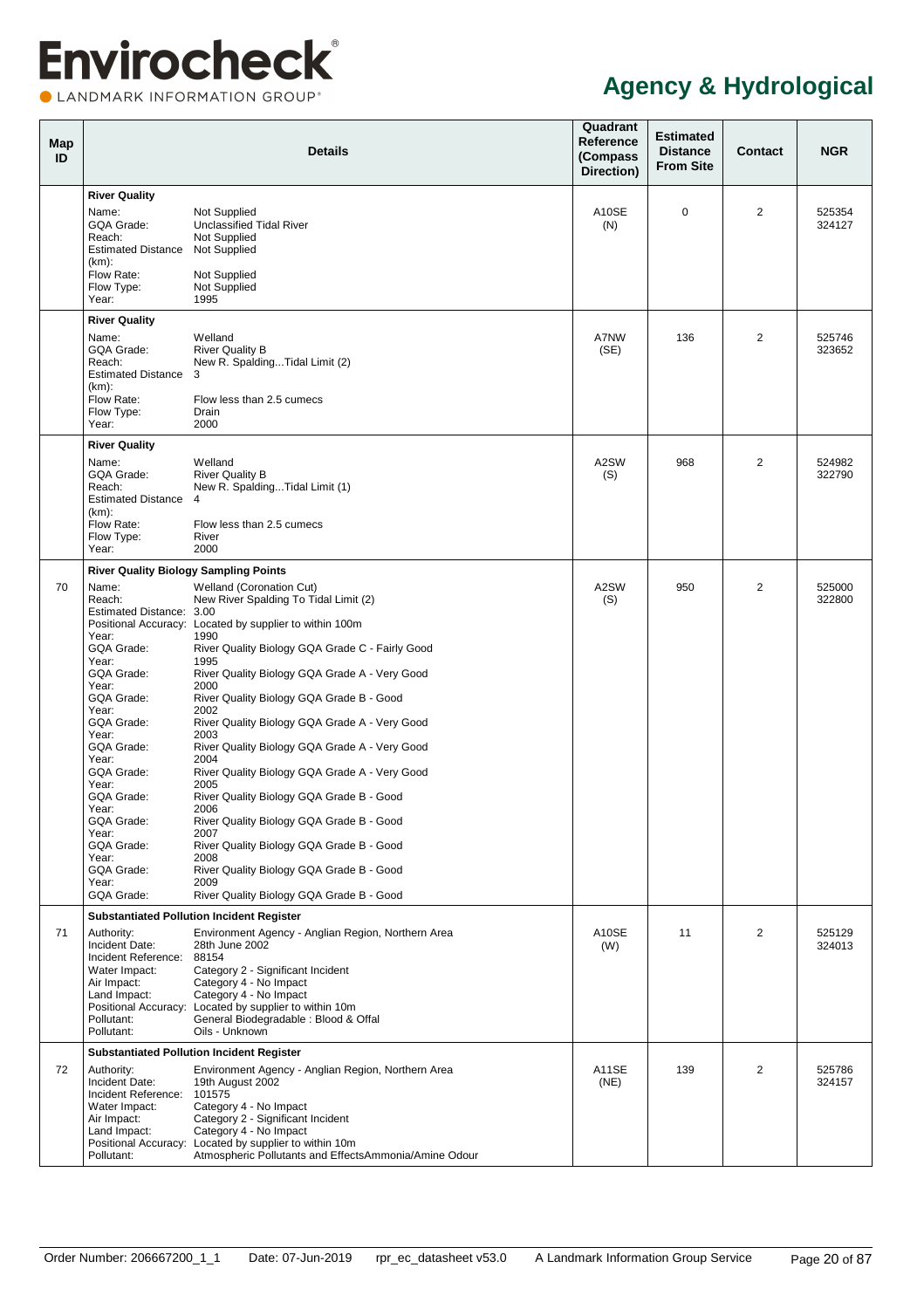CLANDMARK INFORMATION GROUP®

<span id="page-26-0"></span>

| Map<br>ID |                                                                                                                                                                                                                                                                                 | Details                                                                                                                                                                                                                                                                                                                                                                                                                         | Quadrant<br>Reference<br>(Compass<br>Direction) | <b>Estimated</b><br><b>Distance</b><br><b>From Site</b> | Contact        | <b>NGR</b>       |
|-----------|---------------------------------------------------------------------------------------------------------------------------------------------------------------------------------------------------------------------------------------------------------------------------------|---------------------------------------------------------------------------------------------------------------------------------------------------------------------------------------------------------------------------------------------------------------------------------------------------------------------------------------------------------------------------------------------------------------------------------|-------------------------------------------------|---------------------------------------------------------|----------------|------------------|
|           |                                                                                                                                                                                                                                                                                 | <b>Substantiated Pollution Incident Register</b>                                                                                                                                                                                                                                                                                                                                                                                |                                                 |                                                         |                |                  |
| 73        | Authority:<br>Incident Date:<br>Incident Reference:<br>Water Impact:<br>Air Impact:<br>Land Impact:<br>Pollutant:                                                                                                                                                               | Environment Agency - Anglian Region, Northern Area<br>29th January 2009<br>649664<br>Category 4 - No Impact<br>Category 2 - Significant Incident<br>Category 4 - No Impact<br>Positional Accuracy: Located by supplier to within 10m<br>Atmospheric Pollutants And Effects: Other Atmospheric Pollutant Or Effect                                                                                                               | A14SE<br>(N)                                    | 450                                                     | 2              | 525158<br>324679 |
|           |                                                                                                                                                                                                                                                                                 | <b>Substantiated Pollution Incident Register</b>                                                                                                                                                                                                                                                                                                                                                                                |                                                 |                                                         |                |                  |
| 74        | Authority:<br>Incident Date:<br>Incident Reference:<br>Water Impact:<br>Air Impact:<br>Land Impact:<br>Pollutant:                                                                                                                                                               | Environment Agency - Anglian Region, Northern Area<br>12th January 2009<br>645505<br>Category 4 - No Impact<br>Category 2 - Significant Incident<br>Category 4 - No Impact<br>Positional Accuracy: Located by supplier to within 10m<br>Atmospheric Pollutants And Effects: Other Atmospheric Pollutant Or Effect                                                                                                               | A14SE<br>(N)                                    | 467                                                     | $\overline{2}$ | 525333<br>324717 |
|           |                                                                                                                                                                                                                                                                                 | <b>Substantiated Pollution Incident Register</b>                                                                                                                                                                                                                                                                                                                                                                                |                                                 |                                                         |                |                  |
| 75        | Authority:<br>Incident Date:<br>Incident Reference:<br>Water Impact:<br>Air Impact:<br>Land Impact:<br>Pollutant:                                                                                                                                                               | Environment Agency - Anglian Region, Northern Area<br>28th April 2003<br>154478<br>Category 2 - Significant Incident<br>Category 4 - No Impact<br>Category 4 - No Impact<br>Positional Accuracy: Located by supplier to within 10m<br>General Biodegradable Materials And Wastes: Vegetable Cuttings And<br>Deposits                                                                                                            | A14SW<br>(NW)                                   | 595                                                     | $\overline{2}$ | 524820<br>324612 |
|           |                                                                                                                                                                                                                                                                                 | <b>Substantiated Pollution Incident Register</b>                                                                                                                                                                                                                                                                                                                                                                                |                                                 |                                                         |                |                  |
| 75        | Authority:<br>Incident Date:<br>Incident Reference:<br>Water Impact:<br>Air Impact:<br>Land Impact:<br>Pollutant:                                                                                                                                                               | Environment Agency - Anglian Region, Northern Area<br>17th April 2002<br>72418<br>Category 2 - Significant Incident<br>Category 3 - Minor Incident<br>Category 3 - Minor Incident<br>Positional Accuracy: Located by supplier to within 10m<br>Agricultural Materials And Wastes: Other Agricultural Material Or Waste                                                                                                          | A14SW<br>(NW)                                   | 607                                                     | $\overline{2}$ | 524819<br>324628 |
|           |                                                                                                                                                                                                                                                                                 | <b>Substantiated Pollution Incident Register</b>                                                                                                                                                                                                                                                                                                                                                                                |                                                 |                                                         |                |                  |
| 76        | Authority:<br>Incident Date:<br>Incident Reference:<br>Water Impact:<br>Air Impact:<br>Land Impact:<br>Pollutant:<br>Pollutant:                                                                                                                                                 | Environment Agency - Anglian Region, Northern Area<br>9th January 2009<br>645144<br>Category 2 - Significant Incident<br>Category 4 - No Impact<br>Category 4 - No Impact<br>Positional Accuracy: Located by supplier to within 10m<br>Contaminated Water: Other Contaminated Water<br>Specific Waste Materials: Other Specific Waste Material                                                                                  | A14SW<br>(NW)                                   | 750                                                     | $\overline{2}$ | 524832<br>324838 |
|           | <b>Water Abstractions</b>                                                                                                                                                                                                                                                       |                                                                                                                                                                                                                                                                                                                                                                                                                                 |                                                 |                                                         |                |                  |
| 77        | Operator:<br>Licence Number:<br>Permit Version:<br>Location:<br>Authority:<br>Abstraction:<br><b>Abstraction Type:</b><br>Source:<br>Daily Rate (m3):<br>Yearly Rate (m3):<br>Details:<br><b>Authorised Start:</b><br>Authorised End:<br>Permit Start Date:<br>Permit End Date: | Spalding Energy Co Ltd<br>5/31/14/*S/0014<br>101<br>Vernatts Drain<br>Environment Agency, Anglian Region<br>Production Of Energy: Non-Evaporative Cooling<br>Water may be abstracted from a river or stream reach, or a row of wellpoints<br>Surface<br>Not Supplied<br>Not Supplied<br>Not Supplied<br>01 September<br>31 March<br>2nd February 2002<br>Not Supplied<br>Positional Accuracy: Located by supplier to within 10m | A10NE<br>(N)                                    | 81                                                      | 2              | 525340<br>324320 |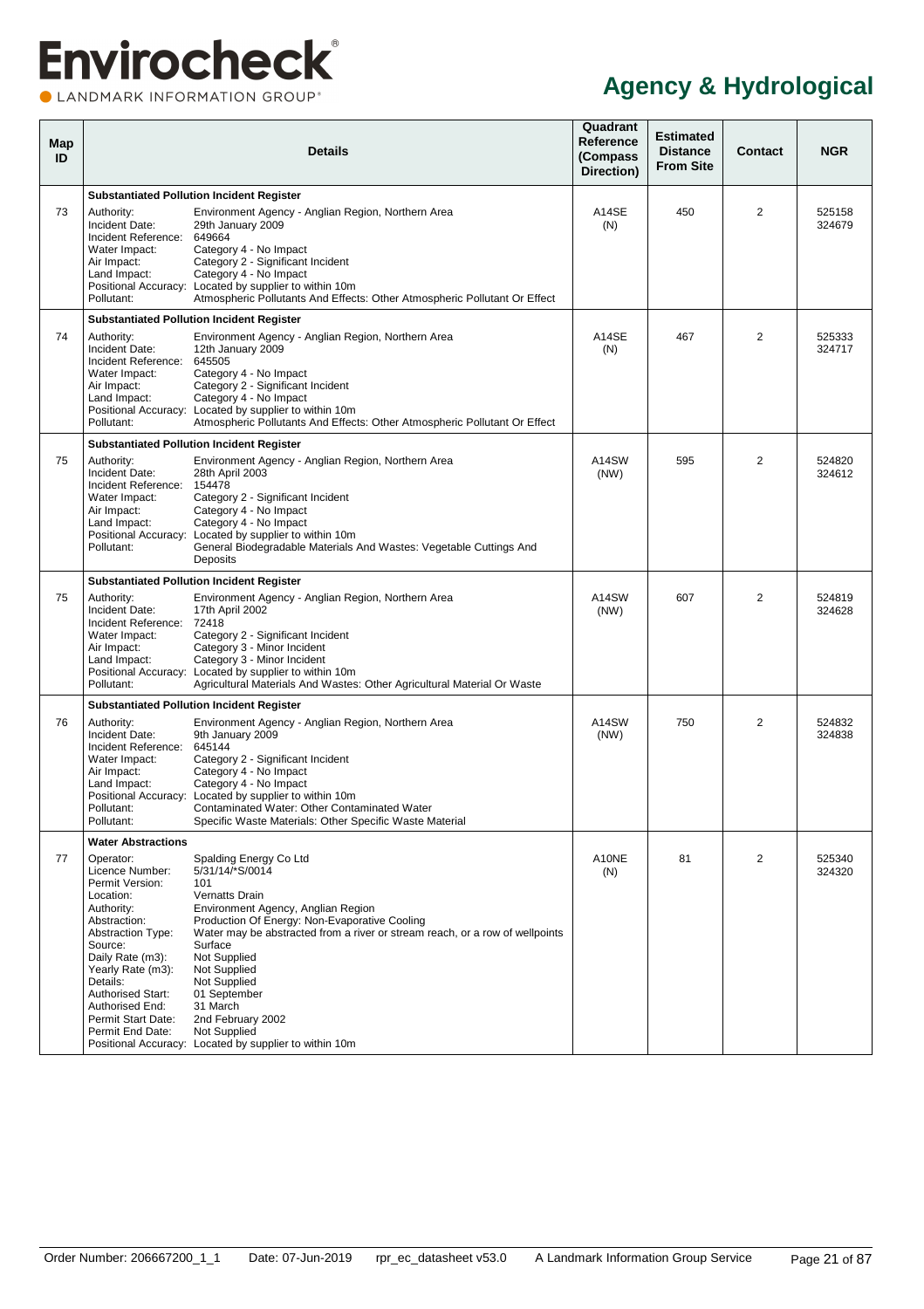LANDMARK INFORMATION GROUP®

| Map<br>ID |                                                                                                                                                                                                                                                                                                              | <b>Details</b>                                                                                                                                                                                                                                                                                                                                                                                         | Quadrant<br>Reference<br>(Compass<br>Direction) | <b>Estimated</b><br><b>Distance</b><br><b>From Site</b> | Contact        | <b>NGR</b>       |
|-----------|--------------------------------------------------------------------------------------------------------------------------------------------------------------------------------------------------------------------------------------------------------------------------------------------------------------|--------------------------------------------------------------------------------------------------------------------------------------------------------------------------------------------------------------------------------------------------------------------------------------------------------------------------------------------------------------------------------------------------------|-------------------------------------------------|---------------------------------------------------------|----------------|------------------|
|           | <b>Water Abstractions</b>                                                                                                                                                                                                                                                                                    |                                                                                                                                                                                                                                                                                                                                                                                                        |                                                 |                                                         |                |                  |
| 78        | Operator:<br>Licence Number:<br>Permit Version:<br>Location:<br>Authority:<br>Abstraction:<br><b>Abstraction Type:</b><br>Source:<br>Daily Rate (m3):<br>Yearly Rate (m3):<br>Details:<br><b>Authorised Start:</b><br>Authorised End:<br>Permit Start Date:<br>Permit End Date:                              | <b>British Sugar Plc</b><br>5/31/14/*S/0014<br>100<br>Vernatts Drain<br>Environment Agency, Anglian Region<br>Food And Drink: Non-Evaporative Cooling<br>Water may be abstracted from a single point<br>Surface<br>Not Supplied<br>Not Supplied<br><b>Status: Perpetuity</b><br>01 September<br>31 March<br>1st January 1966<br>Not Supplied<br>Positional Accuracy: Located by supplier to within 10m | A <sub>15</sub> SE<br>(NE)                      | 638                                                     | $\overline{2}$ | 525800<br>324700 |
| 79        | <b>Water Abstractions</b><br>Operator:<br>Licence Number:<br>Permit Version:<br>Location:<br>Authority:<br>Abstraction:<br><b>Abstraction Type:</b><br>Source:<br>Daily Rate (m3):<br>Yearly Rate (m3):<br>Details:<br><b>Authorised Start:</b><br>Authorised End:<br>Permit Start Date:<br>Permit End Date: | Chas. Lacey & Sons Limited<br>5/31/14/*s/196<br>Not Supplied<br>Vernatts Drain, PINCHBECK<br>Environment Agency, Anglian Region<br>Spray Irrigation<br>Not Supplied<br>Surface<br>$\mathbf{1}$<br>20000<br>Status: Revoked<br>Not Supplied<br>Not Supplied<br>Not Supplied<br>Not Supplied<br>Positional Accuracy: Located by supplier to within 10m                                                   | A9NW<br>(W)                                     | 876                                                     | $\overline{2}$ | 524300<br>324300 |
| 80        | <b>Water Abstractions</b><br>Operator:<br>Licence Number:<br>Permit Version:<br>Location:<br>Authority:<br>Abstraction:<br><b>Abstraction Type:</b><br>Source:<br>Daily Rate (m3):<br>Yearly Rate (m3):<br>Details:<br><b>Authorised Start:</b><br>Authorised End:<br>Permit Start Date:<br>Permit End Date: | B. H. Daniels<br>5/31/14/*s/037<br>Not Supplied<br>Vernatts Drain, SPALDING<br>Environment Agency, Anglian Region<br>Spray Irrigation<br>Not Supplied<br>Stream<br>3<br>613710<br>Status: Revoked<br>Not Supplied<br>Not Supplied<br>Not Supplied<br>Not Supplied<br>Positional Accuracy: Located by supplier to within 10m                                                                            | A9SW<br>(W)                                     | 948                                                     | $\overline{2}$ | 524200<br>324200 |
|           | <b>Water Abstractions</b><br>Operator:<br>Licence Number:<br>Permit Version:<br>Location:<br>Authority:<br>Abstraction:<br><b>Abstraction Type:</b><br>Source:<br>Daily Rate (m3):<br>Yearly Rate (m3):<br>Details:<br>Authorised Start:<br>Authorised End:<br>Permit Start Date:<br>Permit End Date:        | L.W Van Geest<br>5/31/14/*s/018<br>Not Supplied<br>Vernatts Drain, PINCHBECK<br>Environment Agency, Anglian Region<br>Spray Irrigation<br>Not Supplied<br>Stream<br>14<br>1091000<br>Status: Revoked<br>Not Supplied<br>Not Supplied<br>Not Supplied<br>Not Supplied<br>Positional Accuracy: Located by supplier to within 10m                                                                         | A15NE<br>(NE)                                   | 1214                                                    | 2              | 526100<br>325195 |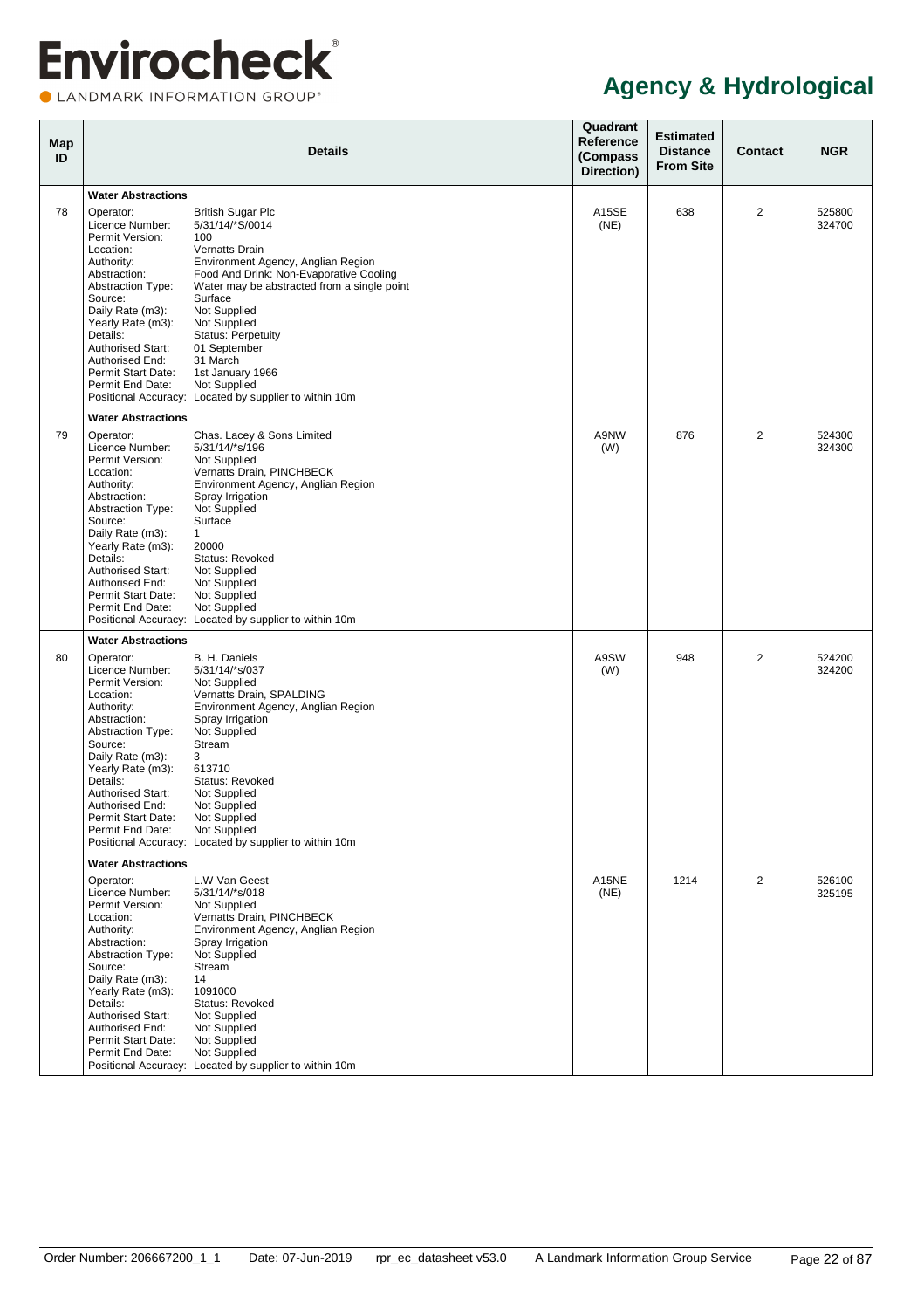LANDMARK INFORMATION GROUP®

| Map<br>ID |                                                                                            | <b>Details</b>                                                                                                                                     | Quadrant<br>Reference<br>(Compass<br>Direction) | <b>Estimated</b><br><b>Distance</b><br><b>From Site</b> | <b>Contact</b> | <b>NGR</b>       |
|-----------|--------------------------------------------------------------------------------------------|----------------------------------------------------------------------------------------------------------------------------------------------------|-------------------------------------------------|---------------------------------------------------------|----------------|------------------|
|           | <b>Water Abstractions</b>                                                                  |                                                                                                                                                    |                                                 |                                                         |                |                  |
|           | Operator:<br>Licence Number:<br>Permit Version:<br>Location:                               | L.W Van Geest<br>5/31/14/*s/018<br>Not Supplied<br>Vernatts Drain, PINCHBECK                                                                       | A15NE<br>(NE)                                   | 1219                                                    | $\overline{2}$ | 526100<br>325200 |
|           | Authority:<br>Abstraction:<br><b>Abstraction Type:</b><br>Source:<br>Daily Rate (m3):      | Environment Agency, Anglian Region<br>Agriculture (General)<br>Not Supplied<br>Stream<br>5                                                         |                                                 |                                                         |                |                  |
|           | Yearly Rate (m3):<br>Details:<br><b>Authorised Start:</b><br>Authorised End:               | 364000<br>Status: Revoked<br>Not Supplied<br>Not Supplied                                                                                          |                                                 |                                                         |                |                  |
|           | Permit Start Date:<br>Permit End Date:                                                     | Not Supplied<br>Not Supplied<br>Positional Accuracy: Located by supplier to within 10m                                                             |                                                 |                                                         |                |                  |
|           | <b>Water Abstractions</b>                                                                  |                                                                                                                                                    |                                                 |                                                         |                |                  |
|           | Operator:<br>Licence Number:<br>Permit Version:<br>Location:<br>Authority:<br>Abstraction: | Cecil Francis Ltd<br>5/31/14/*s/187<br>Not Supplied<br><b>Blue Gowt Drain, PINCHBECK</b><br>Environment Agency, Anglian Region<br>Spray Irrigation | (W)                                             | 1227                                                    | 2              | 524000<br>324500 |
|           | <b>Abstraction Type:</b><br>Source:<br>Daily Rate (m3):<br>Yearly Rate (m3):               | Not Supplied<br>Stream<br>$\overline{7}$<br>500000                                                                                                 |                                                 |                                                         |                |                  |
|           | Details:<br><b>Authorised Start:</b><br>Authorised End:<br>Permit Start Date:              | Status: Revoked<br>Not Supplied<br>Not Supplied<br>Not Supplied                                                                                    |                                                 |                                                         |                |                  |
|           | Permit End Date:                                                                           | Not Supplied<br>Positional Accuracy: Located by supplier to within 10m                                                                             |                                                 |                                                         |                |                  |
|           | <b>Water Abstractions</b>                                                                  |                                                                                                                                                    |                                                 |                                                         |                |                  |
|           | Operator:                                                                                  | C W Dobbs & Son Ltd                                                                                                                                | (W)                                             | 1233                                                    | $\overline{2}$ | 523900           |
|           | Licence Number:                                                                            | 5/31/14/*S/0117                                                                                                                                    |                                                 |                                                         |                | 324000           |
|           | Permit Version:                                                                            | 101                                                                                                                                                |                                                 |                                                         |                |                  |
|           | Location:<br>Authority:                                                                    | Vernatts Drains - South Holland<br>Environment Agency, Anglian Region                                                                              |                                                 |                                                         |                |                  |
|           | Abstraction:                                                                               | General Agriculture: Spray Irrigation - Direct                                                                                                     |                                                 |                                                         |                |                  |
|           | <b>Abstraction Type:</b>                                                                   | Water may be abstracted from a river or stream reach, or a row of wellpoints                                                                       |                                                 |                                                         |                |                  |
|           | Source:                                                                                    | Surface                                                                                                                                            |                                                 |                                                         |                |                  |
|           | Daily Rate (m3):                                                                           | Not Supplied                                                                                                                                       |                                                 |                                                         |                |                  |
|           | Yearly Rate (m3):<br>Details:                                                              | Not Supplied<br>Not Supplied                                                                                                                       |                                                 |                                                         |                |                  |
|           | <b>Authorised Start:</b>                                                                   | 01 April                                                                                                                                           |                                                 |                                                         |                |                  |
|           | Authorised End:                                                                            | 30 September                                                                                                                                       |                                                 |                                                         |                |                  |
|           | Permit Start Date:                                                                         | 29th November 2001                                                                                                                                 |                                                 |                                                         |                |                  |
|           | Permit End Date:                                                                           | <b>Not Supplied</b><br>Positional Accuracy: Located by supplier to within 100m                                                                     |                                                 |                                                         |                |                  |
|           | <b>Water Abstractions</b>                                                                  |                                                                                                                                                    |                                                 |                                                         |                |                  |
|           | Operator:                                                                                  | B. H. Daniels                                                                                                                                      | (W)                                             | 1233                                                    | $\overline{2}$ | 523900           |
|           | Licence Number:                                                                            | 5/31/14/*s/037                                                                                                                                     |                                                 |                                                         |                | 324000           |
|           | Permit Version:<br>Location:                                                               | Not Supplied<br>Vernatts Drain, SPALDING                                                                                                           |                                                 |                                                         |                |                  |
|           | Authority:                                                                                 | Environment Agency, Anglian Region                                                                                                                 |                                                 |                                                         |                |                  |
|           | Abstraction:                                                                               | Spray Irrigation                                                                                                                                   |                                                 |                                                         |                |                  |
|           | <b>Abstraction Type:</b>                                                                   | Not Supplied                                                                                                                                       |                                                 |                                                         |                |                  |
|           | Source:<br>Daily Rate (m3):                                                                | Stream<br>3                                                                                                                                        |                                                 |                                                         |                |                  |
|           | Yearly Rate (m3):                                                                          | 613710                                                                                                                                             |                                                 |                                                         |                |                  |
|           | Details:                                                                                   | Status: Revoked                                                                                                                                    |                                                 |                                                         |                |                  |
|           | Authorised Start:                                                                          | Not Supplied                                                                                                                                       |                                                 |                                                         |                |                  |
|           | Authorised End:                                                                            | Not Supplied                                                                                                                                       |                                                 |                                                         |                |                  |
|           | Permit Start Date:<br>Permit End Date:                                                     | Not Supplied<br>Not Supplied                                                                                                                       |                                                 |                                                         |                |                  |
|           |                                                                                            | Positional Accuracy: Located by supplier to within 10m                                                                                             |                                                 |                                                         |                |                  |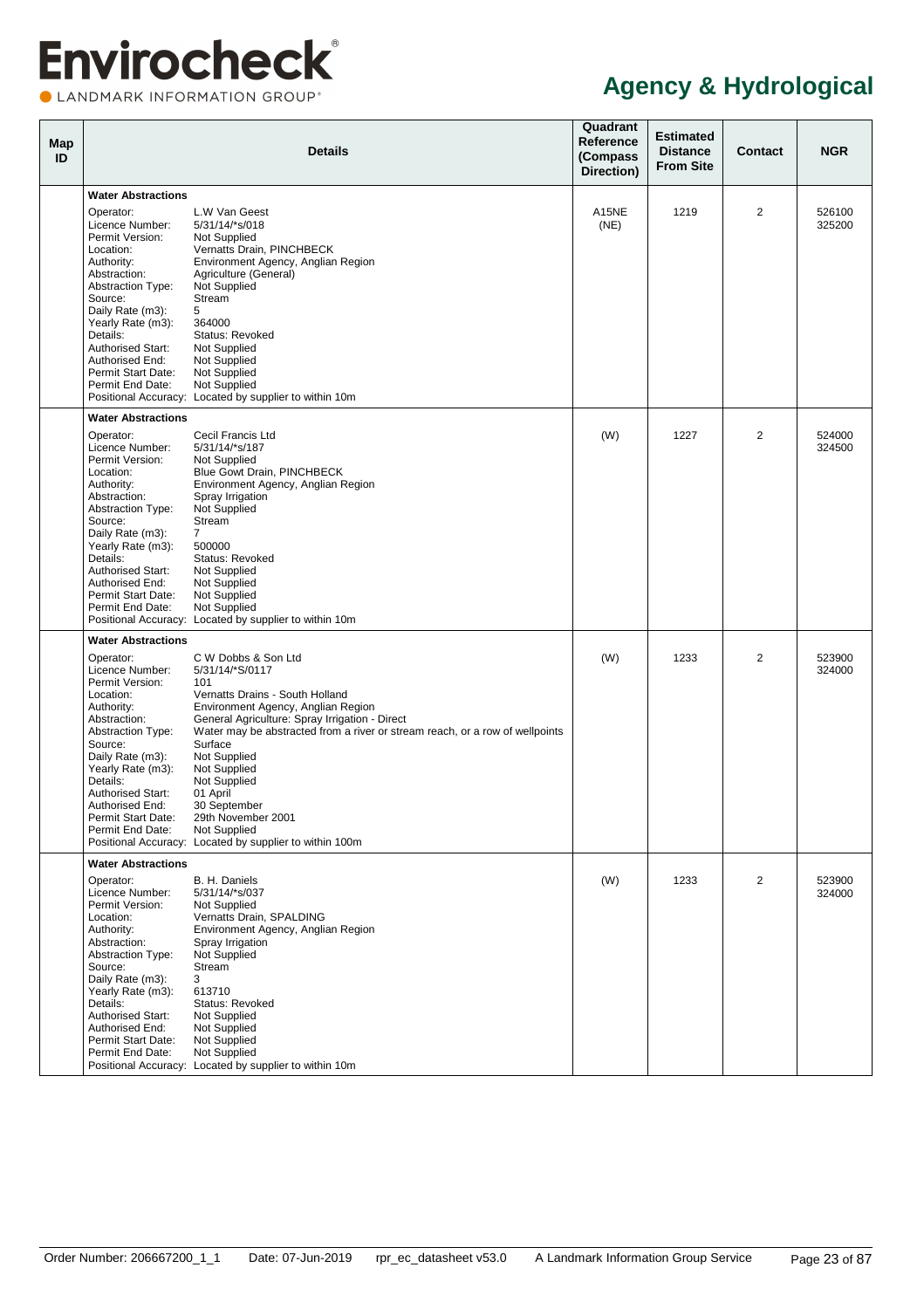LANDMARK INFORMATION GROUP®

| Map<br>ID |                                                  | <b>Details</b>                                                                                                                 | Quadrant<br>Reference<br>(Compass<br>Direction) | <b>Estimated</b><br><b>Distance</b><br><b>From Site</b> | Contact        | <b>NGR</b>       |
|-----------|--------------------------------------------------|--------------------------------------------------------------------------------------------------------------------------------|-------------------------------------------------|---------------------------------------------------------|----------------|------------------|
|           | <b>Water Abstractions</b>                        |                                                                                                                                |                                                 |                                                         |                |                  |
|           |                                                  |                                                                                                                                |                                                 |                                                         |                |                  |
|           | Operator:<br>Licence Number:<br>Permit Version:  | Elsoms Seeds Ltd<br>5/31/14/*s/167<br>Not Supplied                                                                             | (N)                                             | 1265                                                    | $\overline{2}$ | 525500<br>325500 |
|           | Location:<br>Authority:                          | Blue Gowt Drain, PINCHBECK<br>Environment Agency, Anglian Region                                                               |                                                 |                                                         |                |                  |
|           | Abstraction:<br>Abstraction Type:                | Spray Irrigation<br>Not Supplied                                                                                               |                                                 |                                                         |                |                  |
|           | Source:<br>Daily Rate (m3):<br>Yearly Rate (m3): | Stream<br>$\overline{4}$<br>110000                                                                                             |                                                 |                                                         |                |                  |
|           | Details:<br><b>Authorised Start:</b>             | Status: Revoked<br>Not Supplied                                                                                                |                                                 |                                                         |                |                  |
|           | Authorised End:<br>Permit Start Date:            | Not Supplied<br>Not Supplied                                                                                                   |                                                 |                                                         |                |                  |
|           | Permit End Date:                                 | Not Supplied<br>Positional Accuracy: Located by supplier to within 10m                                                         |                                                 |                                                         |                |                  |
|           | <b>Water Abstractions</b>                        |                                                                                                                                |                                                 |                                                         |                |                  |
|           | Operator:<br>Licence Number:                     | Lincolnshire Field Products Ltd<br>5/31/14/*S/0247                                                                             | (NE)                                            | 1347                                                    | 2              | 526190<br>325300 |
|           | Permit Version:<br>Location:<br>Authority:       | $\mathbf{1}$<br>Vernatts Drain A - B<br>Environment Agency, Anglian Region                                                     |                                                 |                                                         |                |                  |
|           | Abstraction:<br><b>Abstraction Type:</b>         | General Farming And Domestic<br>Water may be abstracted from a river or stream reach, or a row of wellpoints                   |                                                 |                                                         |                |                  |
|           | Source:<br>Daily Rate (m3):                      | Surface<br>Not Supplied                                                                                                        |                                                 |                                                         |                |                  |
|           | Yearly Rate (m3):                                | Not Supplied                                                                                                                   |                                                 |                                                         |                |                  |
|           | Details:<br><b>Authorised Start:</b>             | Not Supplied<br>01 March                                                                                                       |                                                 |                                                         |                |                  |
|           | Authorised End:                                  | 31 October                                                                                                                     |                                                 |                                                         |                |                  |
|           | Permit Start Date:<br>Permit End Date:           | 27th November 1998<br>Not Supplied                                                                                             |                                                 |                                                         |                |                  |
|           |                                                  | Positional Accuracy: Located by supplier to within 10m                                                                         |                                                 |                                                         |                |                  |
|           | <b>Water Abstractions</b>                        |                                                                                                                                |                                                 |                                                         |                |                  |
|           | Operator:<br>Licence Number:                     | Lincolnshire Field Products Ltd<br>5/31/14/*S/0247                                                                             | (NE)                                            | 1347                                                    | 2              | 526190<br>325300 |
|           | Permit Version:                                  | $\mathbf{1}$                                                                                                                   |                                                 |                                                         |                |                  |
|           | Location:<br>Authority:                          | Vernatts Drain A - B<br>Environment Agency, Anglian Region                                                                     |                                                 |                                                         |                |                  |
|           | Abstraction:<br><b>Abstraction Type:</b>         | General Agriculture: Spray Irrigation - Direct<br>Water may be abstracted from a river or stream reach, or a row of wellpoints |                                                 |                                                         |                |                  |
|           | Source:                                          | Surface                                                                                                                        |                                                 |                                                         |                |                  |
|           | Daily Rate (m3):<br>Yearly Rate (m3):            | Not Supplied<br>Not Supplied                                                                                                   |                                                 |                                                         |                |                  |
|           | Details:<br>Authorised Start:                    | Not Supplied<br>01 March                                                                                                       |                                                 |                                                         |                |                  |
|           | Authorised End:                                  | 31 October                                                                                                                     |                                                 |                                                         |                |                  |
|           | Permit Start Date:<br>Permit End Date:           | 27th November 1998<br>Not Supplied                                                                                             |                                                 |                                                         |                |                  |
|           |                                                  | Positional Accuracy: Located by supplier to within 10m                                                                         |                                                 |                                                         |                |                  |
|           | <b>Water Abstractions</b>                        |                                                                                                                                |                                                 |                                                         |                |                  |
|           | Operator:<br>Licence Number:                     | L W Van Geest (Farms) Ltd<br>5/31/14/*S/0018a                                                                                  | (NE)                                            | 1351                                                    | 2              | 526200<br>325300 |
|           | Permit Version:                                  | 100                                                                                                                            |                                                 |                                                         |                |                  |
|           | Location:<br>Authority:                          | Vernatt'S Drain - Spalding<br>Environment Agency, Anglian Region                                                               |                                                 |                                                         |                |                  |
|           | Abstraction:<br><b>Abstraction Type:</b>         | General Farming And Domestic<br>Water may be abstracted from a river or stream reach, or a row of wellpoints                   |                                                 |                                                         |                |                  |
|           | Source:                                          | Surface                                                                                                                        |                                                 |                                                         |                |                  |
|           | Daily Rate (m3):<br>Yearly Rate (m3):            | Not Supplied<br>Not Supplied                                                                                                   |                                                 |                                                         |                |                  |
|           | Details:                                         | <b>Status: Perpetuity</b>                                                                                                      |                                                 |                                                         |                |                  |
|           | <b>Authorised Start:</b><br>Authorised End:      | 01 March<br>31 October                                                                                                         |                                                 |                                                         |                |                  |
|           | Permit Start Date:                               | 1st October 1996                                                                                                               |                                                 |                                                         |                |                  |
|           | Permit End Date:                                 | Not Supplied<br>Positional Accuracy: Located by supplier to within 10m                                                         |                                                 |                                                         |                |                  |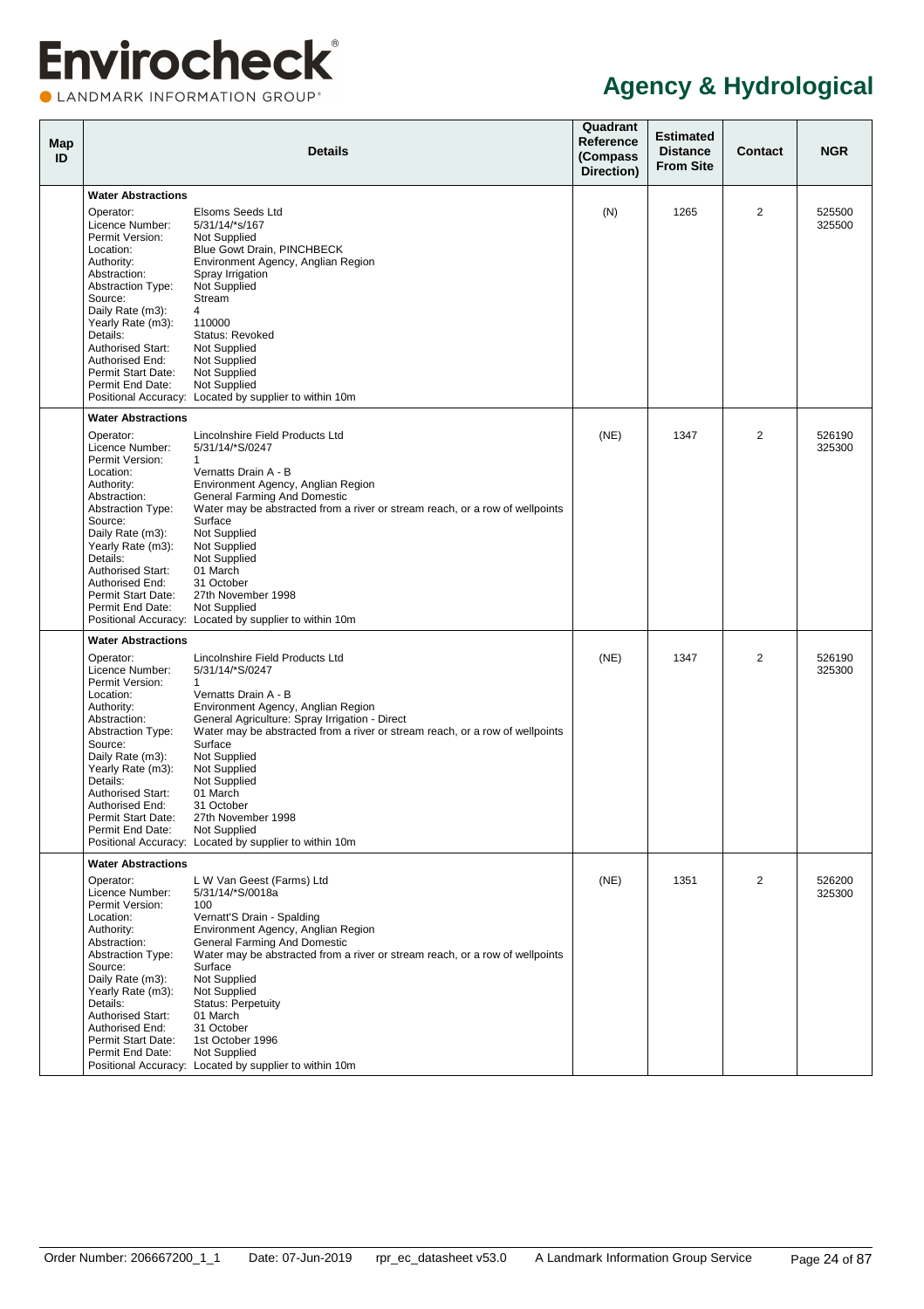CLANDMARK INFORMATION GROUP®

| Map<br>ID |                                                                                                                                                                                                                                                                                                              | Details                                                                                                                                                                                                                                                                                                                                                                                                                                                | Quadrant<br>Reference<br>(Compass<br>Direction) | <b>Estimated</b><br><b>Distance</b><br><b>From Site</b> | <b>Contact</b> | <b>NGR</b>       |
|-----------|--------------------------------------------------------------------------------------------------------------------------------------------------------------------------------------------------------------------------------------------------------------------------------------------------------------|--------------------------------------------------------------------------------------------------------------------------------------------------------------------------------------------------------------------------------------------------------------------------------------------------------------------------------------------------------------------------------------------------------------------------------------------------------|-------------------------------------------------|---------------------------------------------------------|----------------|------------------|
|           | <b>Water Abstractions</b>                                                                                                                                                                                                                                                                                    |                                                                                                                                                                                                                                                                                                                                                                                                                                                        |                                                 |                                                         |                |                  |
|           | Operator:<br>Licence Number:<br>Permit Version:<br>Location:                                                                                                                                                                                                                                                 | L W Van Geest (Farms) Ltd<br>5/31/14/*S/0018a<br>100<br>Vernatt'S Drain - Spalding                                                                                                                                                                                                                                                                                                                                                                     | (NE)                                            | 1351                                                    | 2              | 526200<br>325300 |
|           | Authority:<br>Abstraction:<br><b>Abstraction Type:</b><br>Source:<br>Daily Rate (m3):<br>Yearly Rate (m3):<br>Details:<br><b>Authorised Start:</b><br>Authorised End:                                                                                                                                        | Environment Agency, Anglian Region<br>General Agriculture: Spray Irrigation - Direct<br>Water may be abstracted from a river or stream reach, or a row of wellpoints<br>Surface<br>Not Supplied<br>Not Supplied<br><b>Status: Perpetuity</b><br>01 March<br>31 October                                                                                                                                                                                 |                                                 |                                                         |                |                  |
|           | Permit Start Date:<br>Permit End Date:                                                                                                                                                                                                                                                                       | 1st October 1996<br>Not Supplied<br>Positional Accuracy: Located by supplier to within 10m                                                                                                                                                                                                                                                                                                                                                             |                                                 |                                                         |                |                  |
|           | <b>Water Abstractions</b>                                                                                                                                                                                                                                                                                    |                                                                                                                                                                                                                                                                                                                                                                                                                                                        |                                                 |                                                         |                |                  |
|           | Operator:<br>Licence Number:<br>Permit Version:<br>Location:<br>Authority:<br>Abstraction:<br><b>Abstraction Type:</b><br>Source:<br>Daily Rate (m3):<br>Yearly Rate (m3):<br>Details:<br><b>Authorised Start:</b><br>Authorised End:<br>Permit Start Date:<br>Permit End Date:                              | L W Van Geest (Farms) Ltd<br>5/31/14/*S/0018a<br>100<br>Blue Gowt Drain A -Pinchbeck<br>Environment Agency, Anglian Region<br>General Agriculture: Spray Irrigation - Direct<br>Water may be abstracted from a river or stream reach, or a row of wellpoints<br>Surface<br><b>Not Supplied</b><br>Not Supplied<br>Not Supplied<br>01 March<br>31 October<br>1st October 1996<br>Not Supplied<br>Positional Accuracy: Located by supplier to within 10m | (N)                                             | 1439                                                    | $\overline{2}$ | 525800<br>325600 |
|           | <b>Water Abstractions</b>                                                                                                                                                                                                                                                                                    |                                                                                                                                                                                                                                                                                                                                                                                                                                                        |                                                 |                                                         |                |                  |
|           | Operator:<br>Licence Number:<br>Permit Version:<br>Location:<br>Authority:<br>Abstraction:<br><b>Abstraction Type:</b><br>Source:<br>Daily Rate (m3):<br>Yearly Rate (m3):<br>Details:<br><b>Authorised Start:</b><br>Authorised End:<br>Permit Start Date:<br>Permit End Date:<br><b>Water Abstractions</b> | L.W. Van Geest (Farms) Ltd<br>5/31/14/*s/018a<br>Not Supplied<br>Blue Gowt Drain A, PINCHBECK<br>Environment Agency, Anglian Region<br>Spray Irrigation<br>Not Supplied<br>Stream<br>54<br>8000000<br><b>Status: Perpetuity</b><br>Not Supplied<br>Not Supplied<br>Not Supplied<br>Not Supplied<br>Positional Accuracy: Located by supplier to within 10m                                                                                              | (N)                                             | 1439                                                    | 2              | 525800<br>325600 |
|           | Operator:<br>Licence Number:<br>Permit Version:<br>Location:<br>Authority:<br>Abstraction:<br><b>Abstraction Type:</b><br>Source:<br>Daily Rate (m3):<br>Yearly Rate (m3):<br>Details:<br><b>Authorised Start:</b><br>Authorised End:<br>Permit Start Date:<br>Permit End Date:                              | Lincolnshire Field Products Ltd<br>5/31/14/*S/0247<br>1<br>Blue Gowt C - D<br>Environment Agency, Anglian Region<br>General Agriculture: Spray Irrigation - Direct<br>Water may be abstracted from a river or stream reach, or a row of wellpoints<br>Surface<br>Not Supplied<br>Not Supplied<br>Not Supplied<br>01 March<br>31 October<br>27th November 1998<br>Not Supplied<br>Positional Accuracy: Located by supplier to within 10m                | (N)                                             | 1443                                                    | 2              | 525810<br>325600 |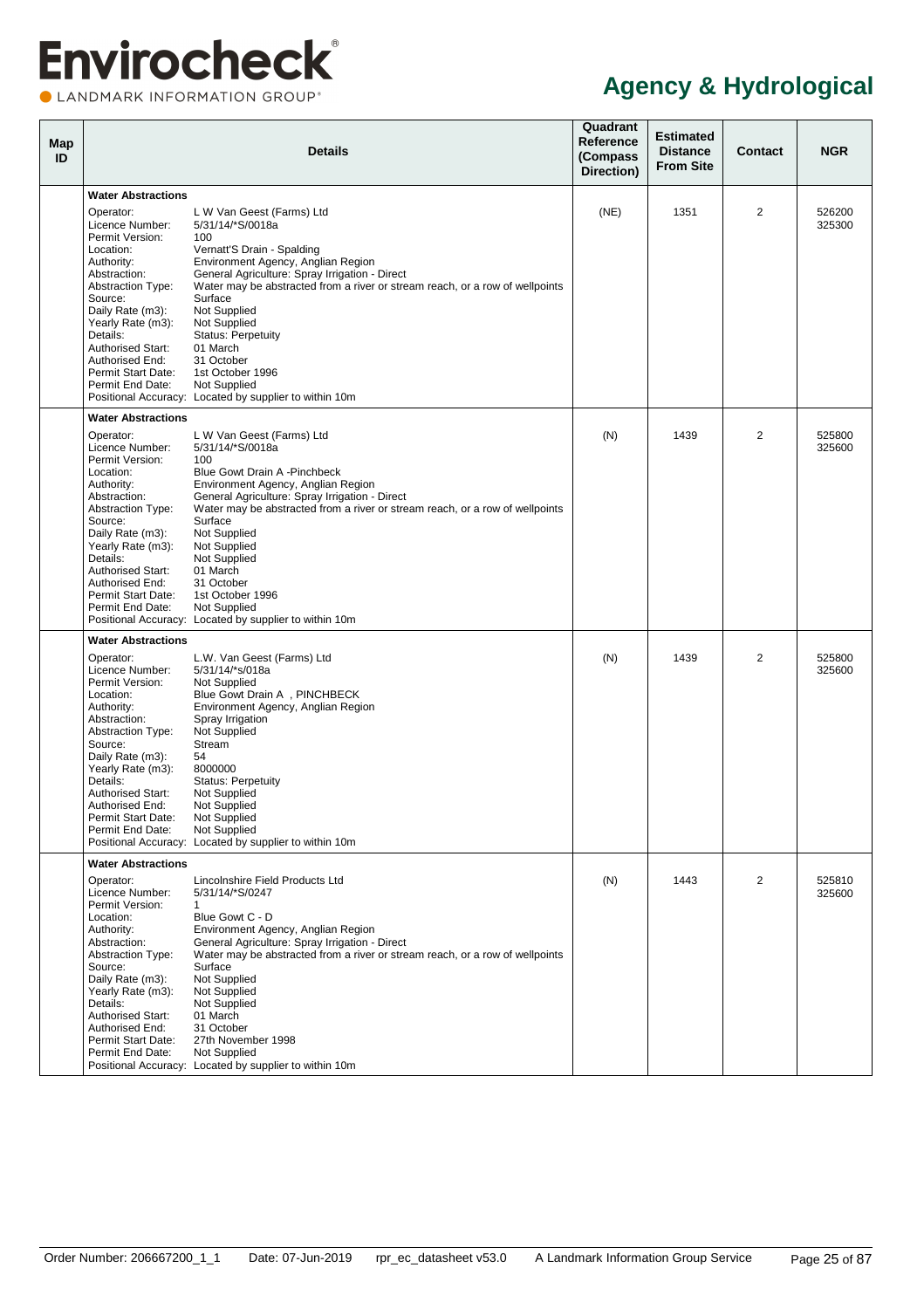CLANDMARK INFORMATION GROUP®

| Map<br>ID |                                             | <b>Details</b>                                                                          | Quadrant<br>Reference<br>(Compass<br>Direction) | <b>Estimated</b><br><b>Distance</b><br><b>From Site</b> | <b>Contact</b> | <b>NGR</b>       |
|-----------|---------------------------------------------|-----------------------------------------------------------------------------------------|-------------------------------------------------|---------------------------------------------------------|----------------|------------------|
|           | <b>Water Abstractions</b>                   |                                                                                         |                                                 |                                                         |                |                  |
|           | Operator:                                   | Lincolnshire Wildlife Trust                                                             | (S)                                             | 1702                                                    | $\overline{2}$ | 525850           |
|           | Licence Number:<br>Permit Version:          | 5/31/14/*S/0157<br>101                                                                  |                                                 |                                                         |                | 321930           |
|           | Location:<br>Authority:                     | Coronation Channel - Spalding<br>Environment Agency, Anglian Region                     |                                                 |                                                         |                |                  |
|           | Abstraction:                                | Amenity: Make-Up Or Top Up Water                                                        |                                                 |                                                         |                |                  |
|           | <b>Abstraction Type:</b><br>Source:         | Water may be abstracted from a single point<br>Surface                                  |                                                 |                                                         |                |                  |
|           | Daily Rate (m3):                            | Not Supplied                                                                            |                                                 |                                                         |                |                  |
|           | Yearly Rate (m3):<br>Details:               | Not Supplied<br>Not Supplied                                                            |                                                 |                                                         |                |                  |
|           | <b>Authorised Start:</b>                    | 01 January                                                                              |                                                 |                                                         |                |                  |
|           | Authorised End:<br>Permit Start Date:       | 31 December<br>8th May 2007                                                             |                                                 |                                                         |                |                  |
|           | Permit End Date:                            | Not Supplied<br>Positional Accuracy: Located by supplier to within 10m                  |                                                 |                                                         |                |                  |
|           | <b>Water Abstractions</b>                   |                                                                                         |                                                 |                                                         |                |                  |
|           | Operator:                                   | Cecil Francis Ltd                                                                       | (W)                                             | 1754                                                    | 2              | 523400           |
|           | Licence Number:                             | 5/31/14/*s/187                                                                          |                                                 |                                                         |                | 324300           |
|           | Permit Version:<br>Location:                | Not Supplied<br>Blue Gowt Drain, PINCHBECK                                              |                                                 |                                                         |                |                  |
|           | Authority:                                  | Environment Agency, Anglian Region                                                      |                                                 |                                                         |                |                  |
|           | Abstraction:<br><b>Abstraction Type:</b>    | Spray Irrigation<br>Not Supplied                                                        |                                                 |                                                         |                |                  |
|           | Source:<br>Daily Rate (m3):                 | Stream<br>$\overline{7}$                                                                |                                                 |                                                         |                |                  |
|           | Yearly Rate (m3):                           | 500000                                                                                  |                                                 |                                                         |                |                  |
|           | Details:<br><b>Authorised Start:</b>        | Status: Revoked<br>Not Supplied                                                         |                                                 |                                                         |                |                  |
|           | Authorised End:                             | Not Supplied                                                                            |                                                 |                                                         |                |                  |
|           | Permit Start Date:<br>Permit End Date:      | <b>Not Supplied</b><br>Not Supplied                                                     |                                                 |                                                         |                |                  |
|           |                                             | Positional Accuracy: Located by supplier to within 10m                                  |                                                 |                                                         |                |                  |
|           | <b>Water Abstractions</b>                   |                                                                                         |                                                 |                                                         |                |                  |
|           | Operator:<br>Licence Number:                | L W Van Geest (Farms) Ltd<br>5/31/14/*S/0018a                                           | (NW)                                            | 1791                                                    | $\overline{2}$ | 524600<br>325900 |
|           | Permit Version:                             | 100                                                                                     |                                                 |                                                         |                |                  |
|           | Location:<br>Authority:                     | Captain'S Drain - Pinchbeck<br>Environment Agency, Anglian Region                       |                                                 |                                                         |                |                  |
|           | Abstraction:                                | General Agriculture: Spray Irrigation - Direct                                          |                                                 |                                                         |                |                  |
|           | <b>Abstraction Type:</b><br>Source:         | Water may be abstracted from a river or stream reach, or a row of wellpoints<br>Surface |                                                 |                                                         |                |                  |
|           | Daily Rate (m3):                            | Not Supplied                                                                            |                                                 |                                                         |                |                  |
|           | Yearly Rate (m3):<br>Details:               | Not Supplied<br><b>Status: Perpetuity</b>                                               |                                                 |                                                         |                |                  |
|           | <b>Authorised Start:</b><br>Authorised End: | 01 March<br>31 October                                                                  |                                                 |                                                         |                |                  |
|           | Permit Start Date:                          | 1st October 1996                                                                        |                                                 |                                                         |                |                  |
|           | Permit End Date:                            | Not Supplied<br>Positional Accuracy: Located by supplier to within 10m                  |                                                 |                                                         |                |                  |
|           | <b>Water Abstractions</b>                   |                                                                                         |                                                 |                                                         |                |                  |
|           | Operator:                                   | Lincolnshire Trust For Nature Conservation                                              | (S)                                             | 1822                                                    | 2              | 525800           |
|           | Licence Number:<br>Permit Version:          | 5/31/14/*S/0157<br>100                                                                  |                                                 |                                                         |                | 321800           |
|           | Location:                                   | <b>Coronation Channel</b>                                                               |                                                 |                                                         |                |                  |
|           | Authority:<br>Abstraction:                  | Environment Agency, Anglian Region<br>Amenity: Make-Up Or Top Up Water                  |                                                 |                                                         |                |                  |
|           | <b>Abstraction Type:</b>                    | Water may be abstracted from a single point                                             |                                                 |                                                         |                |                  |
|           | Source:<br>Daily Rate (m3):                 | Surface<br>Not Supplied                                                                 |                                                 |                                                         |                |                  |
|           | Yearly Rate (m3):                           | Not Supplied                                                                            |                                                 |                                                         |                |                  |
|           | Details:<br>Authorised Start:               | <b>Status: Perpetuity</b><br>01 January                                                 |                                                 |                                                         |                |                  |
|           | Authorised End:                             | 31 December                                                                             |                                                 |                                                         |                |                  |
|           | Permit Start Date:<br>Permit End Date:      | 1st December 1992<br>Not Supplied                                                       |                                                 |                                                         |                |                  |
|           |                                             | Positional Accuracy: Located by supplier to within 10m                                  |                                                 |                                                         |                |                  |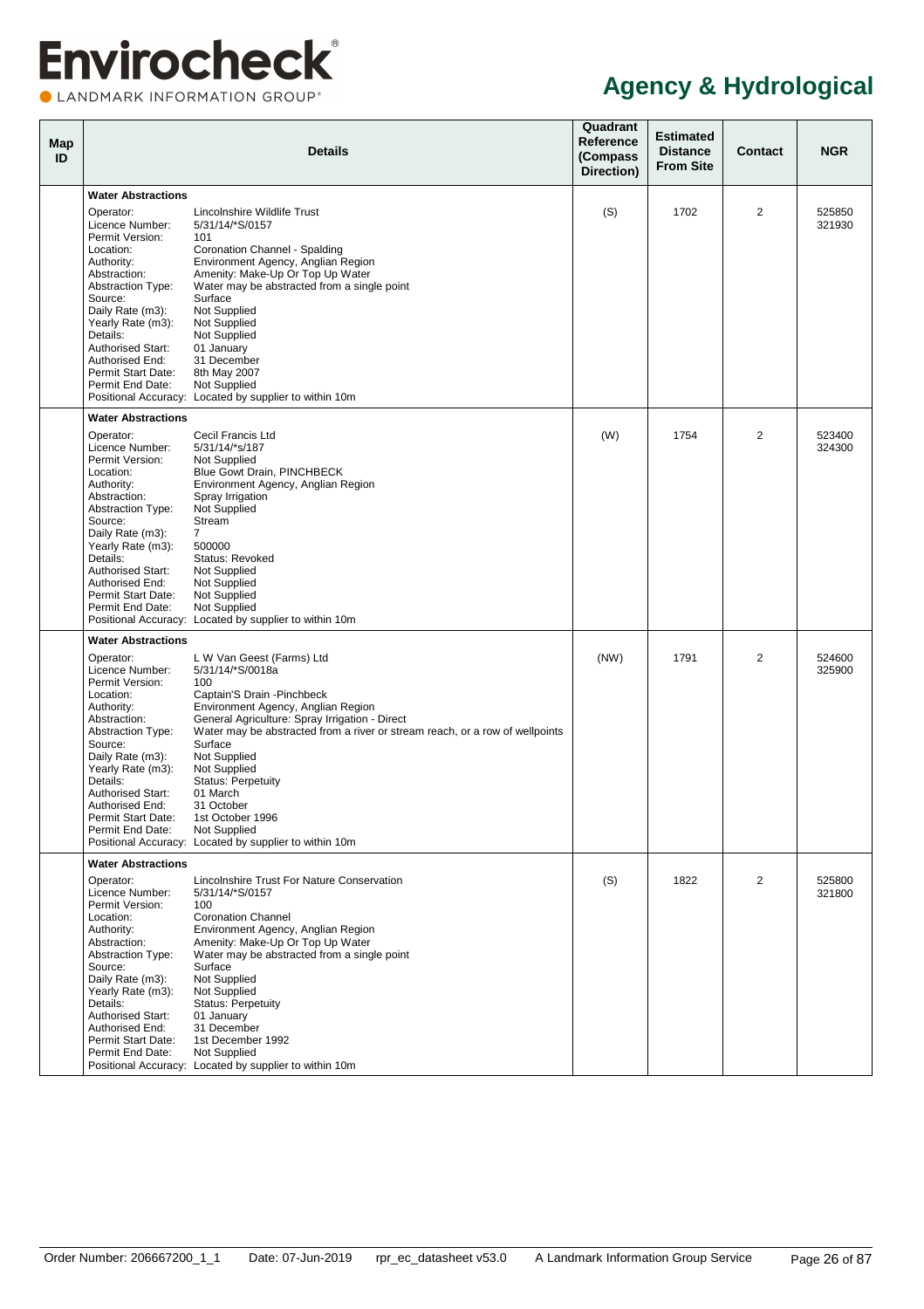**OLANDMARK INFORMATION GROUP**\*

<span id="page-32-3"></span><span id="page-32-2"></span><span id="page-32-1"></span><span id="page-32-0"></span>

| Map<br>ID |                                                                                                                                                                                                                                                                                 | <b>Details</b>                                                                                                                                                                                                                                                                                                                                                                                                                               | Quadrant<br><b>Reference</b><br>(Compass<br>Direction) | <b>Estimated</b><br><b>Distance</b><br><b>From Site</b> | <b>Contact</b> | <b>NGR</b>       |
|-----------|---------------------------------------------------------------------------------------------------------------------------------------------------------------------------------------------------------------------------------------------------------------------------------|----------------------------------------------------------------------------------------------------------------------------------------------------------------------------------------------------------------------------------------------------------------------------------------------------------------------------------------------------------------------------------------------------------------------------------------------|--------------------------------------------------------|---------------------------------------------------------|----------------|------------------|
|           | <b>Water Abstractions</b>                                                                                                                                                                                                                                                       |                                                                                                                                                                                                                                                                                                                                                                                                                                              |                                                        |                                                         |                |                  |
|           | Operator:<br>Licence Number:<br>Permit Version:<br>Location:<br>Authority:<br>Abstraction:<br><b>Abstraction Type:</b><br>Source:<br>Daily Rate (m3):<br>Yearly Rate (m3):<br>Details:<br><b>Authorised Start:</b><br>Authorised End:<br>Permit Start Date:<br>Permit End Date: | Lincolnshire Field Products Ltd<br>5/31/14/*S/0247<br>1<br>Captains Drain E - F<br>Environment Agency, Anglian Region<br>General Agriculture: Spray Irrigation - Direct<br>Water may be abstracted from a river or stream reach, or a row of wellpoints<br>Surface<br>Not Supplied<br>Not Supplied<br>Not Supplied<br>01 March<br>31 October<br>27th November 1998<br>Not Supplied<br>Positional Accuracy: Located by supplier to within 10m | (NW)                                                   | 1875                                                    | $\overline{2}$ | 524550<br>325970 |
|           | <b>Groundwater Vulnerability Map</b>                                                                                                                                                                                                                                            |                                                                                                                                                                                                                                                                                                                                                                                                                                              |                                                        |                                                         |                |                  |
|           | Combined<br>Classification:<br>Combined<br>Vulnerability:<br><b>Combined Aquifer:</b><br>Pollutant Speed:<br>Bedrock Flow:<br>Dilution:<br>Baseflow Index:<br>Superficial<br>Patchiness:<br>Superficial<br>Thickness:<br>Superficial<br>Recharge:                               | Unproductive Aquifer (may have productive aquifer beneath)<br>Unproductive<br>Unproductive Bedrock Aquifer, Unproductive Superficial Aquifer<br>High<br><b>Well Connected Fractures</b><br><300 mm/year<br>>70%<br>$>90\%$<br>>10m<br>Low                                                                                                                                                                                                    | A10SE<br>(S)                                           | $\Omega$                                                | $\overline{4}$ | 525427<br>323934 |
|           | <b>Groundwater Vulnerability Map</b>                                                                                                                                                                                                                                            |                                                                                                                                                                                                                                                                                                                                                                                                                                              |                                                        |                                                         |                |                  |
|           | Combined<br>Classification:<br>Combined<br>Vulnerability:<br><b>Combined Aquifer:</b><br>Pollutant Speed:<br>Bedrock Flow:<br>Dilution:<br>Baseflow Index:<br>Superficial<br>Patchiness:<br>Superficial<br>Thickness:<br>Superficial<br>Recharge:                               | Unproductive Aquifer (may have productive aquifer beneath)<br>Unproductive<br>Unproductive Bedrock Aquifer, Unproductive Superficial Aquifer<br>High<br><b>Well Connected Fractures</b><br><300 mm/year<br>>70%<br>$>90\%$<br>>10m<br>Low                                                                                                                                                                                                    | A10SE<br>(N)                                           | $\Omega$                                                | $\overline{4}$ | 525427<br>324000 |
|           |                                                                                                                                                                                                                                                                                 | Groundwater Vulnerability - Soluble Rock Risk                                                                                                                                                                                                                                                                                                                                                                                                |                                                        |                                                         |                |                  |
|           | None                                                                                                                                                                                                                                                                            |                                                                                                                                                                                                                                                                                                                                                                                                                                              |                                                        |                                                         |                |                  |
|           | <b>Bedrock Aquifer Designations</b>                                                                                                                                                                                                                                             | Aquifer Designation: Unproductive Strata                                                                                                                                                                                                                                                                                                                                                                                                     | A10SE<br>(S)                                           | $\mathbf 0$                                             | $\overline{4}$ | 525427<br>323934 |
|           | <b>Superficial Aquifer Designations</b><br>Aquifer Designation: Unproductive Strata                                                                                                                                                                                             |                                                                                                                                                                                                                                                                                                                                                                                                                                              | A10SE<br>(S)                                           | 0                                                       | $\overline{4}$ | 525427<br>323934 |
|           | Type:<br>Flood Plain Type:<br>Boundary Accuracy: As Supplied                                                                                                                                                                                                                    | <b>Extreme Flooding from Rivers or Sea without Defences</b><br>Extent of Extreme Flooding from Rivers or Sea without Defences<br><b>Fluvial Models</b>                                                                                                                                                                                                                                                                                       | A10SE<br>(S)                                           | $\mathbf 0$                                             | $\overline{2}$ | 525427<br>323934 |
|           | Type:<br>Flood Plain Type:<br>Boundary Accuracy: As Supplied                                                                                                                                                                                                                    | <b>Extreme Flooding from Rivers or Sea without Defences</b><br>Extent of Extreme Flooding from Rivers or Sea without Defences<br><b>Tidal Models</b>                                                                                                                                                                                                                                                                                         | A11SE<br>(E)                                           | 192                                                     | 2              | 525940<br>324076 |
|           | Type:<br>Flood Plain Type:<br>Boundary Accuracy: As Supplied                                                                                                                                                                                                                    | <b>Extreme Flooding from Rivers or Sea without Defences</b><br>Extent of Extreme Flooding from Rivers or Sea without Defences<br><b>Fluvial/Tidal Models</b>                                                                                                                                                                                                                                                                                 | A11SE<br>(E)                                           | 193                                                     | 2              | 525943<br>324068 |
|           | Type:<br>Flood Plain Type:<br>Boundary Accuracy: As Supplied                                                                                                                                                                                                                    | <b>Extreme Flooding from Rivers or Sea without Defences</b><br>Extent of Extreme Flooding from Rivers or Sea without Defences<br><b>Tidal Models</b>                                                                                                                                                                                                                                                                                         | A11SE<br>(E)                                           | 196                                                     | 2              | 525949<br>324056 |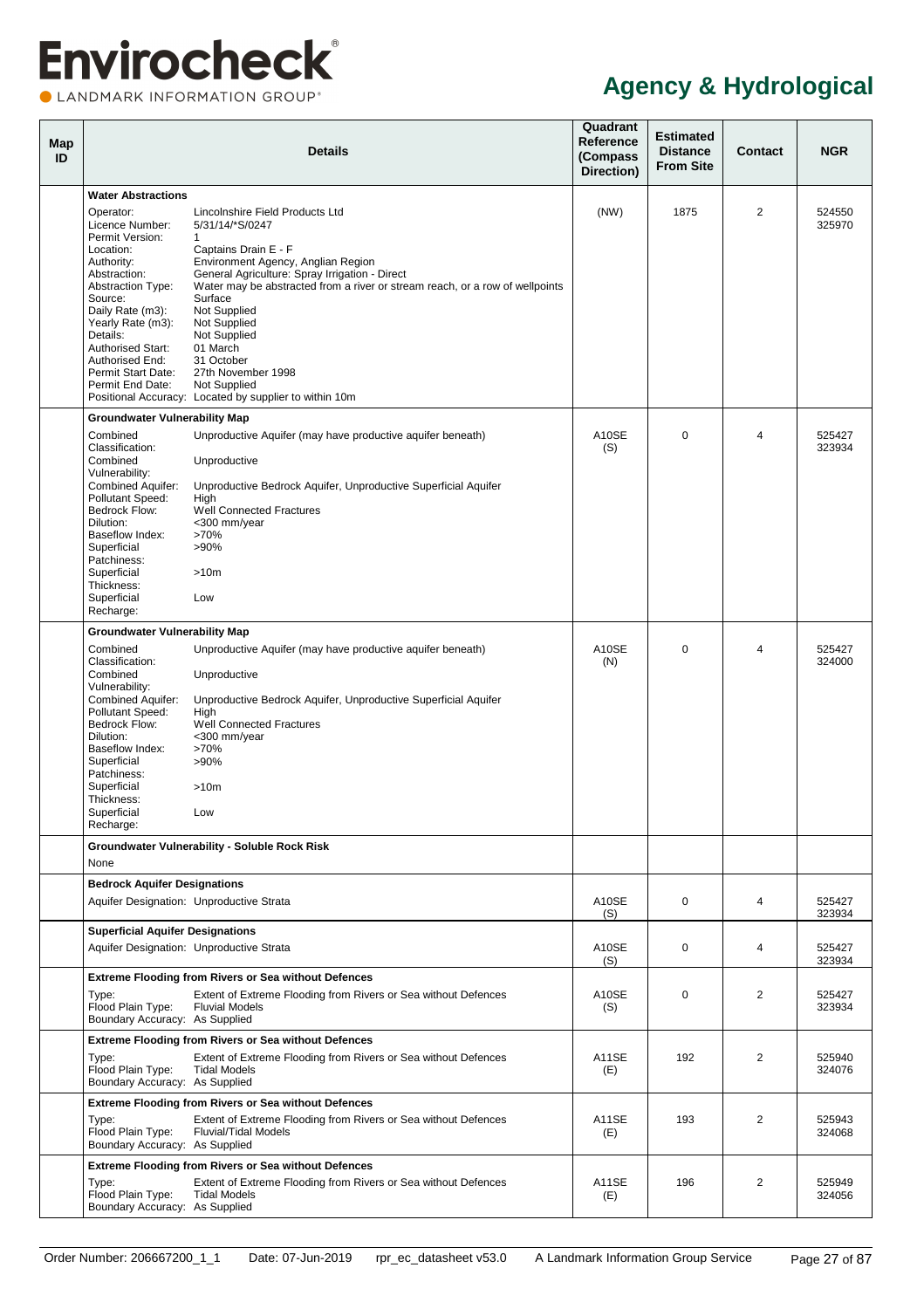CLANDMARK INFORMATION GROUP®

<span id="page-33-2"></span><span id="page-33-1"></span><span id="page-33-0"></span>

| Map<br>ID | <b>Details</b>                                                                                                                                                                                                                                           | Quadrant<br>Reference<br>(Compass<br>Direction) | <b>Estimated</b><br><b>Distance</b><br><b>From Site</b> | Contact        | <b>NGR</b>       |
|-----------|----------------------------------------------------------------------------------------------------------------------------------------------------------------------------------------------------------------------------------------------------------|-------------------------------------------------|---------------------------------------------------------|----------------|------------------|
|           | Flooding from Rivers or Sea without Defences<br>Extent of Flooding from Rivers or Sea without Defences<br>Type:<br>Flood Plain Type:<br><b>Fluvial Models</b><br>Boundary Accuracy: As Supplied                                                          | A10SE<br>(S)                                    | $\Omega$                                                | $\overline{2}$ | 525427<br>323934 |
|           | Flooding from Rivers or Sea without Defences<br>Extent of Flooding from Rivers or Sea without Defences<br>Type:<br>Flood Plain Type:<br><b>Fluvial/Tidal Models</b><br>Boundary Accuracy: As Supplied                                                    | A11SE<br>(E)                                    | 192                                                     | 2              | 525940<br>324076 |
|           | <b>Areas Benefiting from Flood Defences</b><br>None                                                                                                                                                                                                      |                                                 |                                                         |                |                  |
|           | <b>Flood Water Storage Areas</b><br>None                                                                                                                                                                                                                 |                                                 |                                                         |                |                  |
|           | <b>Flood Defences</b><br><b>Flood Defences</b><br>Type:<br>Reference:<br>Not Supplied                                                                                                                                                                    | A7NW<br>(SE)                                    | 23                                                      | 2              | 525691<br>323817 |
|           | <b>Flood Defences</b><br>Type:<br><b>Flood Defences</b><br>Reference:<br>Not Supplied                                                                                                                                                                    | A7SW<br>(S)                                     | 40                                                      | 2              | 525525<br>323560 |
|           | <b>Flood Defences</b><br>Type:<br><b>Flood Defences</b><br>Reference:<br>Not Supplied                                                                                                                                                                    | A11SE<br>(E)                                    | 83                                                      | 2              | 525821<br>324070 |
|           | <b>Flood Defences</b><br><b>Flood Defences</b><br>Type:<br>Reference:<br>Not Supplied                                                                                                                                                                    | A11SE<br>(NE)                                   | 107                                                     | 2              | 525819<br>324105 |
|           | <b>Flood Defences</b><br><b>Flood Defences</b><br>Type:<br>Reference:<br>Not Supplied                                                                                                                                                                    | A11SE<br>(E)                                    | 245                                                     | 2              | 525969<br>324140 |
| 81        | <b>OS Water Network Lines</b><br>Watercourse Form: Inland river<br>Watercourse Length: 113.6<br>Watercourse Level: On ground surface<br>Permanent:<br>True<br>Watercourse Name: Not Supplied<br>Welland<br>Catchment Name:<br>$\overline{2}$<br>Primacy: | A10SE<br>(NW)                                   | $\Omega$                                                | 5              | 525173<br>324082 |
| 82        | <b>OS Water Network Lines</b><br>Watercourse Form: Inland river<br>Watercourse Length: 16.5<br>Watercourse Level: On ground surface<br>Permanent: True<br>Watercourse Name: Not Supplied<br>Welland<br>Catchment Name:<br>$\overline{2}$<br>Primacy:     | A10SE<br>(NW)                                   | $\mathbf 0$                                             | 5              | 525196<br>324123 |
| 83        | <b>OS Water Network Lines</b><br>Watercourse Form: Inland river<br>Watercourse Length: 9.2<br>Watercourse Level: On ground surface<br>Permanent:<br>True<br>Watercourse Name: Not Supplied<br>Welland<br>Catchment Name:<br>$\overline{2}$<br>Primacy:   | A10SE<br>(NW)                                   | $\mathbf 0$                                             | 5              | 525203<br>324128 |
| 84        | <b>OS Water Network Lines</b><br>Watercourse Form: Inland river<br>Watercourse Length: 17.0<br>Watercourse Level: On ground surface<br>Permanent:<br>True<br>Watercourse Name: Not Supplied<br>Welland<br>Catchment Name:<br>Primacy:<br>2               | A10SE<br>(NW)                                   | $\mathbf 0$                                             | 5              | 525236<br>324128 |
| 85        | <b>OS Water Network Lines</b><br>Watercourse Form: Inland river<br>Watercourse Length: 6.7<br>Watercourse Level: Underground<br>Permanent:<br>True<br>Watercourse Name: Not Supplied<br>Catchment Name:<br>Welland<br>$\overline{2}$<br>Primacy:         | A10SE<br>(W)                                    | $\mathbf{1}$                                            | 5              | 525135<br>324028 |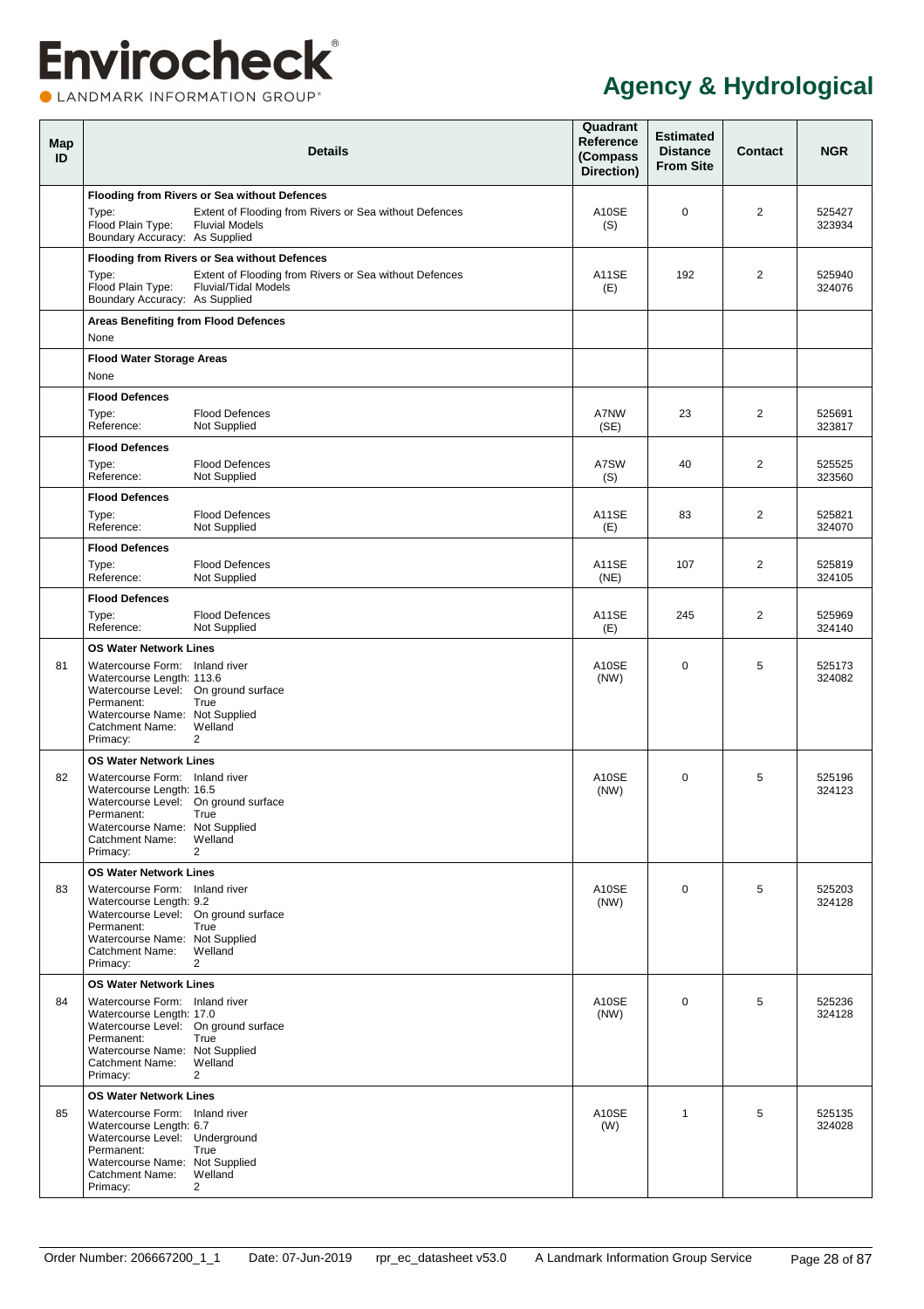**OLANDMARK INFORMATION GROUP**\*

| Map<br>ID | <b>Details</b>                                                                                                                                                                                                                                             | Quadrant<br><b>Reference</b><br>(Compass<br>Direction) | <b>Estimated</b><br><b>Distance</b><br><b>From Site</b> | <b>Contact</b> | <b>NGR</b>       |
|-----------|------------------------------------------------------------------------------------------------------------------------------------------------------------------------------------------------------------------------------------------------------------|--------------------------------------------------------|---------------------------------------------------------|----------------|------------------|
| 86        | <b>OS Water Network Lines</b><br>Watercourse Form: Inland river<br>Watercourse Length: 7.6<br>Watercourse Level: On ground surface<br>Permanent:<br>True<br>Watercourse Name: Not Supplied<br>Welland<br>Catchment Name:<br>Primacy:<br>2                  | A10SE<br>(W)                                           | 4                                                       | 5              | 525132<br>324022 |
| 87        | <b>OS Water Network Lines</b><br>Watercourse Form: Inland river<br>Watercourse Length: 627.9<br>Watercourse Level: On ground surface<br>Permanent:<br>True<br>Watercourse Name: Cemetery Drain<br>Welland<br>Catchment Name:<br>Primacy:<br>2              | A10SE<br>(W)                                           | 9                                                       | 5              | 525128<br>324013 |
| 88        | <b>OS Water Network Lines</b><br>Watercourse Form: Inland river<br>Watercourse Length: 14.7<br>Watercourse Level: On ground surface<br>Permanent:<br>True<br>Watercourse Name: Cemetery Drain<br>Welland<br>Catchment Name:<br>Primacy:<br>2               | A10SE<br>(W)                                           | 9                                                       | 5              | 525129<br>324015 |
| 89        | <b>OS Water Network Lines</b><br>Watercourse Form: Inland river<br>Watercourse Length: 33.1<br>Watercourse Level: On ground surface<br>Permanent:<br>True<br>Watercourse Name: Cemetery Drain<br>Welland<br>Catchment Name:<br>Primacy:<br>2               | A10SE<br>(W)                                           | 21                                                      | 5              | 525114<br>324019 |
| 90        | <b>OS Water Network Lines</b><br>Watercourse Form: Inland river<br>Watercourse Length: 636.8<br>Watercourse Level: On ground surface<br>Permanent:<br>True<br>Watercourse Name: River Welland<br>Welland<br>Catchment Name:<br>Primacy:<br>$\mathbf{1}$    | A7NW<br>(SE)                                           | 29                                                      | 5              | 525698<br>323814 |
| 91        | <b>OS Water Network Lines</b><br>Watercourse Form: Inland river<br>Watercourse Length: 7101.1<br>Watercourse Level: On ground surface<br>Permanent:<br>True<br>Watercourse Name: Vernatt's Drain<br>Catchment Name:<br>Welland<br>Primacy:<br>$\mathbf{1}$ | A10SE<br>(NW)                                          | 34                                                      | 5              | 525185<br>324191 |
| 92        | <b>OS Water Network Lines</b><br>Watercourse Form: Inland river<br>Watercourse Length: 140.0<br>Watercourse Level: On ground surface<br>Permanent:<br>True<br>Watercourse Name: Cemetery Drain<br>Welland<br>Catchment Name:<br>Primacy:<br>$\overline{2}$ | A10SW<br>(W)                                           | 50                                                      | 5              | 525083<br>324029 |
| 93        | <b>OS Water Network Lines</b><br>Watercourse Form: Inland river<br>Watercourse Length: 10.3<br>Watercourse Level: On ground surface<br>Permanent:<br>True<br>Watercourse Name: River Welland<br>Welland<br>Catchment Name:<br>Primacy:<br>$\mathbf{1}$     | A7SW<br>(S)                                            | 61                                                      | 5              | 525521<br>323539 |
| 94        | <b>OS Water Network Lines</b><br>Watercourse Form: Inland river<br>Watercourse Length: 1214.8<br>Watercourse Level: On ground surface<br>Permanent:<br>True<br>Watercourse Name: River Welland<br>Catchment Name:<br>Welland<br>Primacy:<br>$\mathbf{1}$   | A7SW<br>(S)                                            | 69                                                      | 5              | 525515<br>323530 |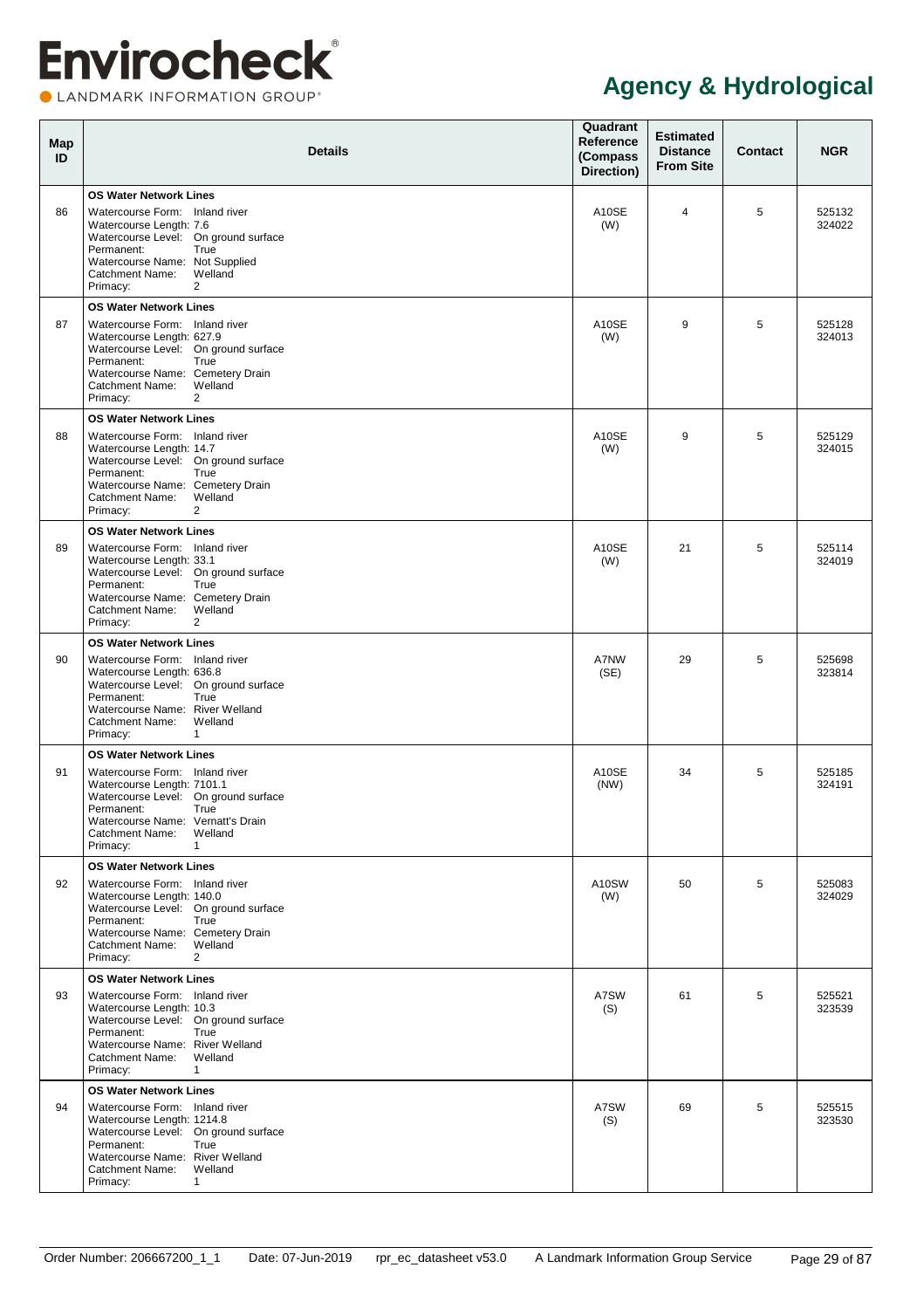CLANDMARK INFORMATION GROUP®

| Map<br>ID | <b>Details</b>                                                                                                                                                                                                                                                | Quadrant<br><b>Reference</b><br>(Compass<br>Direction) | <b>Estimated</b><br><b>Distance</b><br><b>From Site</b> | Contact | <b>NGR</b>       |
|-----------|---------------------------------------------------------------------------------------------------------------------------------------------------------------------------------------------------------------------------------------------------------------|--------------------------------------------------------|---------------------------------------------------------|---------|------------------|
| 95        | <b>OS Water Network Lines</b><br>Watercourse Form: Tidal river<br>Watercourse Length: 172.7<br>Watercourse Level: On ground surface<br>Permanent:<br>True<br>Watercourse Name: River Welland<br>Catchment Name:<br>Welland<br>Primacy:<br>$\mathbf{1}$        | A11SE<br>(E)                                           | 98                                                      | 5       | 525823<br>324090 |
| 96        | <b>OS Water Network Lines</b><br>Watercourse Form: Inland river<br>Watercourse Length: 100.3<br>Watercourse Level: On ground surface<br>Permanent:<br>True<br>Watercourse Name: Not Supplied<br>Welland<br>Catchment Name:<br>Primacy:<br>2                   | A10SW<br>(NW)                                          | 107                                                     | 5       | 525081<br>324165 |
| 97        | <b>OS Water Network Lines</b><br>Watercourse Form: Inland river<br>Watercourse Length: 109.3<br>Watercourse Level: On ground surface<br>Permanent:<br>True<br>Watercourse Name: Not Supplied<br>Welland<br>Catchment Name:<br>Primacy:<br>2                   | A11SW<br>(NE)                                          | 123                                                     | 5       | 525707<br>324175 |
| 98        | <b>OS Water Network Lines</b><br>Watercourse Form: Inland river<br>Watercourse Length: 403.1<br>Watercourse Level: On ground surface<br>Permanent:<br>True<br>Watercourse Name: Not Supplied<br>Welland<br>Catchment Name:<br>Primacy:<br>2                   | A10NE<br>(N)                                           | 168                                                     | 5       | 525362<br>324406 |
| 99        | <b>OS Water Network Lines</b><br>Watercourse Form: Inland river<br>Watercourse Length: 6.8<br>Watercourse Level: On ground surface<br>Permanent:<br>True<br>Watercourse Name: Cemetery Drain<br>Welland<br>Catchment Name:<br>Primacy:<br>2                   | A10SW<br>(W)                                           | 190                                                     | 5       | 524943<br>324030 |
| 100       | <b>OS Water Network Lines</b><br>Watercourse Form: Inland river<br>Watercourse Length: 145.9<br>Watercourse Level: On ground surface<br>Permanent:<br>True<br>Watercourse Name: Cemetery Drain<br>Catchment Name:<br>Welland<br>Primacy:<br>2                 | A10SW<br>(W)                                           | 197                                                     | 5       | 524936<br>324029 |
| 101       | <b>OS Water Network Lines</b><br>Watercourse Form: Inland river<br>Watercourse Length: 2.0<br>Watercourse Level: On ground surface<br>Permanent:<br>True<br>Watercourse Name: Not Supplied<br>Welland<br>Catchment Name:<br>Primacy:<br>$\overline{2}$        | A10SW<br>(W)                                           | 197                                                     | 5       | 524936<br>324029 |
| 102       | <b>OS Water Network Lines</b><br>Watercourse Form: Inland river<br>Watercourse Length: 180.8<br>Watercourse Level: On ground surface<br>Permanent:<br>True<br>Watercourse Name: Not Supplied<br>Welland<br>Catchment Name:<br>Primacy:<br>$\overline{2}$      | A10SW<br>(W)                                           | 198                                                     | 5       | 524931<br>324001 |
| 103       | <b>OS Water Network Lines</b><br>Watercourse Form: Tidal river<br>Watercourse Length: 203.7<br>Watercourse Level: On ground surface<br>Permanent:<br>True<br>Watercourse Name: Coronation Channel<br>Welland<br>Catchment Name:<br>Primacy:<br>$\overline{2}$ | A11SE<br>(E)                                           | 204                                                     | 5       | 525924<br>324135 |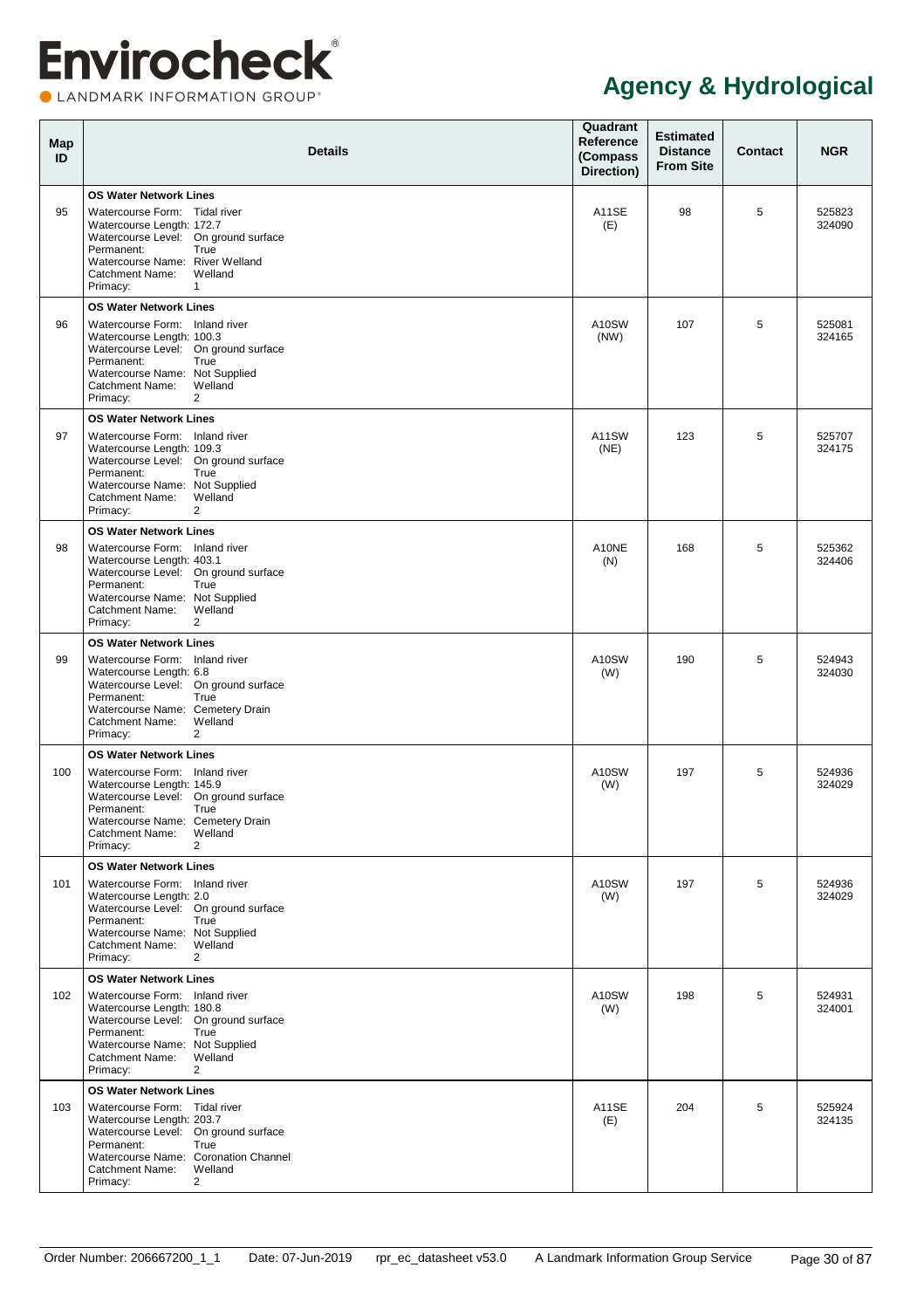**OLANDMARK INFORMATION GROUP**\*

| Map<br>ID | <b>Details</b>                                                                                                                                                                                                                                                       | Quadrant<br>Reference<br>(Compass<br>Direction) | <b>Estimated</b><br><b>Distance</b><br><b>From Site</b> | <b>Contact</b> | <b>NGR</b>       |
|-----------|----------------------------------------------------------------------------------------------------------------------------------------------------------------------------------------------------------------------------------------------------------------------|-------------------------------------------------|---------------------------------------------------------|----------------|------------------|
| 104       | <b>OS Water Network Lines</b><br>Watercourse Form: Inland river<br>Watercourse Length: 148.4<br>Watercourse Level: On ground surface<br>Permanent:<br>True<br>Watercourse Name: Not Supplied<br>Welland<br><b>Catchment Name:</b><br>$\overline{2}$<br>Primacy:      | A11SE<br>(E)                                    | 219                                                     | 5              | 525976<br>324008 |
| 105       | <b>OS Water Network Lines</b><br>Watercourse Form: Inland river<br>Watercourse Length: 162.5<br>Watercourse Level: On ground surface<br>Permanent:<br>True<br>Watercourse Name: Not Supplied<br>Welland<br><b>Catchment Name:</b><br>2<br>Primacy:                   | A11NW<br>(NE)                                   | 225                                                     | 5              | 525641<br>324325 |
| 106       | <b>OS Water Network Lines</b><br>Watercourse Form: Inland river<br>Watercourse Length: 34.4<br>Watercourse Level: On ground surface<br>Permanent:<br>True<br>Watercourse Name: Not Supplied<br>Welland<br><b>Catchment Name:</b><br>$\overline{2}$<br>Primacy:       | A7NE<br>(E)                                     | 230                                                     | 5              | 525926<br>323836 |
| 107       | <b>OS Water Network Lines</b><br>Watercourse Form: Inland river<br>Watercourse Length: 3874.5<br>Watercourse Level: On ground surface<br>Permanent:<br>True<br>Watercourse Name: Coronation Channel<br>Catchment Name:<br>Not Supplied<br>$\overline{2}$<br>Primacy: | <b>A11SE</b><br>(E)                             | 239                                                     | 5              | 525992<br>324063 |
| 108       | <b>OS Water Network Lines</b><br>Watercourse Form: Tidal river<br>Watercourse Length: 5019.1<br>Watercourse Level: On ground surface<br>True<br>Permanent:<br>Watercourse Name: River Welland<br><b>Catchment Name:</b><br>Welland<br>Primacy:<br>$\mathbf{1}$       | A11SE<br>(NE)                                   | 268                                                     | 5              | 525911<br>324237 |
| 109       | <b>OS Water Network Lines</b><br>Watercourse Form: Inland river<br>Watercourse Length: 111.8<br>Watercourse Level: On ground surface<br>Permanent:<br>True<br>Watercourse Name: Not Supplied<br><b>Catchment Name:</b><br>Welland<br>$\overline{2}$<br>Primacy:      | A10NE<br>(N)                                    | 290                                                     | 5              | 525313<br>324541 |
| 110       | <b>OS Water Network Lines</b><br>Watercourse Form: Inland river<br>Watercourse Length: 150.4<br>Watercourse Level: On ground surface<br>Permanent:<br>True<br>Watercourse Name: Pennygate Drain<br>Welland<br>Catchment Name:<br>Primacy:<br>$\overline{2}$          | A10SW<br>(W)                                    | 309                                                     | 5              | 524838<br>324122 |
| 111       | <b>OS Water Network Lines</b><br>Watercourse Form: Inland river<br>Watercourse Length: 148.2<br>Watercourse Level: On ground surface<br>Permanent:<br>True<br>Watercourse Name: Pennygate Drain<br>Welland<br><b>Catchment Name:</b><br>$\overline{2}$<br>Primacy:   | A10SW<br>(NW)                                   | 314                                                     | 5              | 524879<br>324221 |
| 112       | <b>OS Water Network Lines</b><br>Watercourse Form: Inland river<br>Watercourse Length: 88.8<br>Watercourse Level: On ground surface<br>Permanent:<br>True<br>Watercourse Name: Not Supplied<br>Welland<br>Catchment Name:<br>$\overline{2}$<br>Primacy:              | A11NE<br>(NE)                                   | 323                                                     | 5              | 525800<br>324353 |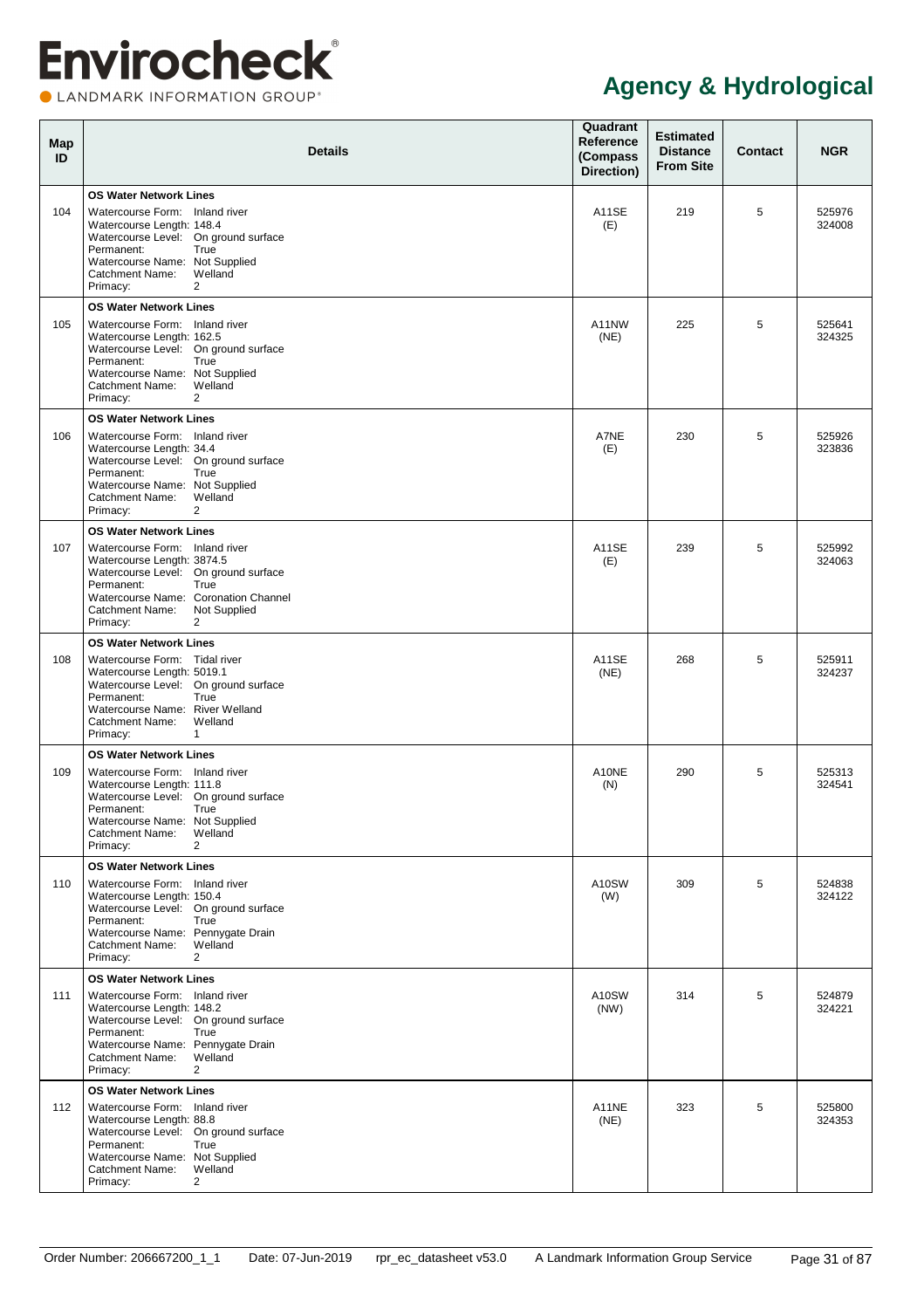**OLANDMARK INFORMATION GROUP**\*

| Map<br>ID | <b>Details</b>                                                                                                                                                                                                                                            | Quadrant<br><b>Reference</b><br>(Compass<br>Direction) | <b>Estimated</b><br><b>Distance</b><br><b>From Site</b> | <b>Contact</b> | <b>NGR</b>       |
|-----------|-----------------------------------------------------------------------------------------------------------------------------------------------------------------------------------------------------------------------------------------------------------|--------------------------------------------------------|---------------------------------------------------------|----------------|------------------|
| 113       | <b>OS Water Network Lines</b><br>Watercourse Form: Inland river<br>Watercourse Length: 14.9<br>Watercourse Level: On ground surface<br>Permanent:<br>True<br>Watercourse Name: Pennygate Drain<br>Welland<br>Catchment Name:<br>Primacy:<br>2             | A10SW<br>(W)                                           | 334                                                     | 5              | 524800<br>324009 |
| 114       | <b>OS Water Network Lines</b><br>Watercourse Form: Inland river<br>Watercourse Length: 3.2<br>Watercourse Level: On ground surface<br>Permanent:<br>True<br>Watercourse Name: Not Supplied<br>Welland<br>Catchment Name:<br>Primacy:<br>2                 | A10SW<br>(W)                                           | 334                                                     | 5              | 524800<br>324009 |
| 115       | <b>OS Water Network Lines</b><br>Watercourse Form: Inland river<br>Watercourse Length: 60.4<br>Watercourse Level: On ground surface<br>Permanent:<br>True<br>Watercourse Name: Pennygate Drain<br>Welland<br><b>Catchment Name:</b><br>Primacy:<br>2      | A10SW<br>(W)                                           | 340                                                     | 5              | 524794<br>323996 |
| 116       | <b>OS Water Network Lines</b><br>Watercourse Form: Inland river<br>Watercourse Length: 161.0<br>Watercourse Level: On ground surface<br>Permanent:<br>True<br>Watercourse Name: Not Supplied<br>Welland<br>Catchment Name:<br>Primacy:<br>2               | A10SW<br>(W)                                           | 340                                                     | 5              | 524795<br>323991 |
| 117       | <b>OS Water Network Lines</b><br>Watercourse Form: Inland river<br>Watercourse Length: 17.7<br>Watercourse Level: On ground surface<br>Permanent:<br>True<br>Watercourse Name: Not Supplied<br>Welland<br>Catchment Name:<br>Primacy:<br>2                | A10SW<br>(W)                                           | 343                                                     | 5              | 524803<br>323936 |
| 118       | <b>OS Water Network Lines</b><br>Watercourse Form: Inland river<br>Watercourse Length: 93.0<br>Watercourse Level: On ground surface<br>Permanent:<br>True<br>Watercourse Name: Not Supplied<br>Catchment Name:<br>Welland<br>Primacy:<br>2                | A6NW<br>(W)                                            | 354                                                     | 5              | 524797<br>323919 |
| 119       | <b>OS Water Network Lines</b><br>Watercourse Form: Inland river<br>Watercourse Length: 109.2<br>Watercourse Level: On ground surface<br>Permanent:<br>True<br>Watercourse Name: Not Supplied<br>Welland<br>Catchment Name:<br>Primacy:<br>$\overline{2}$  | A14SE<br>(N)                                           | 391                                                     | 5              | 525381<br>324633 |
| 120       | <b>OS Water Network Lines</b><br>Watercourse Form: Inland river<br>Watercourse Length: 9.6<br>Watercourse Level: On ground surface<br>Permanent:<br>True<br>Watercourse Name: Pennygate Drain<br>Welland<br>Catchment Name:<br>Primacy:<br>$\overline{2}$ | A10NW<br>(NW)                                          | 395                                                     | 5              | 524867<br>324368 |
| 121       | <b>OS Water Network Lines</b><br>Watercourse Form: Inland river<br>Watercourse Length: 31.3<br>Watercourse Level: On ground surface<br>Permanent:<br>True<br>Watercourse Name: Not Supplied<br>Welland<br>Catchment Name:<br>Primacy:<br>2                | A11NW<br>(N)                                           | 398                                                     | 5              | 525541<br>324572 |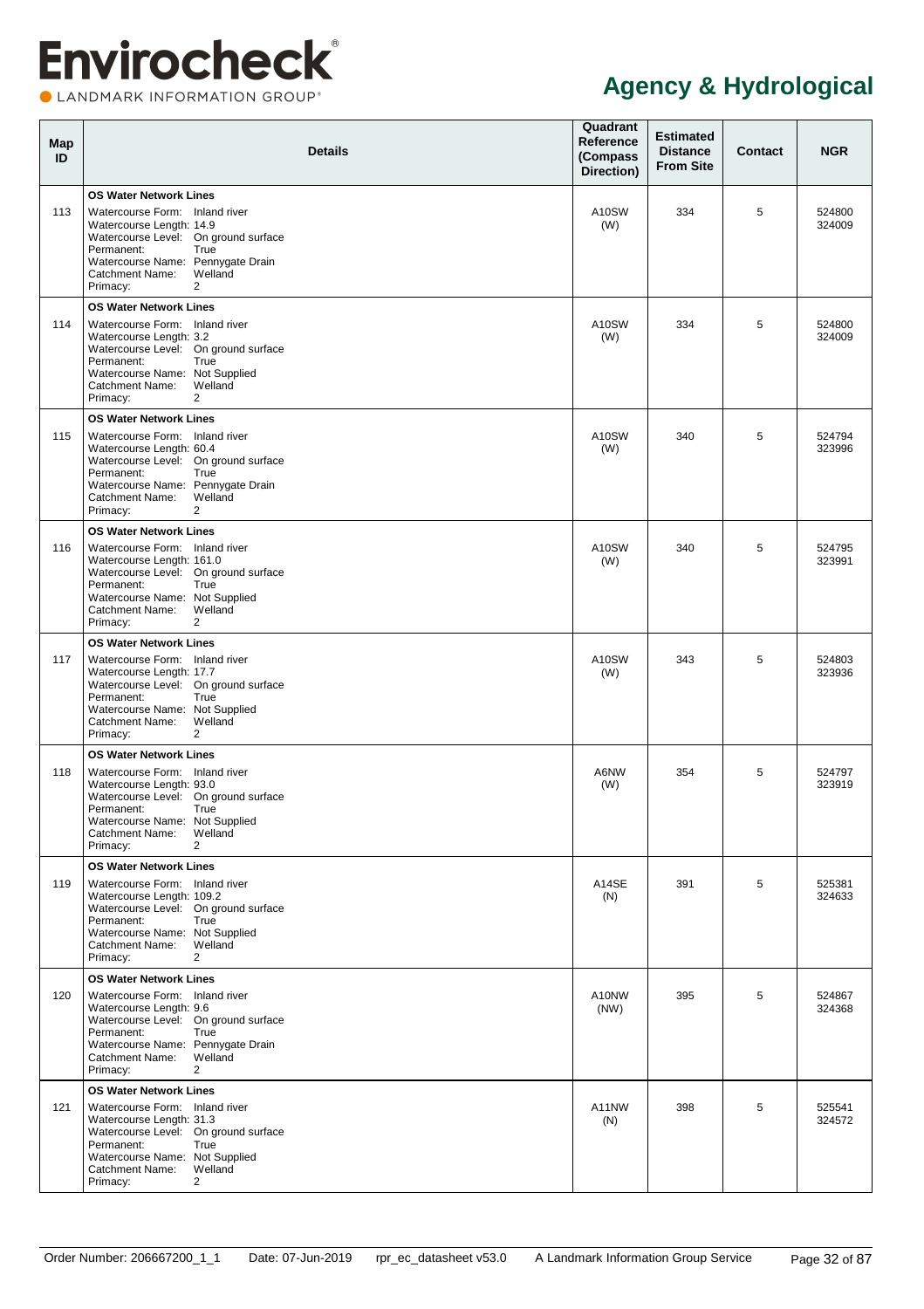**OLANDMARK INFORMATION GROUP**\*

| Map<br>ID | <b>Details</b>                                                                                                                                                                                                                                          | Quadrant<br><b>Reference</b><br>(Compass<br>Direction) | <b>Estimated</b><br><b>Distance</b><br><b>From Site</b> | <b>Contact</b> | <b>NGR</b>       |
|-----------|---------------------------------------------------------------------------------------------------------------------------------------------------------------------------------------------------------------------------------------------------------|--------------------------------------------------------|---------------------------------------------------------|----------------|------------------|
| 122       | <b>OS Water Network Lines</b><br>Watercourse Form: Inland river<br>Watercourse Length: 10.4<br>Watercourse Level: Underground<br>Permanent:<br>True<br>Watercourse Name: Pennygate Drain<br>Welland<br>Catchment Name:<br>Primacy:<br>2                 | A9SE<br>(W)                                            | 399                                                     | 5              | 524738<br>323974 |
| 123       | <b>OS Water Network Lines</b><br>Watercourse Form: Inland river<br>Watercourse Length: 104.3<br>Watercourse Level: On ground surface<br>Permanent:<br>True<br>Watercourse Name: Pennygate Drain<br>Welland<br><b>Catchment Name:</b><br>Primacy:<br>2   | A10NW<br>(NW)                                          | 402                                                     | 5              | 524865<br>324378 |
| 124       | <b>OS Water Network Lines</b><br>Watercourse Form: Inland river<br>Watercourse Length: 237.9<br>Watercourse Level: On ground surface<br>Permanent:<br>True<br>Watercourse Name: Pennygate Drain<br>Welland<br><b>Catchment Name:</b><br>Primacy:<br>2   | A9SE<br>(W)                                            | 409                                                     | 5              | 524728<br>323972 |
| 125       | <b>OS Water Network Lines</b><br>Watercourse Form: Inland river<br>Watercourse Length: 331.6<br>Watercourse Level: On ground surface<br>Permanent:<br>True<br>Watercourse Name: Cemetery Drain<br>Welland<br>Catchment Name:<br>Primacy:<br>2           | A6SW<br>(SW)                                           | 419                                                     | 5              | 525088<br>323365 |
| 126       | <b>OS Water Network Lines</b><br>Watercourse Form: Inland river<br>Watercourse Length: 147.8<br>Watercourse Level: On ground surface<br>Permanent:<br>True<br>Watercourse Name: Not Supplied<br>Welland<br>Catchment Name:<br>Primacy:<br>2             | A11NW<br>(N)                                           | 424                                                     | 5              | 525558<br>324595 |
| 127       | <b>OS Water Network Lines</b><br>Watercourse Form: Inland river<br>Watercourse Length: 238.9<br>Watercourse Level: On ground surface<br>Permanent:<br>True<br>Watercourse Name: Not Supplied<br>Catchment Name:<br>Welland<br>Primacy:<br>2             | A11NW<br>(N)                                           | 429                                                     | 5              | 525562<br>324594 |
| 128       | <b>OS Water Network Lines</b><br>Watercourse Form: Inland river<br>Watercourse Length: 36.4<br>Watercourse Level: On ground surface<br>Permanent:<br>True<br>Watercourse Name: Not Supplied<br>Welland<br>Catchment Name:<br>Primacy:<br>$\overline{2}$ | A12SW<br>(E)                                           | 456                                                     | 5              | 526207<br>324093 |
| 129       | <b>OS Water Network Lines</b><br>Watercourse Form: Inland river<br>Watercourse Length: 36.7<br>Watercourse Level: Underground<br>Permanent:<br>True<br>Watercourse Name: Cemetery Drain<br>Welland<br>Catchment Name:<br>Primacy:<br>$\overline{2}$     | A2NW<br>(SW)                                           | 520                                                     | 5              | 525107<br>323236 |
| 130       | <b>OS Water Network Lines</b><br>Watercourse Form: Inland river<br>Watercourse Length: 204.4<br>Watercourse Level: On ground surface<br>Permanent:<br>True<br>Watercourse Name: Cemetery Drain<br>Welland<br>Catchment Name:<br>Primacy:<br>2           | A6SW<br>(SW)                                           | 549                                                     | 5              | 524988<br>323269 |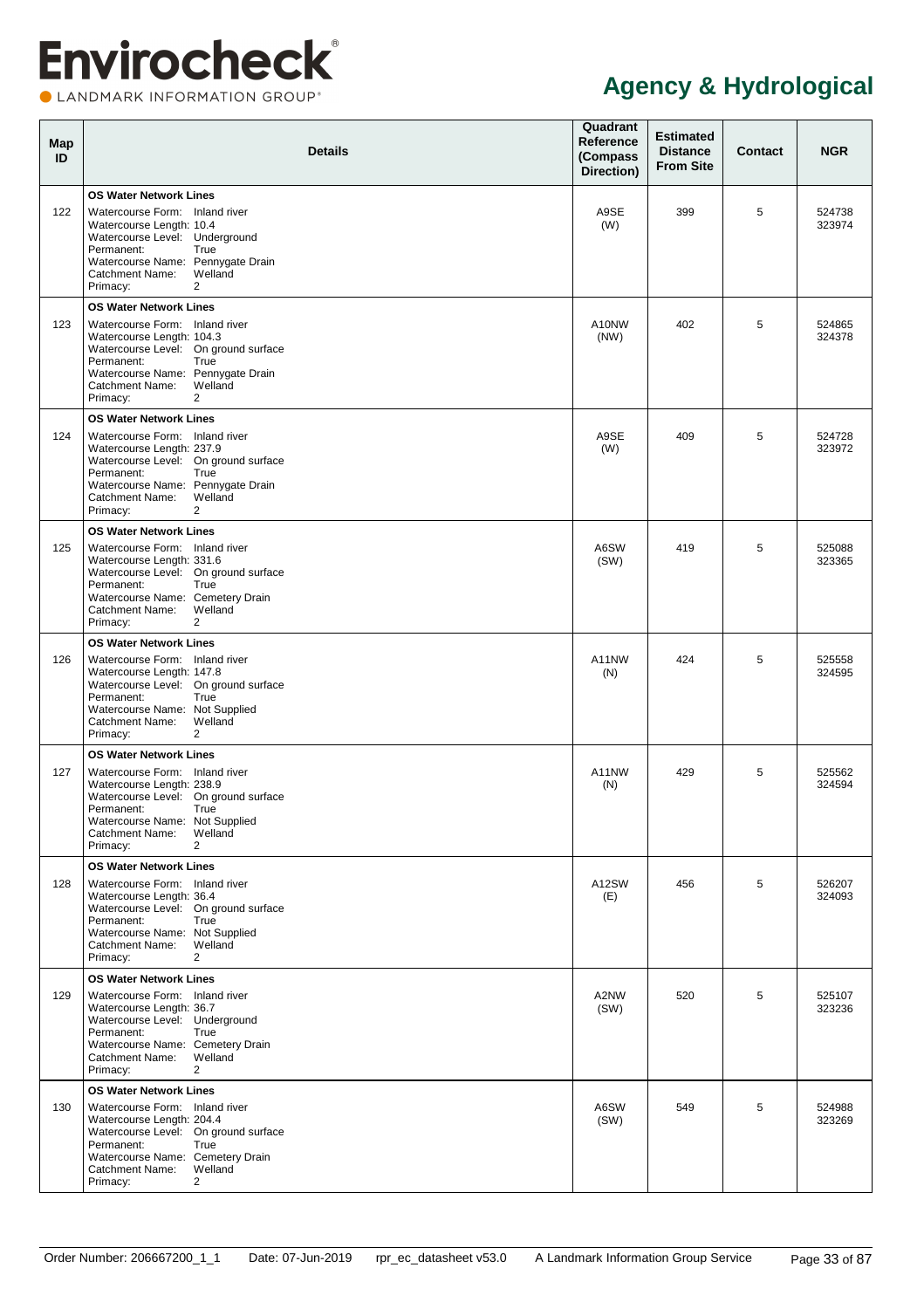**OLANDMARK INFORMATION GROUP**\*

| Map<br>ID | <b>Details</b>                                                                                                                                                                                                                                                    | Quadrant<br>Reference<br>(Compass<br>Direction) | <b>Estimated</b><br><b>Distance</b><br><b>From Site</b> | <b>Contact</b> | <b>NGR</b>       |
|-----------|-------------------------------------------------------------------------------------------------------------------------------------------------------------------------------------------------------------------------------------------------------------------|-------------------------------------------------|---------------------------------------------------------|----------------|------------------|
| 131       | <b>OS Water Network Lines</b><br>Watercourse Form: Inland river<br>Watercourse Length: 69.1<br>Watercourse Level: On ground surface<br>Permanent:<br>True<br>Watercourse Name: Not Supplied<br><b>Catchment Name:</b><br>Welland<br>$\overline{2}$<br>Primacy:    | A14SW<br>(NW)                                   | 550                                                     | 5              | 525082<br>324757 |
| 132       | <b>OS Water Network Lines</b><br>Watercourse Form: Inland river<br>Watercourse Length: 14.9<br>Watercourse Level: On ground surface<br>Permanent:<br>True<br>Watercourse Name: Not Supplied<br><b>Catchment Name:</b><br>Welland<br>$\overline{2}$<br>Primacy:    | A3NE<br>(SE)                                    | 552                                                     | 5              | 525846<br>323156 |
| 133       | <b>OS Water Network Lines</b><br>Watercourse Form: Inland river<br>Watercourse Length: 50.0<br>Watercourse Level: On ground surface<br>Permanent:<br>True<br>Watercourse Name: Pennygate Drain<br><b>Catchment Name:</b><br>Welland<br>$\overline{2}$<br>Primacy: | A10NW<br>(NW)                                   | 582                                                     | 5              | 524820<br>324594 |
| 134       | <b>OS Water Network Lines</b><br>Watercourse Form: Inland river<br>Watercourse Length: 96.8<br>Watercourse Level: On ground surface<br>Permanent:<br>True<br>Watercourse Name: Not Supplied<br><b>Catchment Name:</b><br>Welland<br>Primacy:<br>2                 | A14SW<br>(NW)                                   | 582                                                     | 5              | 524997<br>324749 |
| 135       | <b>OS Water Network Lines</b><br>Watercourse Form: Inland river<br>Watercourse Length: 8.3<br>Watercourse Level: Underground<br>Permanent:<br>True<br>Watercourse Name: Pennygate Drain<br><b>Catchment Name:</b><br>Welland<br>Primacy:<br>2                     | A14SW<br>(NW)                                   | 615                                                     | 5              | 524822<br>324643 |
| 136       | <b>OS Water Network Lines</b><br>Watercourse Form: Inland river<br>Watercourse Length: 341.5<br>Watercourse Level: On ground surface<br>Permanent:<br>True<br>Watercourse Name: Pennygate Drain<br>Catchment Name:<br>Welland<br>Primacy:<br>$\overline{2}$       | A14SW<br>(NW)                                   | 619                                                     | 5              | 524824<br>324652 |
| 137       | <b>OS Water Network Lines</b><br>Watercourse Form: Inland river<br>Watercourse Length: 104.9<br>Watercourse Level: On ground surface<br>Permanent:<br>True<br>Watercourse Name: Not Supplied<br>Welland<br>Catchment Name:<br>Primacy:<br>$\overline{2}$          | A8SW<br>(SE)                                    | 622                                                     | 5              | 526182<br>323461 |
| 138       | <b>OS Water Network Lines</b><br>Watercourse Form: Inland river<br>Watercourse Length: 205.8<br>Watercourse Level: On ground surface<br>Permanent:<br>True<br>Watercourse Name: Not Supplied<br>Welland<br>Catchment Name:<br>Primacy:<br>$\overline{2}$          | A14SW<br>(NW)                                   | 627                                                     | 5              | 525016<br>324810 |
| 139       | <b>OS Water Network Lines</b><br>Watercourse Form: Inland river<br>Watercourse Length: 43.0<br>Watercourse Level: On ground surface<br>Permanent:<br>True<br>Watercourse Name: Not Supplied<br>Catchment Name:<br>Welland<br>Primacy:<br>$\overline{2}$           | A14SW<br>(NW)                                   | 634                                                     | 5              | 524903<br>324747 |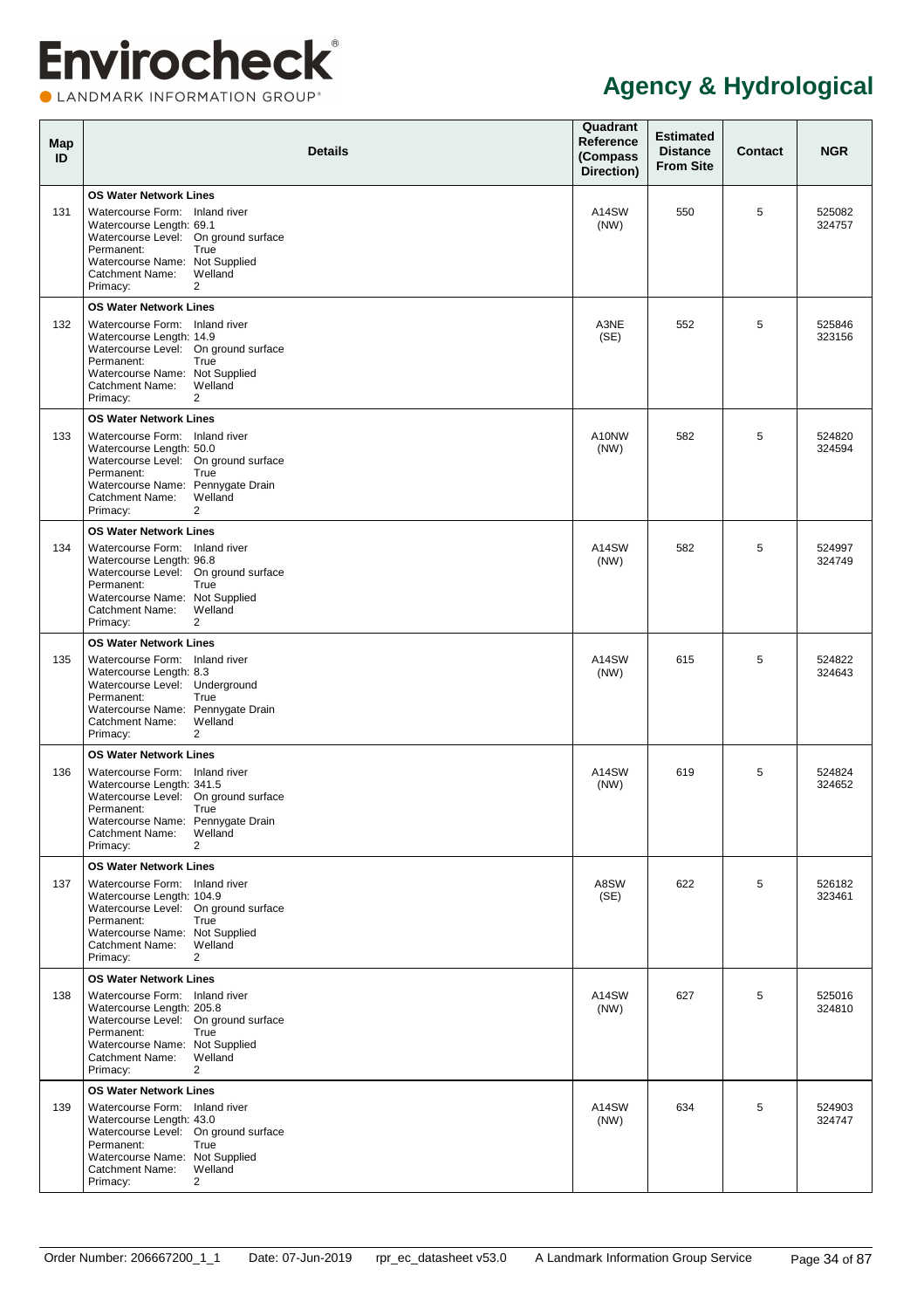**OLANDMARK INFORMATION GROUP**\*

| Map<br>ID | <b>Details</b>                                                                                                                                                                                                                                               | Quadrant<br>Reference<br>(Compass<br>Direction) | <b>Estimated</b><br><b>Distance</b><br><b>From Site</b> | Contact | <b>NGR</b>       |
|-----------|--------------------------------------------------------------------------------------------------------------------------------------------------------------------------------------------------------------------------------------------------------------|-------------------------------------------------|---------------------------------------------------------|---------|------------------|
| 140       | <b>OS Water Network Lines</b><br>Watercourse Form: Inland river<br>Watercourse Length: 203.6<br>Watercourse Level: On ground surface<br>Permanent:<br>True<br>Watercourse Name: Not Supplied<br>Welland<br><b>Catchment Name:</b><br>Primacy:<br>2           | A8SW<br>(SE)                                    | 635                                                     | 5       | 526133<br>323361 |
| 141       | <b>OS Water Network Lines</b><br>Watercourse Form: Inland river<br>Watercourse Length: 118.6<br>Watercourse Level: On ground surface<br>Permanent:<br>True<br>Watercourse Name: Not Supplied<br><b>Catchment Name:</b><br>Nene<br>Primacy:<br>2              | A8NW<br>(E)                                     | 662                                                     | 5       | 526383<br>323803 |
| 142       | <b>OS Water Network Lines</b><br>Watercourse Form: Inland river<br>Watercourse Length: 174.5<br>Watercourse Level: On ground surface<br>Permanent:<br>True<br>Watercourse Name: Not Supplied<br>Welland<br><b>Catchment Name:</b><br>Primacy:<br>2           | A8NW<br>(E)                                     | 668                                                     | 5       | 526400<br>323834 |
| 143       | <b>OS Water Network Lines</b><br>Watercourse Form: Inland river<br>Watercourse Length: 88.9<br>Watercourse Level: On ground surface<br>Permanent:<br>True<br>Watercourse Name: Not Supplied<br>Welland<br><b>Catchment Name:</b><br>Primacy:<br>2            | A12SW<br>(E)                                    | 672                                                     | 5       | 526427<br>324073 |
| 144       | <b>OS Water Network Lines</b><br>Watercourse Form: Inland river<br>Watercourse Length: 79.1<br>Watercourse Level: On ground surface<br>Permanent:<br>True<br>Watercourse Name: Not Supplied<br>Catchment Name:<br>Welland<br>$\overline{2}$<br>Primacy:      | A12SW<br>(E)                                    | 673                                                     | 5       | 526429<br>324054 |
| 145       | <b>OS Water Network Lines</b><br>Watercourse Form: Inland river<br>Watercourse Length: 108.6<br>Watercourse Level: On ground surface<br>Permanent:<br>True<br>Watercourse Name: Not Supplied<br><b>Catchment Name:</b><br>Nene<br>$\overline{2}$<br>Primacy: | A8NW<br>(E)                                     | 675                                                     | 5       | 526387<br>323775 |
| 146       | <b>OS Water Network Lines</b><br>Watercourse Form: Inland river<br>Watercourse Length: 118.2<br>Watercourse Level: On ground surface<br>Permanent:<br>True<br>Watercourse Name: Not Supplied<br>Welland<br>Catchment Name:<br>Primacy:<br>2                  | A14SW<br>(NW)                                   | 720                                                     | 5       | 524921<br>324865 |
| 147       | <b>OS Water Network Lines</b><br>Watercourse Form: Inland river<br>Watercourse Length: 158.0<br>Watercourse Level: On ground surface<br>Permanent:<br>True<br>Watercourse Name: Not Supplied<br>Welland<br>Catchment Name:<br>Primacy:<br>2                  | A3NE<br>(S)                                     | 722                                                     | 5       | 525821<br>322944 |
| 148       | <b>OS Water Network Lines</b><br>Watercourse Form: Inland river<br>Watercourse Length: 312.3<br>Watercourse Level: On ground surface<br>Permanent:<br>True<br>Watercourse Name: Not Supplied<br>Welland<br>Catchment Name:<br>Primacy:<br>$\overline{2}$     | A3NE<br>(SE)                                    | 725                                                     | 5       | 526090<br>323156 |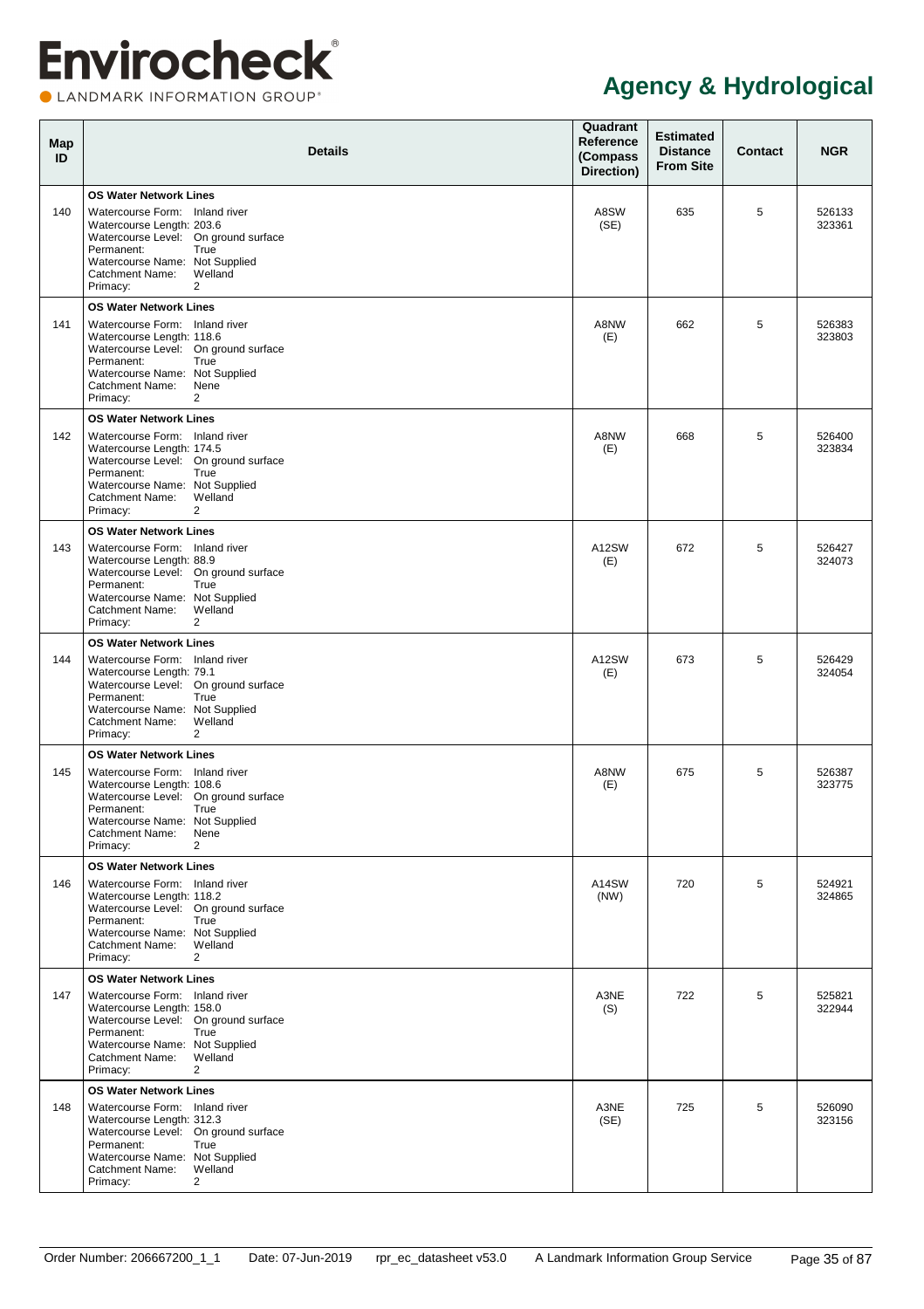**OLANDMARK INFORMATION GROUP**\*

| Map<br>ID | <b>Details</b>                                                                                                                                                                                                                                           | Quadrant<br>Reference<br>(Compass<br>Direction) | <b>Estimated</b><br><b>Distance</b><br><b>From Site</b> | Contact | <b>NGR</b>       |
|-----------|----------------------------------------------------------------------------------------------------------------------------------------------------------------------------------------------------------------------------------------------------------|-------------------------------------------------|---------------------------------------------------------|---------|------------------|
| 149       | <b>OS Water Network Lines</b><br>Watercourse Form: Inland river<br>Watercourse Length: 575.3<br>Watercourse Level: On ground surface<br>Permanent:<br>True<br>Watercourse Name: Not Supplied<br>Catchment Name:<br>Nene<br>Primacy:<br>2                 | A8SW<br>(SE)                                    | 730                                                     | 5       | 526262<br>323383 |
| 150       | <b>OS Water Network Lines</b><br>Watercourse Form: Inland river<br>Watercourse Length: 279.3<br>Watercourse Level: On ground surface<br>Permanent:<br>True<br>Watercourse Name: Not Supplied<br>Catchment Name:<br>Welland<br>Primacy:<br>2              | A9NE<br>(W)                                     | 732                                                     | 5       | 524449<br>324292 |
| 151       | <b>OS Water Network Lines</b><br>Watercourse Form: Inland river<br>Watercourse Length: 118.8<br>Watercourse Level: On ground surface<br>Permanent:<br>True<br>Watercourse Name: Not Supplied<br>Catchment Name:<br>Welland<br>Primacy:<br>2              | A12NW<br>(NE)                                   | 733                                                     | 5       | 526310<br>324498 |
| 152       | <b>OS Water Network Lines</b><br>Watercourse Form: Inland river<br>Watercourse Length: 17.8<br>Watercourse Level: On ground surface<br>Permanent:<br>True<br>Watercourse Name: Not Supplied<br>Catchment Name:<br>Welland<br>$\overline{2}$<br>Primacy:  | A12SE<br>(E)                                    | 760                                                     | 5       | 526505<br>324155 |
| 153       | <b>OS Water Network Lines</b><br>Watercourse Form: Inland river<br>Watercourse Length: 80.8<br>Watercourse Level: On ground surface<br>Permanent:<br>True<br>Watercourse Name: Not Supplied<br>Catchment Name:<br>Welland<br>Primacy:<br>2               | A12SE<br>(E)                                    | 760                                                     | 5       | 526514<br>324093 |
| 154       | <b>OS Water Network Lines</b><br>Watercourse Form: Inland river<br>Watercourse Length: 1.9<br>Watercourse Level: On ground surface<br>Permanent:<br>True<br>Watercourse Name: Not Supplied<br>Catchment Name:<br>Welland<br>2<br>Primacy:                | A12SE<br>(E)                                    | 762                                                     | 5       | 526517<br>324068 |
| 155       | <b>OS Water Network Lines</b><br>Watercourse Form: Inland river<br>Watercourse Length: 149.2<br>Watercourse Level: On ground surface<br>Permanent:<br>True<br>Watercourse Name: Not Supplied<br>Welland<br>Catchment Name:<br>Primacy:<br>2              | A12SE<br>(E)                                    | 764                                                     | 5       | 526520<br>324048 |
| 156       | <b>OS Water Network Lines</b><br>Watercourse Form: Inland river<br>Watercourse Length: 39.5<br>Watercourse Level: On ground surface<br>Permanent:<br>True<br>Watercourse Name: Not Supplied<br>Catchment Name:<br>Welland<br>$\overline{2}$<br>Primacy:  | A12SE<br>(E)                                    | 769                                                     | 5       | 526510<br>324174 |
| 157       | <b>OS Water Network Lines</b><br>Watercourse Form: Inland river<br>Watercourse Length: 139.5<br>Watercourse Level: On ground surface<br>Permanent:<br>True<br>Watercourse Name: Not Supplied<br>Welland<br>Catchment Name:<br>$\overline{2}$<br>Primacy: | A9NE<br>(NW)                                    | 770                                                     | 5       | 524552<br>324574 |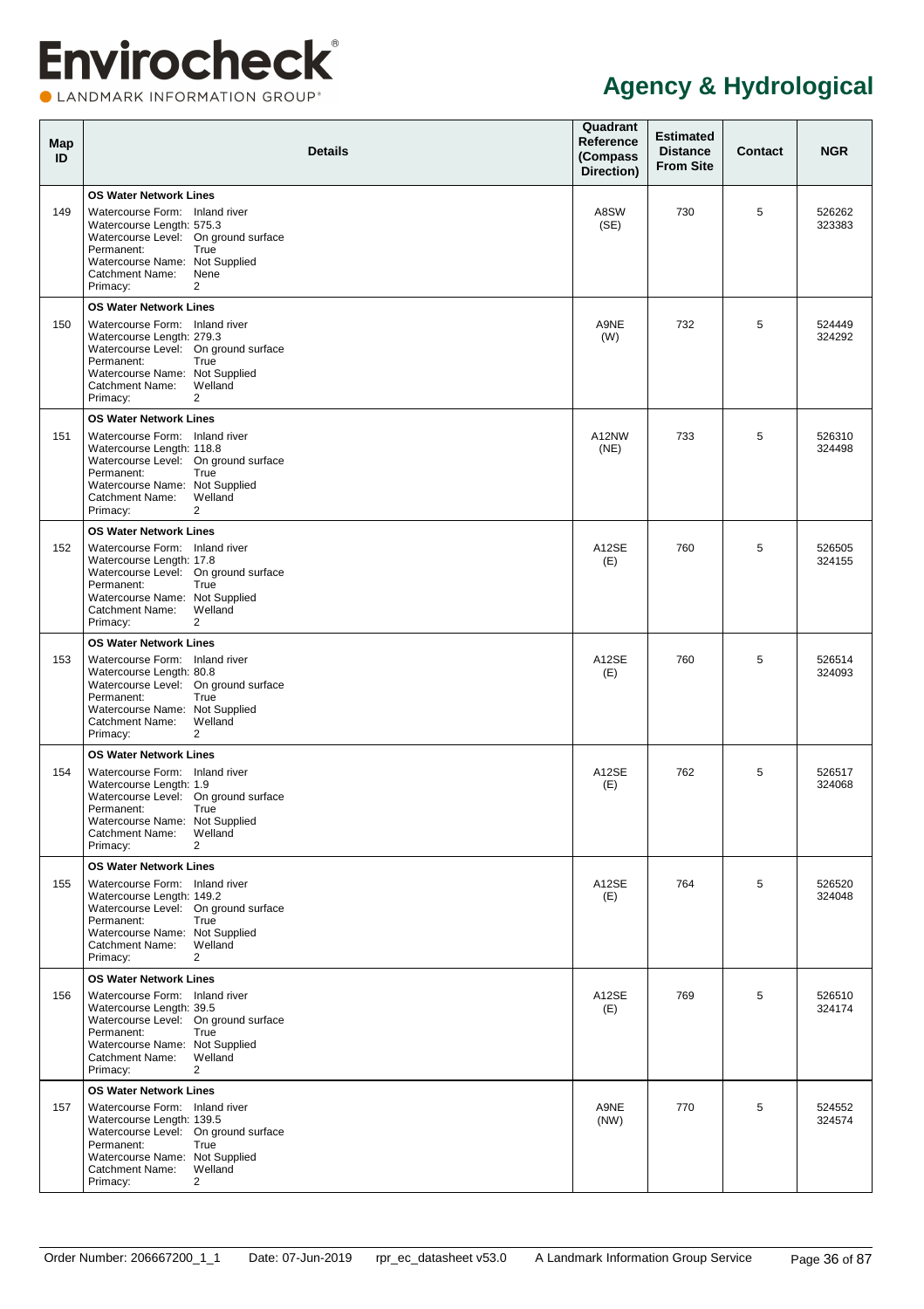**OLANDMARK INFORMATION GROUP**\*

| Map<br>ID | <b>Details</b>                                                                                                                                                                                                                                           | Quadrant<br>Reference<br>(Compass<br>Direction) | <b>Estimated</b><br><b>Distance</b><br><b>From Site</b> | Contact | <b>NGR</b>       |
|-----------|----------------------------------------------------------------------------------------------------------------------------------------------------------------------------------------------------------------------------------------------------------|-------------------------------------------------|---------------------------------------------------------|---------|------------------|
| 158       | <b>OS Water Network Lines</b><br>Watercourse Form: Inland river<br>Watercourse Length: 17.7<br>Watercourse Level: On ground surface<br>Permanent:<br>True<br>Watercourse Name: Not Supplied<br><b>Catchment Name:</b><br>Nene<br>Primacy:<br>2           | A8NE<br>(E)                                     | 782                                                     | 5       | 526511<br>323811 |
| 159       | <b>OS Water Network Lines</b><br>Watercourse Form: Inland river<br>Watercourse Length: 154.4<br>Watercourse Level: On ground surface<br>Permanent:<br>True<br>Watercourse Name: Not Supplied<br>Welland<br><b>Catchment Name:</b><br>Primacy:<br>2       | A3SW<br>(S)                                     | 787                                                     | 5       | 525709<br>322836 |
| 160       | <b>OS Water Network Lines</b><br>Watercourse Form: Inland river<br>Watercourse Length: 273.3<br>Watercourse Level: On ground surface<br>Permanent:<br>True<br>Watercourse Name: Not Supplied<br>Welland<br><b>Catchment Name:</b><br>Primacy:<br>2       | A8NE<br>(E)                                     | 794                                                     | 5       | 526542<br>323901 |
| 161       | <b>OS Water Network Lines</b><br>Watercourse Form: Inland river<br>Watercourse Length: 139.7<br>Watercourse Level: On ground surface<br>Permanent:<br>True<br>Watercourse Name: Not Supplied<br>Welland<br><b>Catchment Name:</b><br>Primacy:<br>2       | A15NW<br>(N)                                    | 802                                                     | 5       | 525552<br>325012 |
| 162       | <b>OS Water Network Lines</b><br>Watercourse Form: Inland river<br>Watercourse Length: 76.7<br>Watercourse Level: On ground surface<br>Permanent:<br>True<br>Watercourse Name: Not Supplied<br><b>Catchment Name:</b><br>Nene<br>Primacy:<br>2           | A8NE<br>(E)                                     | 823                                                     | 5       | 526554<br>323812 |
| 163       | <b>OS Water Network Lines</b><br>Watercourse Form: Inland river<br>Watercourse Length: 161.2<br>Watercourse Level: On ground surface<br>True<br>Permanent:<br>Watercourse Name: Not Supplied<br>Catchment Name:<br>Welland<br>$\overline{2}$<br>Primacy: | A8NE<br>(E)                                     | 830                                                     | 5       | 526584<br>323917 |
| 164       | <b>OS Water Network Lines</b><br>Watercourse Form: Inland river<br>Watercourse Length: 174.1<br>Watercourse Level: On ground surface<br>Permanent:<br>True<br>Watercourse Name: Not Supplied<br>Catchment Name:<br>Nene<br>Primacy:<br>$\overline{2}$    | A4NW<br>(SE)                                    | 833                                                     | 5       | 526212<br>323137 |
| 165       | <b>OS Water Network Lines</b><br>Watercourse Form: Inland river<br>Watercourse Length: 51.5<br>Watercourse Level: On ground surface<br>Permanent:<br>True<br>Watercourse Name: Not Supplied<br>Welland<br>Catchment Name:<br>Primacy:<br>$\overline{2}$  | A12NE<br>(E)                                    | 837                                                     | 5       | 526530<br>324339 |
| 166       | <b>OS Water Network Lines</b><br>Watercourse Form: Inland river<br>Watercourse Length: 177.5<br>Watercourse Level: On ground surface<br>Permanent:<br>True<br>Watercourse Name: Not Supplied<br>Welland<br>Catchment Name:<br>$\overline{2}$<br>Primacy: | A12SE<br>(E)                                    | 838                                                     | 5       | 526594<br>324049 |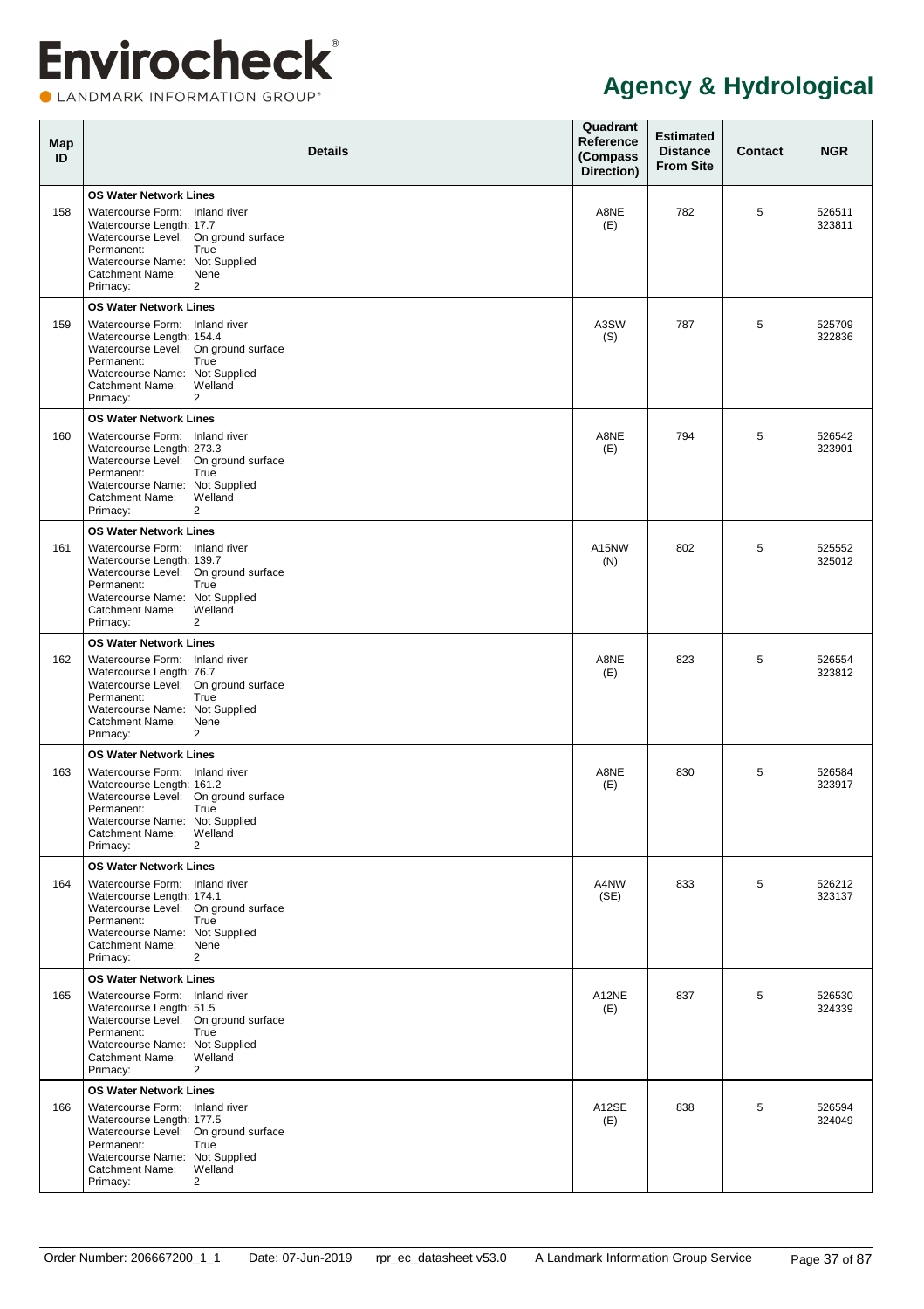**OLANDMARK INFORMATION GROUP**\*

| Map<br>ID | <b>Details</b>                                                                                                                                                                                                                                               | Quadrant<br>Reference<br>(Compass<br>Direction) | <b>Estimated</b><br><b>Distance</b><br><b>From Site</b> | Contact | <b>NGR</b>       |
|-----------|--------------------------------------------------------------------------------------------------------------------------------------------------------------------------------------------------------------------------------------------------------------|-------------------------------------------------|---------------------------------------------------------|---------|------------------|
| 167       | <b>OS Water Network Lines</b><br>Watercourse Form: Inland river<br>Watercourse Length: 70.7<br>Watercourse Level: On ground surface<br>Permanent:<br>True<br>Watercourse Name: Not Supplied<br>Catchment Name:<br>Welland<br>Primacy:<br>2                   | A12SE<br>(E)                                    | 841                                                     | 5       | 526598<br>324042 |
| 168       | <b>OS Water Network Lines</b><br>Watercourse Form: Inland river<br>Watercourse Length: 31.5<br>Watercourse Level: On ground surface<br>Permanent:<br>True<br>Watercourse Name: Not Supplied<br>Catchment Name:<br>Welland<br>Primacy:<br>2                   | A <sub>1</sub> NE<br>(SW)                       | 843                                                     | 5       | 524574<br>323208 |
| 169       | <b>OS Water Network Lines</b><br>Watercourse Form: Inland river<br>Watercourse Length: 389.1<br>Watercourse Level: On ground surface<br>Permanent:<br>True<br>Watercourse Name: Exeter Drain<br>Catchment Name:<br>Welland<br>Primacy:<br>2                  | A3SW<br>(S)                                     | 848                                                     | 5       | 525527<br>322751 |
| 170       | <b>OS Water Network Lines</b><br>Watercourse Form: Inland river<br>Watercourse Length: 91.9<br>Watercourse Level: On ground surface<br>Permanent:<br>True<br>Watercourse Name: Not Supplied<br>Catchment Name:<br>Nene<br>$\overline{2}$<br>Primacy:         | A8NE<br>(E)                                     | 852                                                     | 5       | 526559<br>323729 |
| 171       | <b>OS Water Network Lines</b><br>Watercourse Form: Inland river<br>Watercourse Length: 120.8<br>Watercourse Level: On ground surface<br>Permanent:<br>True<br>Watercourse Name: Not Supplied<br>Catchment Name:<br>Welland<br>Primacy:<br>2                  | A12NE<br>(NE)                                   | 854                                                     | 5       | 526486<br>324463 |
| 172       | <b>OS Water Network Lines</b><br>Watercourse Form: Inland river<br>Watercourse Length: 199.2<br>Watercourse Level: On ground surface<br>Permanent:<br>True<br>Watercourse Name: Not Supplied<br><b>Catchment Name:</b><br>Welland<br>2<br>Primacy:           | A12SE<br>(E)                                    | 854                                                     | 5       | 526583<br>324238 |
| 173       | <b>OS Water Network Lines</b><br>Watercourse Form: Inland river<br>Watercourse Length: 136.0<br>Watercourse Level: On ground surface<br>Permanent:<br>True<br>Watercourse Name: Not Supplied<br>Catchment Name:<br>Welland<br>Primacy:<br>2                  | A15SE<br>(NE)                                   | 864                                                     | 5       | 526071<br>324824 |
| 174       | <b>OS Water Network Lines</b><br>Watercourse Form: Inland river<br>Watercourse Length: 157.7<br>Watercourse Level: On ground surface<br>Permanent:<br>True<br>Watercourse Name: Not Supplied<br>Catchment Name:<br>Welland<br>$\overline{2}$<br>Primacy:     | A9SW<br>(W)                                     | 864                                                     | 5       | 524289<br>324216 |
| 175       | <b>OS Water Network Lines</b><br>Watercourse Form: Inland river<br>Watercourse Length: 128.7<br>Watercourse Level: On ground surface<br>Permanent:<br>True<br>Watercourse Name: Not Supplied<br><b>Catchment Name:</b><br>Nene<br>$\overline{2}$<br>Primacy: | A8NE<br>(E)                                     | 865                                                     | 5       | 526593<br>323785 |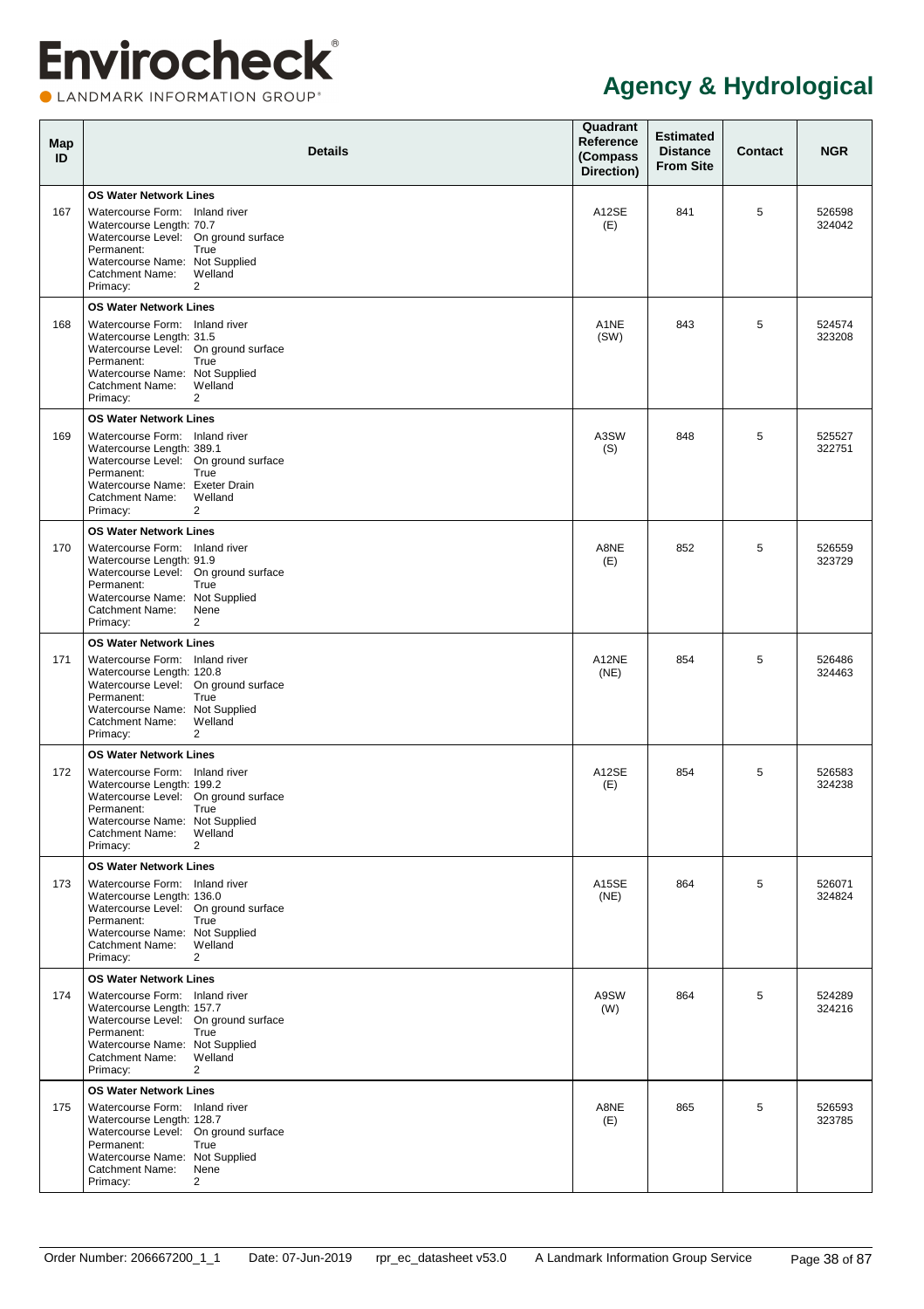**OLANDMARK INFORMATION GROUP**\*

| Map<br>ID | <b>Details</b>                                                                                                                                                                                                                                               | Quadrant<br>Reference<br>(Compass<br>Direction) | <b>Estimated</b><br><b>Distance</b><br><b>From Site</b> | Contact | <b>NGR</b>       |
|-----------|--------------------------------------------------------------------------------------------------------------------------------------------------------------------------------------------------------------------------------------------------------------|-------------------------------------------------|---------------------------------------------------------|---------|------------------|
| 176       | <b>OS Water Network Lines</b><br>Watercourse Form: Inland river<br>Watercourse Length: 20.7<br>Watercourse Level: On ground surface<br>Permanent:<br>True<br>Watercourse Name: Not Supplied<br>Catchment Name:<br>Welland<br>Primacy:<br>2                   | A12SE<br>(E)                                    | 868                                                     | 5       | 526620<br>323930 |
| 177       | <b>OS Water Network Lines</b><br>Watercourse Form: Inland river<br>Watercourse Length: 131.5<br>Watercourse Level: On ground surface<br>Permanent:<br>True<br>Watercourse Name: Not Supplied<br>Catchment Name:<br>Welland<br>Primacy:<br>2                  | A12NW<br>(NE)                                   | 873                                                     | 5       | 526436<br>324565 |
| 178       | <b>OS Water Network Lines</b><br>Watercourse Form: Inland river<br>Watercourse Length: 252.6<br>Watercourse Level: On ground surface<br>Permanent:<br>True<br>Watercourse Name: Not Supplied<br>Catchment Name:<br>Welland<br>Primacy:<br>2                  | A12SE<br>(E)                                    | 876                                                     | 5       | 526606<br>324233 |
| 179       | <b>OS Water Network Lines</b><br>Watercourse Form: Inland river<br>Watercourse Length: 194.9<br>Watercourse Level: On ground surface<br>Permanent:<br>True<br>Watercourse Name: Not Supplied<br>Catchment Name:<br>Nene<br>$\overline{2}$<br>Primacy:        | A8SE<br>(E)                                     | 879                                                     | 5       | 526516<br>323556 |
| 180       | <b>OS Water Network Lines</b><br>Watercourse Form: Inland river<br>Watercourse Length: 12.3<br>Watercourse Level: On ground surface<br>Permanent:<br>True<br>Watercourse Name: Not Supplied<br>Catchment Name:<br>Welland<br>Primacy:<br>2                   | A8NE<br>(E)                                     | 881                                                     | 5       | 526630<br>323899 |
| 181       | <b>OS Water Network Lines</b><br>Watercourse Form: Inland river<br>Watercourse Length: 214.7<br>Watercourse Level: On ground surface<br>Permanent:<br>True<br>Watercourse Name: Not Supplied<br>Catchment Name:<br>Welland<br>2<br>Primacy:                  | A12SE<br>(E)                                    | 883                                                     | 5       | 526611<br>324244 |
| 182       | <b>OS Water Network Lines</b><br>Watercourse Form: Inland river<br>Watercourse Length: 128.6<br>Watercourse Level: On ground surface<br>Permanent:<br>True<br>Watercourse Name: Not Supplied<br>Welland<br>Catchment Name:<br>Primacy:<br>2                  | A9NW<br>(NW)                                    | 883                                                     | 5       | 524381<br>324503 |
| 183       | <b>OS Water Network Lines</b><br>Watercourse Form: Inland river<br>Watercourse Length: 360.4<br>Watercourse Level: On ground surface<br>Permanent:<br>True<br>Watercourse Name: Not Supplied<br><b>Catchment Name:</b><br>Nene<br>$\overline{2}$<br>Primacy: | A8SE<br>(E)                                     | 884                                                     | 5       | 526534<br>323525 |
| 184       | <b>OS Water Network Lines</b><br>Watercourse Form: Inland river<br>Watercourse Length: 16.1<br>Watercourse Level: Underground<br>Permanent:<br>True<br>Watercourse Name: Pennygate Drain<br>Welland<br>Catchment Name:<br>Primacy:<br>2                      | A14NW<br>(NW)                                   | 887                                                     | 5       | 524807<br>324989 |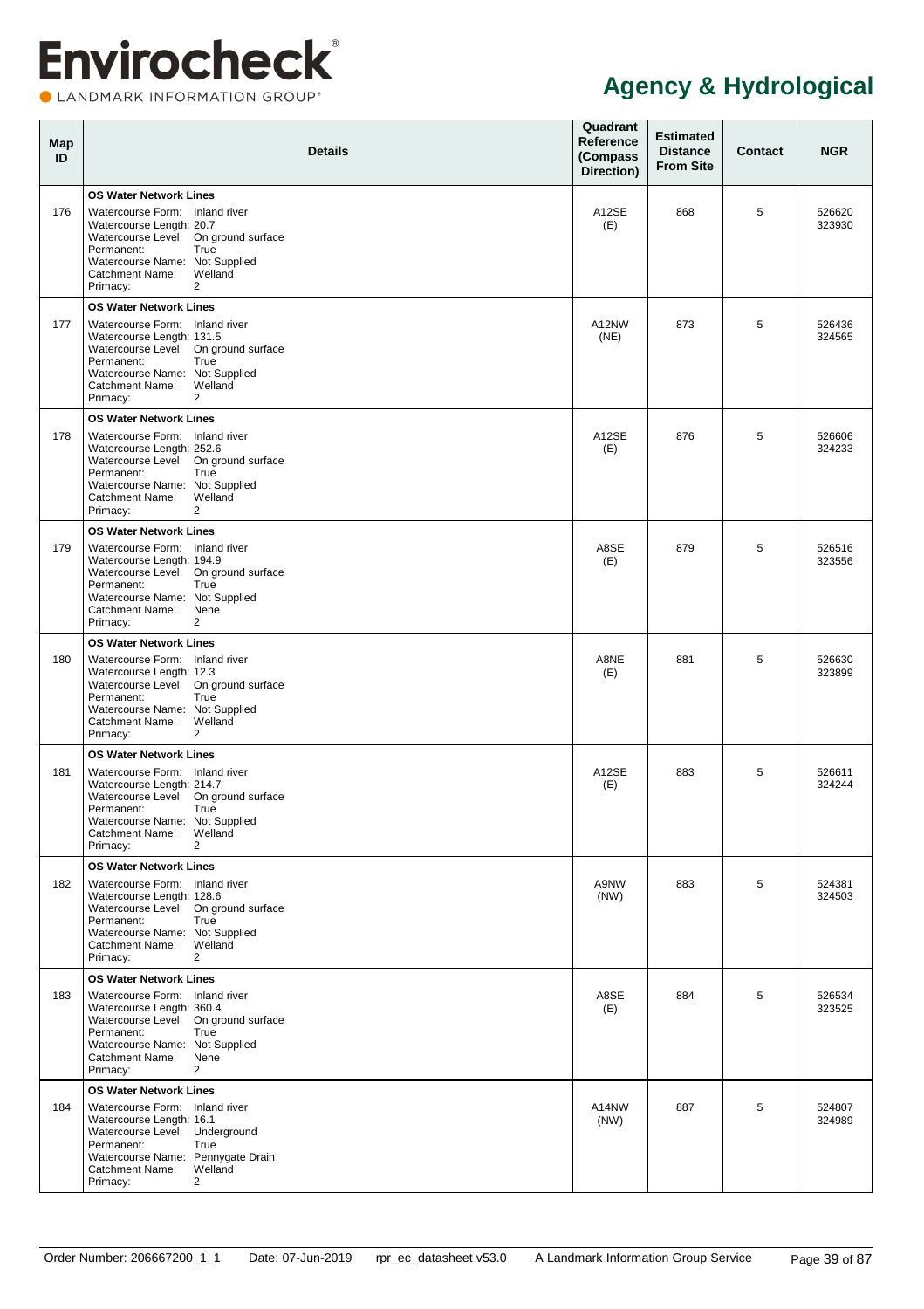CLANDMARK INFORMATION GROUP®

| Map<br>ID | <b>Details</b>                                                                                                                                                                                                                                                  | Quadrant<br>Reference<br>(Compass<br>Direction) | <b>Estimated</b><br><b>Distance</b><br><b>From Site</b> | <b>Contact</b> | <b>NGR</b>       |
|-----------|-----------------------------------------------------------------------------------------------------------------------------------------------------------------------------------------------------------------------------------------------------------------|-------------------------------------------------|---------------------------------------------------------|----------------|------------------|
| 185       | <b>OS Water Network Lines</b><br>Watercourse Form: Inland river<br>Watercourse Length: 152.4<br>Watercourse Level: On ground surface<br>Permanent:<br>True<br>Watercourse Name: Not Supplied<br><b>Catchment Name:</b><br>Welland<br>Primacy:<br>$\overline{2}$ | A15NW<br>(N)                                    | 891                                                     | 5              | 525703<br>325044 |
| 186       | <b>OS Water Network Lines</b><br>Watercourse Form: Inland river<br>Watercourse Length: 14.5<br>Watercourse Level: On ground surface<br>True<br>Permanent:<br>Watercourse Name: Not Supplied<br><b>Catchment Name:</b><br>Nene<br>Primacy:<br>$\overline{2}$     | A8NE<br>(E)                                     | 891                                                     | 5              | 526637<br>323878 |
| 187       | <b>OS Water Network Lines</b><br>Watercourse Form: Inland river<br>Watercourse Length: 119.7<br>Watercourse Level: On ground surface<br>Permanent:<br>True<br>Watercourse Name: Not Supplied<br>Catchment Name:<br>Nene<br>$\overline{2}$<br>Primacy:           | A8NE<br>(E)                                     | 891                                                     | 5              | 526600<br>323729 |
| 188       | <b>OS Water Network Lines</b><br>Watercourse Form: Inland river<br>Watercourse Length: 124.4<br>Watercourse Level: On ground surface<br>Permanent:<br>True<br>Watercourse Name: Not Supplied<br>Nene<br>Catchment Name:<br>Primacy:<br>$\overline{2}$           | A8NE<br>(E)                                     | 894                                                     | 5              | 526600<br>323721 |
| 189       | <b>OS Water Network Lines</b><br>Watercourse Form: Inland river<br>Watercourse Length: 17.1<br>Watercourse Level: On ground surface<br>True<br>Permanent:<br>Watercourse Name: Not Supplied<br>Welland<br>Catchment Name:<br>$\overline{2}$<br>Primacy:         | A13SE<br>(NW)                                   | 894                                                     | 5              | 524531<br>324742 |
| 190       | <b>OS Water Network Lines</b><br>Watercourse Form: Inland river<br>Watercourse Length: 15.7<br>Watercourse Level: Underground<br>Permanent:<br>True<br>Watercourse Name: Not Supplied<br><b>Catchment Name:</b><br>Welland<br>Primacy:<br>$\overline{2}$        | A13SE<br>(NW)                                   | 895                                                     | 5              | 524488<br>324695 |
| 191       | <b>OS Water Network Lines</b><br>Watercourse Form: Inland river<br>Watercourse Length: 143.1<br>Watercourse Level: On ground surface<br>Permanent:<br>True<br>Watercourse Name: Not Supplied<br>Welland<br>Catchment Name:<br>Primacy:<br>$\overline{2}$        | A9SW<br>(W)                                     | 896                                                     | 5              | 524258<br>324222 |
| 192       | <b>OS Water Network Lines</b><br>Watercourse Form: Inland river<br>Watercourse Length: 92.0<br>Watercourse Level: On ground surface<br>Permanent:<br>True<br>Watercourse Name: Not Supplied<br>Nene<br>Catchment Name:<br>$\overline{2}$<br>Primacy:            | A8SW<br>(SE)                                    | 899                                                     | 5              | 526450<br>323380 |
| 193       | <b>OS Water Network Lines</b><br>Watercourse Form: Inland river<br>Watercourse Length: 157.5<br>Watercourse Level: On ground surface<br>Permanent:<br>True<br>Watercourse Name: Pennygate Drain<br>Catchment Name:<br>Welland<br>Primacy:<br>2                  | A14NW<br>(NW)                                   | 900                                                     | 5              | 524807<br>325006 |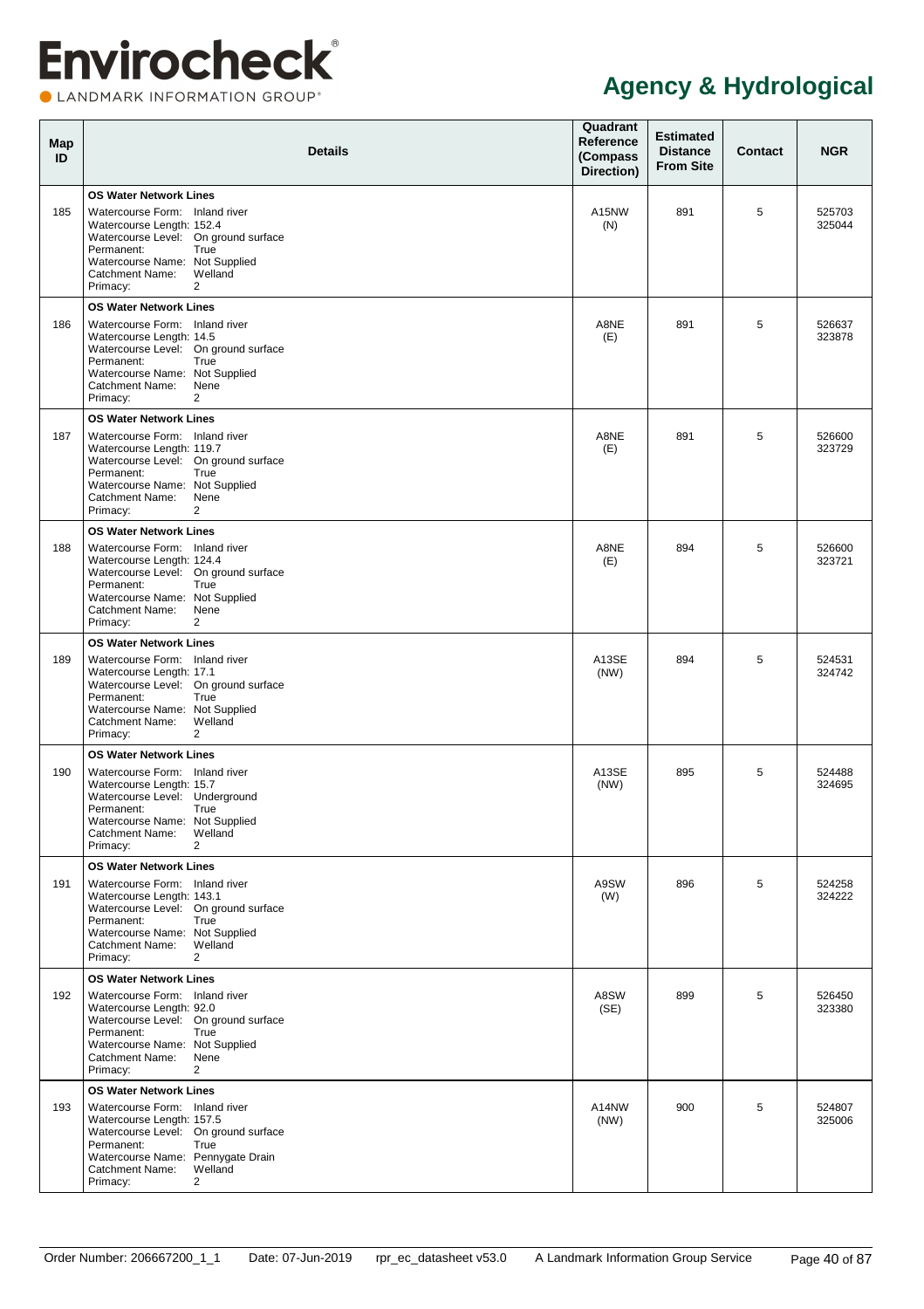CLANDMARK INFORMATION GROUP®

| Map<br>ID | <b>Details</b>                                                                                                                                                                                                                                                  | Quadrant<br>Reference<br>(Compass<br>Direction) | <b>Estimated</b><br><b>Distance</b><br><b>From Site</b> | <b>Contact</b> | <b>NGR</b>       |
|-----------|-----------------------------------------------------------------------------------------------------------------------------------------------------------------------------------------------------------------------------------------------------------------|-------------------------------------------------|---------------------------------------------------------|----------------|------------------|
| 194       | <b>OS Water Network Lines</b><br>Watercourse Form: Inland river<br>Watercourse Length: 103.6<br>Watercourse Level: On ground surface<br>Permanent:<br>True<br>Watercourse Name: Not Supplied<br>Catchment Name:<br>Welland<br>Primacy:<br>$\overline{2}$        | A15NW<br>(N)                                    | 910                                                     | 5              | 525482<br>325142 |
| 195       | <b>OS Water Network Lines</b><br>Watercourse Form: Inland river<br>Watercourse Length: 50.6<br>Watercourse Level: On ground surface<br>Permanent:<br>True<br>Watercourse Name: Not Supplied<br><b>Catchment Name:</b><br>Welland<br>Primacy:<br>$\overline{2}$  | A13SE<br>(NW)                                   | 910                                                     | 5              | 524478<br>324707 |
| 196       | <b>OS Water Network Lines</b><br>Watercourse Form: Inland river<br>Watercourse Length: 259.6<br>Watercourse Level: On ground surface<br>Permanent:<br>True<br>Watercourse Name: Not Supplied<br>Catchment Name:<br>Nene<br>$\overline{2}$<br>Primacy:           | A8SW<br>(SE)                                    | 911                                                     | 5              | 526409<br>323276 |
| 197       | <b>OS Water Network Lines</b><br>Watercourse Form: Inland river<br>Watercourse Length: 319.6<br>Watercourse Level: On ground surface<br>Permanent:<br>True<br>Watercourse Name: Not Supplied<br>Nene<br>Catchment Name:<br>Primacy:<br>$\overline{2}$           | A8SE<br>(E)                                     | 913                                                     | 5              | 526557<br>323573 |
| 198       | <b>OS Water Network Lines</b><br>Watercourse Form: Inland river<br>Watercourse Length: 236.7<br>Watercourse Level: On ground surface<br>Permanent:<br>True<br>Watercourse Name: Not Supplied<br>Welland<br>Catchment Name:<br>$\overline{2}$<br>Primacy:        | A13NE<br>(NW)                                   | 914                                                     | 5              | 524719<br>324958 |
| 199       | <b>OS Water Network Lines</b><br>Watercourse Form: Inland river<br>Watercourse Length: 111.2<br>Watercourse Level: On ground surface<br>Permanent:<br>True<br>Watercourse Name: Not Supplied<br><b>Catchment Name:</b><br>Welland<br>Primacy:<br>$\overline{2}$ | A13SE<br>(NW)                                   | 917                                                     | 5              | 524525<br>324770 |
| 200       | <b>OS Water Network Lines</b><br>Watercourse Form: Inland river<br>Watercourse Length: 216.3<br>Watercourse Level: On ground surface<br>Permanent:<br>True<br>Watercourse Name: Not Supplied<br>Welland<br>Catchment Name:<br>Primacy:<br>$\overline{2}$        | A3SE<br>(S)                                     | 924                                                     | 5              | 525844<br>322735 |
| 201       | <b>OS Water Network Lines</b><br>Watercourse Form: Inland river<br>Watercourse Length: 42.6<br>Watercourse Level: On ground surface<br>Permanent:<br>True<br>Watercourse Name: Not Supplied<br>Nene<br>Catchment Name:<br>$\overline{2}$<br>Primacy:            | A8SW<br>(SE)                                    | 931                                                     | 5              | 526455<br>323317 |
| 202       | <b>OS Water Network Lines</b><br>Watercourse Form: Inland river<br>Watercourse Length: 231.2<br>Watercourse Level: On ground surface<br>Permanent:<br>True<br>Watercourse Name: Not Supplied<br>Welland<br>Catchment Name:<br>Primacy:<br>$\overline{2}$        | A13SW<br>(NW)                                   | 936                                                     | 5              | 524431<br>324690 |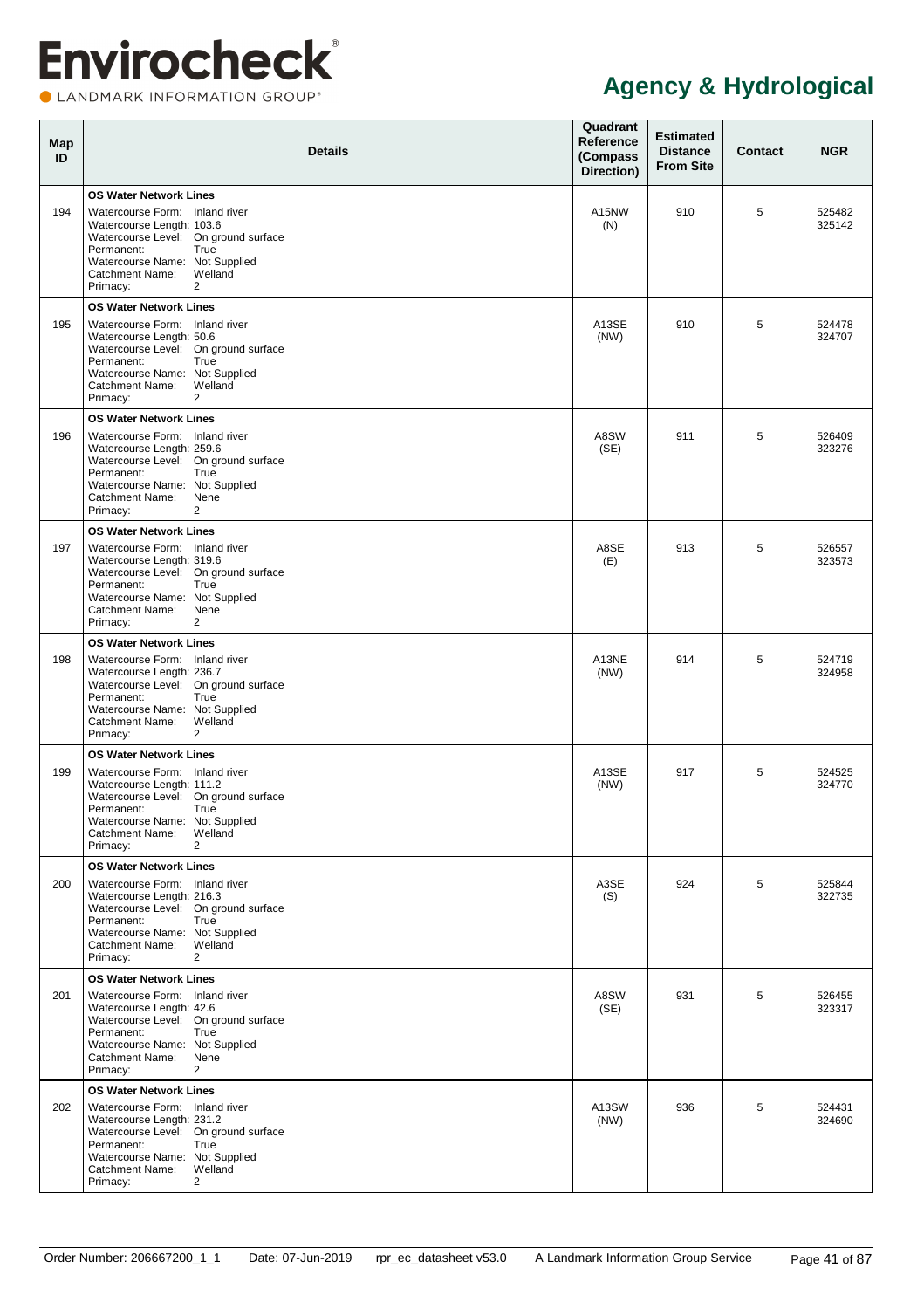**OLANDMARK INFORMATION GROUP**\*

| Map<br>ID | <b>Details</b>                                                                                                                                                                                                                                                    | Quadrant<br>Reference<br>(Compass<br>Direction) | <b>Estimated</b><br><b>Distance</b><br><b>From Site</b> | Contact | <b>NGR</b>       |
|-----------|-------------------------------------------------------------------------------------------------------------------------------------------------------------------------------------------------------------------------------------------------------------------|-------------------------------------------------|---------------------------------------------------------|---------|------------------|
| 203       | <b>OS Water Network Lines</b><br>Watercourse Form: Inland river<br>Watercourse Length: 245.6<br>Watercourse Level: On ground surface<br>Permanent:<br>True<br>Watercourse Name: Not Supplied<br><b>Catchment Name:</b><br>Nene<br>Primacy:<br>2                   | A8SW<br>(SE)                                    | 938                                                     | 5       | 526431<br>323260 |
| 204       | <b>OS Water Network Lines</b><br>Watercourse Form: Inland river<br>Watercourse Length: 30.9<br>Watercourse Level: On ground surface<br>Permanent:<br>True<br>Watercourse Name: Not Supplied<br><b>Catchment Name:</b><br>Nene<br>Primacy:<br>2                    | A8SE<br>(SE)                                    | 943                                                     | 5       | 526467<br>323314 |
| 205       | <b>OS Water Network Lines</b><br>Watercourse Form: Inland river<br>Watercourse Length: 100.4<br>Watercourse Level: On ground surface<br>Permanent:<br>True<br>Watercourse Name: Not Supplied<br><b>Catchment Name:</b><br>Nene<br>Primacy:<br>2                   | A8NE<br>(E)                                     | 944                                                     | 5       | 526678<br>323812 |
| 206       | <b>OS Water Network Lines</b><br>Watercourse Form: Inland river<br>Watercourse Length: 19.6<br>Watercourse Level: On ground surface<br>Permanent:<br>True<br>Watercourse Name: Not Supplied<br>Welland<br><b>Catchment Name:</b><br>Primacy:<br>2                 | A16SW<br>(NE)                                   | 945                                                     | 5       | 526390<br>324720 |
| 207       | <b>OS Water Network Lines</b><br>Watercourse Form: Inland river<br>Watercourse Length: 360.6<br>Watercourse Level: On ground surface<br>Permanent:<br>True<br>Watercourse Name: Not Supplied<br>Welland<br><b>Catchment Name:</b><br>Primacy:<br>2                | A3SE<br>(SE)                                    | 950                                                     | 5       | 526042<br>322807 |
| 208       | <b>OS Water Network Lines</b><br>Watercourse Form: Inland river<br>Watercourse Length: 412.6<br>Watercourse Level: On ground surface<br>True<br>Permanent:<br>Watercourse Name: Not Supplied<br>Catchment Name:<br>Welland<br>$\overline{2}$<br>Primacy:          | A12NE<br>(NE)                                   | 961                                                     | 5       | 526601<br>324475 |
| 209       | <b>OS Water Network Lines</b><br>Watercourse Form: Inland river<br>Watercourse Length: 1332.7<br>Watercourse Level: On ground surface<br>Permanent:<br>True<br>Watercourse Name: Vernatt's Drain<br><b>Catchment Name:</b><br>Welland<br>Primacy:<br>$\mathbf{1}$ | A9SW<br>(W)                                     | 962                                                     | 5       | 524185<br>324192 |
| 210       | <b>OS Water Network Lines</b><br>Watercourse Form: Inland river<br>Watercourse Length: 6.1<br>Watercourse Level: Underground<br>Permanent:<br>True<br>Watercourse Name: Not Supplied<br>Welland<br>Catchment Name:<br>Primacy:<br>$\overline{2}$                  | A16SW<br>(NE)                                   | 965                                                     | 5       | 526406<br>324731 |
| 211       | <b>OS Water Network Lines</b><br>Watercourse Form: Inland river<br>Watercourse Length: 192.1<br>Watercourse Level: On ground surface<br>Permanent:<br>True<br>Watercourse Name: Not Supplied<br>Welland<br>Catchment Name:<br>$\overline{2}$<br>Primacy:          | A16SW<br>(NE)                                   | 970                                                     | 5       | 526411<br>324734 |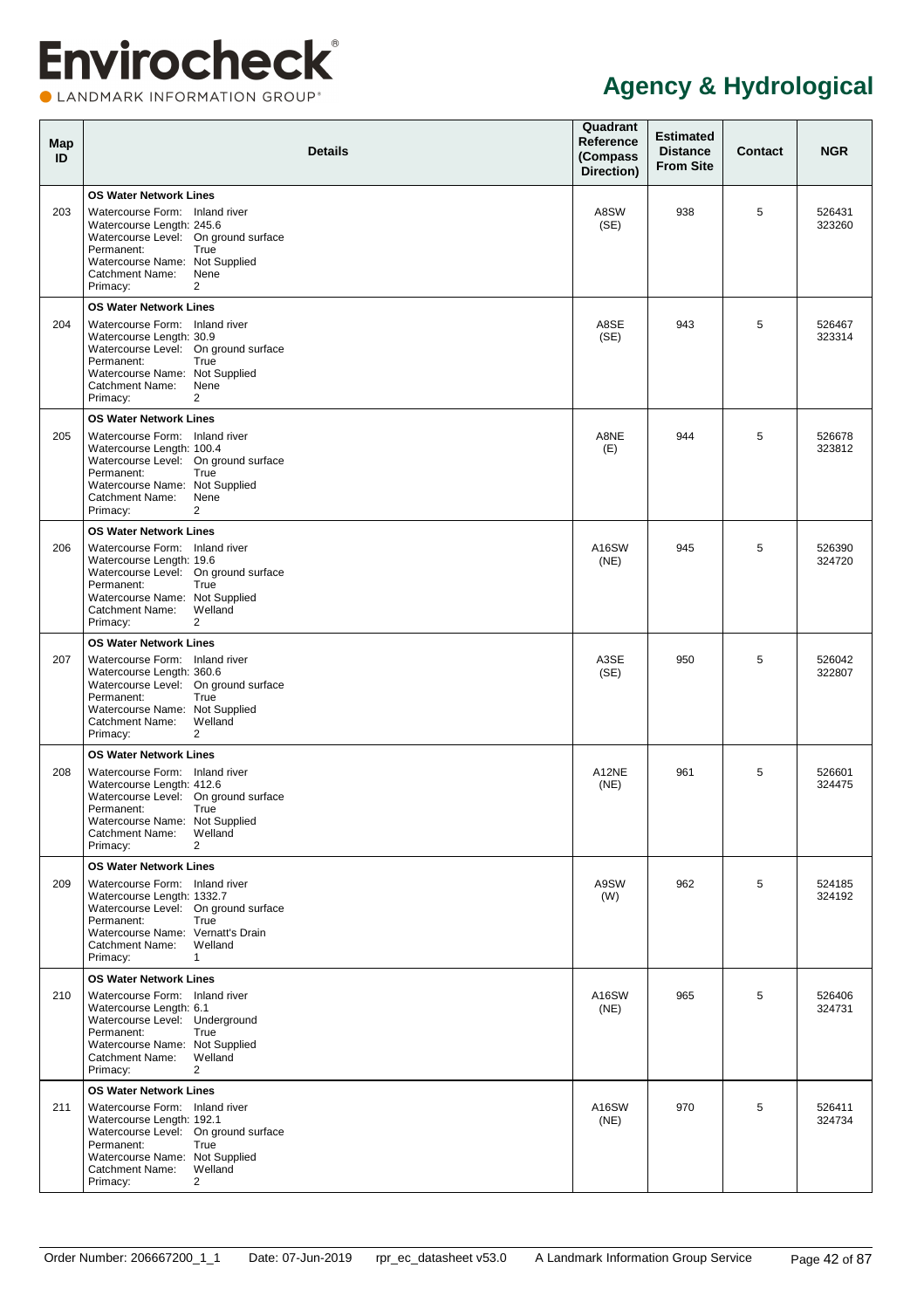**OLANDMARK INFORMATION GROUP**\*

| Map<br>ID | <b>Details</b>                                                                                                                                                                                                                                           | Quadrant<br><b>Reference</b><br>(Compass<br>Direction) | <b>Estimated</b><br><b>Distance</b><br><b>From Site</b> | <b>Contact</b> | <b>NGR</b>       |
|-----------|----------------------------------------------------------------------------------------------------------------------------------------------------------------------------------------------------------------------------------------------------------|--------------------------------------------------------|---------------------------------------------------------|----------------|------------------|
| 212       | <b>OS Water Network Lines</b><br>Watercourse Form: Inland river<br>Watercourse Length: 169.5<br>Watercourse Level: On ground surface<br>Permanent:<br>True<br>Watercourse Name: Not Supplied<br>Catchment Name:<br>Nene<br>2<br>Primacy:                 | A8SE<br>(SE)                                           | 973                                                     | 5              | 526484<br>323281 |
| 213       | <b>OS Water Network Lines</b><br>Watercourse Form: Inland river<br>Watercourse Length: 181.7<br>Watercourse Level: On ground surface<br>Permanent:<br>True<br>Watercourse Name: Not Supplied<br>Catchment Name:<br>Nene<br>2<br>Primacy:                 | A4NW<br>(SE)                                           | 976                                                     | 5              | 526298<br>323014 |
| 214       | <b>OS Water Network Lines</b><br>Watercourse Form: Inland river<br>Watercourse Length: 539.3<br>Watercourse Level: On ground surface<br>Permanent:<br>True<br>Watercourse Name: Not Supplied<br>Welland<br>Catchment Name:<br>2<br>Primacy:              | A12NE<br>(NE)                                          | 982                                                     | 5              | 526631<br>324465 |
| 215       | <b>OS Water Network Lines</b><br>Watercourse Form: Inland river<br>Watercourse Length: 17.2<br>Watercourse Level: On ground surface<br>Permanent:<br>True<br>Watercourse Name: Not Supplied<br>Welland<br>Catchment Name:<br>2<br>Primacy:               | A13SE<br>(NW)                                          | 983                                                     | 5              | 524450<br>324786 |
| 216       | <b>OS Water Network Lines</b><br>Watercourse Form: Inland river<br>Watercourse Length: 184.2<br>Watercourse Level: On ground surface<br>Permanent:<br>True<br>Watercourse Name: Not Supplied<br>Welland<br><b>Catchment Name:</b><br>2<br>Primacy:       | A9NW<br>(NW)                                           | 987                                                     | 5              | 524295<br>324564 |
| 217       | <b>OS Water Network Lines</b><br>Watercourse Form: Inland river<br>Watercourse Length: 441.6<br>Watercourse Level: On ground surface<br>True<br>Permanent:<br>Watercourse Name: Not Supplied<br>Catchment Name:<br>Welland<br>$\overline{2}$<br>Primacy: | A12NE<br>(NE)                                          | 992                                                     | 5              | 526637<br>324474 |
| 218       | <b>OS Water Network Lines</b><br>Watercourse Form: Inland river<br>Watercourse Length: 346.2<br>Watercourse Level: On ground surface<br>Permanent:<br>True<br>Watercourse Name: Not Supplied<br>Catchment Name:<br>Nene<br>$\overline{2}$<br>Primacy:    | A4NW<br>(SE)                                           | 997                                                     | 5              | 526339<br>323033 |
| 219       | <b>OS Water Network Lines</b><br>Watercourse Form: Inland river<br>Watercourse Length: 3.0<br>Watercourse Level: On ground surface<br>Permanent:<br>True<br>Watercourse Name: Not Supplied<br>Catchment Name:<br>Nene<br>$\overline{2}$<br>Primacy:      | A4NW<br>(SE)                                           | 997                                                     | 5              | 526339<br>323033 |
| 220       | <b>OS Water Network Lines</b><br>Watercourse Form: Inland river<br>Watercourse Length: 188.1<br>Watercourse Level: On ground surface<br>Permanent:<br>True<br>Watercourse Name: Not Supplied<br>Catchment Name:<br>Nene<br>$\overline{2}$<br>Primacy:    | A4NW<br>(SE)                                           | 998                                                     | 5              | 526341<br>323034 |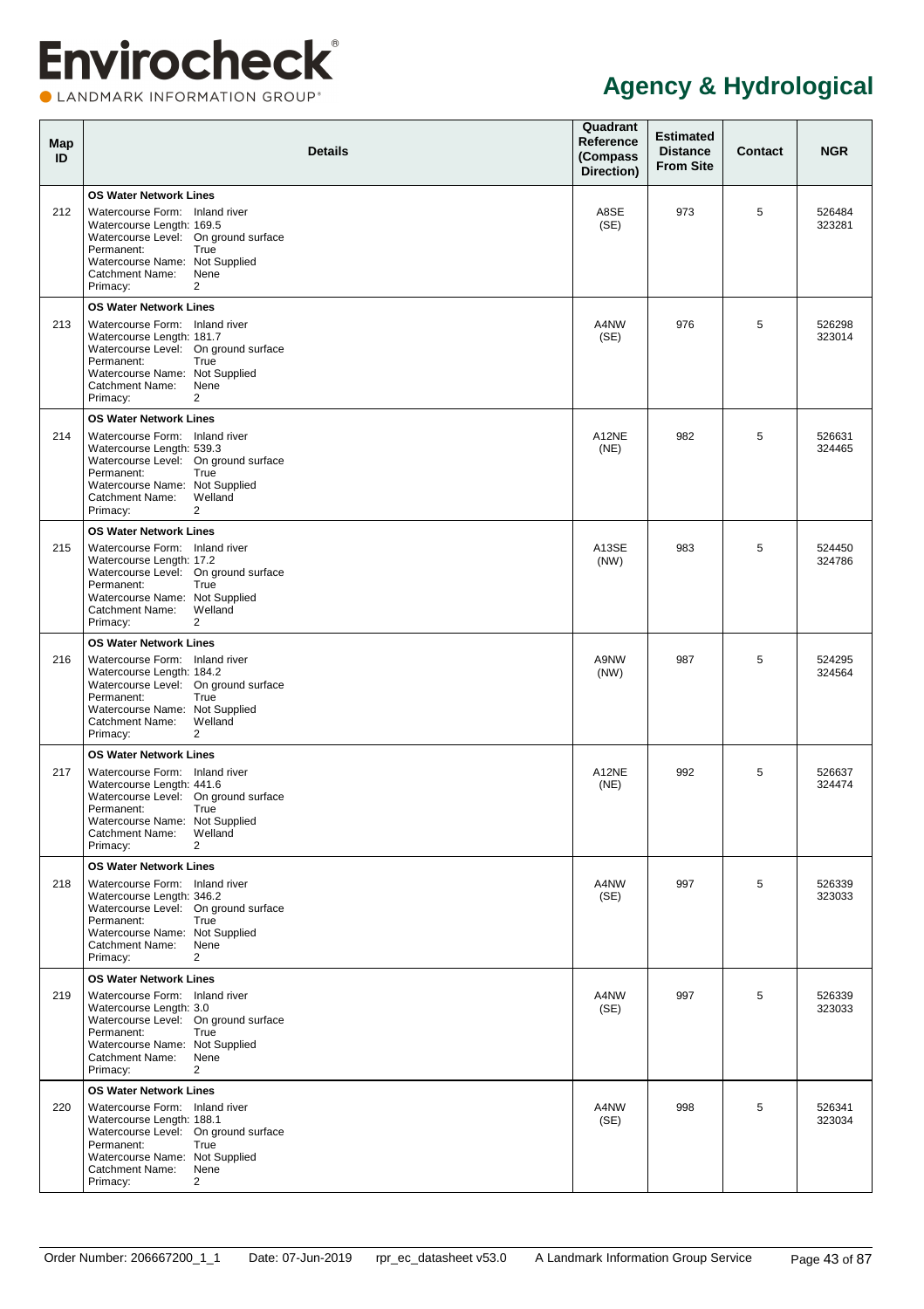CLANDMARK INFORMATION GROUP®

| Map<br>ID | <b>Details</b>                                                                                                                                                                                                                                                 | Quadrant<br>Reference<br>(Compass)<br>Direction) | <b>Estimated</b><br><b>Distance</b><br><b>From Site</b> | <b>Contact</b> | <b>NGR</b>       |
|-----------|----------------------------------------------------------------------------------------------------------------------------------------------------------------------------------------------------------------------------------------------------------------|--------------------------------------------------|---------------------------------------------------------|----------------|------------------|
| 221       | <b>OS Water Network Lines</b><br>Watercourse Form: Inland river<br>Watercourse Length: 2.8<br>Watercourse Level: On ground surface<br>Permanent:<br>True<br>Watercourse Name: Not Supplied<br><b>Catchment Name:</b><br>Nene<br>2<br>Primacy:                  | A4NW<br>(SE)                                     | 998                                                     | 5              | 526341<br>323034 |
| 222       | <b>OS Water Network Lines</b><br>Watercourse Form: Inland river<br>Watercourse Length: 230.4<br>Watercourse Level: On ground surface<br>Permanent:<br>True<br>Watercourse Name: Not Supplied<br>Catchment Name:<br>Welland<br>2<br>Primacy:                    | A <sub>13</sub> SE<br>(NW)                       | 999                                                     | 5              | 524441<br>324800 |
| 223       | <b>OS Water Network Lines</b><br>Watercourse Form: Inland river<br>Watercourse Length: 10.5<br>Watercourse Level: On ground surface<br>Permanent:<br>True<br>Watercourse Name: Not Supplied<br><b>Catchment Name:</b><br>Welland<br>$\overline{2}$<br>Primacy: | A13SE<br>(NW)                                    | 999                                                     | 5              | 524441<br>324800 |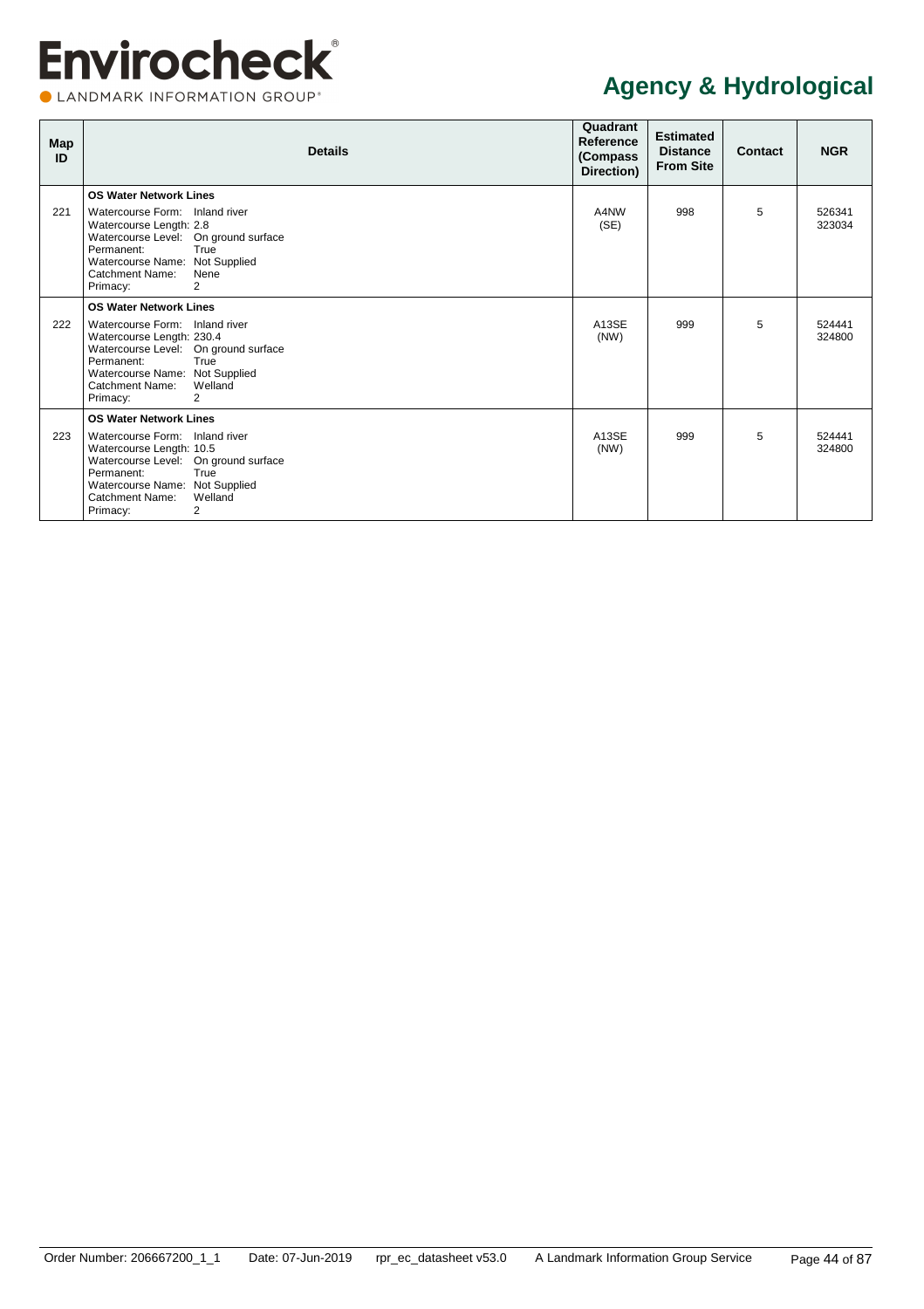LANDMARK INFORMATION GROUP®

| Map<br>ID |                                                                                                             | <b>Details</b>                                                                                                                               | Quadrant<br>Reference<br>(Compass<br>Direction) | <b>Estimated</b><br><b>Distance</b><br><b>From Site</b> | Contact        | <b>NGR</b>       |
|-----------|-------------------------------------------------------------------------------------------------------------|----------------------------------------------------------------------------------------------------------------------------------------------|-------------------------------------------------|---------------------------------------------------------|----------------|------------------|
|           | <b>Historical Landfill Sites</b>                                                                            |                                                                                                                                              |                                                 |                                                         |                |                  |
| 224       | Licence Holder:<br>Location:<br>Name:<br>Operator Location:                                                 | <b>British Sugar Plc</b><br>Spalding, Lincolnshire<br><b>Spalding Sugar Beet Factory</b><br>Po Box 26, Oundle Road, Peterborough             | A11SW<br>(NE)                                   | 88                                                      | 2              | 525581<br>324201 |
|           | Boundary Accuracy: As Supplied<br>Provider Reference: EAHLD00276<br>First Input Date:                       | Not Supplied                                                                                                                                 |                                                 |                                                         |                |                  |
|           | Last Input Date:<br>Specified Waste<br>Type:                                                                | Not Supplied<br>Deposited Waste included Inert and Household Waste, and Liquid Sludge                                                        |                                                 |                                                         |                |                  |
|           | EA Waste Ref:<br>Regis Ref:<br>WRC Ref:<br><b>BGS Ref:</b>                                                  | 0<br>Not Supplied<br>Not Supplied<br>Not Supplied                                                                                            |                                                 |                                                         |                |                  |
|           | Other Ref:                                                                                                  | L115, RD7 032/2, RD7-70-01/89, SH-70-01/89, 2500/5312                                                                                        |                                                 |                                                         |                |                  |
|           | <b>Historical Landfill Sites</b>                                                                            |                                                                                                                                              |                                                 |                                                         |                |                  |
| 225       | Licence Holder:<br>Location:<br>Name:                                                                       | Not Supplied<br>Spalding, Lincolnshire<br>Woolram Wygate                                                                                     | A5NW<br>(W)                                     | 770                                                     | $\overline{2}$ | 524371<br>323781 |
|           | Operator Location:<br>Boundary Accuracy: As Supplied<br>Provider Reference: EAHLD00277<br>First Input Date: | Not Supplied<br>Not Supplied                                                                                                                 |                                                 |                                                         |                |                  |
|           | Last Input Date:<br><b>Specified Waste</b><br>Type:                                                         | Not Supplied<br>Not Supplied                                                                                                                 |                                                 |                                                         |                |                  |
|           | EA Waste Ref:<br>Regis Ref:<br>WRC Ref:                                                                     | 0<br>Not Supplied<br>Not Supplied                                                                                                            |                                                 |                                                         |                |                  |
|           | <b>BGS Ref:</b><br>Other Ref:                                                                               | Not Supplied<br>RD7-71-01/89, SH-71-01/89, 2500/5041                                                                                         |                                                 |                                                         |                |                  |
|           |                                                                                                             | <b>Licensed Waste Management Facilities (Locations)</b>                                                                                      |                                                 |                                                         |                |                  |
| 226       | Licence Number:<br>Location:<br>Operator Name:<br>Operator Location:                                        | 73048<br>Albion Street, Spalding, Lincolnshire, PE11 2AY<br>Transco<br>Not Supplied                                                          | A6NE<br>(S)                                     | $\Omega$                                                | 2              | 525400<br>323700 |
|           | Authority:<br>Site Category:<br><b>Licence Status:</b><br>Issued:                                           | Environment Agency - Anglian Region, Northern Area<br>Household, Commercial And Industrial Transfer Stations<br>Surrendered<br>26th May 1994 |                                                 |                                                         |                |                  |
|           | Last Modified:<br>Expires:<br>Suspended:                                                                    | Not Supplied<br>Not Supplied<br>Not Supplied                                                                                                 |                                                 |                                                         |                |                  |
|           | Revoked:<br>Surrendered:<br><b>IPPC Reference:</b>                                                          | Not Supplied<br>29th February 2000<br>Not Supplied<br>Positional Accuracy: Located by supplier to within 100m                                |                                                 |                                                         |                |                  |
|           | <b>Local Authority Landfill Coverage</b>                                                                    |                                                                                                                                              |                                                 |                                                         |                |                  |
|           | Name:                                                                                                       | South Holland District Council<br>- Has no landfill data to supply                                                                           |                                                 | 0                                                       | 3              | 525427<br>323934 |
|           | <b>Local Authority Landfill Coverage</b><br>Name:                                                           | Lincolnshire County Council<br>- Had landfill data but passed it to the relevant environment agency                                          |                                                 | $\mathbf 0$                                             | 6              | 525427<br>323934 |
|           | Potentially Infilled Land (Non-Water)                                                                       |                                                                                                                                              |                                                 |                                                         |                |                  |
| 227       | Bearing Ref:<br>Use:<br>Date of Mapping:                                                                    | W<br>Unknown Filled Ground (Pit, quarry etc)<br>1992                                                                                         | A9SW<br>(W)                                     | 738                                                     |                | 524395<br>324005 |
|           | <b>Potentially Infilled Land (Water)</b>                                                                    |                                                                                                                                              |                                                 |                                                         |                |                  |
| 228       | Use:<br>Date of Mapping:                                                                                    | Unknown Filled Ground (Pond, marsh, river, stream, dock etc)<br>1958                                                                         | A11SW<br>(NE)                                   | 0                                                       |                | 525525<br>324066 |
| 229       | <b>Potentially Infilled Land (Water)</b><br>Use:<br>Date of Mapping:                                        | Unknown Filled Ground (Pond, marsh, river, stream, dock etc)<br>1958                                                                         | A11SW<br>(NE)                                   | 0                                                       |                | 525460<br>323995 |
|           | <b>Potentially Infilled Land (Water)</b>                                                                    |                                                                                                                                              |                                                 |                                                         |                |                  |
| 230       | Use:<br>Date of Mapping:                                                                                    | Unknown Filled Ground (Pond, marsh, river, stream, dock etc)<br>1958                                                                         | A11SW<br>(NE)                                   | 0                                                       |                | 525530<br>324114 |
| 231       | <b>Potentially Infilled Land (Water)</b><br>Use:<br>Date of Mapping:                                        | Unknown Filled Ground (Pond, marsh, river, stream, dock etc)<br>1958                                                                         | A10SE<br>(NW)                                   | 0                                                       |                | 525298<br>324068 |
|           | <b>Potentially Infilled Land (Water)</b>                                                                    |                                                                                                                                              |                                                 |                                                         |                |                  |
| 232       | Use:<br>Date of Mapping:                                                                                    | Unknown Filled Ground (Pond, marsh, river, stream, dock etc)<br>1958                                                                         | A10SE<br>(N)                                    | 0                                                       |                | 525393<br>324124 |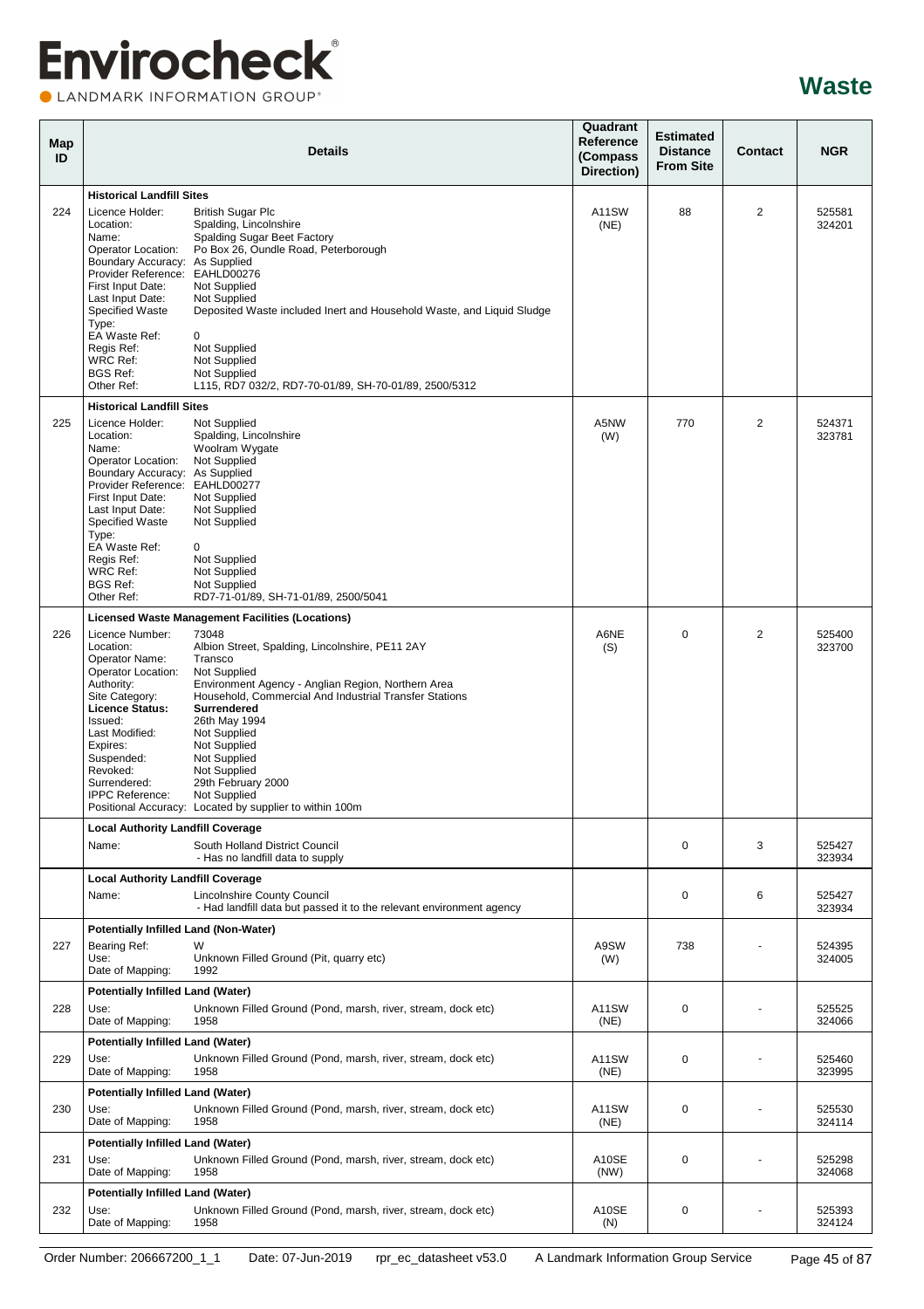LANDMARK INFORMATION GROUP®

| Map<br>ID | <b>Details</b>                                                                                                                               | Quadrant<br>Reference<br>(Compass<br>Direction) | <b>Estimated</b><br><b>Distance</b><br><b>From Site</b> | <b>Contact</b> | <b>NGR</b>       |
|-----------|----------------------------------------------------------------------------------------------------------------------------------------------|-------------------------------------------------|---------------------------------------------------------|----------------|------------------|
|           | <b>Potentially Infilled Land (Water)</b>                                                                                                     |                                                 |                                                         |                |                  |
| 233       | Unknown Filled Ground (Pond, marsh, river, stream, dock etc)<br>Use:<br>Date of Mapping:<br>1958                                             | A10SE<br>(N)                                    | $\mathbf 0$                                             |                | 525409<br>323998 |
| 234       | <b>Potentially Infilled Land (Water)</b><br>Use:<br>Unknown Filled Ground (Pond, marsh, river, stream, dock etc)                             | A10SE                                           | 0                                                       |                | 525439           |
|           | Date of Mapping:<br>1958                                                                                                                     | (NE)                                            |                                                         |                | 323957           |
| 235       | <b>Potentially Infilled Land (Water)</b><br>Unknown Filled Ground (Pond, marsh, river, stream, dock etc)<br>Use:<br>Date of Mapping:<br>1958 | A6NE<br>(SW)                                    | 0                                                       |                | 525357<br>323816 |
| 236       | Potentially Infilled Land (Water)<br>Unknown Filled Ground (Pond, marsh, river, stream, dock etc)<br>Use:                                    | A6NE                                            | $\mathbf 0$                                             |                | 525335           |
|           | Date of Mapping:<br>1958                                                                                                                     | (SW)                                            |                                                         |                | 323785           |
| 237       | Potentially Infilled Land (Water)<br>Use:<br>Unknown Filled Ground (Pond, marsh, river, stream, dock etc)                                    | A6NE                                            | 9                                                       |                | 525286           |
|           | Date of Mapping:<br>1958                                                                                                                     | (SW)                                            |                                                         |                | 323722           |
| 238       | <b>Potentially Infilled Land (Water)</b><br>Unknown Filled Ground (Pond, marsh, river, stream, dock etc)<br>Use:                             | A11SW                                           | 50                                                      |                | 525563           |
|           | Date of Mapping:<br>1958                                                                                                                     | (NE)                                            |                                                         |                | 324175           |
| 239       | <b>Potentially Infilled Land (Water)</b><br>Use:<br>Unknown Filled Ground (Pond, marsh, river, stream, dock etc)                             | A7NW                                            | 69                                                      |                | 525602           |
|           | Date of Mapping:<br>1958                                                                                                                     | (SE)                                            |                                                         |                | 323598           |
| 240       | <b>Potentially Infilled Land (Water)</b><br>Unknown Filled Ground (Pond, marsh, river, stream, dock etc)<br>Use:<br>Date of Mapping:<br>1958 | A6NE<br>(SW)                                    | 83                                                      |                | 525216<br>323679 |
|           | Potentially Infilled Land (Water)                                                                                                            |                                                 |                                                         |                |                  |
| 241       | Unknown Filled Ground (Pond, marsh, river, stream, dock etc)<br>Use:<br>Date of Mapping:<br>1958                                             | A7SW<br>(SE)                                    | 154                                                     |                | 525682<br>323562 |
|           | Potentially Infilled Land (Water)                                                                                                            |                                                 |                                                         |                |                  |
| 242       | Use:<br>Unknown Filled Ground (Pond, marsh, river, stream, dock etc)<br>Date of Mapping:<br>1958                                             | A6NE<br>(SW)                                    | 155                                                     |                | 525209<br>323596 |
| 243       | <b>Potentially Infilled Land (Water)</b><br>Unknown Filled Ground (Pond, marsh, river, stream, dock etc)<br>Use:<br>Date of Mapping:<br>1906 | A6NW<br>(W)                                     | 163                                                     |                | 524979<br>323809 |
|           | Potentially Infilled Land (Water)                                                                                                            |                                                 |                                                         |                |                  |
| 244       | Use:<br>Unknown Filled Ground (Pond, marsh, river, stream, dock etc)<br>Date of Mapping:<br>1958                                             | A7SW<br>(S)                                     | 167                                                     |                | 525505<br>323433 |
|           | <b>Potentially Infilled Land (Water)</b>                                                                                                     |                                                 |                                                         |                |                  |
| 245       | Use:<br>Unknown Filled Ground (Pond, marsh, river, stream, dock etc)<br>Date of Mapping:<br>1932                                             | A7SW<br>(SE)                                    | 180                                                     |                | 525677<br>323513 |
| 246       | <b>Potentially Infilled Land (Water)</b><br>Unknown Filled Ground (Pond, marsh, river, stream, dock etc)<br>Use:                             | A6SE                                            | 264                                                     |                | 525159           |
|           | Date of Mapping:<br>1958                                                                                                                     | (SW)                                            |                                                         |                | 323501           |
| 247       | Potentially Infilled Land (Water)<br>Use:<br>Unknown Filled Ground (Pond, marsh, river, stream, dock etc)                                    | A7NE                                            | 286                                                     |                | 525927           |
|           | Date of Mapping:<br>1958                                                                                                                     | (SE)                                            |                                                         |                | 323708           |
| 248       | Potentially Infilled Land (Water)<br>Unknown Filled Ground (Pond, marsh, river, stream, dock etc)<br>Use:<br>Date of Mapping:<br>1906        | A7NE<br>(SE)                                    | 288                                                     |                | 525919<br>323684 |
|           | Potentially Infilled Land (Water)                                                                                                            |                                                 |                                                         |                |                  |
| 249       | Use:<br>Unknown Filled Ground (Pond, marsh, river, stream, dock etc)<br>Date of Mapping:<br>1932                                             | A7SW<br>(S)                                     | 311                                                     |                | 525529<br>323289 |
| 250       | <b>Potentially Infilled Land (Water)</b><br>Use:<br>Unknown Filled Ground (Pond, marsh, river, stream, dock etc)<br>Date of Mapping:<br>1958 | A7SE<br>(SE)                                    | 323                                                     |                | 525879<br>323543 |
|           | Potentially Infilled Land (Water)                                                                                                            |                                                 |                                                         |                |                  |
| 251       | Unknown Filled Ground (Pond, marsh, river, stream, dock etc)<br>Use:<br>Date of Mapping:<br>1958                                             | A6SW<br>(SW)                                    | 358                                                     |                | 525012<br>323481 |
| 252       | Potentially Infilled Land (Water)<br>Use:<br>Unknown Filled Ground (Pond, marsh, river, stream, dock etc)                                    | A7NE                                            | 400                                                     |                | 526062           |
|           | Date of Mapping:<br>1958                                                                                                                     | (E)                                             |                                                         |                | 323728           |
| 253       | <b>Potentially Infilled Land (Water)</b><br>Unknown Filled Ground (Pond, marsh, river, stream, dock etc)<br>Use:                             | A6SW                                            | 403                                                     |                | 524849           |
|           | Date of Mapping:<br>1959                                                                                                                     | (SW)                                            |                                                         |                | 323554           |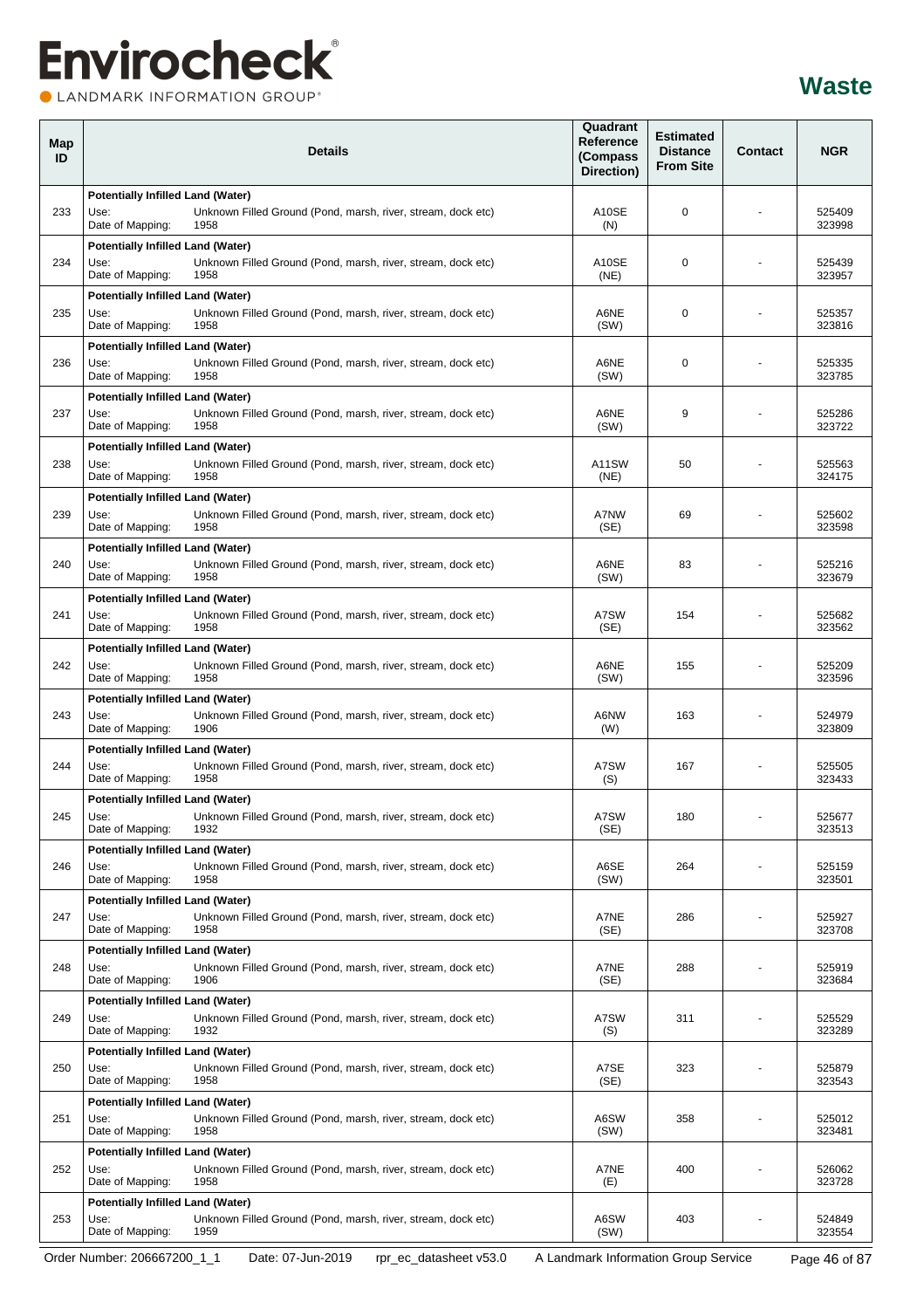LANDMARK INFORMATION GROUP®

| Map<br>ID | <b>Details</b>                                                                                                                               | Quadrant<br>Reference<br>(Compass<br>Direction) | <b>Estimated</b><br><b>Distance</b><br><b>From Site</b> | Contact | <b>NGR</b>       |
|-----------|----------------------------------------------------------------------------------------------------------------------------------------------|-------------------------------------------------|---------------------------------------------------------|---------|------------------|
| 254       | Potentially Infilled Land (Water)<br>Unknown Filled Ground (Pond, marsh, river, stream, dock etc)<br>Use:<br>Date of Mapping:<br>1906        | A6SW<br>(SW)                                    | 423                                                     |         | 525039<br>323390 |
| 255       | <b>Potentially Infilled Land (Water)</b><br>Use:<br>Unknown Filled Ground (Pond, marsh, river, stream, dock etc)<br>Date of Mapping:<br>1958 | A7SE<br>(SE)                                    | 426                                                     |         | 525841<br>323323 |
| 256       | <b>Potentially Infilled Land (Water)</b><br>Use:<br>Unknown Filled Ground (Pond, marsh, river, stream, dock etc)<br>Date of Mapping:<br>1958 | A6SE<br>(SW)                                    | 429                                                     |         | 525131<br>323328 |
| 257       | Potentially Infilled Land (Water)<br>Unknown Filled Ground (Pond, marsh, river, stream, dock etc)<br>Use:<br>Date of Mapping:<br>1906        | A7SE<br>(SE)                                    | 443                                                     |         | 525857<br>323314 |
| 258       | Potentially Infilled Land (Water)<br>Use:<br>Unknown Filled Ground (Pond, marsh, river, stream, dock etc)<br>Date of Mapping:<br>1932        | A3NW<br>(S)                                     | 446                                                     |         | 525587<br>323159 |
| 259       | <b>Potentially Infilled Land (Water)</b><br>Unknown Filled Ground (Pond, marsh, river, stream, dock etc)<br>Use:<br>Date of Mapping:<br>1906 | A6SW<br>(SW)                                    | 464                                                     |         | 525017<br>323355 |
| 260       | <b>Potentially Infilled Land (Water)</b><br>Use:<br>Unknown Filled Ground (Pond, marsh, river, stream, dock etc)<br>Date of Mapping:<br>1958 | A8NW<br>(E)                                     | 534                                                     |         | 526280<br>323913 |
| 261       | <b>Potentially Infilled Land (Water)</b><br>Unknown Filled Ground (Pond, marsh, river, stream, dock etc)<br>Use:<br>Date of Mapping:<br>1958 | A3NW<br>(S)                                     | 537                                                     |         | 525512<br>323063 |
| 262       | <b>Potentially Infilled Land (Water)</b><br>Unknown Filled Ground (Pond, marsh, river, stream, dock etc)<br>Use:<br>Date of Mapping:<br>1958 | A8SW<br>(SE)                                    | 564                                                     |         | 526124<br>323475 |
| 263       | Potentially Infilled Land (Water)<br>Use:<br>Unknown Filled Ground (Pond, marsh, river, stream, dock etc)<br>Date of Mapping:<br>1906        | A2NW<br>(SW)                                    | 566                                                     |         | 525012<br>323239 |
| 264       | Potentially Infilled Land (Water)<br>Unknown Filled Ground (Pond, marsh, river, stream, dock etc)<br>Use:<br>Date of Mapping:<br>1932        | A5SE<br>(SW)                                    | 567                                                     |         | 524671<br>323514 |
| 265       | Potentially Infilled Land (Water)<br>Use:<br>Unknown Filled Ground (Pond, marsh, river, stream, dock etc)<br>Date of Mapping:<br>1959        | A5SE<br>(SW)                                    | 593                                                     |         | 524662<br>323481 |
| 266       | <b>Potentially Infilled Land (Water)</b><br>Use:<br>Unknown Filled Ground (Pond, marsh, river, stream, dock etc)<br>Date of Mapping:<br>1958 | A3NE<br>(SE)                                    | 596                                                     |         | 525811<br>323080 |
| 267       | <b>Potentially Infilled Land (Water)</b><br>Unknown Filled Ground (Pond, marsh, river, stream, dock etc)<br>Use:<br>Date of Mapping:<br>1906 | A2NW<br>(SW)                                    | 606                                                     |         | 524990<br>323206 |
| 268       | Potentially Infilled Land (Water)<br>Use:<br>Unknown Filled Ground (Pond, marsh, river, stream, dock etc)<br>Date of Mapping:<br>1906        | A5NE<br>(W)                                     | 676                                                     |         | 524469<br>323755 |
| 269       | Potentially Infilled Land (Water)<br>Unknown Filled Ground (Pond, marsh, river, stream, dock etc)<br>Use:<br>Date of Mapping:<br>1906        | A2NW<br>(SW)                                    | 683                                                     |         | 524946<br>323142 |
| 270       | Potentially Infilled Land (Water)<br>Use:<br>Unknown Filled Ground (Pond, marsh, river, stream, dock etc)<br>Date of Mapping:<br>1906        | A3SW<br>(S)                                     | 756                                                     |         | 525696<br>322865 |
| 271       | Potentially Infilled Land (Water)<br>Unknown Filled Ground (Pond, marsh, river, stream, dock etc)<br>Use:<br>Date of Mapping:<br>1906        | A2NW<br>(SW)                                    | 756                                                     |         | 524954<br>323052 |
| 272       | Potentially Infilled Land (Water)<br>Unknown Filled Ground (Pond, marsh, river, stream, dock etc)<br>Use:<br>Date of Mapping:<br>1906        | A5NW<br>(W)                                     | 763                                                     |         | 524384<br>323727 |
| 273       | Potentially Infilled Land (Water)<br>Use:<br>Unknown Filled Ground (Pond, marsh, river, stream, dock etc)<br>Date of Mapping:<br>1906        | A3SW<br>(S)                                     | 792                                                     |         | 525640<br>322817 |
| 274       | <b>Potentially Infilled Land (Water)</b><br>Unknown Filled Ground (Pond, marsh, river, stream, dock etc)<br>Use:<br>Date of Mapping:<br>1958 | A3SE<br>(SE)                                    | 828                                                     |         | 525930<br>322882 |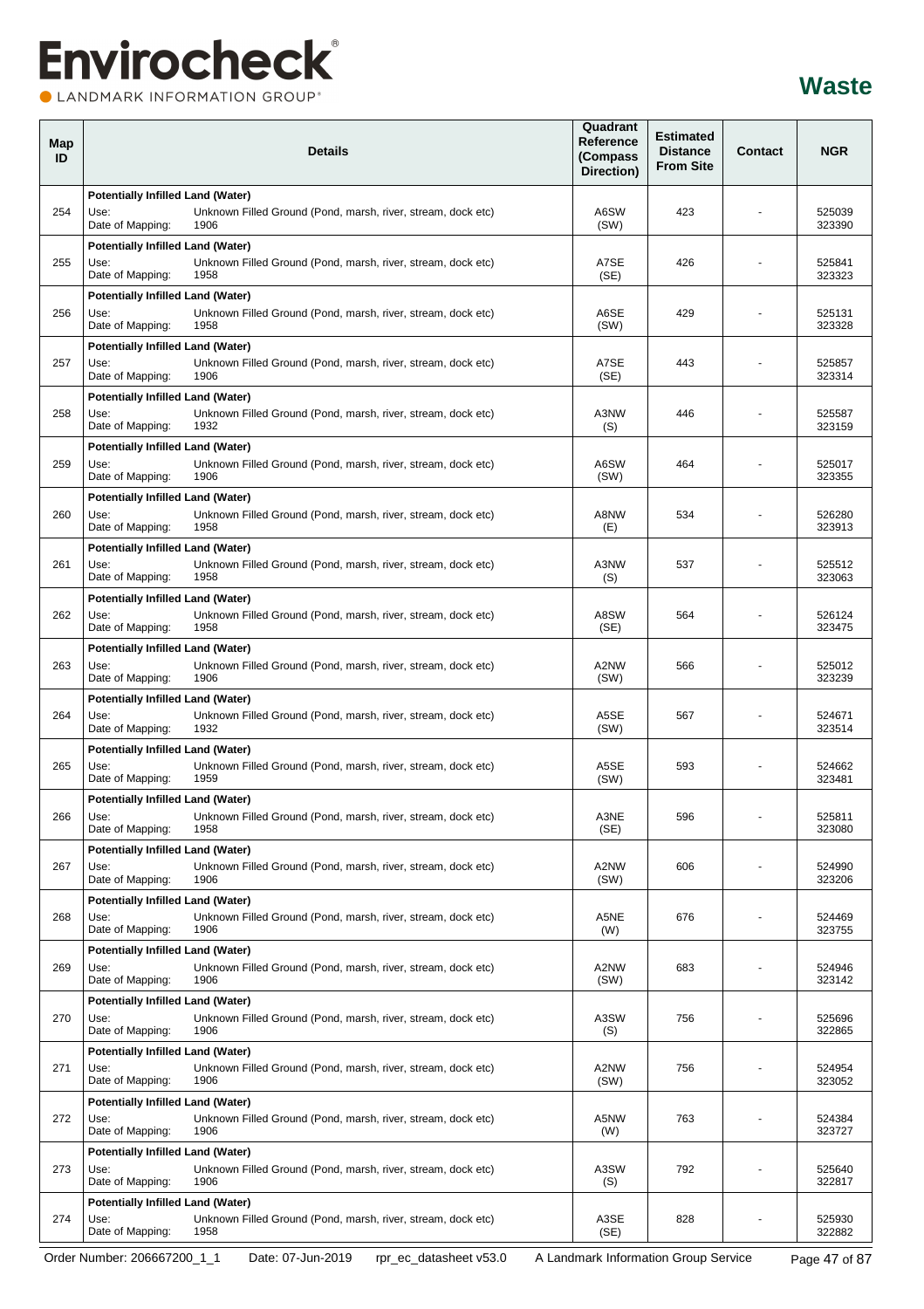LANDMARK INFORMATION GROUP®

| Map<br>ID |                                                              | <b>Details</b>                                                                                                      | Quadrant<br>Reference<br>(Compass<br>Direction) | <b>Estimated</b><br><b>Distance</b><br><b>From Site</b> | Contact | <b>NGR</b>       |
|-----------|--------------------------------------------------------------|---------------------------------------------------------------------------------------------------------------------|-------------------------------------------------|---------------------------------------------------------|---------|------------------|
|           | <b>Potentially Infilled Land (Water)</b>                     |                                                                                                                     |                                                 |                                                         |         |                  |
| 275       | Use:<br>Date of Mapping:                                     | Unknown Filled Ground (Pond, marsh, river, stream, dock etc)<br>1906                                                | A3SW<br>(S)                                     | 861                                                     |         | 525534<br>322739 |
|           | <b>Potentially Infilled Land (Water)</b>                     |                                                                                                                     |                                                 |                                                         |         |                  |
| 276       | Use:<br>Date of Mapping:                                     | Unknown Filled Ground (Pond, marsh, river, stream, dock etc)<br>1958                                                | A4NW<br>(SE)                                    | 869                                                     |         | 526151<br>323004 |
|           | <b>Potentially Infilled Land (Water)</b>                     |                                                                                                                     |                                                 |                                                         |         |                  |
| 277       | Use:<br>Date of Mapping:                                     | Unknown Filled Ground (Pond, marsh, river, stream, dock etc)<br>1958                                                | A3SE<br>(SE)                                    | 915                                                     |         | 526013<br>322830 |
|           | <b>Potentially Infilled Land (Water)</b>                     |                                                                                                                     |                                                 |                                                         |         |                  |
| 278       | Use:<br>Date of Mapping:                                     | Unknown Filled Ground (Pond, marsh, river, stream, dock etc)<br>1958                                                | A4NW<br>(SE)                                    | 917                                                     |         | 526201<br>322989 |
|           | <b>Potentially Infilled Land (Water)</b>                     |                                                                                                                     |                                                 |                                                         |         |                  |
| 279       | Use:<br>Date of Mapping:                                     | Unknown Filled Ground (Pond, marsh, river, stream, dock etc)<br>1958                                                | A4NW<br>(SE)                                    | 930                                                     |         | 526222<br>322992 |
|           | <b>Potentially Infilled Land (Water)</b>                     |                                                                                                                     |                                                 |                                                         |         |                  |
| 280       | Use:<br>Date of Mapping:                                     | Unknown Filled Ground (Pond, marsh, river, stream, dock etc)<br>1958                                                | A2SE<br>(S)                                     | 939                                                     |         | 525391<br>322669 |
|           | <b>Potentially Infilled Land (Water)</b>                     |                                                                                                                     |                                                 |                                                         |         |                  |
| 281       | Use:<br>Date of Mapping:                                     | Unknown Filled Ground (Pond, marsh, river, stream, dock etc)<br>1958                                                | A3SE<br>(SE)                                    | 945                                                     |         | 525929<br>322748 |
|           | <b>Potentially Infilled Land (Water)</b>                     |                                                                                                                     |                                                 |                                                         |         |                  |
| 282       | Use:<br>Date of Mapping:                                     | Unknown Filled Ground (Pond, marsh, river, stream, dock etc)<br>1906                                                | A5NW<br>(W)                                     | 954                                                     |         | 524192<br>323722 |
|           | <b>Potentially Infilled Land (Water)</b>                     |                                                                                                                     |                                                 |                                                         |         |                  |
| 283       | Use:<br>Date of Mapping:                                     | Unknown Filled Ground (Pond, marsh, river, stream, dock etc)<br>1958                                                | A4NW<br>(SE)                                    | 958                                                     |         | 526274<br>323013 |
|           | <b>Potentially Infilled Land (Water)</b>                     |                                                                                                                     |                                                 |                                                         |         |                  |
| 284       | Use:<br>Date of Mapping:                                     | Unknown Filled Ground (Pond, marsh, river, stream, dock etc)<br>1906                                                | A5NW<br>(W)                                     | 963                                                     |         | 524182<br>323737 |
|           | <b>Registered Landfill Sites</b>                             |                                                                                                                     |                                                 |                                                         |         |                  |
| 285       | Licence Holder:<br>Licence Reference:                        | <b>British Sugar Plc</b><br>L <sub>115</sub>                                                                        | A11SW<br>(N)                                    | 107                                                     | 2       | 525500<br>324260 |
|           | Site Location:                                               | Spalding Sugar Beet Factory, Spalding, Lincolnshire                                                                 |                                                 |                                                         |         |                  |
|           | Licence Easting:<br>Licence Northing:                        | 525500<br>324260                                                                                                    |                                                 |                                                         |         |                  |
|           | Operator Location:<br>Authority:                             | PO Box 26, Oundle Road, PETERBOROUGH, Cambridgeshire, PE2 9QU<br>Environment Agency - Anglian Region, Northern Area |                                                 |                                                         |         |                  |
|           | Site Category:                                               | Landfill                                                                                                            |                                                 |                                                         |         |                  |
|           | Max Input Rate:                                              | Medium (Equal to or greater than 25,000 and less than 75,000 tonnes per<br>year)                                    |                                                 |                                                         |         |                  |
|           | <b>Waste Source</b><br>Restrictions:                         | Waste produced/controlled by licence holder                                                                         |                                                 |                                                         |         |                  |
|           | Status:<br>Dated:                                            | Licence lapsed/cancelled/defunct/not applicable/surrenderedCancelled<br>1st April 1990                              |                                                 |                                                         |         |                  |
|           | Preceded By                                                  | Not Given                                                                                                           |                                                 |                                                         |         |                  |
|           | Licence:<br>Superseded By<br>Licence:                        | Not Given                                                                                                           |                                                 |                                                         |         |                  |
|           |                                                              | Positional Accuracy: Manually positioned to the address or location                                                 |                                                 |                                                         |         |                  |
|           | Boundary Accuracy: Not Applicable<br><b>Authorised Waste</b> | Lincs Cat.A Inert Waste                                                                                             |                                                 |                                                         |         |                  |
|           |                                                              | Lincs Cat.B Gen.Waste (Slow Decomp)<br>Soil Containing Some Vegetable Matter                                        |                                                 |                                                         |         |                  |
|           | <b>Prohibited Waste</b>                                      | Mat'L Likely To Become Windblown<br>Poisonous, Noxious, Polluting Wastes                                            |                                                 |                                                         |         |                  |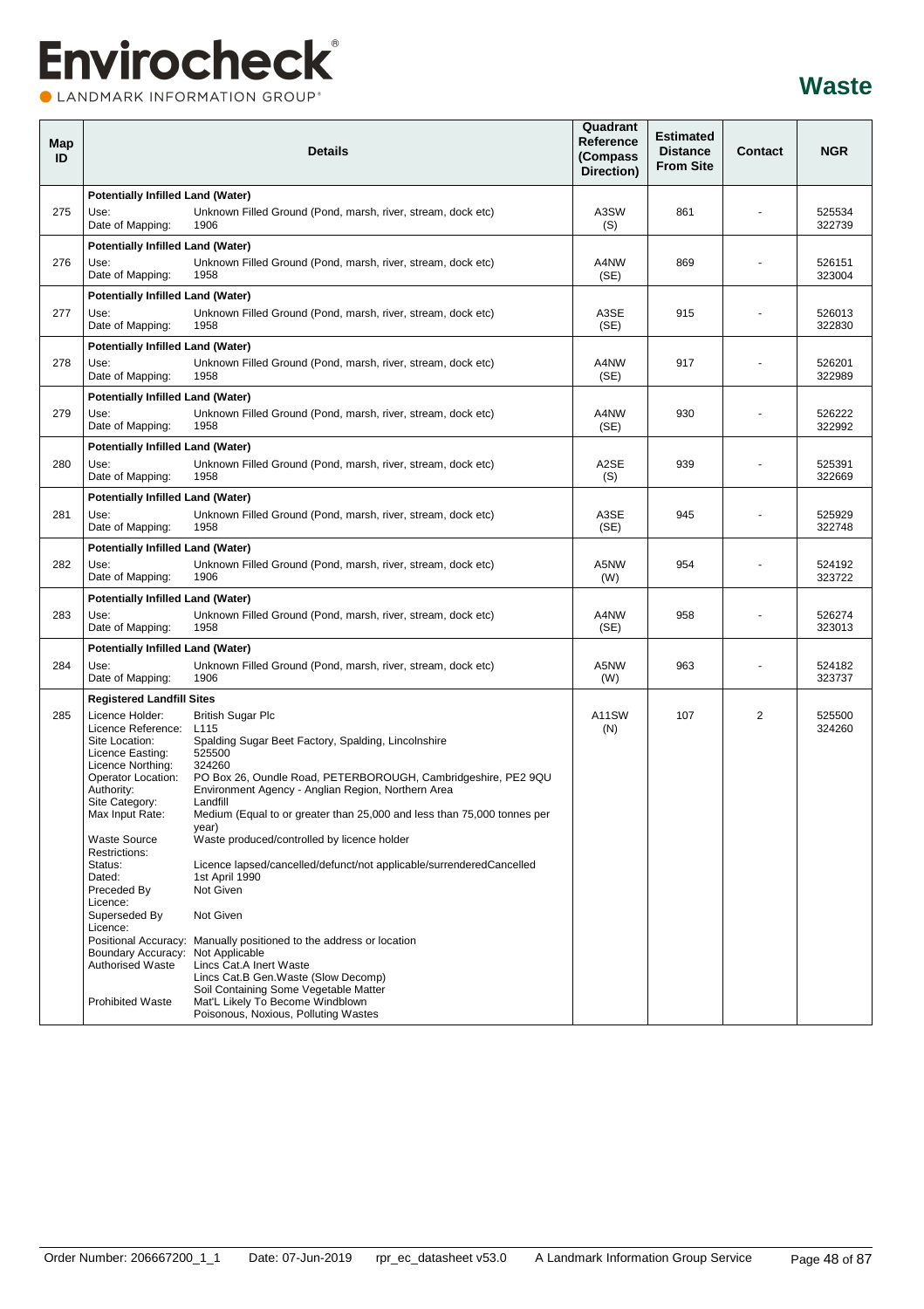CLANDMARK INFORMATION GROUP®

| Map<br>ID |                                                                                                                                                                                                                                                                                                                                                                                             | <b>Details</b>                                                                                                                                                                                                                                                                                                                                                                                                                                                                                                                                                                                                                                                                                                                                        | Quadrant<br>Reference<br>(Compass<br>Direction) | <b>Estimated</b><br><b>Distance</b><br><b>From Site</b> | <b>Contact</b> | <b>NGR</b>       |
|-----------|---------------------------------------------------------------------------------------------------------------------------------------------------------------------------------------------------------------------------------------------------------------------------------------------------------------------------------------------------------------------------------------------|-------------------------------------------------------------------------------------------------------------------------------------------------------------------------------------------------------------------------------------------------------------------------------------------------------------------------------------------------------------------------------------------------------------------------------------------------------------------------------------------------------------------------------------------------------------------------------------------------------------------------------------------------------------------------------------------------------------------------------------------------------|-------------------------------------------------|---------------------------------------------------------|----------------|------------------|
|           | <b>Registered Waste Transfer Sites</b>                                                                                                                                                                                                                                                                                                                                                      |                                                                                                                                                                                                                                                                                                                                                                                                                                                                                                                                                                                                                                                                                                                                                       |                                                 |                                                         |                |                  |
| 286       | Licence Holder:<br>Licence Reference:<br>Site Location:<br>Operator Location:<br>Authority:<br>Site Category:<br>Max Input Rate:<br><b>Waste Source</b><br>Restrictions:<br>Licence Status:<br>Dated:<br>Preceded By<br>Licence:<br>Superseded By<br>Licence:<br>Positional Accuracy:<br><b>Boundary Quality:</b><br><b>Authorised Waste</b>                                                | British Gas Plc (East Midlands)<br>L222<br>Abion Street, Spalding, Lincolnshire<br>PO Box 13, Clayton Road, LINCOLN, Lincolnshire, LN5 8RD<br>Environment Agency - Anglian Region, Northern Area<br>Transfer<br>Very Small (Less than 10,000 tonnes per year)<br>No known restriction on source of waste<br>Licence has completion certificateSurrendered<br>26th May 1994<br>Not Given<br>Not Given<br>Manually positioned to the address or location<br>Not Supplied<br>Building/Demol.Waste Consisting Of<br><b>Domestic Appliances</b><br>Ferrous Metal Items - Solid Forms<br>Lincs Cat.A Inert Waste<br>Lincs Cat.B Gen.Waste (Slow Decomp)                                                                                                     | A6SE<br>(S)                                     | 392                                                     | $\overline{2}$ | 525250<br>323300 |
|           | <b>Prohibited Waste</b>                                                                                                                                                                                                                                                                                                                                                                     | Max. Waste Permitted By Licence<br>Non-Ferrous Metal Items - Solid Forms<br><b>Liquid Wastes</b><br>Sludge Wastes<br>Waste N.O.S.                                                                                                                                                                                                                                                                                                                                                                                                                                                                                                                                                                                                                     |                                                 |                                                         |                |                  |
|           | <b>Registered Waste Transfer Sites</b>                                                                                                                                                                                                                                                                                                                                                      |                                                                                                                                                                                                                                                                                                                                                                                                                                                                                                                                                                                                                                                                                                                                                       |                                                 |                                                         |                |                  |
| 287       | Licence Holder:<br>Licence Reference:<br>Site Location:<br>Operator Location:<br>Authority:<br>Site Category:<br>Max Input Rate:<br><b>Waste Source</b><br>Restrictions:<br>Licence Status:<br>Dated:<br>Preceded By<br>Licence:<br>Superseded By<br>Licence:<br>Positional Accuracy:<br>Boundary Quality:<br><b>Authorised Waste</b><br><b>Prohibited Waste</b>                            | Hex Holdings Ltd<br>L <sub>154</sub><br>Denspares Motor Factors, 30 Westlode Street, SPALDING, Lincolnshire,<br><b>PE11 2AF</b><br>110 Regent Road, LEICESTER, Leicestershire, LE1 7LT<br>Environment Agency - Anglian Region, Northern Area<br>Transfer<br>Very Small (Less than 10,000 tonnes per year)<br>No known restriction on source of waste<br>Site exempt from licenceExempt<br>1st February 1993<br>Not Given<br>Not Given<br>Manually positioned to the address or location<br>Not Supplied<br>Max.Storage In Licence<br>Waste Solvents/Waste Paint Thinners<br>Waste N.O.S.                                                                                                                                                              | A2SW<br>(SW)                                    | 865                                                     | 2              | 524980<br>322910 |
| 288       | <b>Registered Waste Transfer Sites</b><br>Licence Holder:<br>Licence Reference: L253<br>Site Location:<br>Operator Location:<br>Authority:<br>Site Category:<br>Max Input Rate:<br><b>Waste Source</b><br>Restrictions:<br>Licence Status:<br>Dated:<br>Preceded By<br>Licence:<br>Superseded By<br>Licence:<br>Positional Accuracy:<br><b>Boundary Quality:</b><br><b>Authorised Waste</b> | Sundorne Products (Llanidloes) Ltd<br>West Marsh Road H.W.R.C, Spalding, Lincolnshire<br>Park Avenue, Aberystwyth, Ceredigion, Sy23 1pg<br>Environment Agency - Anglian Region, Northern Area<br><b>Civic Amenity</b><br>Very Small (Less than 10,000 tonnes per year)<br>No known restriction on source of waste<br>Operational as far as is knownOperational<br>16th September 1993<br>R 14<br>Not Given<br>Manually positioned to the road within the address or location<br>Not Supplied<br>Com. & Ind. Waste For Recycling<br>Lead/Acid Batteries<br>Lincs Cat.A Inert Waste<br>Lincs Cat.B Gen. Waste (Slow Decomp)<br>Lincs Cat.C Putrescible<br>Lincs Cat.Di Difficut<br>Max. Waste Permitted By Licence<br>Spec.Waste (Epa'90:S62/1996 Regs) | A15SE<br>(NE)                                   | 937                                                     | 2              | 526080<br>324900 |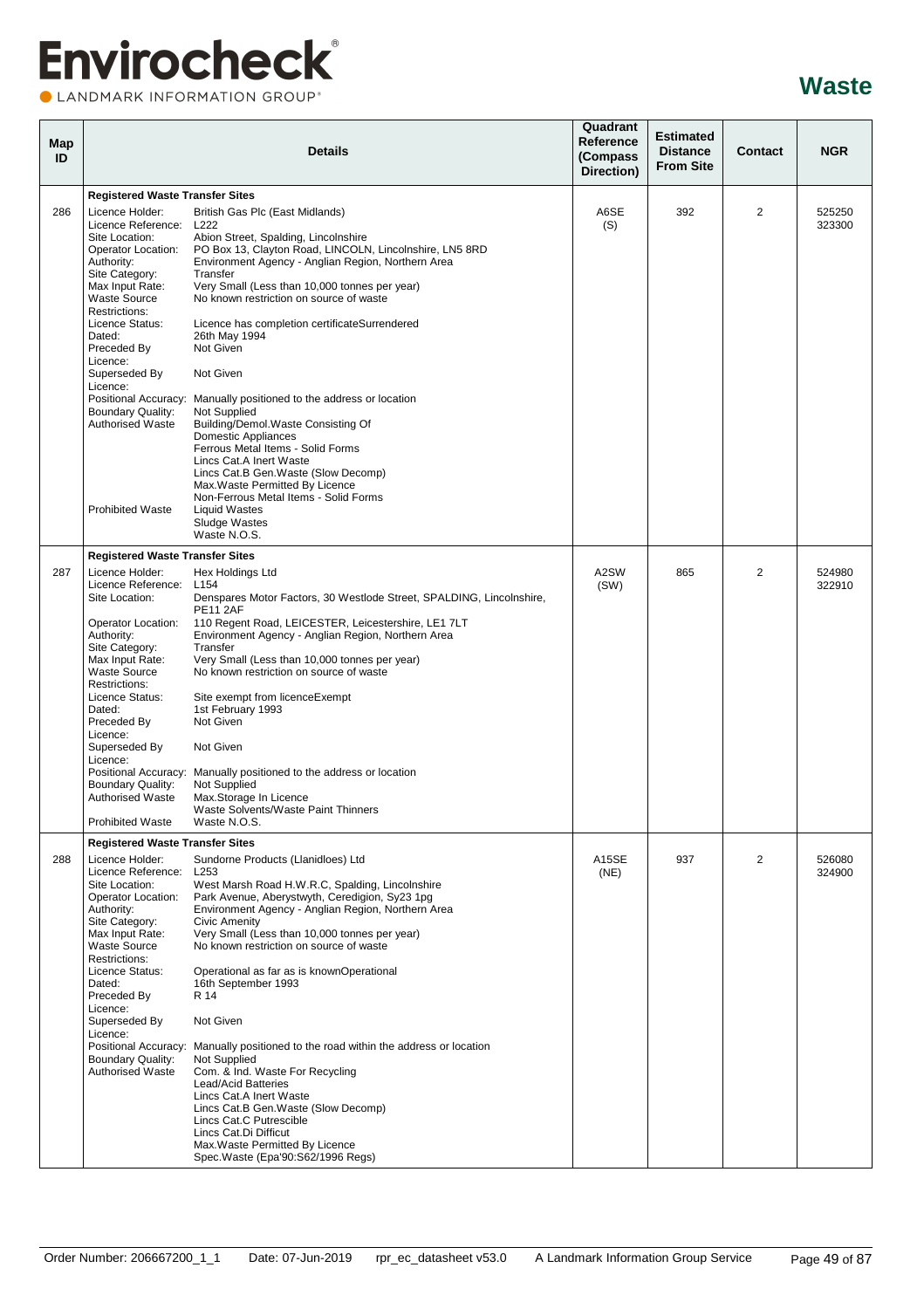CLANDMARK INFORMATION GROUP®

| Map<br>ID |                                                                                                                                                                                                                                                                                                               | <b>Details</b>                                                                                                                                                                                                                                                                                                                                                                                                                                                                                                                   | Quadrant<br>Reference<br>(Compass)<br>Direction) | <b>Estimated</b><br><b>Distance</b><br><b>From Site</b> | <b>Contact</b> | <b>NGR</b>       |
|-----------|---------------------------------------------------------------------------------------------------------------------------------------------------------------------------------------------------------------------------------------------------------------------------------------------------------------|----------------------------------------------------------------------------------------------------------------------------------------------------------------------------------------------------------------------------------------------------------------------------------------------------------------------------------------------------------------------------------------------------------------------------------------------------------------------------------------------------------------------------------|--------------------------------------------------|---------------------------------------------------------|----------------|------------------|
|           | <b>Registered Waste Transfer Sites</b>                                                                                                                                                                                                                                                                        |                                                                                                                                                                                                                                                                                                                                                                                                                                                                                                                                  |                                                  |                                                         |                |                  |
| 288       | Licence Holder:<br>Licence Reference:<br>Site Location:<br>Operator Location:<br>Authority:<br>Site Category:<br>Max Input Rate:<br><b>Waste Source</b><br>Restrictions:<br>Licence Status:<br>Dated:<br>Preceded By<br>Licence:<br>Superseded By<br>Licence:<br>Boundary Quality:<br><b>Authorised Waste</b> | Lincolnshire C.C.<br>R 14<br>West Marsh Road, Spalding, Lincolnshire<br>City Hall, LINCOLN, Lincolnshire, LN1 1DN<br>Environment Agency - Anglian Region, Northern Area<br>Civic Amenity<br>Undefined<br>No known restriction on source of waste<br>Record supersededSuperseded<br>1st June 1977<br>Not Given<br>L <sub>253</sub><br>Positional Accuracy: Manually positioned to the road within the address or location<br><b>Not Supplied</b><br>Civic Amenity/Refuse Amenity Waste<br>Trade Waste Compat. With Recycl./Transf | A15SE<br>(NE)                                    | 937                                                     | $\overline{2}$ | 526080<br>324900 |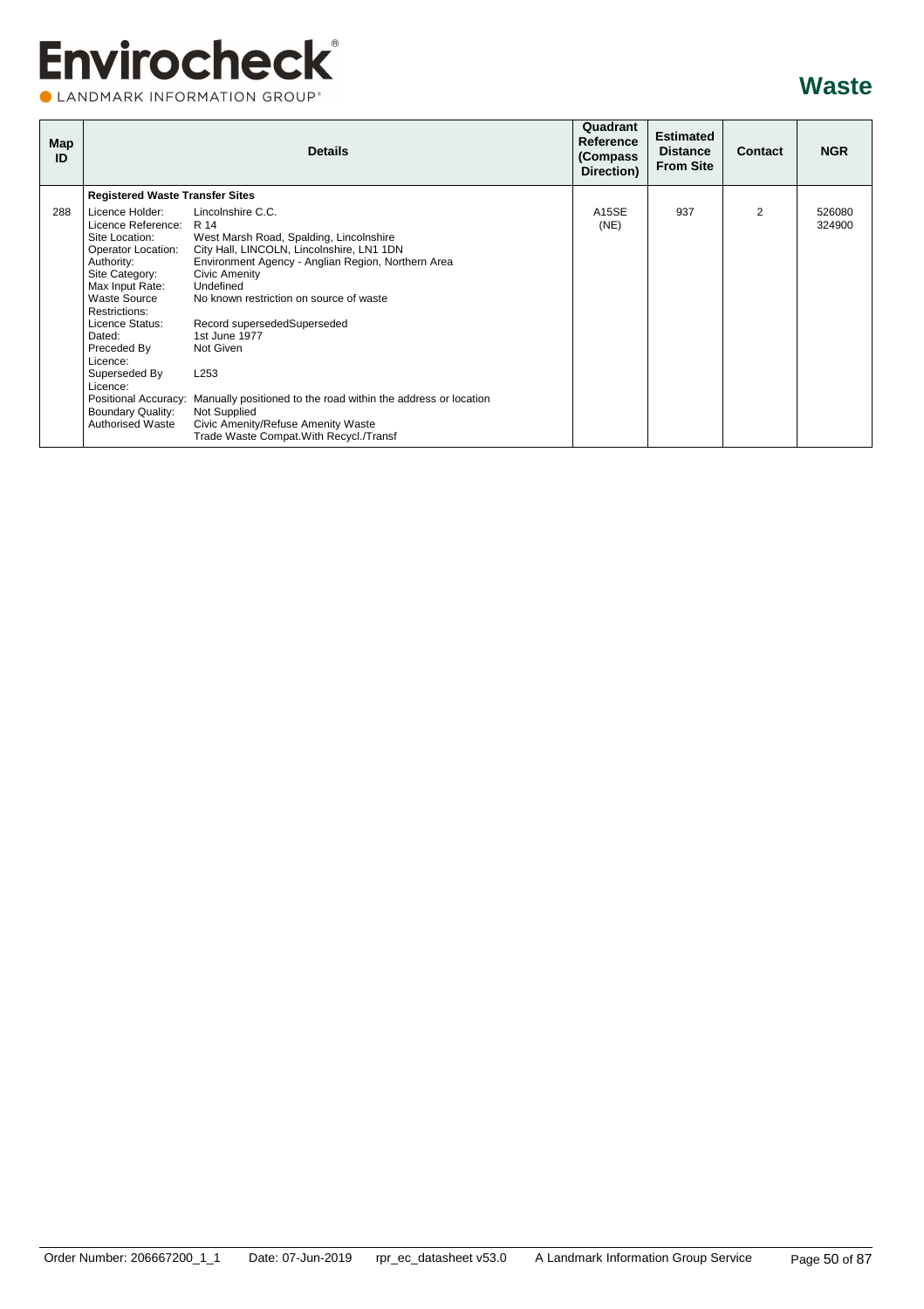CLANDMARK INFORMATION GROUP®

#### **Hazardous Substances**

| Map<br>ID |                                                                                                                                               | <b>Details</b>                                                                                                                                                                                                                                                                                                                                                                  | Quadrant<br>Reference<br>(Compass)<br>Direction) | <b>Estimated</b><br><b>Distance</b><br><b>From Site</b> | Contact        | <b>NGR</b>       |
|-----------|-----------------------------------------------------------------------------------------------------------------------------------------------|---------------------------------------------------------------------------------------------------------------------------------------------------------------------------------------------------------------------------------------------------------------------------------------------------------------------------------------------------------------------------------|--------------------------------------------------|---------------------------------------------------------|----------------|------------------|
|           |                                                                                                                                               | <b>Control of Major Accident Hazards Sites (COMAH)</b>                                                                                                                                                                                                                                                                                                                          |                                                  |                                                         |                |                  |
| 289       | Name:<br>Location:<br>Reference:<br>Type:<br>Status:                                                                                          | P P and H (Spalding) Ltd<br>Wardentree Lane, SPALDING, Lincolnshire, PE11 3UG<br>Not Supplied<br>Lower Tier<br>Record Ceased To Be Supplied Under COMAH Regulations<br>Positional Accuracy: Manually positioned to the road within the address or location                                                                                                                      | A14NE<br>(N)                                     | 786                                                     | $\overline{7}$ | 525121<br>325017 |
|           |                                                                                                                                               | <b>Control of Major Accident Hazards Sites (COMAH)</b>                                                                                                                                                                                                                                                                                                                          |                                                  |                                                         |                |                  |
| 290       | Name:<br>Location:<br>Reference:<br>Type:<br>Status:                                                                                          | Calor Gas (Spalding) Limited<br>Wardentree Lane, Pinchbeck, SPALDING, Lincolnshire, PE11 2UG<br>Not Supplied<br>Lower Tier<br>Record Ceased To Be Supplied Under COMAH Regulations<br>Positional Accuracy: Automatically positioned to the road within the address                                                                                                              | A15NW<br>(N)                                     | 910                                                     | $\overline{7}$ | 525501<br>325138 |
|           |                                                                                                                                               | Notification of Installations Handling Hazardous Substances (NIHHS)                                                                                                                                                                                                                                                                                                             |                                                  |                                                         |                |                  |
| 291       | Name:<br>Location:<br>Status:                                                                                                                 | Calor Gas (Spalding) Limited<br>Wardentree Lane, Pinchbeck, SPALDING, Lincolnshire, PE11 2UG<br><b>Not Active</b><br>Positional Accuracy: Automatically positioned to the road within the address                                                                                                                                                                               | A15NW<br>(N)                                     | 905                                                     | $\overline{7}$ | 525501<br>325133 |
|           |                                                                                                                                               | <b>Planning Hazardous Substance Consents</b>                                                                                                                                                                                                                                                                                                                                    |                                                  |                                                         |                |                  |
| 292       | Name:<br>Location:<br>Authority:<br><b>Application Ref:</b><br>Hazardous<br>Substance:<br>Maximum Quantity:<br>Application date:<br>Decision: | Pp & H Ltd<br>Wardentree Lane, Pinchbeck, SPALDING, Lincolnshire, PE<br>South Holland District Council<br>H14/0649/93<br>Liquefied extremely flammable gas (including LPG) and natural gas (whether<br>liquefied or not)<br>50<br>14th July 1993<br><b>Deemed Consent GrantedGranted</b><br>Positional Accuracy: Manually positioned to the road within the address or location | A15NW<br>(N)                                     | 911                                                     | 8              | 525516<br>325136 |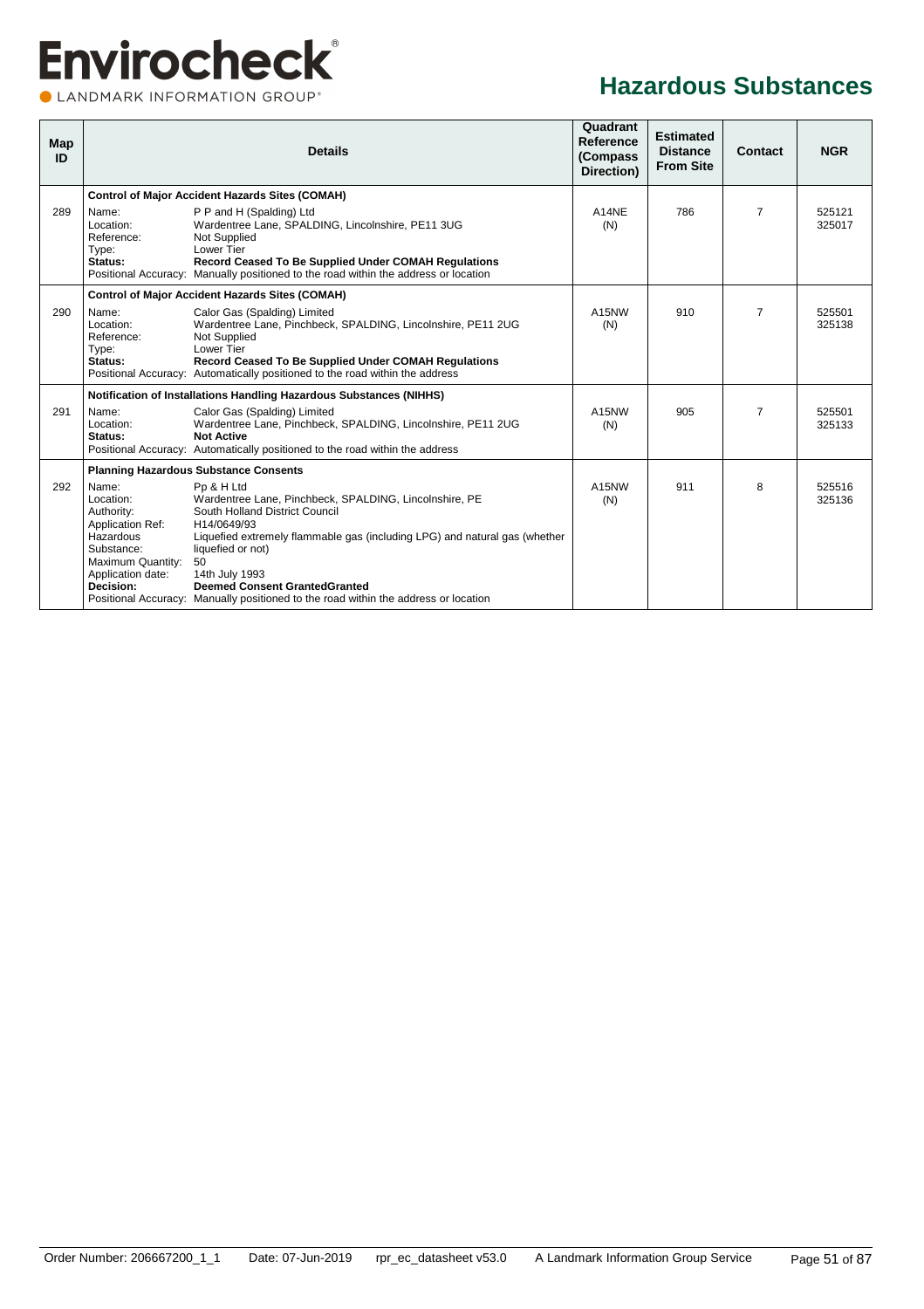### **Envirocheck®** LANDMARK INFORMATION GROUP®

### **Geological**

| Map<br>ID |                                                               | <b>Details</b>                                                                                                                               | Quadrant<br>Reference<br>(Compass<br>Direction) | <b>Estimated</b><br><b>Distance</b><br><b>From Site</b> | <b>Contact</b> | <b>NGR</b>       |
|-----------|---------------------------------------------------------------|----------------------------------------------------------------------------------------------------------------------------------------------|-------------------------------------------------|---------------------------------------------------------|----------------|------------------|
|           | BGS 1:625,000 Solid Geology                                   |                                                                                                                                              |                                                 |                                                         |                |                  |
|           | Description:                                                  | Kellaways Formation And Oxford Clay Formation (Undifferentiated)                                                                             | A10SE<br>(S)                                    | 0                                                       | 1              | 525427<br>323934 |
|           | <b>BGS Estimated Soil Chemistry</b>                           |                                                                                                                                              |                                                 |                                                         |                |                  |
|           | Source:<br>Soil Sample Type:<br>Arsenic                       | British Geological Survey, National Geoscience Information Service<br><b>Rural Soil</b><br>$<$ 15 mg/kg                                      | A10SE<br>(N)                                    | $\Omega$                                                | 1              | 525427<br>324000 |
|           | Concentration:<br>Cadmium<br>Concentration:                   | $<$ 1.8 mg/kg                                                                                                                                |                                                 |                                                         |                |                  |
|           | Chromium<br>Concentration:<br>Lead Concentration: <100 mg/kg  | 40 - 60 mg/kg                                                                                                                                |                                                 |                                                         |                |                  |
|           | Nickel<br>Concentration:                                      | 15 - 30 mg/kg                                                                                                                                |                                                 |                                                         |                |                  |
|           | <b>BGS Estimated Soil Chemistry</b>                           |                                                                                                                                              |                                                 |                                                         |                |                  |
|           | Source:<br>Soil Sample Type:<br>Arsenic                       | British Geological Survey, National Geoscience Information Service<br><b>Rural Soil</b><br>$<$ 15 mg/kg                                      | A10SE<br>(S)                                    | 0                                                       | 1              | 525427<br>323934 |
|           | Concentration:<br>Cadmium<br>Concentration:                   | $<$ 1.8 mg/kg                                                                                                                                |                                                 |                                                         |                |                  |
|           | Chromium<br>Concentration:<br>Lead Concentration: <100 mg/kg  | 60 - 90 mg/kg                                                                                                                                |                                                 |                                                         |                |                  |
|           | Nickel<br>Concentration:                                      | 15 - 30 mg/kg                                                                                                                                |                                                 |                                                         |                |                  |
|           | <b>BGS Recorded Mineral Sites</b>                             |                                                                                                                                              |                                                 |                                                         |                |                  |
| 293       | Site Name:<br>Location:                                       | <b>Spalding Brick Works</b><br>Spalding, Lincolnshire                                                                                        | A9SW<br>(W)                                     | 831                                                     | 1              | 524303<br>324078 |
|           | Source:                                                       | British Geological Survey, National Geoscience Information Service                                                                           |                                                 |                                                         |                |                  |
|           | Reference:<br>Type:                                           | 136216<br>Opencast                                                                                                                           |                                                 |                                                         |                |                  |
|           | Status:<br>Operator:                                          | <b>Ceased</b><br>Unknown Operator                                                                                                            |                                                 |                                                         |                |                  |
|           | Operator Location:                                            | Not Supplied                                                                                                                                 |                                                 |                                                         |                |                  |
|           | Periodic Type:<br>Geology:                                    | Quaternary<br><b>Tidal Flat Deposits</b>                                                                                                     |                                                 |                                                         |                |                  |
|           | Commodity:                                                    | Common Clay and Shale<br>Positional Accuracy: Located by supplier to within 10m                                                              |                                                 |                                                         |                |                  |
|           | <b>BGS Measured Urban Soil Chemistry</b><br>No data available |                                                                                                                                              |                                                 |                                                         |                |                  |
|           | <b>BGS Urban Soil Chemistry Averages</b>                      |                                                                                                                                              |                                                 |                                                         |                |                  |
|           | No data available                                             |                                                                                                                                              |                                                 |                                                         |                |                  |
|           | <b>Coal Mining Affected Areas</b>                             |                                                                                                                                              |                                                 |                                                         |                |                  |
|           |                                                               | In an area that might not be affected by coal mining                                                                                         |                                                 |                                                         |                |                  |
|           | No Hazard                                                     | Non Coal Mining Areas of Great Britain                                                                                                       |                                                 |                                                         |                |                  |
|           |                                                               | <b>Potential for Collapsible Ground Stability Hazards</b>                                                                                    |                                                 |                                                         |                |                  |
|           | <b>Hazard Potential:</b><br>Source:                           | No Hazard<br>British Geological Survey, National Geoscience Information Service                                                              | A10SE<br>(S)                                    | 0                                                       | 1              | 525427<br>323934 |
|           |                                                               | <b>Potential for Collapsible Ground Stability Hazards</b>                                                                                    |                                                 |                                                         |                |                  |
|           | Hazard Potential:<br>Source:                                  | No Hazard<br>British Geological Survey, National Geoscience Information Service                                                              | A10SW<br>(W)                                    | 133                                                     | 1              | 525000<br>323934 |
|           |                                                               | <b>Potential for Compressible Ground Stability Hazards</b>                                                                                   |                                                 |                                                         |                |                  |
|           | Hazard Potential:<br>Source:                                  | Moderate<br>British Geological Survey, National Geoscience Information Service                                                               | A10SE<br>(S)                                    | 0                                                       | 1              | 525427<br>323934 |
|           | <b>Hazard Potential:</b>                                      | <b>Potential for Compressible Ground Stability Hazards</b><br>Very Low                                                                       | A11SW                                           | 67                                                      | 1              | 525542           |
|           | Source:                                                       | British Geological Survey, National Geoscience Information Service<br><b>Potential for Compressible Ground Stability Hazards</b>             | (NE)                                            |                                                         |                | 324193           |
|           | <b>Hazard Potential:</b>                                      | Moderate                                                                                                                                     | A10SW                                           | 133                                                     | 1              | 525000           |
|           | Source:                                                       | British Geological Survey, National Geoscience Information Service                                                                           | (W)                                             |                                                         |                | 323934           |
|           | <b>Hazard Potential:</b>                                      | <b>Potential for Ground Dissolution Stability Hazards</b><br>No Hazard                                                                       | A10SE                                           | 0                                                       | 1              | 525427           |
|           | Source:                                                       | British Geological Survey, National Geoscience Information Service                                                                           | (S)                                             |                                                         |                | 323934           |
|           | Hazard Potential:<br>Source:                                  | <b>Potential for Ground Dissolution Stability Hazards</b><br>No Hazard<br>British Geological Survey, National Geoscience Information Service | A10SW<br>(W)                                    | 133                                                     | 1              | 525000<br>323934 |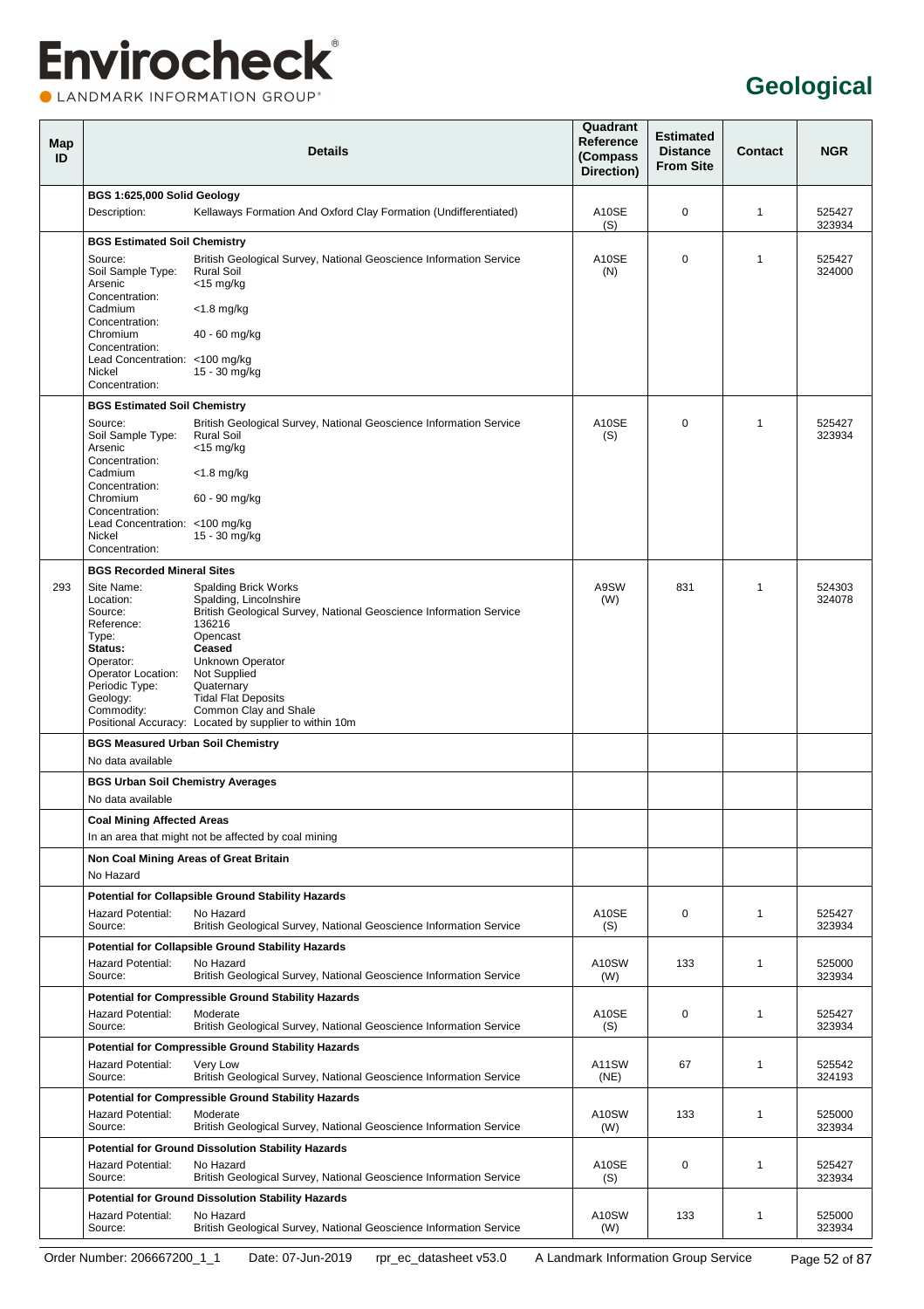### **Envirocheck®** CLANDMARK INFORMATION GROUP®

#### **Geological**

| Map<br>ID |                                     | <b>Details</b>                                                                                                                                                                             | Quadrant<br>Reference<br>(Compass<br>Direction) | <b>Estimated</b><br><b>Distance</b><br><b>From Site</b> | Contact      | <b>NGR</b>       |
|-----------|-------------------------------------|--------------------------------------------------------------------------------------------------------------------------------------------------------------------------------------------|-------------------------------------------------|---------------------------------------------------------|--------------|------------------|
|           |                                     | <b>Potential for Landslide Ground Stability Hazards</b>                                                                                                                                    |                                                 |                                                         |              |                  |
|           | <b>Hazard Potential:</b><br>Source: | Very Low<br>British Geological Survey, National Geoscience Information Service                                                                                                             | A10SE<br>(S)                                    | $\Omega$                                                | $\mathbf{1}$ | 525427<br>323934 |
|           |                                     | <b>Potential for Landslide Ground Stability Hazards</b>                                                                                                                                    |                                                 |                                                         |              |                  |
|           | <b>Hazard Potential:</b><br>Source: | Low<br>British Geological Survey, National Geoscience Information Service                                                                                                                  | A10NE<br>(N)                                    | 130                                                     | $\mathbf{1}$ | 525430<br>324325 |
|           |                                     | <b>Potential for Landslide Ground Stability Hazards</b>                                                                                                                                    |                                                 |                                                         |              |                  |
|           | <b>Hazard Potential:</b><br>Source: | Very Low<br>British Geological Survey, National Geoscience Information Service                                                                                                             | A10SW<br>(W)                                    | 133                                                     | $\mathbf{1}$ | 525000<br>323934 |
|           |                                     | <b>Potential for Running Sand Ground Stability Hazards</b>                                                                                                                                 |                                                 |                                                         |              |                  |
|           | <b>Hazard Potential:</b><br>Source: | Moderate<br>British Geological Survey, National Geoscience Information Service                                                                                                             | A <sub>10</sub> SE<br>(S)                       | $\Omega$                                                | $\mathbf 1$  | 525427<br>323934 |
|           |                                     | <b>Potential for Running Sand Ground Stability Hazards</b>                                                                                                                                 |                                                 |                                                         |              |                  |
|           | <b>Hazard Potential:</b><br>Source: | Very Low<br>British Geological Survey, National Geoscience Information Service                                                                                                             | A11SW<br>(NE)                                   | 67                                                      | $\mathbf{1}$ | 525542<br>324193 |
|           |                                     | <b>Potential for Running Sand Ground Stability Hazards</b>                                                                                                                                 |                                                 |                                                         |              |                  |
|           | <b>Hazard Potential:</b><br>Source: | Moderate<br>British Geological Survey, National Geoscience Information Service                                                                                                             | A10SW<br>(W)                                    | 133                                                     | $\mathbf{1}$ | 525000<br>323934 |
|           |                                     | Potential for Shrinking or Swelling Clay Ground Stability Hazards                                                                                                                          |                                                 |                                                         |              |                  |
|           | <b>Hazard Potential:</b><br>Source: | Low<br>British Geological Survey, National Geoscience Information Service                                                                                                                  | A10SE<br>(S)                                    | $\Omega$                                                | $\mathbf{1}$ | 525427<br>323934 |
|           |                                     | Potential for Shrinking or Swelling Clay Ground Stability Hazards                                                                                                                          |                                                 |                                                         |              |                  |
|           | <b>Hazard Potential:</b><br>Source: | Low<br>British Geological Survey, National Geoscience Information Service                                                                                                                  | A10SW<br>(W)                                    | 133                                                     | $\mathbf{1}$ | 525000<br>323934 |
|           |                                     | Radon Potential - Radon Affected Areas                                                                                                                                                     |                                                 |                                                         |              |                  |
|           | Affected Area:                      | The property is in a Lower probability radon area (less than 1% of homes are<br>estimated to be at or above the Action Level).                                                             | A10SE<br>(S)                                    | $\Omega$                                                | $\mathbf{1}$ | 525427<br>323934 |
|           | Source:                             | British Geological Survey, National Geoscience Information Service                                                                                                                         |                                                 |                                                         |              |                  |
|           |                                     | <b>Radon Potential - Radon Protection Measures</b>                                                                                                                                         |                                                 |                                                         |              |                  |
|           | Source:                             | Protection Measure: No radon protective measures are necessary in the construction of new<br>dwellings or extensions<br>British Geological Survey, National Geoscience Information Service | A10SE<br>(S)                                    | $\Omega$                                                | $\mathbf{1}$ | 525427<br>323934 |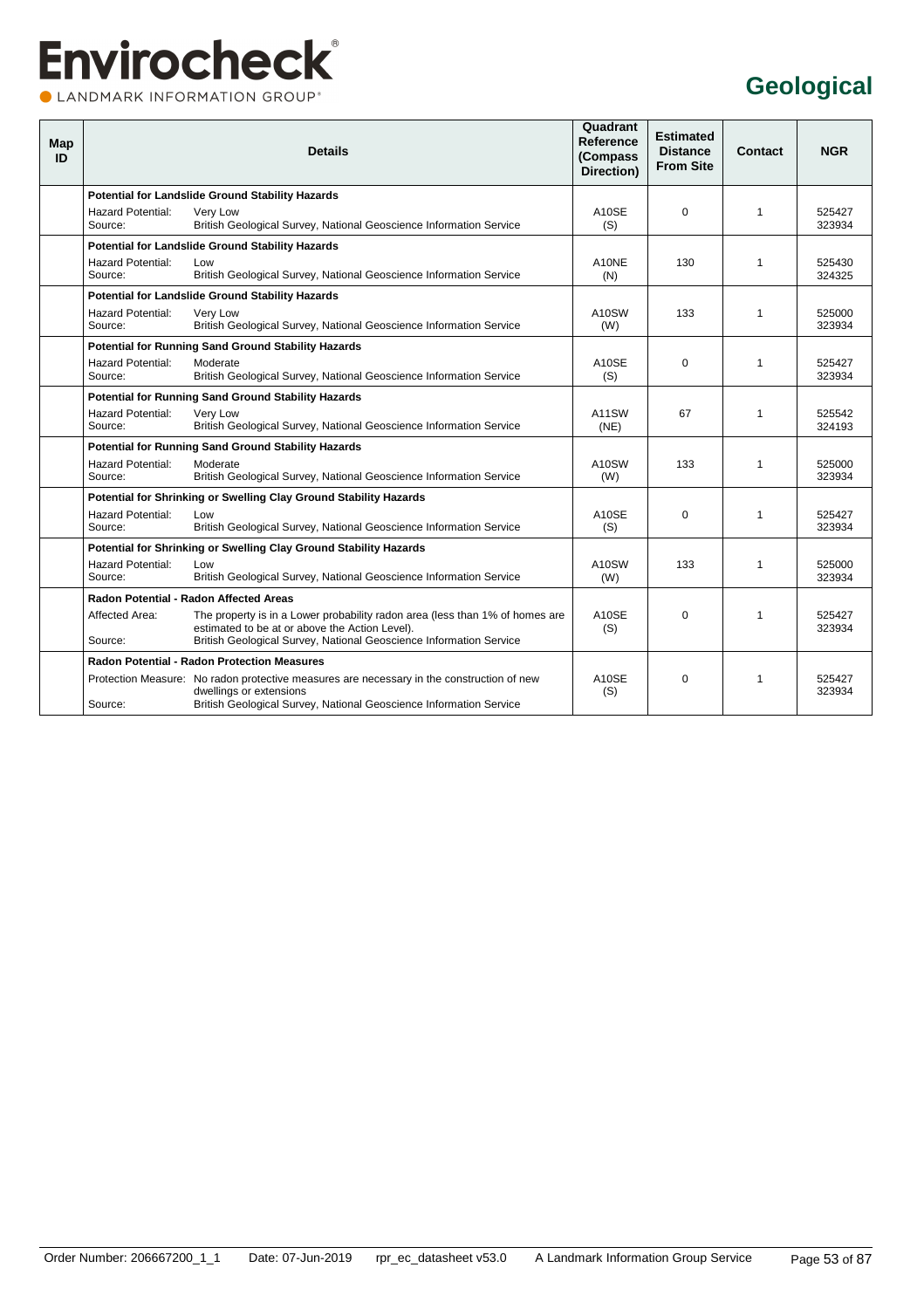#### **OLANDMARK INFORMATION GROUP**<sup>\*</sup>

| Map<br>ID |                                                                                                 | <b>Details</b>                                                                                                                                                                                                         | Quadrant<br>Reference<br>(Compass<br>Direction) | <b>Estimated</b><br><b>Distance</b><br><b>From Site</b> | Contact | <b>NGR</b>       |
|-----------|-------------------------------------------------------------------------------------------------|------------------------------------------------------------------------------------------------------------------------------------------------------------------------------------------------------------------------|-------------------------------------------------|---------------------------------------------------------|---------|------------------|
| 294       | <b>Contemporary Trade Directory Entries</b><br>Name:<br>Location:                               | Bakkavor<br>West Marsh Road, Spalding, Lincolnshire, PE11 2BB                                                                                                                                                          | A7NW<br>(SE)                                    | $\Omega$                                                |         | 525544<br>323811 |
|           | Classification:<br>Status:                                                                      | Food Products - Manufacturers<br>Active<br>Positional Accuracy: Automatically positioned to the address                                                                                                                |                                                 |                                                         |         |                  |
| 295       | <b>Contemporary Trade Directory Entries</b><br>Name:<br>Location:<br>Classification:<br>Status: | <b>Welland Print Ltd</b><br>West Marsh Road, Spalding, PE11 2BB<br><b>Printers</b><br><b>Inactive</b>                                                                                                                  | A11SW<br>(E)                                    | $\Omega$                                                |         | 525713<br>323986 |
|           |                                                                                                 | Positional Accuracy: Automatically positioned to the address                                                                                                                                                           |                                                 |                                                         |         |                  |
| 295       | <b>Contemporary Trade Directory Entries</b><br>Name:<br>Location:<br>Classification:<br>Status: | <b>Welland Print</b><br>Welland Print, West Marsh Road, Spalding, PE11 2BB<br><b>Printers</b><br>Inactive<br>Positional Accuracy: Automatically positioned to the address                                              | A11SW<br>(E)                                    | $\Omega$                                                |         | 525713<br>323986 |
|           | <b>Contemporary Trade Directory Entries</b>                                                     |                                                                                                                                                                                                                        |                                                 |                                                         |         |                  |
| 296       | Name:<br>Location:<br>Classification:<br>Status:                                                | Fowler Welch<br>West Marsh Road, Spalding, Lincolnshire, PE11 2BB<br>Road Haulage Services<br>Active<br>Positional Accuracy: Automatically positioned to the address                                                   | A11SW<br>(NE)                                   | 32                                                      |         | 525533<br>324156 |
|           | <b>Contemporary Trade Directory Entries</b>                                                     |                                                                                                                                                                                                                        |                                                 |                                                         |         |                  |
| 297       | Name:<br>Location:<br>Classification:<br>Status:                                                | Westons Farm Supplies Spalding Ltd<br>Holbeach Road, Spalding, Lincolnshire, PE11 2HJ<br><b>Agricultural Merchants</b><br><b>Active</b><br>Positional Accuracy: Automatically positioned to the address                | A7NW<br>(SE)                                    | 54                                                      |         | 525686<br>323741 |
|           | <b>Contemporary Trade Directory Entries</b>                                                     |                                                                                                                                                                                                                        |                                                 |                                                         |         |                  |
| 297       | Name:<br>Location:<br>Classification:<br>Status:                                                | <b>Westons Garden Machinery</b><br>Holbeach Road, Spalding, Lincolnshire, PE11 2HJ<br>Lawnmowers & Garden Machinery - Sales & Service<br><b>Active</b><br>Positional Accuracy: Automatically positioned to the address | A7NW<br>(SE)                                    | 54                                                      |         | 525686<br>323741 |
|           | <b>Contemporary Trade Directory Entries</b>                                                     |                                                                                                                                                                                                                        |                                                 |                                                         |         |                  |
| 298       | Name:<br>Location:<br>Classification:                                                           | <b>Richards Auto Services</b><br>Unit 1, Plover Court, Stephenson Avenue, Pinchbeck, Spalding, Lincolnshire,<br><b>PE11 3SW</b><br><b>Garage Services</b>                                                              | A10NE<br>(NW)                                   | 81                                                      |         | 525215<br>324281 |
|           | Status:                                                                                         | <b>Inactive</b><br>Positional Accuracy: Automatically positioned to the address                                                                                                                                        |                                                 |                                                         |         |                  |
|           | <b>Contemporary Trade Directory Entries</b>                                                     |                                                                                                                                                                                                                        |                                                 |                                                         |         |                  |
| 299       | Name:<br>Location:<br>Classification:<br>Status:                                                | Central Tyre Ltd<br>28, Holbeach Road, Spalding, PE11 2HQ<br><b>Tyre Dealers</b><br><b>Active</b><br>Positional Accuracy: Automatically positioned to the address                                                      | A7SW<br>(SE)                                    | 89                                                      |         | 525596<br>323556 |
|           | <b>Contemporary Trade Directory Entries</b>                                                     |                                                                                                                                                                                                                        |                                                 |                                                         |         |                  |
| 299       | Name:<br>Location:<br>Classification:<br>Status:                                                | <b>Central Tyre</b><br>28, Holbeach Road, Spalding, Lincolnshire, PE11 2HQ<br><b>Tyre Dealers</b><br>Inactive<br>Positional Accuracy: Automatically positioned to the address                                          | A7SW<br>(SE)                                    | 90                                                      |         | 525597<br>323556 |
|           | <b>Contemporary Trade Directory Entries</b>                                                     |                                                                                                                                                                                                                        |                                                 |                                                         |         |                  |
| 300       | Name:<br>Location:<br>Classification:<br>Status:                                                | The Whitaker Group<br>Stephenson Avenue, Pinchbeck, SPALDING, Lincolnshire, PE11 3SW<br>Car Body Repairs<br><b>Active</b><br>Positional Accuracy: Automatically positioned to the address                              | A10NE<br>(N)                                    | 121                                                     |         | 525288<br>324372 |
|           | <b>Contemporary Trade Directory Entries</b>                                                     |                                                                                                                                                                                                                        |                                                 |                                                         |         |                  |
| 301       | Name:<br>Location:<br>Classification:<br>Status:                                                | Aginstallations<br>117, Albion Street, Spalding, Lincolnshire, PE11 2BA<br>Boilers - Servicing, Replacements & Repairs<br>Inactive                                                                                     | A6SE<br>(S)                                     | 157                                                     |         | 525423<br>323472 |
|           |                                                                                                 | Positional Accuracy: Automatically positioned to the address                                                                                                                                                           |                                                 |                                                         |         |                  |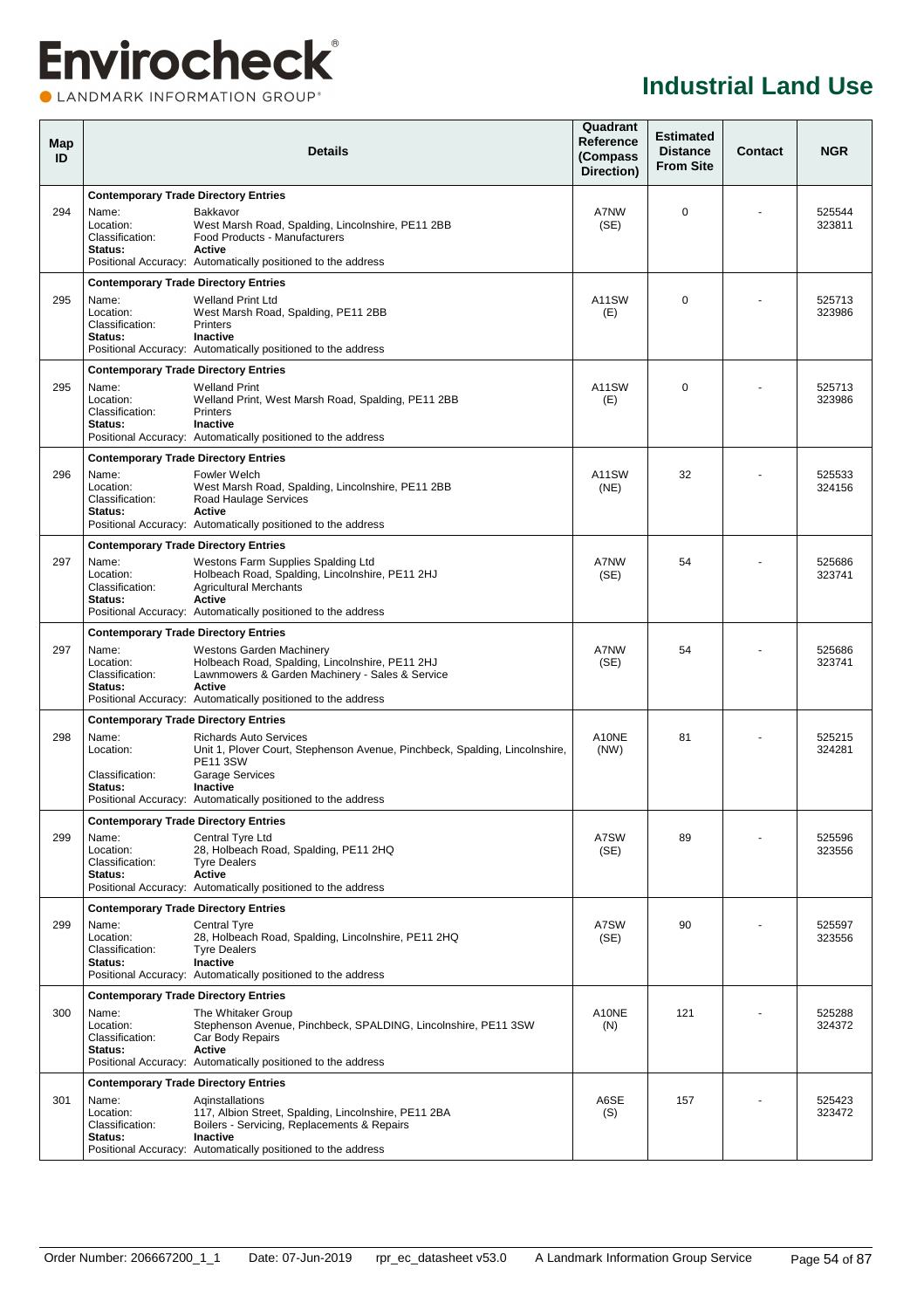**OLANDMARK INFORMATION GROUP**<sup>\*</sup>

| Map<br>ID |                                                                                                 | <b>Details</b>                                                                                                                                                                                                                |               | <b>Estimated</b><br><b>Distance</b><br><b>From Site</b> | <b>Contact</b> | <b>NGR</b>       |
|-----------|-------------------------------------------------------------------------------------------------|-------------------------------------------------------------------------------------------------------------------------------------------------------------------------------------------------------------------------------|---------------|---------------------------------------------------------|----------------|------------------|
|           | <b>Contemporary Trade Directory Entries</b>                                                     |                                                                                                                                                                                                                               |               |                                                         |                |                  |
| 302       | Name:<br>Location:<br>Classification:<br>Status:                                                | <b>Welland Hospital</b><br>Roman Bank, Spalding, Lincolnshire, PE11 2HN<br>Hospitals<br>Inactive<br>Positional Accuracy: Automatically positioned to the address                                                              | A7NE<br>(E)   | 158                                                     |                | 525850<br>323844 |
|           | <b>Contemporary Trade Directory Entries</b>                                                     |                                                                                                                                                                                                                               |               |                                                         |                |                  |
| 303       | Name:<br>Location:<br>Classification:<br>Status:                                                | <b>Hkc Enterprises</b><br>103 West Elloe Av, Spalding, Lincolnshire, PE11 2BJ<br>Electrical goods - servicing & repairs<br><b>Inactive</b><br>Positional Accuracy: Manually positioned within the geographical locality       | A6SE<br>(SW)  | 171                                                     |                | 525262<br>323550 |
|           | <b>Contemporary Trade Directory Entries</b>                                                     |                                                                                                                                                                                                                               |               |                                                         |                |                  |
| 304       | Name:<br>Location:<br>Classification:<br>Status:                                                | Gale Force Tyres<br>Saville House, Spalding, Lincolnshire, PE11 3SW<br><b>Tyre Dealers</b><br>Inactive<br>Positional Accuracy: Automatically positioned to the address                                                        | A10NE<br>(NW) | 230                                                     |                | 525189<br>324454 |
|           | <b>Contemporary Trade Directory Entries</b>                                                     |                                                                                                                                                                                                                               |               |                                                         |                |                  |
| 304       | Name:<br>Location:<br>Classification:<br>Status:                                                | S A Moore Transport Ltd<br>Saville House, Stephenson Avenue, Pinchbeck, Spalding, PE11 3SW<br>Road Haulage Services<br>Active<br>Positional Accuracy: Automatically positioned to the address                                 | A10NE<br>(NW) | 230                                                     |                | 525189<br>324454 |
|           | <b>Contemporary Trade Directory Entries</b>                                                     |                                                                                                                                                                                                                               |               |                                                         |                |                  |
| 304       | Name:<br>Location:                                                                              | K N Bunn Europe Ltd<br>Saville House, Stephenson Avenue, Pinchbeck, Spalding, Lincolnshire, PE11<br>3SW                                                                                                                       | A10NE<br>(NW) | 231                                                     |                | 525188<br>324454 |
|           | Classification:<br>Status:                                                                      | Road Haulage Services<br>Active<br>Positional Accuracy: Automatically positioned to the address                                                                                                                               |               |                                                         |                |                  |
|           | <b>Contemporary Trade Directory Entries</b>                                                     |                                                                                                                                                                                                                               |               |                                                         |                |                  |
| 304       | Name:<br>Location:<br>Classification:<br>Status:                                                | <b>Chris Vickers</b><br>Stephenson Av, Pinchbeck, Spalding, Lincolnshire, PE11 3SW<br>Refrigeration Equipment - Commercial<br>Inactive<br>Positional Accuracy: Manually positioned to the road within the address or location | A10NE<br>(NW) | 258                                                     |                | 525162<br>324470 |
|           |                                                                                                 |                                                                                                                                                                                                                               |               |                                                         |                |                  |
| 305       | <b>Contemporary Trade Directory Entries</b><br>Name:<br>Location:<br>Classification:<br>Status: | <b>Spalding Cemetery</b><br>Cemetery Lodge, Pinchbeck Rd, Spalding, Lincolnshire, PE11 1QL<br>Cemeteries & Crematoria<br>Inactive<br>Positional Accuracy: Manually positioned to the address or location                      | A6NW<br>(W)   | 244                                                     |                | 524906<br>323764 |
|           | <b>Contemporary Trade Directory Entries</b>                                                     |                                                                                                                                                                                                                               |               |                                                         |                |                  |
| 306       | Name:<br>Location:<br>Classification:<br>Status:                                                | <b>Commercial Road Car Centre</b><br>Commercial Road, Spalding, Lincolnshire, PE11 2HE<br><b>Car Dealers</b><br><b>Inactive</b><br>Positional Accuracy: Automatically positioned to the address                               | A6SE<br>(S)   | 254                                                     |                | 525419<br>323365 |
|           | <b>Contemporary Trade Directory Entries</b>                                                     |                                                                                                                                                                                                                               |               |                                                         |                |                  |
| 306       | Name:<br>Location:<br>Classification:<br>Status:                                                | <b>Commercial Road Garage</b><br>Commercial Road, Spalding, Lincolnshire, PE11 2HE<br><b>Mot Testing Centres</b><br><b>Inactive</b><br>Positional Accuracy: Automatically positioned to the address                           | A6SE<br>(S)   | 254                                                     |                | 525419<br>323365 |
|           | <b>Contemporary Trade Directory Entries</b>                                                     |                                                                                                                                                                                                                               |               |                                                         |                |                  |
| 306       | Name:<br>Location:<br>Classification:<br>Status:                                                | <b>Commercial Road Car Sales</b><br>Commercial Road, Spalding, PE11 2HE<br>Car Dealers - Used<br><b>Inactive</b><br>Positional Accuracy: Automatically positioned to the address                                              | A6SE<br>(S)   | 254                                                     |                | 525418<br>323366 |
|           | <b>Contemporary Trade Directory Entries</b>                                                     |                                                                                                                                                                                                                               |               |                                                         |                |                  |
| 306       | Name:<br>Location:<br>Classification:<br>Status:                                                | <b>Commercial Road Garage</b><br>Commercial Road, Spalding, PE11 2HE<br><b>Garage Services</b><br>Active<br>Positional Accuracy: Automatically positioned to the address                                                      | A6SE<br>(S)   | 254                                                     |                | 525418<br>323366 |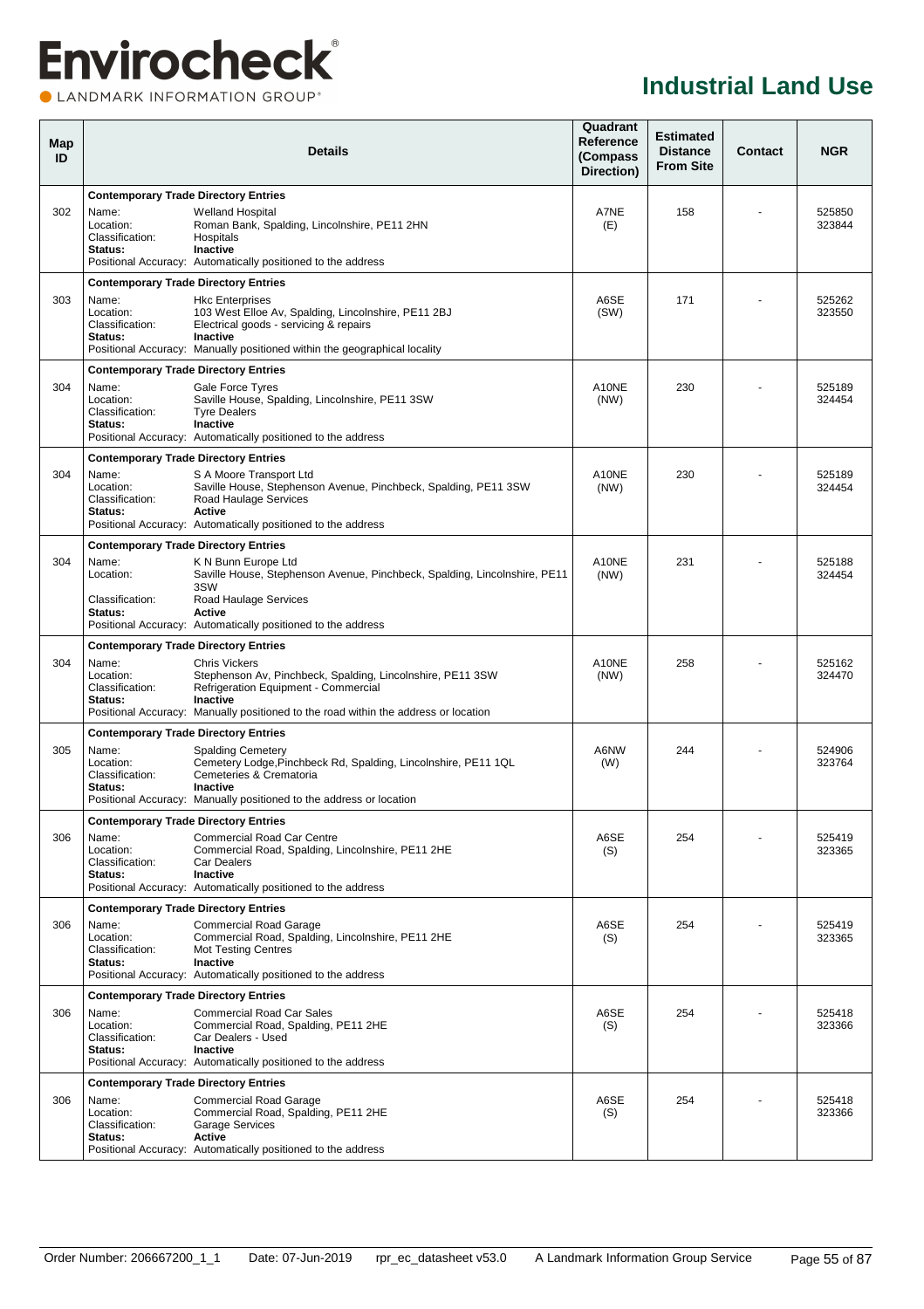### **Envirocheck®** CLANDMARK INFORMATION GROUP®

| Map<br>ID |                                                                                                 | <b>Details</b>                                                                                                                                                                                                                        |               |     | <b>Contact</b> | <b>NGR</b>       |
|-----------|-------------------------------------------------------------------------------------------------|---------------------------------------------------------------------------------------------------------------------------------------------------------------------------------------------------------------------------------------|---------------|-----|----------------|------------------|
|           | <b>Contemporary Trade Directory Entries</b>                                                     |                                                                                                                                                                                                                                       |               |     |                |                  |
| 307       | Name:<br>Location:<br>Classification:<br>Status:                                                | Quadrant Laboratories Ltd<br>Stephenson Av, Pinchbeck, Spalding, Lincolnshire, PE11 3SW<br>Laboratories<br>Inactive<br>Positional Accuracy: Manually positioned to the road within the address or location                            | A10NE<br>(NW) | 319 |                | 525136<br>324526 |
|           | <b>Contemporary Trade Directory Entries</b>                                                     |                                                                                                                                                                                                                                       |               |     |                |                  |
| 307       | Name:<br>Location:<br>Classification:<br>Status:                                                | <b>Chris Vickers</b><br>Suite 2 Stephenson Av, Pinchbeck, Spalding, Lincolnshire, PE11 3SW<br>Refrigeration Equipment - Commercial<br>Inactive<br>Positional Accuracy: Manually positioned to the road within the address or location | A10NE<br>(NW) | 343 |                | 525127<br>324548 |
| 307       | <b>Contemporary Trade Directory Entries</b><br>Name:<br>Location:<br>Classification:<br>Status: | C P T Distribution Ltd<br>Stephenson Avenue, Pinchbeck, SPALDING, Lincolnshire, PE11 3SW<br>Road Haulage Services<br>Active<br>Positional Accuracy: Automatically positioned to the address                                           | A10NE<br>(NW) | 349 |                | 525139<br>324561 |
|           | <b>Contemporary Trade Directory Entries</b>                                                     |                                                                                                                                                                                                                                       |               |     |                |                  |
| 307       | Name:<br>Location:<br>Classification:<br>Status:                                                | <b>Spalding Distribution Services Ltd</b><br>Stephenson Avenue, Pinchbeck, Spalding, Lincolnshire, PE11 3SW<br><b>Distribution Services</b><br><b>Inactive</b><br>Positional Accuracy: Automatically positioned to the address        | A10NE<br>(NW) | 349 |                | 525139<br>324561 |
|           | <b>Contemporary Trade Directory Entries</b>                                                     |                                                                                                                                                                                                                                       |               |     |                |                  |
| 307       | Name:<br>Location:<br>Classification:<br>Status:                                                | K N Bunn (Europe) Ltd<br>Stephenson Av, Pinchbeck, Spalding, Lincolnshire, PE11 3SW<br><b>Freight Forwarders</b><br><b>Inactive</b><br>Positional Accuracy: Manually positioned to the road within the address or location            | A10NE<br>(NW) | 349 |                | 525124<br>324553 |
|           | <b>Contemporary Trade Directory Entries</b>                                                     |                                                                                                                                                                                                                                       |               |     |                |                  |
| 308       | Name:<br>Location:<br>Classification:<br>Status:                                                | <b>Woodhead Brothers</b><br>Brunel Road, Pinchbeck, SPALDING, Lincolnshire, PE11 3YY<br>Meat Product Manufacturers & Wholesalers<br>Active<br>Positional Accuracy: Automatically positioned to the address                            | A14SE<br>(N)  | 357 |                | 525291<br>324608 |
|           | <b>Contemporary Trade Directory Entries</b>                                                     |                                                                                                                                                                                                                                       |               |     |                |                  |
| 309       | Name:<br>Location:<br>Classification:<br>Status:                                                | Elsoms<br>Albert Warehouse, Pinchbeck Road, Spalding, Lincolnshire, PE11 1QG<br><b>Agricultural Merchants</b><br>Active<br>Positional Accuracy: Automatically positioned to the address                                               | A6NW<br>(W)   | 370 |                | 524778<br>323757 |
|           | <b>Contemporary Trade Directory Entries</b>                                                     |                                                                                                                                                                                                                                       |               |     |                |                  |
| 310       | Name:<br>Location:<br>Classification:<br>Status:                                                | Abbey Leaded Light<br>63, Holbeach Road, Spalding, Lincolnshire, PE11 2HY<br>Leaded Lights & Windows<br><b>Inactive</b><br>Positional Accuracy: Automatically positioned to the address                                               | A7NE<br>(E)   | 388 |                | 526079<br>323791 |
|           | <b>Contemporary Trade Directory Entries</b>                                                     |                                                                                                                                                                                                                                       |               |     |                |                  |
| 311       | Name:<br>Location:<br>Classification:<br>Status:                                                | Johnson Community Hospital<br>Spalding Road, Pinchbeck, Spalding, Lincolnshire, PE11 3DT<br>Hospitals<br>Inactive<br>Positional Accuracy: Automatically positioned to the address                                                     | A10NW<br>(NW) | 415 |                | 524798<br>324290 |
|           | <b>Contemporary Trade Directory Entries</b>                                                     |                                                                                                                                                                                                                                       |               |     |                |                  |
| 311       | Name:<br>Location:<br>Classification:<br><b>Status:</b>                                         | Johnson Community Hospital<br>Spalding Road, Pinchbeck, Spalding, Lincolnshire, PE11 3DT<br>Hospitals<br><b>Active</b><br>Positional Accuracy: Automatically positioned to the address                                                | A10NW<br>(NW) | 415 |                | 524798<br>324290 |
|           | <b>Contemporary Trade Directory Entries</b>                                                     |                                                                                                                                                                                                                                       |               |     |                |                  |
| 311       | Name:<br>Location:<br>Classification:<br>Status:                                                | Johnson Community Hospital<br>Spalding Road, Pinchbeck, Spalding, Lincolnshire, PE11 3DT<br>Hospitals<br>Inactive<br>Positional Accuracy: Automatically positioned to the address                                                     | A10NW<br>(NW) | 415 |                | 524798<br>324290 |
|           | <b>Contemporary Trade Directory Entries</b>                                                     |                                                                                                                                                                                                                                       |               |     |                |                  |
| 312       | Name:<br>Location:<br>Classification:<br>Status:                                                | Printrite<br>Enterprise Way, Pinchbeck, Spalding, Lincolnshire, PE11 3YR<br>Printers<br><b>Inactive</b>                                                                                                                               | A14SE<br>(N)  | 421 |                | 525170<br>324652 |
|           |                                                                                                 | Positional Accuracy: Manually positioned to the road within the address or location                                                                                                                                                   |               |     |                |                  |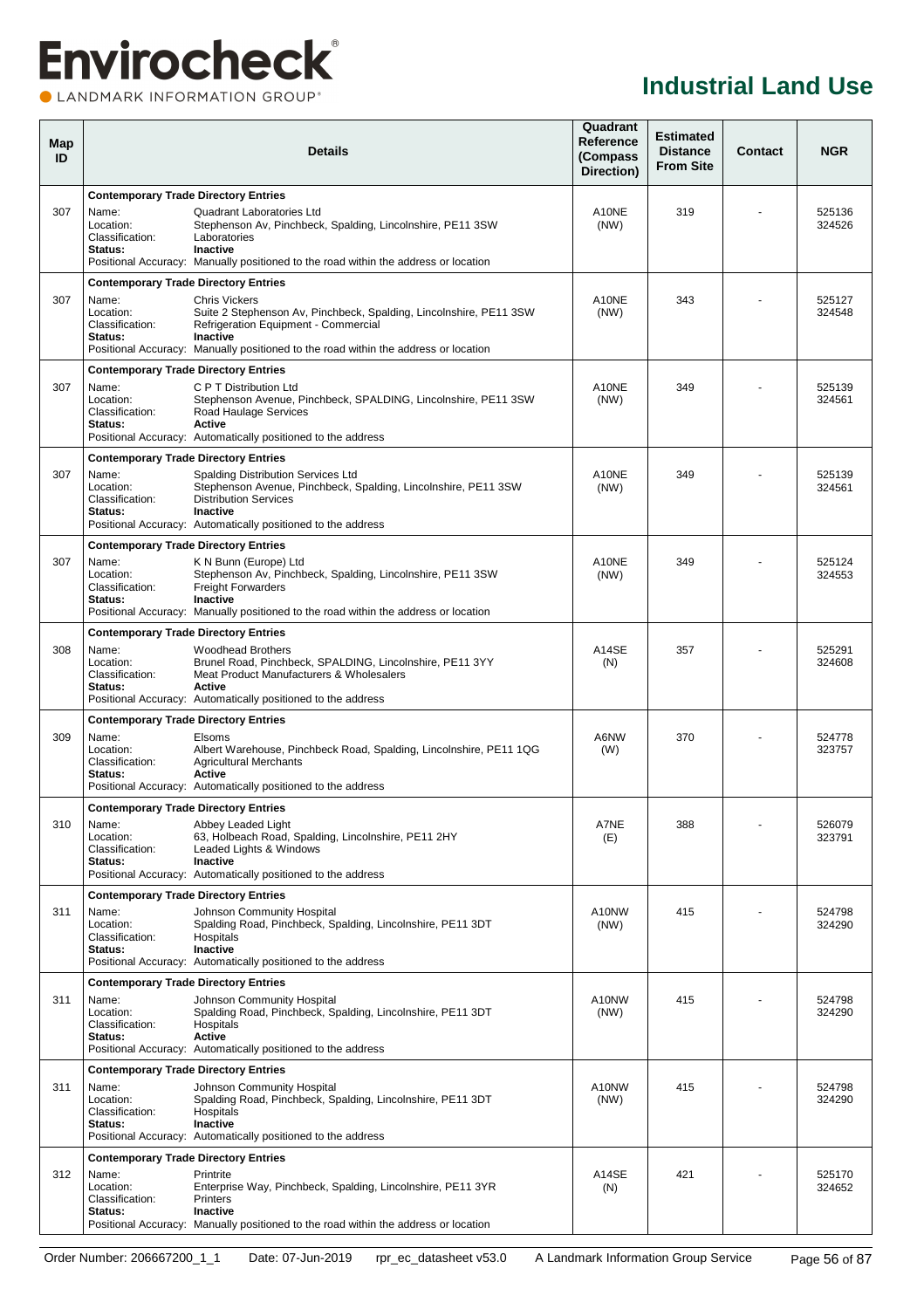**OLANDMARK INFORMATION GROUP**<sup>\*</sup>

| Map<br>ID |                                                  | <b>Details</b>                                                                                                                                                                                                    | Quadrant<br>Reference<br>(Compass<br>Direction) | <b>Estimated</b><br><b>Distance</b><br><b>From Site</b> | <b>Contact</b> | <b>NGR</b>       |
|-----------|--------------------------------------------------|-------------------------------------------------------------------------------------------------------------------------------------------------------------------------------------------------------------------|-------------------------------------------------|---------------------------------------------------------|----------------|------------------|
|           | <b>Contemporary Trade Directory Entries</b>      |                                                                                                                                                                                                                   |                                                 |                                                         |                |                  |
| 312       | Name:<br>Location:<br>Classification:<br>Status: | A1 Agency Transport Services Ltd<br>Unit 1, Edison Court, Pinchbeck, Spalding, Lincolnshire, PE11 3FX<br>Road Haulage Services<br><b>Inactive</b><br>Positional Accuracy: Automatically positioned to the address | A14SE<br>(N)                                    | 453                                                     |                | 525167<br>324685 |
|           | <b>Contemporary Trade Directory Entries</b>      |                                                                                                                                                                                                                   |                                                 |                                                         |                |                  |
| 312       | Name:<br>Location:<br>Classification:<br>Status: | K & G Auto Gas<br>Unit 3c, Edison Court, Pinchbeck, Spalding, Lincolnshire, PE11 3FX<br><b>Garage Services</b><br>Active<br>Positional Accuracy: Manually positioned within the geographical locality             | A14SE<br>(N)                                    | 488                                                     |                | 525151<br>324716 |
|           | <b>Contemporary Trade Directory Entries</b>      |                                                                                                                                                                                                                   |                                                 |                                                         |                |                  |
| 312       | Name:<br>Location:<br>Classification:<br>Status: | Kennings Car Sales<br>5 Edison Ct, Pinchbeck, Spalding, Lincolnshire, PE11 3FX<br>Car Dealers - Used<br>Inactive<br>Positional Accuracy: Manually positioned within the geographical locality                     | A14SE<br>(N)                                    | 488                                                     |                | 525151<br>324716 |
|           | <b>Contemporary Trade Directory Entries</b>      |                                                                                                                                                                                                                   |                                                 |                                                         |                |                  |
| 313       | Name:<br>Location:<br>Classification:<br>Status: | Platinum Carsales G R P Ltd<br>40-42 Commercial Rd, Spalding, Lincolnshire, PE11 2HA<br>Car Dealers - Used<br><b>Inactive</b><br>Positional Accuracy: Manually positioned to the address or location              | A2NE<br>(S)                                     | 435                                                     |                | 525336<br>323204 |
|           | <b>Contemporary Trade Directory Entries</b>      |                                                                                                                                                                                                                   |                                                 |                                                         |                |                  |
| 313       | Name:<br>Location:<br>Classification:<br>Status: | J & M Auto Services<br>82a, Chestnut Avenue, Spalding, PE11 2LQ<br><b>Mot Testing Centres</b><br><b>Active</b><br>Positional Accuracy: Automatically positioned to the address                                    | A2NE<br>(S)                                     | 437                                                     |                | 525342<br>323199 |
|           | <b>Contemporary Trade Directory Entries</b>      |                                                                                                                                                                                                                   |                                                 |                                                         |                |                  |
| 313       | Name:<br>Location:<br>Classification:<br>Status: | Park & Sell<br>38 Commercial Rd, Spalding, Lincolnshire, PE11 2HA<br>Car Dealers - Used<br><b>Inactive</b><br>Positional Accuracy: Manually positioned to the road within the address or location                 | A2NE<br>(S)                                     | 462                                                     |                | 525294<br>323195 |
|           | <b>Contemporary Trade Directory Entries</b>      |                                                                                                                                                                                                                   |                                                 |                                                         |                |                  |
| 314       | Name:<br>Location:<br>Classification:<br>Status: | <b>Edison Auto Centre</b><br>5 Edison Court, Pinchbeck, Spalding, Lincolnshire, PE11 3FX<br><b>Mot Testing Centres</b><br>Active<br>Positional Accuracy: Manually positioned to the address or location           | A14SE<br>(NW)                                   | 439                                                     |                | 525118<br>324651 |
|           | <b>Contemporary Trade Directory Entries</b>      |                                                                                                                                                                                                                   |                                                 |                                                         |                |                  |
| 314       | Name:<br>Location:<br>Classification:<br>Status: | Kennings Automotive Ltd<br>5 Edison Court, Pinchbeck, Spalding, Lincolnshire, PE11 3FX<br><b>Garage Services</b><br>Inactive<br>Positional Accuracy: Manually positioned to the address or location               | A14SE<br>(NW)                                   | 440                                                     | ۰              | 525116<br>324651 |
|           | <b>Contemporary Trade Directory Entries</b>      |                                                                                                                                                                                                                   |                                                 |                                                         |                |                  |
| 314       | Name:<br>Location:<br>Classification:<br>Status: | G Vincent<br>Unit C Plot 4, Edison Ct, Pinchbeck, Spalding, Lincolnshire, PE11 3FX<br>Engineers - General<br>Inactive<br>Positional Accuracy: Manually positioned to the road within the address or location      | A14SE<br>(N)                                    | 466                                                     |                | 525132<br>324686 |
|           | <b>Contemporary Trade Directory Entries</b>      |                                                                                                                                                                                                                   |                                                 |                                                         |                |                  |
| 315       | Name:<br>Location:<br>Classification:<br>Status: | Coveris<br>Enterprise Way, Pinchbeck, Spalding, Lincolnshire, PE11 3YR<br>Packaging Materials Manufacturers & Suppliers<br>Inactive<br>Positional Accuracy: Manually positioned within the geographical locality  | A14SE<br>(N)                                    | 490                                                     |                | 525277<br>324741 |
|           | <b>Contemporary Trade Directory Entries</b>      |                                                                                                                                                                                                                   |                                                 |                                                         |                |                  |
| 315       | Name:<br>Location:                               | Watson Backus Machinery Ltd<br>Avicorn House, 12, Enterprise Way, Pinchbeck, Spalding, Lincolnshire, PE11<br>3YR                                                                                                  | A14SE<br>(N)                                    | 490                                                     |                | 525277<br>324741 |
|           | Classification:<br>Status:                       | Machinery - Industrial & Commercial<br>Inactive<br>Positional Accuracy: Automatically positioned to the address                                                                                                   |                                                 |                                                         |                |                  |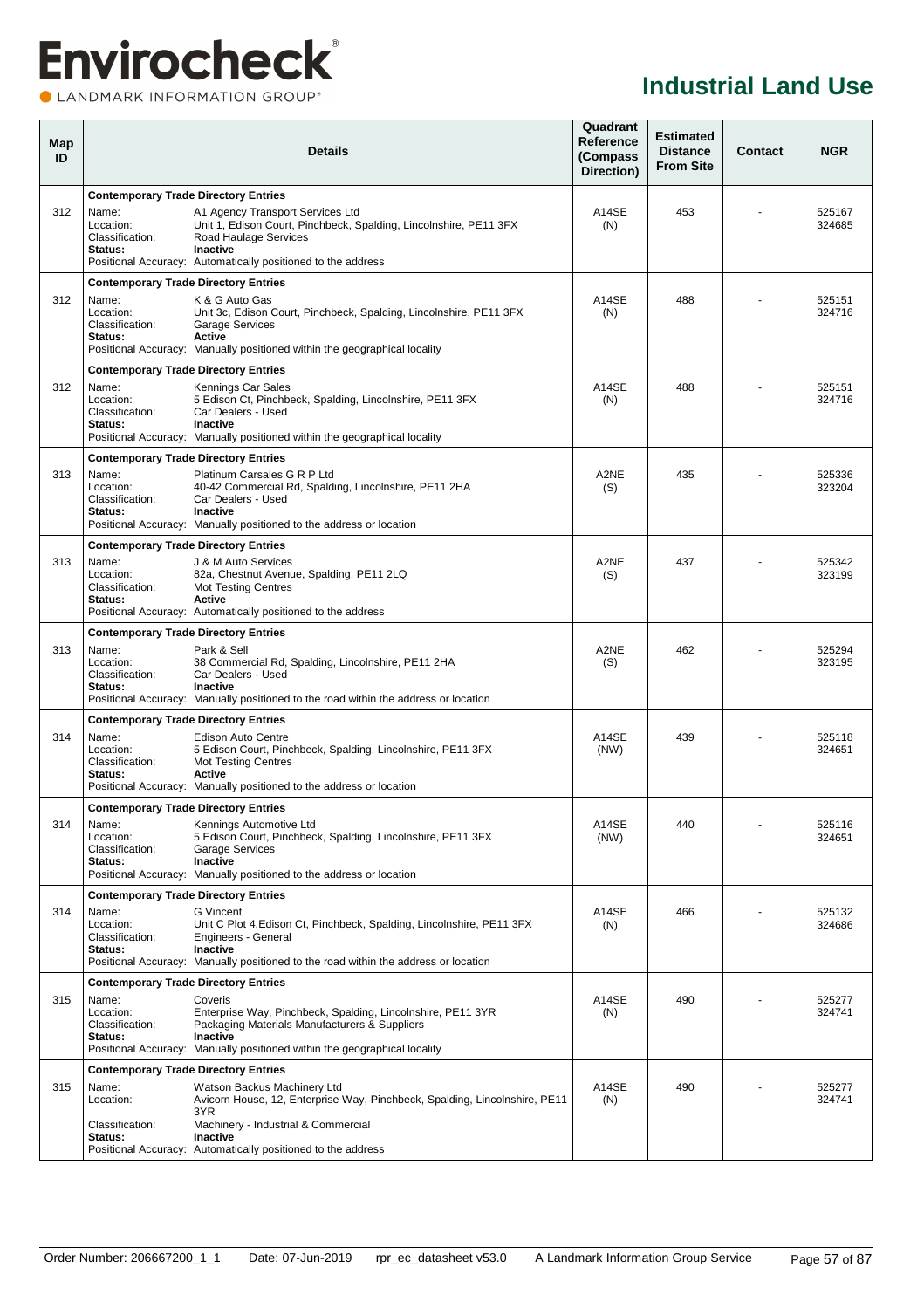**OLANDMARK INFORMATION GROUP**<sup>\*</sup>

| Map<br>ID |                                                  | <b>Details</b>                                                                                                                                                                                                                          |               |     | <b>Contact</b> | <b>NGR</b>       |
|-----------|--------------------------------------------------|-----------------------------------------------------------------------------------------------------------------------------------------------------------------------------------------------------------------------------------------|---------------|-----|----------------|------------------|
|           | <b>Contemporary Trade Directory Entries</b>      |                                                                                                                                                                                                                                         |               |     |                |                  |
| 316       | Name:<br>Location:<br>Classification:<br>Status: | Fruitex<br>Fleming Rd, Pinchbeck, Spalding, Lincolnshire, PE11 3UF<br>Road Haulage Services<br><b>Inactive</b><br>Positional Accuracy: Manually positioned to the road within the address or location                                   | A14SE<br>(N)  | 490 |                | 525244<br>324738 |
|           | <b>Contemporary Trade Directory Entries</b>      |                                                                                                                                                                                                                                         |               |     |                |                  |
| 316       | Name:<br>Location:<br>Classification:<br>Status: | Simply Rs Motor Sport<br>Enterprise Way, Pinchbeck, Spalding, Lincolnshire, PE11 3YR<br><b>Garage Services</b><br><b>Inactive</b><br>Positional Accuracy: Automatically positioned to the address                                       | A14SE<br>(N)  | 496 |                | 525203<br>324738 |
|           | <b>Contemporary Trade Directory Entries</b>      |                                                                                                                                                                                                                                         |               |     |                |                  |
| 316       | Name:<br>Location:<br>Classification:<br>Status: | S J M Auto Services<br>Enterprise Way, Pinchbeck, Spalding, PE11 3YR<br><b>Mot Testing Centres</b><br>Active<br>Positional Accuracy: Automatically positioned to the address                                                            | A14SE<br>(N)  | 497 |                | 525204<br>324739 |
|           | <b>Contemporary Trade Directory Entries</b>      |                                                                                                                                                                                                                                         |               |     |                |                  |
| 317       | Name:<br>Location:<br>Classification:<br>Status: | Cars-Chris'S Auto Repairs Services Ltd<br>Unit A, Edison Court, Pinchbeck, Spalding, PE11 3FX<br><b>Garage Services</b><br>Active<br>Positional Accuracy: Automatically positioned to the address                                       | A14SW<br>(NW) | 492 |                | 525101<br>324702 |
|           | <b>Contemporary Trade Directory Entries</b>      |                                                                                                                                                                                                                                         |               |     |                |                  |
| 317       | Name:<br>Location:<br>Classification:<br>Status: | <b>Edisons Motors</b><br>5 Edison Court, Pinchbeck, Spalding, Lincolnshire, PE11 3FX<br><b>Mot Testing Centres</b><br>Inactive<br>Positional Accuracy: Manually positioned within the geographical locality                             | A14SW<br>(NW) | 492 |                | 525101<br>324702 |
|           | <b>Contemporary Trade Directory Entries</b>      |                                                                                                                                                                                                                                         |               |     |                |                  |
| 317       | Name:<br>Location:<br>Classification:<br>Status: | Seal Select Products Ltd<br>Unit D, Edison Court, Pinchbeck, Spalding, PE11 3FX<br><b>Industrial Services</b><br>Inactive<br>Positional Accuracy: Automatically positioned to the address                                               | A14SW<br>(NW) | 493 |                | 525070<br>324688 |
|           | <b>Contemporary Trade Directory Entries</b>      |                                                                                                                                                                                                                                         |               |     |                |                  |
| 317       | Name:<br>Location:<br>Classification:<br>Status: | <b>Commercial Cladding Services Ltd</b><br>Unit B, Edison Court, Pinchbeck, Spalding, Lincolnshire, PE11 3FX<br><b>Cladding Suppliers &amp; Installers</b><br>Active<br>Positional Accuracy: Automatically positioned to the address    | A14SW<br>(NW) | 496 |                | 525089<br>324701 |
|           | <b>Contemporary Trade Directory Entries</b>      |                                                                                                                                                                                                                                         |               |     |                |                  |
| 317       | Name:<br>Location:<br>Classification:<br>Status: | Culina Fresh Ltd<br>Pudding La, Pinchbeck, Spalding, Lincolnshire, PE11 3TJ<br><b>Distribution Services</b><br>Inactive<br>Positional Accuracy: Manually positioned within the geographical locality                                    | A14SW<br>(NW) | 533 | $\blacksquare$ | 525054<br>324725 |
|           | <b>Contemporary Trade Directory Entries</b>      |                                                                                                                                                                                                                                         |               |     |                |                  |
| 317       | Name:<br>Location:<br>Classification:<br>Status: | Mark Goddard Transport<br>Pudding Lane, Pinchbeck, Spalding, Lincolnshire, PE11 3TJ<br>Road Haulage Services<br>Inactive<br>Positional Accuracy: Manually positioned within the geographical locality                                   | A14SW<br>(NW) | 533 |                | 525054<br>324725 |
|           | <b>Contemporary Trade Directory Entries</b>      |                                                                                                                                                                                                                                         |               |     |                |                  |
| 318       | Name:<br>Location:<br>Classification:<br>Status: | <b>Direct Communication Systems</b><br>Camel Gate, Spalding, Lincolnshire, PE12 6ES<br>Telecommunications Equipment & Systems<br><b>Inactive</b><br>Positional Accuracy: Manually positioned to the road within the address or location | A12SW<br>(E)  | 497 |                | 526254<br>324019 |
|           | <b>Contemporary Trade Directory Entries</b>      |                                                                                                                                                                                                                                         |               |     |                |                  |
| 318       | Name:<br>Location:                               | Villeroy & Boch<br>Unit 53a, Springfields Outlet Centre, Camel Gate, Spalding, Lincolnshire, PE12<br>6EU                                                                                                                                | A12SW<br>(E)  | 537 |                | 526294<br>324012 |
|           | Classification:<br>Status:                       | Ceramic Manufacturers, Supplies & Services<br>Inactive<br>Positional Accuracy: Automatically positioned to the address                                                                                                                  |               |     |                |                  |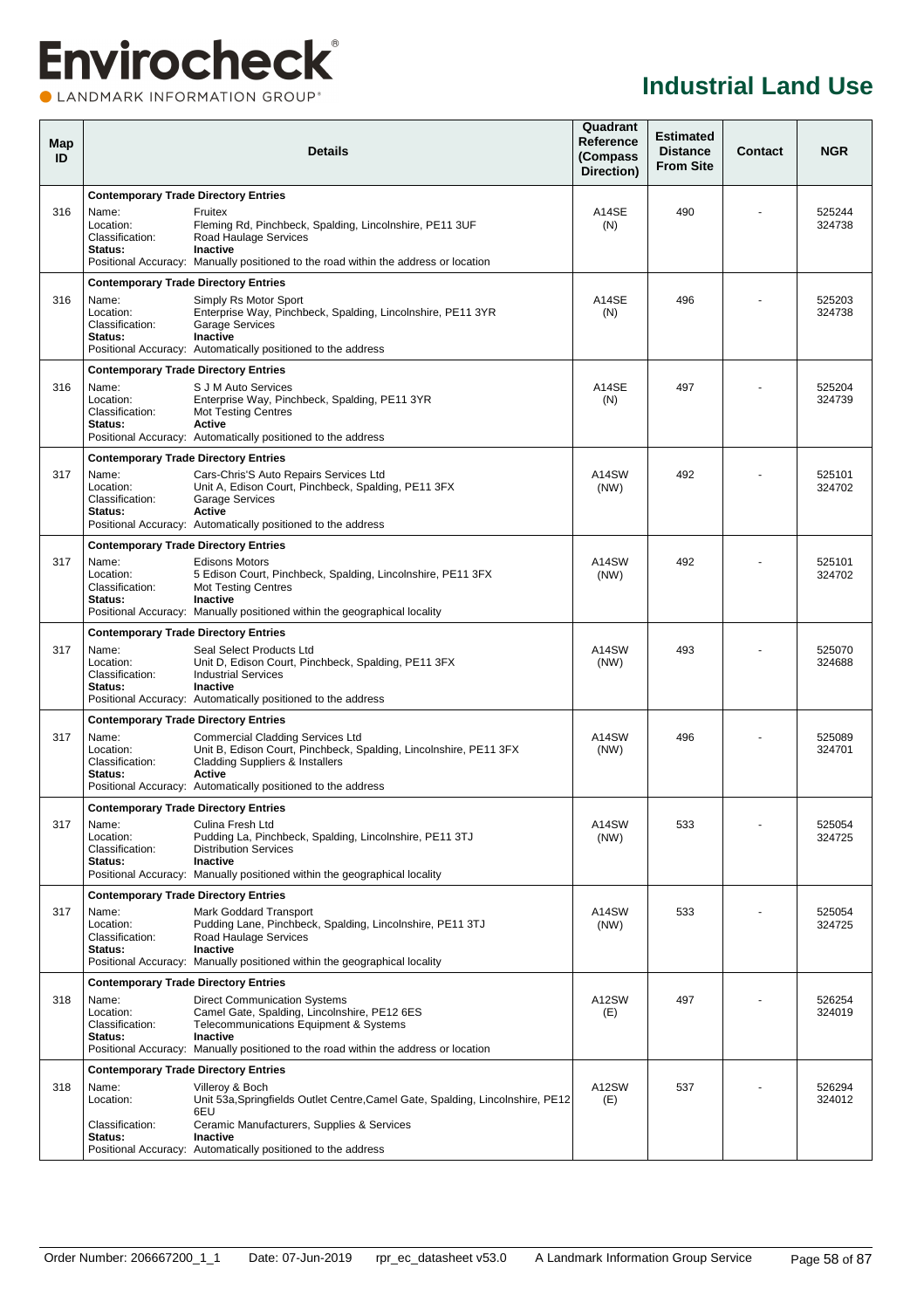**OLANDMARK INFORMATION GROUP**<sup>\*</sup>

| Map<br>ID |                                                                                                 | <b>Details</b>                                                                                                                                                                                                                         |               |     | <b>Contact</b> | <b>NGR</b>       |
|-----------|-------------------------------------------------------------------------------------------------|----------------------------------------------------------------------------------------------------------------------------------------------------------------------------------------------------------------------------------------|---------------|-----|----------------|------------------|
| 319       | <b>Contemporary Trade Directory Entries</b><br>Name:<br>Location:<br>Classification:<br>Status: | <b>Brick Engineering</b><br>Cresswell Close, Pinchbeck, SPALDING, Lincolnshire, PE11 3TY<br><b>Builders' Merchants</b><br>Active<br>Positional Accuracy: Automatically positioned to the address                                       | A14SE<br>(N)  | 519 |                | 525333<br>324769 |
| 320       | <b>Contemporary Trade Directory Entries</b><br>Name:<br>Location:<br>Classification:<br>Status: | Dove House Jaguar<br>2a, West Elloe Avenue, Spalding, PE11 2BH<br><b>Car Dealers</b><br><b>Inactive</b><br>Positional Accuracy: Automatically positioned to the address                                                                | A5SE<br>(SW)  | 526 |                | 524731<br>323503 |
| 321       | <b>Contemporary Trade Directory Entries</b><br>Name:<br>Location:<br>Classification:<br>Status: | Alcontrol<br>3-5, Enterprise Way, Pinchbeck, Spalding, Lincolnshire, PE11 3YR<br>Laboratories<br>Inactive<br>Positional Accuracy: Manually positioned to the address or location                                                       | A14SE<br>(N)  | 531 |                | 525423<br>324767 |
| 322       | <b>Contemporary Trade Directory Entries</b><br>Name:<br>Location:<br>Classification:<br>Status: | <b>Bembridge Autos</b><br>130, Pinchbeck Road, SPALDING, Lincolnshire, PE11 1QN<br><b>Garage Services</b><br><b>Inactive</b><br>Positional Accuracy: Automatically positioned to the address                                           | A9SE<br>(W)   | 536 |                | 524598<br>324051 |
| 323       | <b>Contemporary Trade Directory Entries</b><br>Name:<br>Location:<br>Classification:<br>Status: | N H Pettit<br>2, Osier Road, Spalding, Lincolnshire, PE11 1UU<br>Car Body Repairs<br>Inactive<br>Positional Accuracy: Automatically positioned to the address                                                                          | A2NE<br>(S)   | 537 |                | 525315<br>323102 |
| 324       | <b>Contemporary Trade Directory Entries</b><br>Name:<br>Location:<br>Classification:<br>Status: | This & That<br>39, Albert Street, Spalding, PE11 2LD<br>Furniture - Reproduction<br><b>Inactive</b><br>Positional Accuracy: Automatically positioned to the address                                                                    | A3NW<br>(S)   | 543 |                | 525506<br>323057 |
| 325       | <b>Contemporary Trade Directory Entries</b><br>Name:<br>Location:<br>Classification:<br>Status: | A Coupland Surfacing Ltd<br>Pudding Lane, Pinchbeck, SPALDING, Lincolnshire, PE11 3TJ<br>Road Marking & Surfacing Equipment & Material Manufacturers<br>Active<br>Positional Accuracy: Automatically positioned to the address         | A14SW<br>(NW) | 550 |                | 524974<br>324695 |
| 325       | <b>Contemporary Trade Directory Entries</b><br>Name:<br>Location:<br>Classification:<br>Status: | A Coupland (Surfacing) Ltd<br>Pudding Lane, Pinchbeck, Spalding, Lincolnshire, PE11 3TJ<br>Asphalt & Coated Macadam Laying Contractors<br>Inactive<br>Positional Accuracy: Automatically positioned to the address                     | A14SW<br>(NW) | 550 |                | 524974<br>324695 |
| 326       | <b>Contemporary Trade Directory Entries</b><br>Name:<br>Location:<br>Classification:<br>Status: | Robsons Of Spalding Ltd<br>Enterprise Way, Pinchbeck, Spalding, PE11 3YR<br>Road Haulage Services<br><b>Active</b><br>Positional Accuracy: Automatically positioned to the address                                                     | A14SE<br>(N)  | 550 |                | 525249<br>324799 |
| 327       | <b>Contemporary Trade Directory Entries</b><br>Name:<br>Location:<br>Classification:<br>Status: | Bee'S Knee'S Body Shop<br>Laws Yard, Willow Walk, Off Commercial Rd, Spalding, Lincolnshire, PE11<br>1UR<br>Car Body Repairs<br><b>Inactive</b><br>Positional Accuracy: Manually positioned to the road within the address or location | A2NE<br>(S)   | 554 |                | 525424<br>323053 |
| 328       | <b>Contemporary Trade Directory Entries</b><br>Name:<br>Location:<br>Classification:<br>Status: | Denby Pottery<br>Unit 16, Springfields Outlet Centre, Camel Gate, Spalding, Lincolnshire, PE12<br>6EU<br>Pottery Manufacturers & Suppliers<br>Active<br>Positional Accuracy: Manually positioned to the address or location            | A12SW<br>(E)  | 569 |                | 526322<br>324081 |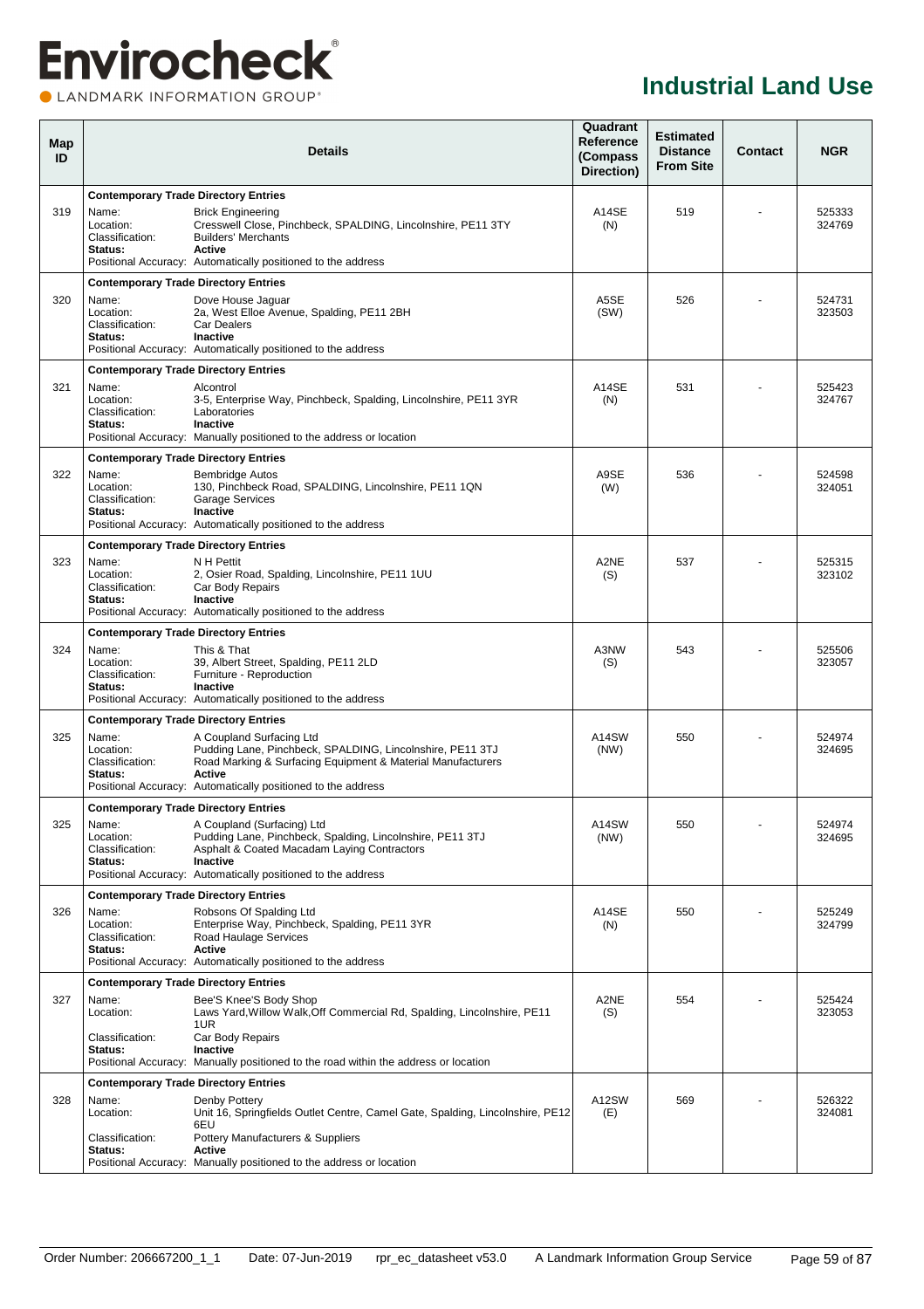### **Envirocheck®** CLANDMARK INFORMATION GROUP®

|                                                         | <b>Details</b>                                                                                                                                     |                                                                                                                                                                                                                                                                                                                                                                                                                                                                                                                                                                                                                                                                                                                                                                                                                                                                                                                                                                                                                                                                                                                                                                                                                                                                                 |                                      | <b>Contact</b>                                          | <b>NGR</b>       |  |
|---------------------------------------------------------|----------------------------------------------------------------------------------------------------------------------------------------------------|---------------------------------------------------------------------------------------------------------------------------------------------------------------------------------------------------------------------------------------------------------------------------------------------------------------------------------------------------------------------------------------------------------------------------------------------------------------------------------------------------------------------------------------------------------------------------------------------------------------------------------------------------------------------------------------------------------------------------------------------------------------------------------------------------------------------------------------------------------------------------------------------------------------------------------------------------------------------------------------------------------------------------------------------------------------------------------------------------------------------------------------------------------------------------------------------------------------------------------------------------------------------------------|--------------------------------------|---------------------------------------------------------|------------------|--|
|                                                         |                                                                                                                                                    |                                                                                                                                                                                                                                                                                                                                                                                                                                                                                                                                                                                                                                                                                                                                                                                                                                                                                                                                                                                                                                                                                                                                                                                                                                                                                 |                                      |                                                         |                  |  |
| Name:<br>Location:                                      | Roman Originals<br>Unit 10, Springfields Outlet Centre, Camel Gate, Spalding, Lincolnshire, PE12                                                   | A12SW<br>(E)                                                                                                                                                                                                                                                                                                                                                                                                                                                                                                                                                                                                                                                                                                                                                                                                                                                                                                                                                                                                                                                                                                                                                                                                                                                                    | 597                                  |                                                         | 526351<br>324077 |  |
| Classification:<br>Status:                              | <b>Clothing Accessory Manufacturers</b><br><b>Inactive</b>                                                                                         |                                                                                                                                                                                                                                                                                                                                                                                                                                                                                                                                                                                                                                                                                                                                                                                                                                                                                                                                                                                                                                                                                                                                                                                                                                                                                 |                                      |                                                         |                  |  |
|                                                         |                                                                                                                                                    |                                                                                                                                                                                                                                                                                                                                                                                                                                                                                                                                                                                                                                                                                                                                                                                                                                                                                                                                                                                                                                                                                                                                                                                                                                                                                 |                                      |                                                         |                  |  |
| Name:<br>Location:<br>Classification:<br>Status:        | Space Maker Mezzanine Floors<br>7. Cresswell Close, Pinchbeck, Spalding, Lincolnshire, PE11 3TY<br><b>Materials Handling Equipment</b><br>Inactive | A14SE<br>(N)                                                                                                                                                                                                                                                                                                                                                                                                                                                                                                                                                                                                                                                                                                                                                                                                                                                                                                                                                                                                                                                                                                                                                                                                                                                                    | 573                                  |                                                         | 525308<br>324824 |  |
| <b>Contemporary Trade Directory Entries</b>             |                                                                                                                                                    |                                                                                                                                                                                                                                                                                                                                                                                                                                                                                                                                                                                                                                                                                                                                                                                                                                                                                                                                                                                                                                                                                                                                                                                                                                                                                 |                                      |                                                         |                  |  |
| Name:<br>Location:                                      | Heptra Ltd<br>Euro Concept Office and Warehouse, 7, Cresswell Close, Spalding, PE11                                                                | A14SE<br>(N)                                                                                                                                                                                                                                                                                                                                                                                                                                                                                                                                                                                                                                                                                                                                                                                                                                                                                                                                                                                                                                                                                                                                                                                                                                                                    | 574                                  |                                                         | 525311<br>324825 |  |
| Classification:<br>Status:                              | Road Haulage Services<br>Active                                                                                                                    |                                                                                                                                                                                                                                                                                                                                                                                                                                                                                                                                                                                                                                                                                                                                                                                                                                                                                                                                                                                                                                                                                                                                                                                                                                                                                 |                                      |                                                         |                  |  |
|                                                         |                                                                                                                                                    |                                                                                                                                                                                                                                                                                                                                                                                                                                                                                                                                                                                                                                                                                                                                                                                                                                                                                                                                                                                                                                                                                                                                                                                                                                                                                 |                                      |                                                         |                  |  |
| Name:<br>Location:                                      | Tefal<br>Unit 35c Springfields Outlet Centre, Camel Gate, Spalding, Lincolnshire, PE12                                                             | A12SW<br>(E)                                                                                                                                                                                                                                                                                                                                                                                                                                                                                                                                                                                                                                                                                                                                                                                                                                                                                                                                                                                                                                                                                                                                                                                                                                                                    | 574                                  |                                                         | 526331<br>324017 |  |
| Classification:<br>Status:                              | <b>Catering Equipment</b><br><b>Active</b>                                                                                                         |                                                                                                                                                                                                                                                                                                                                                                                                                                                                                                                                                                                                                                                                                                                                                                                                                                                                                                                                                                                                                                                                                                                                                                                                                                                                                 |                                      |                                                         |                  |  |
|                                                         |                                                                                                                                                    |                                                                                                                                                                                                                                                                                                                                                                                                                                                                                                                                                                                                                                                                                                                                                                                                                                                                                                                                                                                                                                                                                                                                                                                                                                                                                 |                                      |                                                         |                  |  |
| Name:<br>Location:<br>Classification:<br><b>Status:</b> | Abbey Print Ltd<br>Benner Road, Pinchbeck, Spalding, PE11 3TZ<br><b>Printers</b><br>Active                                                         | A15SW<br>(N)                                                                                                                                                                                                                                                                                                                                                                                                                                                                                                                                                                                                                                                                                                                                                                                                                                                                                                                                                                                                                                                                                                                                                                                                                                                                    | 579                                  |                                                         | 525467<br>324804 |  |
|                                                         |                                                                                                                                                    |                                                                                                                                                                                                                                                                                                                                                                                                                                                                                                                                                                                                                                                                                                                                                                                                                                                                                                                                                                                                                                                                                                                                                                                                                                                                                 |                                      |                                                         |                  |  |
| Name:<br>Location:<br>Classification:<br>Status:        | Ultra Ltd<br>Enterprise Way, Pinchbeck, Spalding, Lincolnshire, PE11 3YR<br><b>Window Frame Manufacturers</b><br>Inactive                          | A15SW<br>(N)                                                                                                                                                                                                                                                                                                                                                                                                                                                                                                                                                                                                                                                                                                                                                                                                                                                                                                                                                                                                                                                                                                                                                                                                                                                                    | 601                                  |                                                         | 525482<br>324824 |  |
|                                                         |                                                                                                                                                    |                                                                                                                                                                                                                                                                                                                                                                                                                                                                                                                                                                                                                                                                                                                                                                                                                                                                                                                                                                                                                                                                                                                                                                                                                                                                                 |                                      |                                                         |                  |  |
| Name:<br>Location:<br>Classification:<br><b>Status:</b> | Promech Uk Ltd<br>Benner Road, Pinchbeck, Spalding, PE11 3TZ<br>Engineers - General<br><b>Active</b>                                               | A15SW<br>(N)                                                                                                                                                                                                                                                                                                                                                                                                                                                                                                                                                                                                                                                                                                                                                                                                                                                                                                                                                                                                                                                                                                                                                                                                                                                                    | 604                                  |                                                         | 525484<br>324826 |  |
|                                                         |                                                                                                                                                    |                                                                                                                                                                                                                                                                                                                                                                                                                                                                                                                                                                                                                                                                                                                                                                                                                                                                                                                                                                                                                                                                                                                                                                                                                                                                                 |                                      |                                                         |                  |  |
| Name:<br>Location:<br>Classification:<br>Status:        | <b>Angry Dubbs</b><br>14 Laws Yard, Spalding, Lincolnshire, PE11 1UW<br><b>Garage Services</b><br>Inactive                                         | A2NE<br>(S)                                                                                                                                                                                                                                                                                                                                                                                                                                                                                                                                                                                                                                                                                                                                                                                                                                                                                                                                                                                                                                                                                                                                                                                                                                                                     | 589                                  |                                                         | 525294<br>323054 |  |
|                                                         |                                                                                                                                                    |                                                                                                                                                                                                                                                                                                                                                                                                                                                                                                                                                                                                                                                                                                                                                                                                                                                                                                                                                                                                                                                                                                                                                                                                                                                                                 |                                      |                                                         |                  |  |
| Name:<br>Location:<br>Classification:<br>Status:        | J W Engineering<br>Unit 3 Laws Yard, Spalding, Lincolnshire, PE11 1UW<br><b>Engineering Services</b><br>Inactive                                   | A2NE<br>(S)                                                                                                                                                                                                                                                                                                                                                                                                                                                                                                                                                                                                                                                                                                                                                                                                                                                                                                                                                                                                                                                                                                                                                                                                                                                                     | 590                                  |                                                         | 525306<br>323048 |  |
|                                                         |                                                                                                                                                    |                                                                                                                                                                                                                                                                                                                                                                                                                                                                                                                                                                                                                                                                                                                                                                                                                                                                                                                                                                                                                                                                                                                                                                                                                                                                                 |                                      |                                                         |                  |  |
| Name:<br>Location:<br>Classification:<br>Status:        | Serck Intertruck<br>Willow Walk, Spalding, Lincolnshire, PE11 1UP<br>Car Radiator Servicing & Repairs<br>Inactive                                  | A2NE<br>(S)                                                                                                                                                                                                                                                                                                                                                                                                                                                                                                                                                                                                                                                                                                                                                                                                                                                                                                                                                                                                                                                                                                                                                                                                                                                                     | 601                                  |                                                         | 525261<br>323056 |  |
|                                                         |                                                                                                                                                    |                                                                                                                                                                                                                                                                                                                                                                                                                                                                                                                                                                                                                                                                                                                                                                                                                                                                                                                                                                                                                                                                                                                                                                                                                                                                                 |                                      |                                                         |                  |  |
| Name:<br>Location:<br>Classification:<br>Status:        | Freir Farm Machinery<br>209, Spalding Road, Pinchbeck, Spalding, Lincolnshire, PE11 3PB<br>Agricultural Machinery - Sales & Service<br>Inactive    | A9SE<br>(W)                                                                                                                                                                                                                                                                                                                                                                                                                                                                                                                                                                                                                                                                                                                                                                                                                                                                                                                                                                                                                                                                                                                                                                                                                                                                     | 589                                  |                                                         | 524591<br>324259 |  |
|                                                         |                                                                                                                                                    | <b>Contemporary Trade Directory Entries</b><br>6EU<br>Positional Accuracy: Automatically positioned to the address<br><b>Contemporary Trade Directory Entries</b><br>Positional Accuracy: Manually positioned to the address or location<br>3TY<br>Positional Accuracy: Automatically positioned to the address<br><b>Contemporary Trade Directory Entries</b><br>6EU<br>Positional Accuracy: Manually positioned to the address or location<br><b>Contemporary Trade Directory Entries</b><br>Positional Accuracy: Automatically positioned to the address<br><b>Contemporary Trade Directory Entries</b><br>Positional Accuracy: Automatically positioned to the address<br><b>Contemporary Trade Directory Entries</b><br>Positional Accuracy: Automatically positioned to the address<br><b>Contemporary Trade Directory Entries</b><br>Positional Accuracy: Manually positioned within the geographical locality<br><b>Contemporary Trade Directory Entries</b><br>Positional Accuracy: Manually positioned within the geographical locality<br><b>Contemporary Trade Directory Entries</b><br>Positional Accuracy: Automatically positioned to the address<br><b>Contemporary Trade Directory Entries</b><br>Positional Accuracy: Automatically positioned to the address | Reference<br>(Compass)<br>Direction) | <b>Estimated</b><br><b>Distance</b><br><b>From Site</b> |                  |  |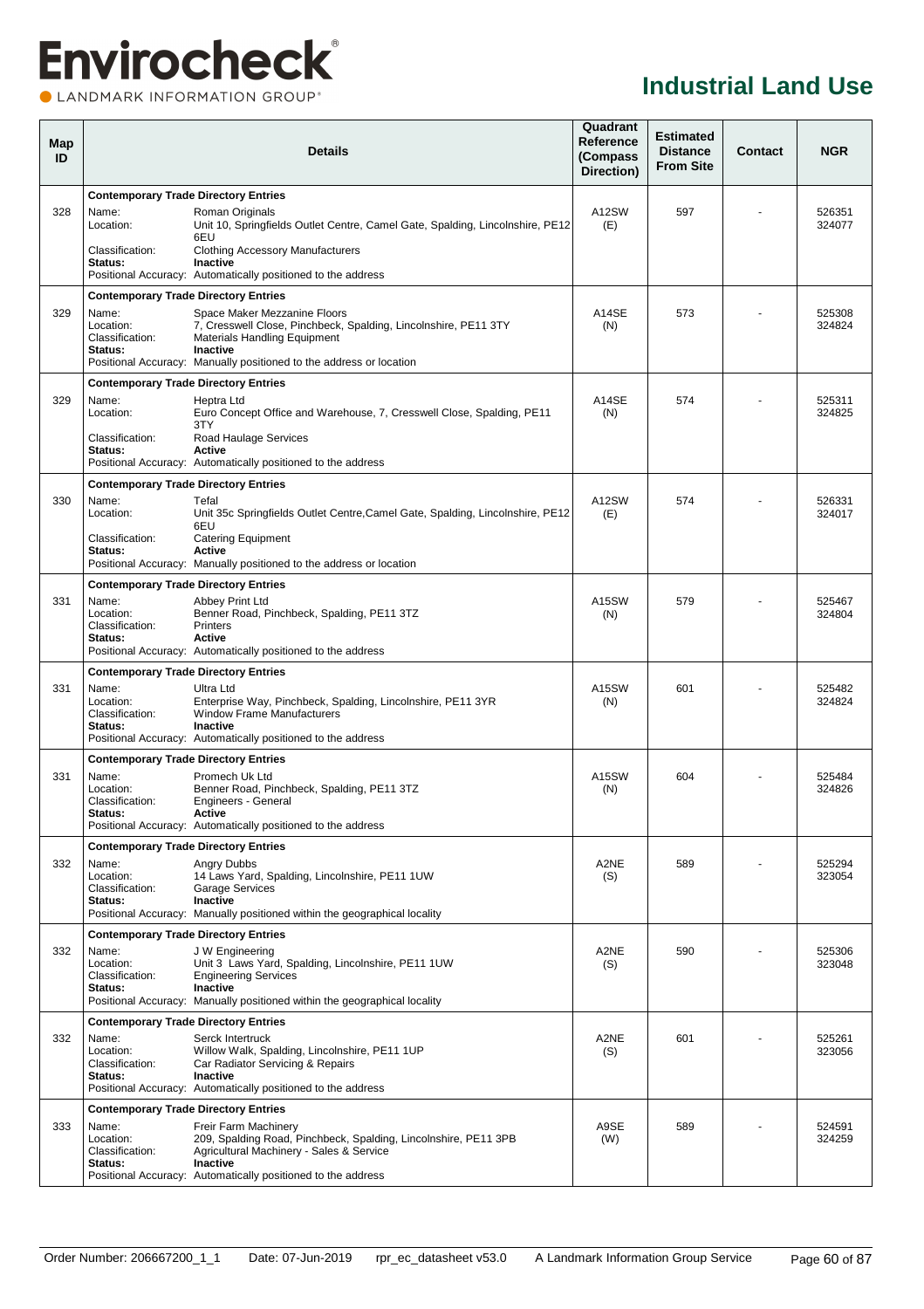### **Envirocheck®** LANDMARK INFORMATION GROUP®

**Industrial Land Use**

| Map<br>ID |                                                                                                 | <b>Details</b>                                                                                                                                                                                                            | Quadrant<br>Reference<br>(Compass<br>Direction) | <b>Estimated</b><br><b>Distance</b><br><b>From Site</b> | Contact | <b>NGR</b>       |
|-----------|-------------------------------------------------------------------------------------------------|---------------------------------------------------------------------------------------------------------------------------------------------------------------------------------------------------------------------------|-------------------------------------------------|---------------------------------------------------------|---------|------------------|
| 333       | <b>Contemporary Trade Directory Entries</b><br>Name:<br>Location:<br>Classification:<br>Status: | Freir<br>209, Spalding Road, Pinchbeck, Spalding, Lincolnshire, PE11 3PB<br>Agricultural Machinery - Sales & Service<br>Inactive<br>Positional Accuracy: Automatically positioned to the address                          | A9SE<br>(W)                                     | 589                                                     |         | 524591<br>324259 |
| 334       | <b>Contemporary Trade Directory Entries</b><br>Name:<br>Location:<br>Classification:<br>Status: | Grays Bodyshop<br>8-9, Cresswell Close, Pinchbeck, Spalding, Lincolnshire, PE11 3TY<br>Car Body Repairs<br><b>Inactive</b><br>Positional Accuracy: Manually positioned to the address or location                         | A14SE<br>(N)                                    | 603                                                     |         | 525368<br>324850 |
| 334       | <b>Contemporary Trade Directory Entries</b><br>Name:<br>Location:<br>Classification:<br>Status: | <b>Tempest Rentals</b><br>8 Cresswell Close, Pinchbeck, Spalding, Lincolnshire, PE11 3TY<br>Road Haulage Services<br>Active<br>Positional Accuracy: Manually positioned to the address or location                        | A14SE<br>(N)                                    | 605                                                     |         | 525366<br>324852 |
| 334       | <b>Contemporary Trade Directory Entries</b><br>Name:<br>Location:<br>Classification:<br>Status: | Lincolnshire Van Sales<br>9 Cresswell Close, Pinchbeck, Spalding, Lincolnshire, PE11 3TY<br><b>Commercial Vehicle Dealers</b><br>Active<br>Positional Accuracy: Automatically positioned to the address                   | A14SE<br>(N)                                    | 607                                                     |         | 525368<br>324854 |
| 334       | <b>Contemporary Trade Directory Entries</b><br>Name:<br>Location:<br>Classification:<br>Status: | Lovells Auto Body Centre<br>Cresswell Close, Pinchbeck, Spalding, Lincolnshire, PE11 3TY<br>Car Body Repairs<br>Active<br>Positional Accuracy: Manually positioned within the geographical locality                       | A14SE<br>(N)                                    | 607                                                     |         | 525368<br>324854 |
| 334       | <b>Contemporary Trade Directory Entries</b><br>Name:<br>Location:<br>Classification:<br>Status: | Caspianro Ltd<br>9 Cresswell Close, Pinchbeck, Spalding, Lincolnshire, PE11 3TY<br>Road Haulage Services<br>Active<br>Positional Accuracy: Automatically positioned to the address                                        | A14SE<br>(N)                                    | 608                                                     |         | 525367<br>324855 |
| 334       | <b>Contemporary Trade Directory Entries</b><br>Name:<br>Location:<br>Classification:<br>Status: | Pronto<br>Unit 1 Cresswell Close, Pinchbeck, Spalding, Lincolnshire, PE11 3TY<br><b>Garage Services</b><br><b>Active</b><br>Positional Accuracy: Manually positioned to the road within the address or location           | A14SE<br>(N)                                    | 648                                                     |         | 525382<br>324894 |
| 335       | <b>Contemporary Trade Directory Entries</b><br>Name:<br>Location:<br>Classification:<br>Status: | The Co-Operative Petrol<br>Sringfield Roundabout, Holbeach Road, Spalding, PE12 6JP<br><b>Petrol Filling Stations</b><br>Inactive<br>Positional Accuracy: Automatically positioned to the address                         | A8NW<br>(E)                                     | 611                                                     |         | 526334<br>323817 |
| 335       | <b>Contemporary Trade Directory Entries</b><br>Name:<br>Location:<br>Classification:<br>Status: | <b>Gulf Petrol Station</b><br>Springfields Roundabout, Holbeach Road, Spalding, Lincolnshire, PE12 6JP<br><b>Petrol Filling Stations</b><br>Inactive<br>Positional Accuracy: Automatically positioned to the address      | A8NW<br>(E)                                     | 611                                                     |         | 526334<br>323817 |
| 335       | <b>Contemporary Trade Directory Entries</b><br>Name:<br>Location:<br>Classification:<br>Status: | Co-Operative Filling Station<br>Springfields Roundabout, Holbeach Road, Spalding, Lincolnshire, PE12 6JP<br><b>Petrol Filling Stations</b><br>Inactive<br>Positional Accuracy: Automatically positioned to the address    | A8NW<br>(E)                                     | 611                                                     |         | 526334<br>323817 |
| 336       | <b>Contemporary Trade Directory Entries</b><br>Name:<br>Location:<br>Classification:<br>Status: | Cleanaway Ltd<br>West Marsh Road, Spalding, Lincolnshire, PE11 2BB<br><b>Waste Disposal Services</b><br><b>Inactive</b><br>Positional Accuracy: Automatically positioned in the proximity of the address                  | A11NE<br>(NE)                                   | 616                                                     |         | 525994<br>324586 |
| 336       | <b>Contemporary Trade Directory Entries</b><br>Name:<br>Location:<br>Classification:<br>Status: | <b>Tendafrost Frozen Foods Ltd</b><br>West Marsh Rd, Spalding, Lincolnshire, PE11 2BE<br>Food Products - Manufacturers<br>Inactive<br>Positional Accuracy: Manually positioned to the road within the address or location | A11NE<br>(NE)                                   | 627                                                     |         | 526008<br>324592 |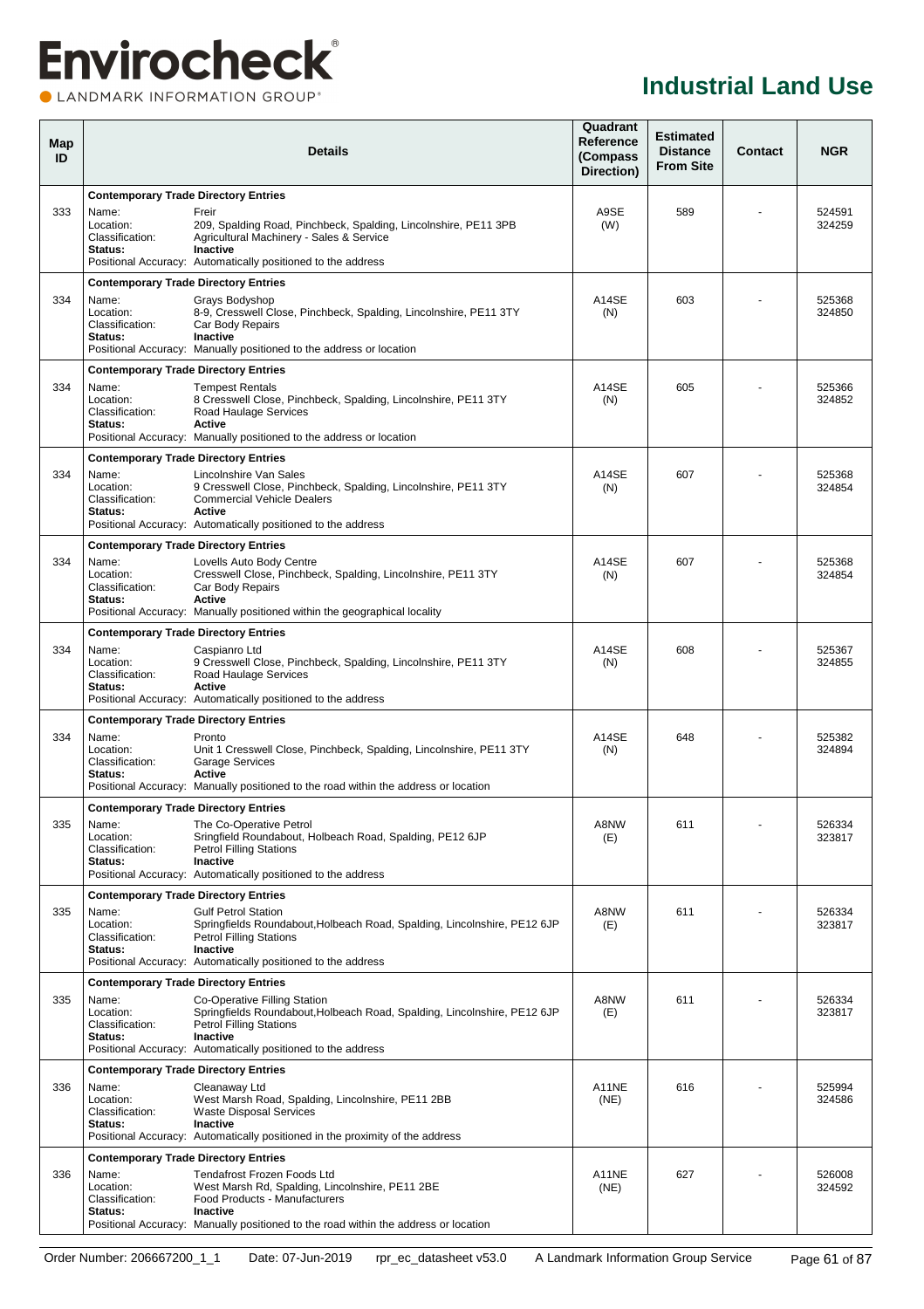### **Envirocheck®** LANDMARK INFORMATION GROUP®

| Map<br>ID |                                                                                                 | <b>Details</b>                                                                                                                                                                                                                             | Quadrant<br>Reference<br>(Compass<br>Direction) | <b>Estimated</b><br><b>Distance</b><br><b>From Site</b> | Contact | <b>NGR</b>       |
|-----------|-------------------------------------------------------------------------------------------------|--------------------------------------------------------------------------------------------------------------------------------------------------------------------------------------------------------------------------------------------|-------------------------------------------------|---------------------------------------------------------|---------|------------------|
| 337       | <b>Contemporary Trade Directory Entries</b><br>Name:<br>Location:<br>Classification:<br>Status: | Telesales 4 U Ltd<br>Camel Gate, Spalding, Lincolnshire, PE12 6ET<br>Telecommunications Equipment & Systems<br>Inactive<br>Positional Accuracy: Manually positioned within the geographical locality                                       | A8NW<br>(E)                                     | 618                                                     |         | 526355<br>323863 |
| 337       | <b>Contemporary Trade Directory Entries</b><br>Name:<br>Location:<br>Classification:<br>Status: | Spalding Air Conditioning Services Ltd<br>N F U Office, Camel Gate, Spalding, Lincolnshire, PE12 6ET<br>Air Conditioning Equipment & Systems<br><b>Active</b><br>Positional Accuracy: Manually positioned within the geographical locality | A8NW<br>(E)                                     | 618                                                     |         | 526355<br>323863 |
| 338       | <b>Contemporary Trade Directory Entries</b><br>Name:<br>Location:<br>Classification:<br>Status: | <b>Envirogroup Associates</b><br>34, Osier Road, Spalding, Lincolnshire, PE11 1UU<br>Air Conditioning & Refrigeration Contractors<br>Inactive<br>Positional Accuracy: Automatically positioned to the address                              | A3NW<br>(S)                                     | 619                                                     |         | 525509<br>322981 |
| 339       | <b>Contemporary Trade Directory Entries</b><br>Name:<br>Location:<br>Classification:<br>Status: | Mr Fix It<br>Albion Street, Spalding, Lincolnshire, PE11 2AJ<br><b>Garage Services</b><br>Inactive<br>Positional Accuracy: Automatically positioned to the address                                                                         | A2NW<br>(SW)                                    | 619                                                     |         | 525069<br>323144 |
| 340       | <b>Contemporary Trade Directory Entries</b><br>Name:<br>Location:<br>Classification:<br>Status: | Vfm Commercials<br>2 Mortoft La, Pinchbeck, Spalding, Lincolnshire, PE11 3UH<br><b>Commercial Vehicle Dealers</b><br>Inactive<br>Positional Accuracy: Manually positioned to the road within the address or location                       | A14SW<br>(NW)                                   | 622                                                     |         | 524840<br>324672 |
| 341       | <b>Contemporary Trade Directory Entries</b><br>Name:<br>Location:<br>Classification:<br>Status: | G O Adams & Sons Ltd<br>Glenfield, Fulney Lane North, Spalding, Lincolnshire, PE12 6EP<br>Meat - Wholesale<br>Inactive<br>Positional Accuracy: Automatically positioned to the address                                                     | A8NW<br>(E)                                     | 624                                                     |         | 526323<br>323754 |
| 342       | <b>Contemporary Trade Directory Entries</b><br>Name:<br>Location:<br>Classification:<br>Status: | Roy Truepenny<br>5, Cresswell Close, Pinchbeck, Spalding, Lincolnshire, PE11 3TY<br>Plant & Machinery Repairs<br>Inactive<br>Positional Accuracy: Automatically positioned to the address                                                  | A14SE<br>(N)                                    | 627                                                     |         | 525293<br>324878 |
| 343       | <b>Contemporary Trade Directory Entries</b><br>Name:<br>Location:<br>Classification:<br>Status: | <b>Wrights Motor Group</b><br>89, Pinchbeck Road, Spalding, Lincolnshire, PE11 1QH<br>Car Dealers<br>Inactive<br>Positional Accuracy: Automatically positioned to the address                                                              | A5SE<br>(SW)                                    | 631                                                     |         | 524675<br>323406 |
| 343       | <b>Contemporary Trade Directory Entries</b><br>Name:<br>Location:<br>Classification:<br>Status: | <b>Wrights Spalding</b><br>89, Pinchbeck Road, Spalding, Lincolnshire, PE11 1QH<br><b>Car Dealers</b><br>Inactive<br>Positional Accuracy: Automatically positioned to the address                                                          | A5SE<br>(SW)                                    | 631                                                     |         | 524675<br>323406 |
| 343       | <b>Contemporary Trade Directory Entries</b><br>Name:<br>Location:<br>Classification:<br>Status: | Lincoln Co-Operative Society<br>89, Pinchbeck Road, Spalding, Lincolnshire, PE11 1QH<br><b>Petrol Filling Stations</b><br>Inactive<br>Positional Accuracy: Automatically positioned to the address                                         | A5SE<br>(SW)                                    | 631                                                     |         | 524675<br>323406 |
| 343       | <b>Contemporary Trade Directory Entries</b><br>Name:<br>Location:<br>Classification:<br>Status: | <b>Right Used Car Centre</b><br>89, Pinchbeck Road, Spalding, Lincolnshire, PE11 1QH<br>Car Dealers - Used<br>Inactive<br>Positional Accuracy: Automatically positioned to the address                                                     | A5SE<br>(SW)                                    | 631                                                     |         | 524675<br>323406 |
| 344       | <b>Contemporary Trade Directory Entries</b><br>Name:<br>Location:<br>Classification:<br>Status: | Mark Goddard Transport Ltd<br>Pudding Lane, Pinchbeck, Spalding, Lincolnshire, PE11 3TJ<br>Road Haulage Services<br><b>Active</b><br>Positional Accuracy: Manually positioned within the geographical locality                             | A14SW<br>(N)                                    | 643                                                     |         | 525076<br>324854 |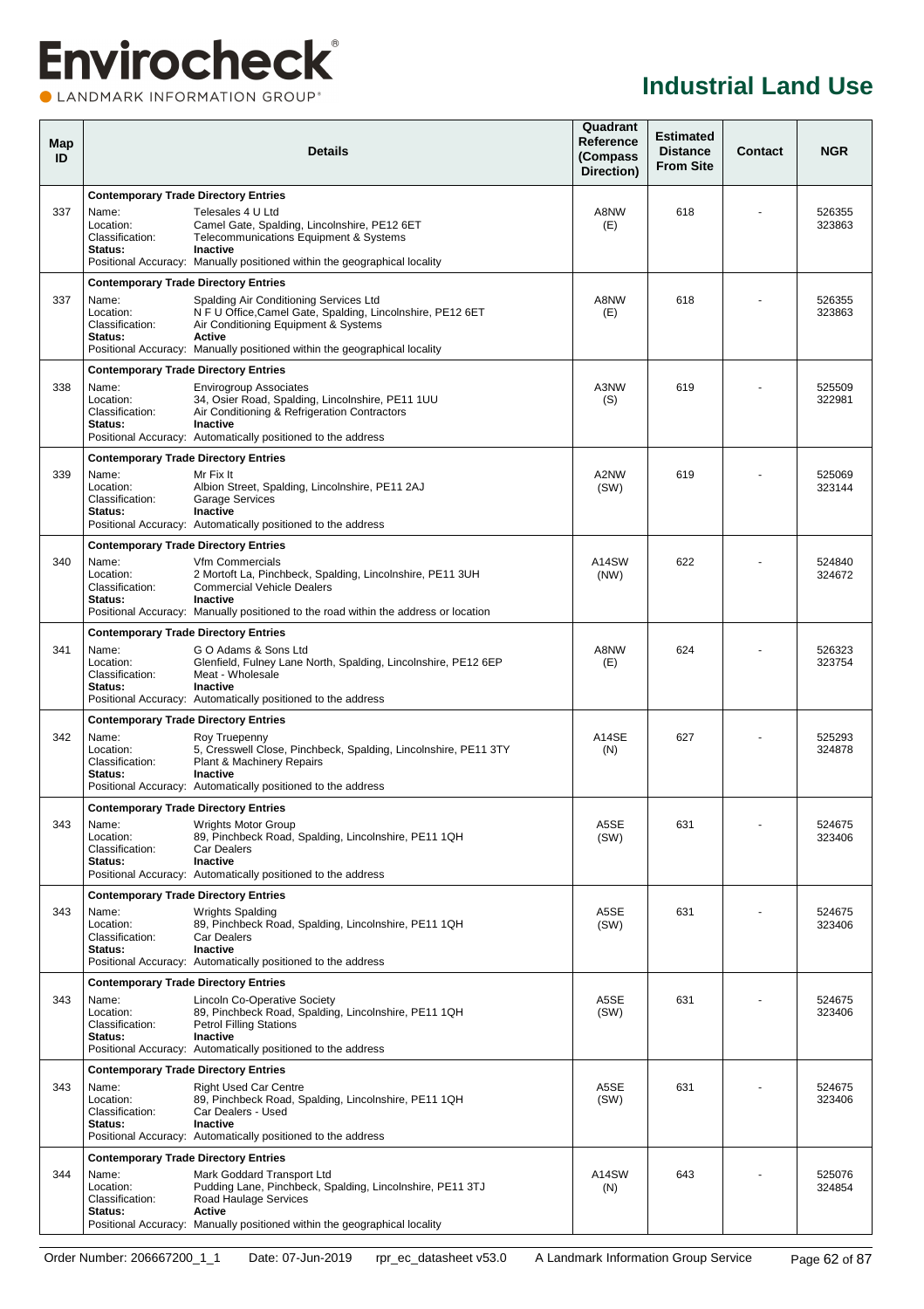#### **OLANDMARK INFORMATION GROUP**<sup>\*</sup>

| Map<br>ID |                                                  | <b>Details</b>                                                                                                                                                                                                                  |              |     | <b>Contact</b> | <b>NGR</b>       |  |
|-----------|--------------------------------------------------|---------------------------------------------------------------------------------------------------------------------------------------------------------------------------------------------------------------------------------|--------------|-----|----------------|------------------|--|
|           | <b>Contemporary Trade Directory Entries</b>      |                                                                                                                                                                                                                                 |              |     |                |                  |  |
| 344       | Name:<br>Location:<br>Classification:<br>Status: | Donington Packaging Supplies<br>Pudding Lane, Pinchbeck, Spalding, PE11 3TJ<br>Packaging & Wrapping Equipment & Supplies<br>Active<br>Positional Accuracy: Automatically positioned to the address                              | A14SW<br>(N) | 664 |                | 525075<br>324877 |  |
|           | <b>Contemporary Trade Directory Entries</b>      |                                                                                                                                                                                                                                 |              |     |                |                  |  |
| 344       | Name:<br>Location:<br>Classification:<br>Status: | <b>Fast Fruit Distribution Ltd</b><br>Pudding Lane, Pinchbeck, SPALDING, Lincolnshire, PE11 3TJ<br><b>Distribution Services</b><br><b>Inactive</b><br>Positional Accuracy: Automatically positioned to the address              | A14SW<br>(N) | 674 |                | 525074<br>324887 |  |
|           | <b>Contemporary Trade Directory Entries</b>      |                                                                                                                                                                                                                                 |              |     |                |                  |  |
| 345       | Name:<br>Location:<br>Classification:<br>Status: | Carpets 2 U<br>4, Cresswell Close, Pinchbeck, Spalding, Lincolnshire, PE11 3TY<br>Carpets & Rugs - Manufacturers<br><b>Inactive</b><br>Positional Accuracy: Automatically positioned to the address                             | A14SE<br>(N) | 644 |                | 525326<br>324895 |  |
|           | <b>Contemporary Trade Directory Entries</b>      |                                                                                                                                                                                                                                 |              |     |                |                  |  |
| 345       | Name:<br>Location:<br>Classification:<br>Status: | <b>Flow Direct</b><br>Enterprise Way, Pinchbeck, SPALDING, Lincolnshire, PE11 3YR<br>Gas Appliances - Sales & Service<br><b>Inactive</b><br>Positional Accuracy: Manually positioned to the address or location                 | A14SE<br>(N) | 644 |                | 525325<br>324894 |  |
|           | <b>Contemporary Trade Directory Entries</b>      |                                                                                                                                                                                                                                 |              |     |                |                  |  |
| 345       | Name:<br>Location:<br>Classification:<br>Status: | Winyard Engineering Ltd<br>2-3, Cresswell Close, Pinchbeck, SPALDING, Lincolnshire, PE11 3TY<br><b>Precision Engineers</b><br><b>Active</b><br>Positional Accuracy: Automatically positioned to the address                     | A14SE<br>(N) | 667 |                | 525369<br>324914 |  |
|           | <b>Contemporary Trade Directory Entries</b>      |                                                                                                                                                                                                                                 |              |     |                |                  |  |
| 345       | Name:<br>Location:<br>Classification:<br>Status: | Crowson'S Paint & Body<br>Cresswell Close, Pinchbeck, Spalding, Lincolnshire, PE11 3TY<br>Car Body Repairs<br>Active<br>Positional Accuracy: Automatically positioned to the address                                            | A14SE<br>(N) | 691 |                | 525411<br>324933 |  |
|           | <b>Contemporary Trade Directory Entries</b>      |                                                                                                                                                                                                                                 |              |     |                |                  |  |
| 346       | Name:<br>Location:<br>Classification:<br>Status: | Manufacture Vehicle Engineers<br>9, Benner Road, Pinchbeck, Spalding, Lincolnshire, PE11 3TZ<br><b>Engine Component Manufacturers</b><br><b>Inactive</b><br>Positional Accuracy: Manually positioned to the address or location | A15SW<br>(N) | 644 |                | 525502<br>324862 |  |
|           | <b>Contemporary Trade Directory Entries</b>      |                                                                                                                                                                                                                                 |              |     |                |                  |  |
| 346       | Name:<br>Location:<br>Classification:<br>Status: | Acclaim Handling (D & R) Ltd<br>8, Benner Road, Pinchbeck, SPALDING, Lincolnshire, PE11 3TZ<br><b>Fork Lift Trucks</b><br>Inactive<br>Positional Accuracy: Automatically positioned to the address                              | A15SW<br>(N) | 663 | $\blacksquare$ | 525532<br>324871 |  |
|           | <b>Contemporary Trade Directory Entries</b>      |                                                                                                                                                                                                                                 |              |     |                |                  |  |
| 346       | Name:<br>Location:<br>Classification:<br>Status: | Acclaim Handling<br>8, Benner Road, Pinchbeck, Spalding, Lincolnshire, PE11 3TZ<br>Fork Lift Trucks<br>Active<br>Positional Accuracy: Automatically positioned to the address                                                   | A15SW<br>(N) | 663 |                | 525532<br>324871 |  |
|           | <b>Contemporary Trade Directory Entries</b>      |                                                                                                                                                                                                                                 |              |     |                |                  |  |
| 347       | Name:<br>Location:                               | M B Supplies<br>Unit 6 Benner Road Industrial Estate, Benner Road, Pinchbeck, Spalding,<br>Lincolnshire, PE11 3TZ                                                                                                               | A15SW<br>(N) | 646 |                | 525582<br>324832 |  |
|           | Classification:<br>Status:                       | <b>Hydraulic Engineers</b><br>Active<br>Positional Accuracy: Automatically positioned to the address                                                                                                                            |              |     |                |                  |  |
|           | <b>Contemporary Trade Directory Entries</b>      |                                                                                                                                                                                                                                 |              |     |                |                  |  |
| 348       | Name:<br>Location:<br>Classification:<br>Status: | Penfolds Of Spalding<br>8, Ash Close, Spalding, Lincolnshire, PE12 6FE<br>Washing Machines - Servicing & Repairs<br><b>Inactive</b><br>Positional Accuracy: Automatically positioned to the address                             | A3NE<br>(SE) | 663 |                | 525876<br>323042 |  |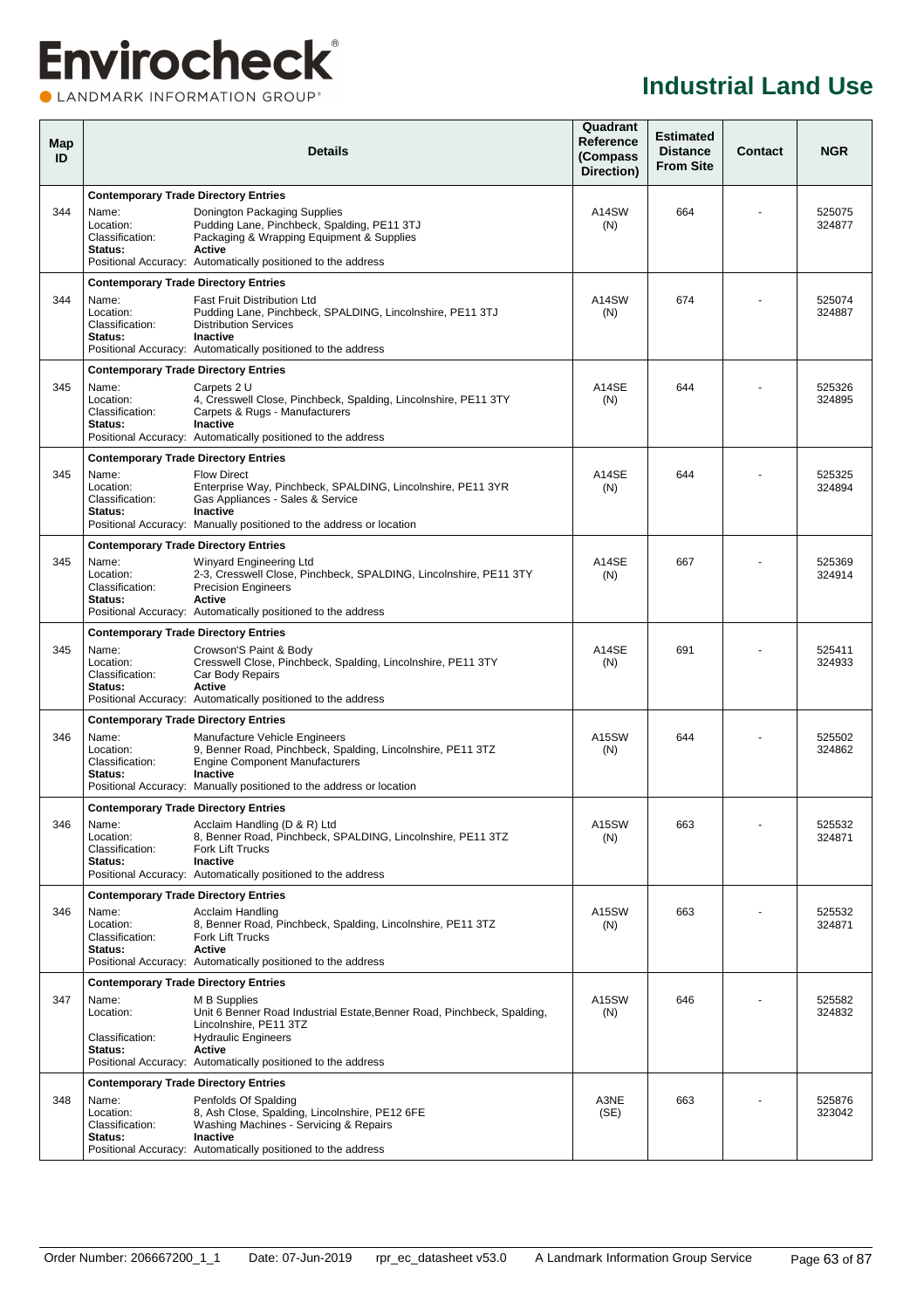LANDMARK INFORMATION GROUP®

| Map<br>ID |                                                      | <b>Details</b>                                                                                                                                                                                       |               |     | <b>Contact</b> | <b>NGR</b>       |
|-----------|------------------------------------------------------|------------------------------------------------------------------------------------------------------------------------------------------------------------------------------------------------------|---------------|-----|----------------|------------------|
| 349       | <b>Contemporary Trade Directory Entries</b><br>Name: | Jkl Haulage                                                                                                                                                                                          | A14SW         | 666 |                | 525020           |
|           | Location:<br>Classification:<br>Status:              | Pudding La, Pinchbeck, Spalding, Lincolnshire, PE11 3TJ<br>Road Haulage Services<br><b>Inactive</b><br>Positional Accuracy: Manually positioned to the road within the address or location           | (NW)          |     |                | 324856           |
|           | <b>Contemporary Trade Directory Entries</b>          |                                                                                                                                                                                                      |               |     |                |                  |
| 350       | Name:<br>Location:<br>Classification:<br>Status:     | Chain Bridge Forge<br>High Street, SPALDING, Lincolnshire, PE11 1TX<br><b>Blacksmiths &amp; Forgemasters</b><br><b>Active</b><br>Positional Accuracy: Automatically positioned to the address        | A2NE<br>(S)   | 669 |                | 525198<br>323011 |
|           | <b>Contemporary Trade Directory Entries</b>          |                                                                                                                                                                                                      |               |     |                |                  |
| 351       | Name:<br>Location:<br>Classification:<br>Status:     | <b>Refresh Services</b><br>82, Severn Road, Spalding, Lincolnshire, PE11 2JZ<br><b>Cleaning Services - Domestic</b><br>Inactive<br>Positional Accuracy: Automatically positioned to the address      | A3NE<br>(SE)  | 676 |                | 526087<br>323231 |
|           | <b>Contemporary Trade Directory Entries</b>          |                                                                                                                                                                                                      |               |     |                |                  |
| 352       | Name:<br>Location:<br>Classification:<br>Status:     | <b>Taylors Of Spalding</b><br>83, Pinchbeck Road, Spalding, Lincolnshire, PE11 1QF<br><b>Car Dealers</b><br><b>Inactive</b><br>Positional Accuracy: Automatically positioned to the address          | A5SE<br>(SW)  | 685 |                | 524679<br>323327 |
|           | <b>Contemporary Trade Directory Entries</b>          |                                                                                                                                                                                                      |               |     |                |                  |
| 352       | Name:<br>Location:<br>Classification:<br>Status:     | <b>Taylors Of Spalding</b><br>83, Pinchbeck Road, Spalding, PE11 1QF<br>Car Body Repairs<br><b>Active</b><br>Positional Accuracy: Automatically positioned to the address                            | A5SE<br>(SW)  | 685 |                | 524678<br>323326 |
|           | <b>Contemporary Trade Directory Entries</b>          |                                                                                                                                                                                                      |               |     |                |                  |
| 353       | Name:<br>Location:<br>Classification:<br>Status:     | Spalding M O T & Repair Centre<br>2, Mortoft Lane, Pinchbeck, Spalding, PE11 3UH<br><b>Mot Testing Centres</b><br><b>Active</b><br>Positional Accuracy: Automatically positioned to the address      | A14SW<br>(NW) | 689 |                | 524877<br>324796 |
|           | <b>Contemporary Trade Directory Entries</b>          |                                                                                                                                                                                                      |               |     |                |                  |
| 354       | Name:<br>Location:<br>Classification:<br>Status:     | Lincs Graphics<br>47, Cley Hall Drive, Spalding, Lincolnshire, PE11 2EB<br><b>Printers</b><br>Inactive<br>Positional Accuracy: Automatically positioned to the address                               | A2SE<br>(S)   | 698 |                | 525410<br>322910 |
|           | <b>Contemporary Trade Directory Entries</b>          |                                                                                                                                                                                                      |               |     |                |                  |
| 355       | Name:<br>Location:<br>Classification:<br>Status:     | <b>Bush Tyres</b><br>Fulney Lane North, Spalding, PE12 6EP<br><b>Tyre Dealers</b><br>Active<br>Positional Accuracy: Automatically positioned to the address                                          | A8NW<br>(E)   | 700 | $\blacksquare$ | 526422<br>323797 |
|           | <b>Contemporary Trade Directory Entries</b>          |                                                                                                                                                                                                      |               |     |                |                  |
| 356       | Name:<br>Location:<br>Classification:<br>Status:     | Marshall Of Spalding<br>Benner Rd, Spalding, Lincolnshire, PE11 3TZ<br><b>Car Dealers</b><br>Inactive<br>Positional Accuracy: Manually positioned to the road within the address or location         | A14NE<br>(N)  | 717 |                | 525427<br>324956 |
|           | <b>Contemporary Trade Directory Entries</b>          |                                                                                                                                                                                                      |               |     |                |                  |
| 357       | Name:<br>Location:<br>Classification:<br>Status:     | <b>Morrisons Petrol Station</b><br>Wardentree Lane, Pinchbeck, Spalding, PE11 3UG<br><b>Petrol Filling Stations</b><br><b>Active</b><br>Positional Accuracy: Automatically positioned to the address | A14NE<br>(N)  | 718 |                | 525333<br>324968 |
|           | <b>Contemporary Trade Directory Entries</b>          |                                                                                                                                                                                                      |               |     |                |                  |
| 358       | Name:<br>Location:<br>Classification:<br>Status:     | Protectaglaze<br>High Street, Spalding, Lincolnshire, PE11 1TX<br>Safety Glazing<br>Inactive<br>Positional Accuracy: Automatically positioned in the proximity of the address                        | A2NE<br>(S)   | 728 |                | 525193<br>322947 |
|           | <b>Contemporary Trade Directory Entries</b>          |                                                                                                                                                                                                      |               |     |                |                  |
| 359       | Name:<br>Location:<br>Classification:<br>Status:     | Kents Of Spalding Ltd<br>Mortoft Lane, Pinchbeck, Spalding, PE11 3UH<br>Car Body Repairs<br>Inactive<br>Positional Accuracy: Automatically positioned to the address                                 | A14SW<br>(NW) | 741 |                | 524853<br>324844 |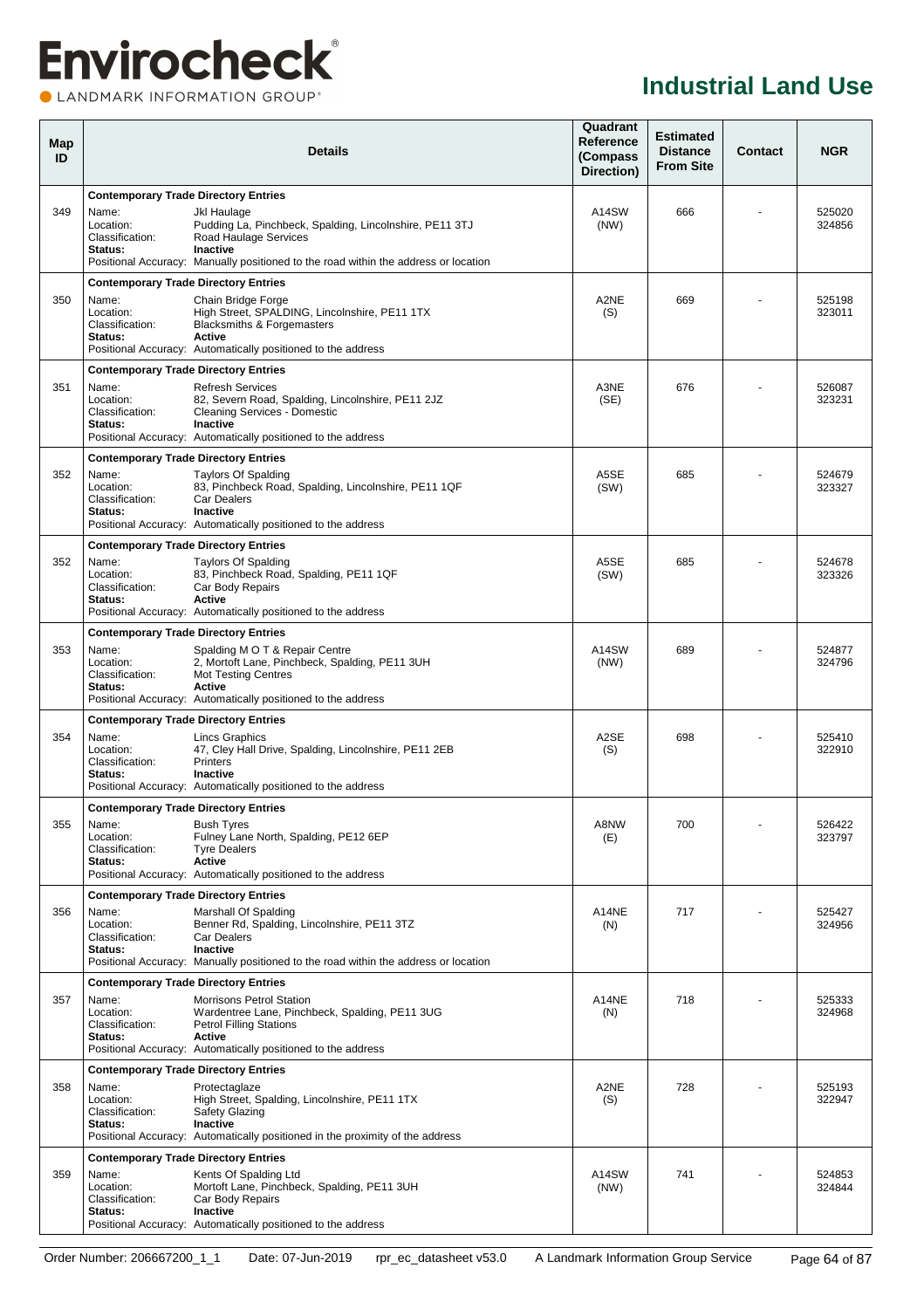### **Envirocheck®** CLANDMARK INFORMATION GROUP®

| Map<br>ID |                                             | <b>Details</b>                                                                                                                 | Quadrant<br>Reference<br>(Compass<br>Direction) | <b>Estimated</b><br><b>Distance</b><br><b>From Site</b> | Contact | <b>NGR</b>       |
|-----------|---------------------------------------------|--------------------------------------------------------------------------------------------------------------------------------|-------------------------------------------------|---------------------------------------------------------|---------|------------------|
|           | <b>Contemporary Trade Directory Entries</b> |                                                                                                                                |                                                 |                                                         |         |                  |
| 360       | Name:<br>Location:                          | W A Burdall & Company<br>Enterprise Business Park Fleming Road, Pinchbeck, Spalding, Lincolnshire,<br><b>PE11 3TZ</b>          | A15SW<br>(N)                                    | 743                                                     |         | 525586<br>324936 |
|           | Classification:<br>Status:                  | <b>Commercial Vehicle Manufacturers</b><br>Active<br>Positional Accuracy: Manually positioned within the geographical locality |                                                 |                                                         |         |                  |
|           | <b>Contemporary Trade Directory Entries</b> |                                                                                                                                |                                                 |                                                         |         |                  |
| 360       | Name:                                       | Cockram Transport                                                                                                              | A <sub>15</sub> NW                              | 753                                                     |         | 525580           |
|           | Location:<br>Classification:                | 3-4, Benner Road, Pinchbeck, Spalding, PE11 3TZ                                                                                | (N)                                             |                                                         |         | 324950           |
|           | Status:                                     | Road Haulage Services<br>Inactive                                                                                              |                                                 |                                                         |         |                  |
|           |                                             | Positional Accuracy: Automatically positioned to the address                                                                   |                                                 |                                                         |         |                  |
|           | <b>Contemporary Trade Directory Entries</b> |                                                                                                                                |                                                 |                                                         |         |                  |
| 360       | Name:<br>Location:                          | Ajs Auto Tints<br>10 Benner rd, Pinchbeck, Spalding, Lincolnshire, PE11 3TZ                                                    | A <sub>15</sub> NW<br>(N)                       | 753                                                     |         | 525540<br>324964 |
|           | Classification:                             | <b>Window Tinting</b>                                                                                                          |                                                 |                                                         |         |                  |
|           | Status:                                     | <b>Active</b><br>Positional Accuracy: Manually positioned within the geographical locality                                     |                                                 |                                                         |         |                  |
|           | <b>Contemporary Trade Directory Entries</b> |                                                                                                                                |                                                 |                                                         |         |                  |
| 360       | Name:                                       | <b>Torien Services Ltd</b>                                                                                                     | A <sub>15</sub> NW                              | 767                                                     |         | 525557           |
|           | Location:<br>Classification:                | 6, Benner Road, Pinchbeck, Spalding, Lincolnshire, PE11 3TZ<br>Air Conditioning & Refrigeration Contractors                    | (N)                                             |                                                         |         | 324973           |
|           | Status:                                     | Inactive                                                                                                                       |                                                 |                                                         |         |                  |
|           |                                             | Positional Accuracy: Automatically positioned to the address                                                                   |                                                 |                                                         |         |                  |
|           | <b>Contemporary Trade Directory Entries</b> |                                                                                                                                |                                                 |                                                         |         |                  |
| 360       | Name:<br>Location:                          | <b>Torien Services Ltd</b><br>6, Benner Road, Pinchbeck, Spalding, PE11 3TZ                                                    | A15NW<br>(N)                                    | 767                                                     |         | 525557<br>324973 |
|           | Classification:                             | Refrigerators & Freezers - Servicing & Repairs                                                                                 |                                                 |                                                         |         |                  |
|           | Status:                                     | <b>Active</b><br>Positional Accuracy: Automatically positioned to the address                                                  |                                                 |                                                         |         |                  |
|           | <b>Contemporary Trade Directory Entries</b> |                                                                                                                                |                                                 |                                                         |         |                  |
| 360       | Name:                                       | Wendle                                                                                                                         | A <sub>15</sub> NW                              | 770                                                     |         | 525562           |
|           | Location:<br>Classification:                | 5 Benner Rd, Pinchbeck, Spalding, Lincolnshire, PE11 3TZ<br>Road Haulage Services                                              | (N)                                             |                                                         |         | 324974           |
|           | Status:                                     | Inactive                                                                                                                       |                                                 |                                                         |         |                  |
|           |                                             | Positional Accuracy: Manually positioned to the address or location                                                            |                                                 |                                                         |         |                  |
| 360       | <b>Contemporary Trade Directory Entries</b> | P S Carter                                                                                                                     | A15NW                                           | 771                                                     |         |                  |
|           | Name:<br>Location:                          | 5, Benner Road, Pinchbeck, Spalding, Lincolnshire, PE11 3TZ                                                                    | (N)                                             |                                                         |         | 525563<br>324975 |
|           | Classification:<br>Status:                  | Agricultural Machinery - Sales & Service<br>Inactive                                                                           |                                                 |                                                         |         |                  |
|           |                                             | Positional Accuracy: Automatically positioned to the address                                                                   |                                                 |                                                         |         |                  |
|           | <b>Contemporary Trade Directory Entries</b> |                                                                                                                                |                                                 |                                                         |         |                  |
| 360       | Name:                                       | P S Carter                                                                                                                     | A15NW                                           | 771                                                     |         | 525563           |
|           | Location:<br>Classification:                | 5, Benner Road, Pinchbeck, Spalding, Lincolnshire, PE11 3TZ<br>Agricultural Machinery - Sales & Service                        | (N)                                             |                                                         |         | 324975           |
|           | Status:                                     | Inactive<br>Positional Accuracy: Automatically positioned to the address                                                       |                                                 |                                                         |         |                  |
|           | <b>Contemporary Trade Directory Entries</b> |                                                                                                                                |                                                 |                                                         |         |                  |
| 361       | Name:                                       | Fossitt & Thorne Ltd                                                                                                           | A2NW                                            | 748                                                     |         | 525065           |
|           | Location:<br>Classification:                | The Green, Westlode Street, Spalding, Lincolnshire, PE11 2AG<br><b>Tyre Dealers</b>                                            | (S)                                             |                                                         |         | 322996           |
|           | Status:                                     | Inactive                                                                                                                       |                                                 |                                                         |         |                  |
|           |                                             | Positional Accuracy: Automatically positioned to the address                                                                   |                                                 |                                                         |         |                  |
|           | <b>Contemporary Trade Directory Entries</b> |                                                                                                                                |                                                 |                                                         |         |                  |
| 361       | Name:<br>Location:                          | <b>Discount Tyres Spalding</b><br>The Green, Westlode Street, Spalding, Lincolnshire, PE11 2AG                                 | A2NW<br>(S)                                     | 748                                                     |         | 525065<br>322996 |
|           | Classification:                             | <b>Tyre Dealers</b>                                                                                                            |                                                 |                                                         |         |                  |
|           | Status:                                     | Inactive<br>Positional Accuracy: Automatically positioned to the address                                                       |                                                 |                                                         |         |                  |
|           | <b>Contemporary Trade Directory Entries</b> |                                                                                                                                |                                                 |                                                         |         |                  |
| 361       | Name:                                       | Swan Street Motor Co Ltd                                                                                                       | A2NW                                            | 770                                                     |         | 525083           |
|           | Location:<br>Classification:                | Westlode St, Spalding, Lincolnshire, PE11 2AF<br><b>Car Dealers</b>                                                            | (S)                                             |                                                         |         | 322960           |
|           | Status:                                     | Inactive                                                                                                                       |                                                 |                                                         |         |                  |
|           |                                             | Positional Accuracy: Manually positioned to the address or location                                                            |                                                 |                                                         |         |                  |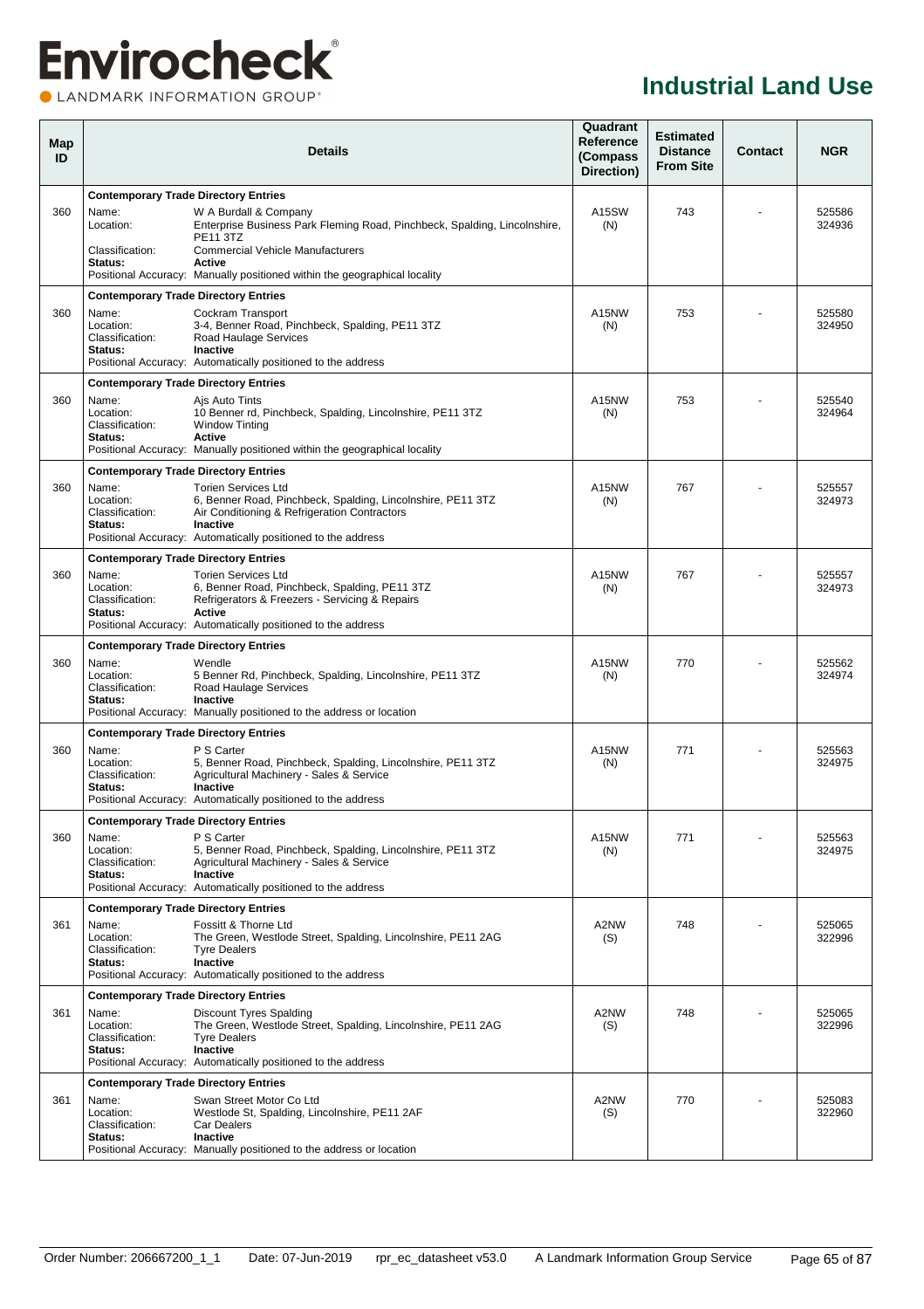### **Envirocheck® OLANDMARK INFORMATION GROUP**<sup>\*</sup>

| Map<br>ID |                                                                                                 | <b>Details</b>                                                                                                                                                                              |               | <b>Estimated</b><br><b>Distance</b><br><b>From Site</b> | Contact | <b>NGR</b>       |
|-----------|-------------------------------------------------------------------------------------------------|---------------------------------------------------------------------------------------------------------------------------------------------------------------------------------------------|---------------|---------------------------------------------------------|---------|------------------|
| 362       | <b>Contemporary Trade Directory Entries</b><br>Name:<br>Location:<br>Classification:<br>Status: | Dalehead Foods<br>Fulney Lane North, Spalding, PE12 6EP<br>Food Products - Manufacturers<br>Active                                                                                          | A8SW<br>(SE)  | 755                                                     |         | 526351<br>323505 |
|           |                                                                                                 | Positional Accuracy: Automatically positioned to the address                                                                                                                                |               |                                                         |         |                  |
| 362       | <b>Contemporary Trade Directory Entries</b><br>Name:<br>Location:<br>Classification:<br>Status: | Pork Farms Caspian Ltd<br>Fulney Lane, Spalding, PE12 6EZ<br>Bacon & Ham Curers & Merchants<br>Active<br>Positional Accuracy: Automatically positioned to the address                       | A8SW<br>(SE)  | 771                                                     |         | 526354<br>323474 |
|           | <b>Contemporary Trade Directory Entries</b>                                                     |                                                                                                                                                                                             |               |                                                         |         |                  |
| 363       | Name:<br>Location:<br>Classification:<br>Status:                                                | David Lawrence Meat<br>13, Link Way, Spalding, PE11 2ED<br>Meat - Wholesale<br>Inactive<br>Positional Accuracy: Automatically positioned to the address                                     | A3SW<br>(S)   | 757                                                     |         | 525456<br>322845 |
| 363       | <b>Contemporary Trade Directory Entries</b><br>Name:<br>Location:<br>Classification:<br>Status: | Pop Browns<br>12, Link Way, Spalding, Lincolnshire, PE11 2ED<br><b>Classic Car Specialists</b><br>Active<br>Positional Accuracy: Automatically positioned to the address                    | A3SW<br>(S)   | 791                                                     |         | 525460<br>322811 |
|           | <b>Contemporary Trade Directory Entries</b>                                                     |                                                                                                                                                                                             |               |                                                         |         |                  |
| 364       | Name:<br>Location:<br>Classification:<br>Status:                                                | Neil Brown Engineering<br>Benner Road, Pinchbeck, Spalding, Lincolnshire, PE11 3TZ<br><b>Precision Engineers</b><br>Active<br>Positional Accuracy: Automatically positioned to the address  | A15NW<br>(N)  | 758                                                     |         | 525464<br>324990 |
|           | <b>Contemporary Trade Directory Entries</b>                                                     |                                                                                                                                                                                             |               |                                                         |         |                  |
| 365       | Name:<br>Location:<br>Classification:<br>Status:                                                | <b>Bush Tyres</b><br>67, Wardentree Lane, Pinchbeck, Spalding, PE11 3UF<br><b>Tyre Dealers</b><br>Active<br>Positional Accuracy: Automatically positioned to the address                    | A14SW<br>(NW) | 760                                                     |         | 524957<br>324930 |
|           | <b>Contemporary Trade Directory Entries</b>                                                     |                                                                                                                                                                                             |               |                                                         |         |                  |
| 365       | Name:<br>Location:<br>Classification:<br>Status:                                                | <b>B A Bush</b><br>67, Wardentree Lane, Pinchbeck, Spalding, Lincolnshire, PE11 3UF<br><b>Tyre Dealers</b><br><b>Active</b><br>Positional Accuracy: Automatically positioned to the address | A14NW<br>(NW) | 769                                                     |         | 524957<br>324940 |
|           | <b>Contemporary Trade Directory Entries</b>                                                     |                                                                                                                                                                                             |               |                                                         |         |                  |
| 366       | Name:<br>Location:<br>Classification:<br>Status:                                                | <b>Spalding Engineering Supplies</b><br>15, Lowfields Avenue, Spalding, PE12 6EE<br><b>Engineering Materials</b><br>Active<br>Positional Accuracy: Automatically positioned to the address  | A3NE<br>(SE)  | 765                                                     |         | 525988<br>322997 |
|           | <b>Contemporary Trade Directory Entries</b>                                                     |                                                                                                                                                                                             |               |                                                         |         |                  |
| 367       | Name:<br>Location:<br>Classification:<br>Status:                                                | Kerry Foods Bakery<br>Fulney Lane, Spalding, Lincolnshire, PE12 6EZ<br><b>Gas Companies</b><br>Inactive<br>Positional Accuracy: Automatically positioned to the address                     | A8NW<br>(E)   | 786                                                     |         | 526454<br>323652 |
|           | <b>Contemporary Trade Directory Entries</b>                                                     |                                                                                                                                                                                             |               |                                                         |         |                  |
| 368       | Name:<br>Location:<br>Classification:                                                           | Howdens Joinery<br>Unit 6 Wardentree Court, Wardentree Lane, Pinchbeck, Spalding, Lincolnshire,<br><b>PE11 3UF</b><br><b>Builders' Merchants</b>                                            | A14NE<br>(N)  | 786                                                     |         | 525150<br>325023 |
|           | Status:                                                                                         | <b>Inactive</b><br>Positional Accuracy: Manually positioned to the road within the address or location                                                                                      |               |                                                         |         |                  |
|           | <b>Contemporary Trade Directory Entries</b>                                                     |                                                                                                                                                                                             |               |                                                         |         |                  |
| 369       | Name:<br>Location:<br>Classification:<br>Status:                                                | Rooke'S Pet Products<br>23, High Street, Spalding, Lincolnshire, PE11 1TX<br>Pet Foods & Animal Feeds<br>Inactive<br>Positional Accuracy: Automatically positioned to the address           | A2SE<br>(S)   | 797                                                     |         | 525174<br>322880 |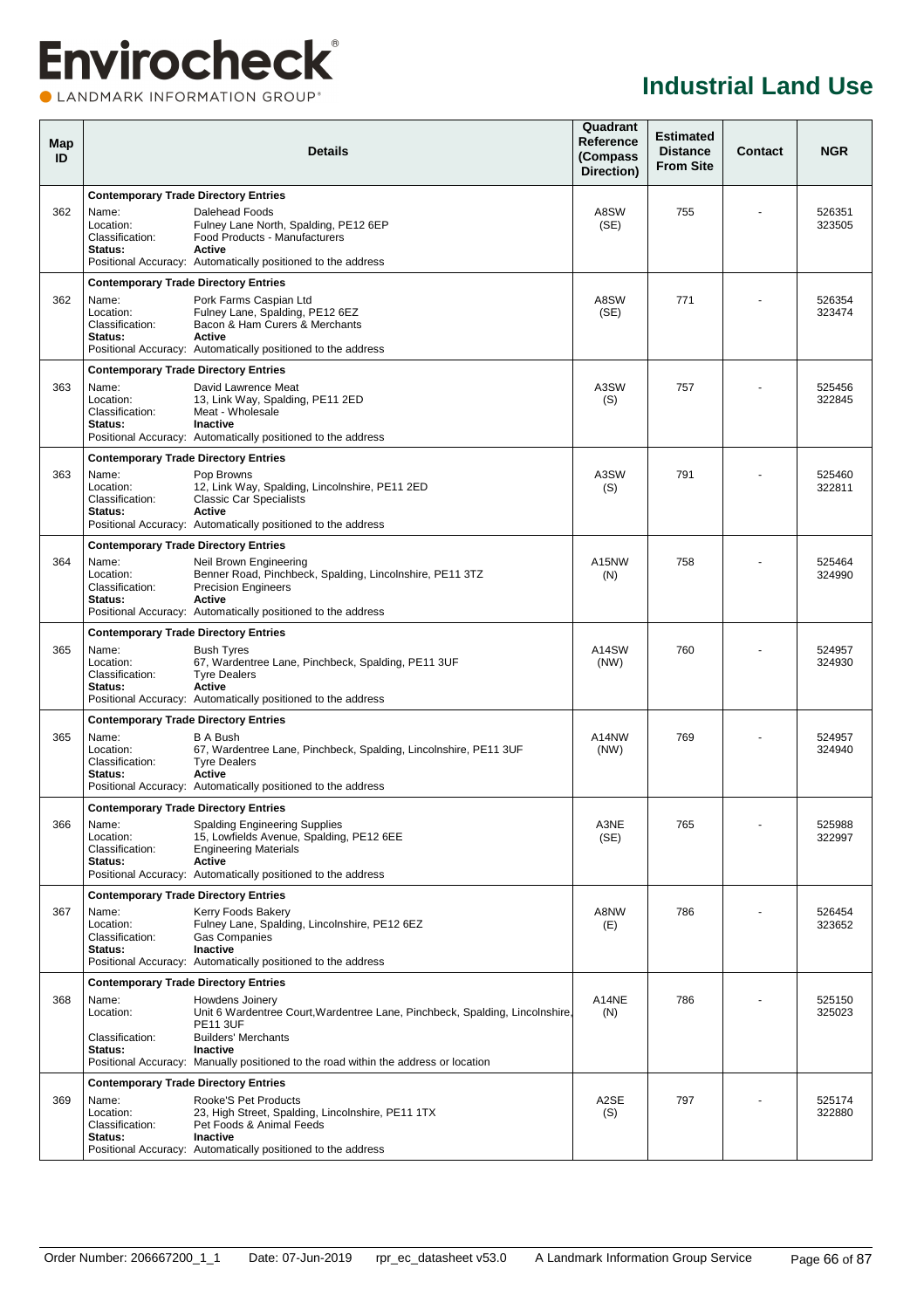LANDMARK INFORMATION GROUP®

| Map<br>ID |                                                  | <b>Details</b>                                                                                                                                                                                                                 | Quadrant<br>Reference<br>(Compass<br>Direction) | <b>Estimated</b><br><b>Distance</b><br><b>From Site</b> | <b>Contact</b> | <b>NGR</b>       |
|-----------|--------------------------------------------------|--------------------------------------------------------------------------------------------------------------------------------------------------------------------------------------------------------------------------------|-------------------------------------------------|---------------------------------------------------------|----------------|------------------|
|           | <b>Contemporary Trade Directory Entries</b>      |                                                                                                                                                                                                                                |                                                 |                                                         |                |                  |
| 370       | Name:<br>Location:<br>Classification:<br>Status: | Pork Farms Caspian Ltd<br>Crescent House, Fulney Lane, Spalding, Lincolnshire, PE12 6EP<br>Food Products - Manufacturers<br><b>Active</b><br>Positional Accuracy: Manually positioned to the address or location               | A8NW<br>(E)                                     | 814                                                     |                | 526456<br>323591 |
|           | <b>Contemporary Trade Directory Entries</b>      |                                                                                                                                                                                                                                |                                                 |                                                         |                |                  |
| 371       | Name:<br>Location:<br>Classification:<br>Status: | Town & County Engineering Services Ltd<br>Wardentree Lane, Pinchbeck, Spalding, PE11 3UG<br><b>Engineering Services</b><br>Inactive<br>Positional Accuracy: Automatically positioned to the address                            | A14NE<br>(N)                                    | 823                                                     |                | 525428<br>325063 |
|           | <b>Contemporary Trade Directory Entries</b>      |                                                                                                                                                                                                                                |                                                 |                                                         |                |                  |
| 372       | Name:<br>Location:<br>Classification:<br>Status: | <b>Purplefox Cars</b><br>Unit 3, Stumps Lane Business Park, Stumps Lane, Spalding, PE12 6AT<br><b>Car Dealers</b><br>Inactive<br>Positional Accuracy: Automatically positioned to the address                                  | A12NW<br>(NE)                                   | 848                                                     |                | 526376<br>324597 |
|           | <b>Contemporary Trade Directory Entries</b>      |                                                                                                                                                                                                                                |                                                 |                                                         |                |                  |
| 372       | Name:<br>Location:<br>Classification:<br>Status: | Lloyd Loom Manufacturing Ltd<br>Unit 2, Stumps Lane Business Park, Stumps Lane, Spalding, PE12 6AT<br><b>Seating Manufacturers</b><br><b>Active</b><br>Positional Accuracy: Automatically positioned to the address            | A16SW<br>(NE)                                   | 851                                                     |                | 526370<br>324607 |
|           | <b>Contemporary Trade Directory Entries</b>      |                                                                                                                                                                                                                                |                                                 |                                                         |                |                  |
| 373       | Name:<br>Location:<br>Classification:<br>Status: | K&D<br>31, Westlode Street, Spalding, Lincolnshire, PE11 2AF<br>Vacuum Cleaners - Sales & Service<br><b>Inactive</b><br>Positional Accuracy: Automatically positioned to the address                                           | A2NW<br>(SW)                                    | 859                                                     |                | 524972<br>322921 |
|           | <b>Contemporary Trade Directory Entries</b>      |                                                                                                                                                                                                                                |                                                 |                                                         |                |                  |
| 373       | Name:<br>Location:<br>Classification:<br>Status: | <b>Spalding Surveilance</b><br>28, Westlode Street, Spalding, Lincolnshire, PE11 2AF<br>Electrical Goods Sales, Manufacturers & Wholesalers<br><b>Inactive</b><br>Positional Accuracy: Automatically positioned to the address | A2SW<br>(SW)                                    | 874                                                     |                | 524967<br>322907 |
|           | <b>Contemporary Trade Directory Entries</b>      |                                                                                                                                                                                                                                |                                                 |                                                         |                |                  |
| 374       | Name:<br>Location:<br>Classification:<br>Status: | High End Cable Ltd<br>11, Kings Road, Spalding, Lincolnshire, PE11 1QB<br>Hi-Fi Equipment Manufacturers & Distributors<br><b>Inactive</b><br>Positional Accuracy: Automatically positioned to the address                      | A1NE<br>(SW)                                    | 873                                                     |                | 524671<br>323093 |
|           | <b>Contemporary Trade Directory Entries</b>      |                                                                                                                                                                                                                                |                                                 |                                                         |                |                  |
| 375       | Name:<br>Location:<br>Classification:<br>Status: | Green Core Food To Go Spalding<br>Wardentree Lane, Pinchbeck, Spalding, PE11 3UY<br>Food Products - Manufacturers<br><b>Active</b><br>Positional Accuracy: Automatically positioned to the address                             | A14NE<br>(N)                                    | 875                                                     |                | 525161<br>325115 |
|           | <b>Contemporary Trade Directory Entries</b>      |                                                                                                                                                                                                                                |                                                 |                                                         |                |                  |
| 376       | Name:<br>Location:<br>Classification:<br>Status: | Guttridge Ltd<br>Wardentree Park, Pinchbeck, Spalding, Lincolnshire, PE11 3UU<br><b>Materials Handling Equipment</b><br>Active<br>Positional Accuracy: Automatically positioned to the address                                 | A14NE<br>(N)                                    | 889                                                     |                | 525285<br>325140 |
|           | <b>Contemporary Trade Directory Entries</b>      |                                                                                                                                                                                                                                |                                                 |                                                         |                |                  |
| 377       | Name:<br>Location:<br>Classification:<br>Status: | Harkenn Ltd<br>Ash Tree Lane, Wykeham, Spalding, Lincolnshire, PE12 6HB<br><b>Recycling Services</b><br><b>Active</b><br>Positional Accuracy: Manually positioned within the geographical locality                             | A16SW<br>(NE)                                   | 903                                                     |                | 526380<br>324671 |
|           | <b>Contemporary Trade Directory Entries</b>      |                                                                                                                                                                                                                                |                                                 |                                                         |                |                  |
| 378       | Name:<br>Location:<br>Classification:<br>Status: | <b>Control Freaks</b><br>10, Pinchbeck Road, Spalding, Lincolnshire, PE11 1QD<br><b>Control Panels</b><br><b>Inactive</b><br>Positional Accuracy: Automatically positioned to the address                                      | A2NW<br>(SW)                                    | 909                                                     |                | 524822<br>322954 |
|           | <b>Contemporary Trade Directory Entries</b>      |                                                                                                                                                                                                                                |                                                 |                                                         |                |                  |
| 378       | Name:<br>Location:<br>Classification:<br>Status: | Transporta Uk Ltd<br>Office 24,10 Pinchbeck Road, Spalding, Lincolnshire, PE11 1QD<br><b>Breakdown and Recovery</b><br><b>Active</b><br>Positional Accuracy: Automatically positioned to the address                           | A2NW<br>(SW)                                    | 924                                                     |                | 524804<br>322947 |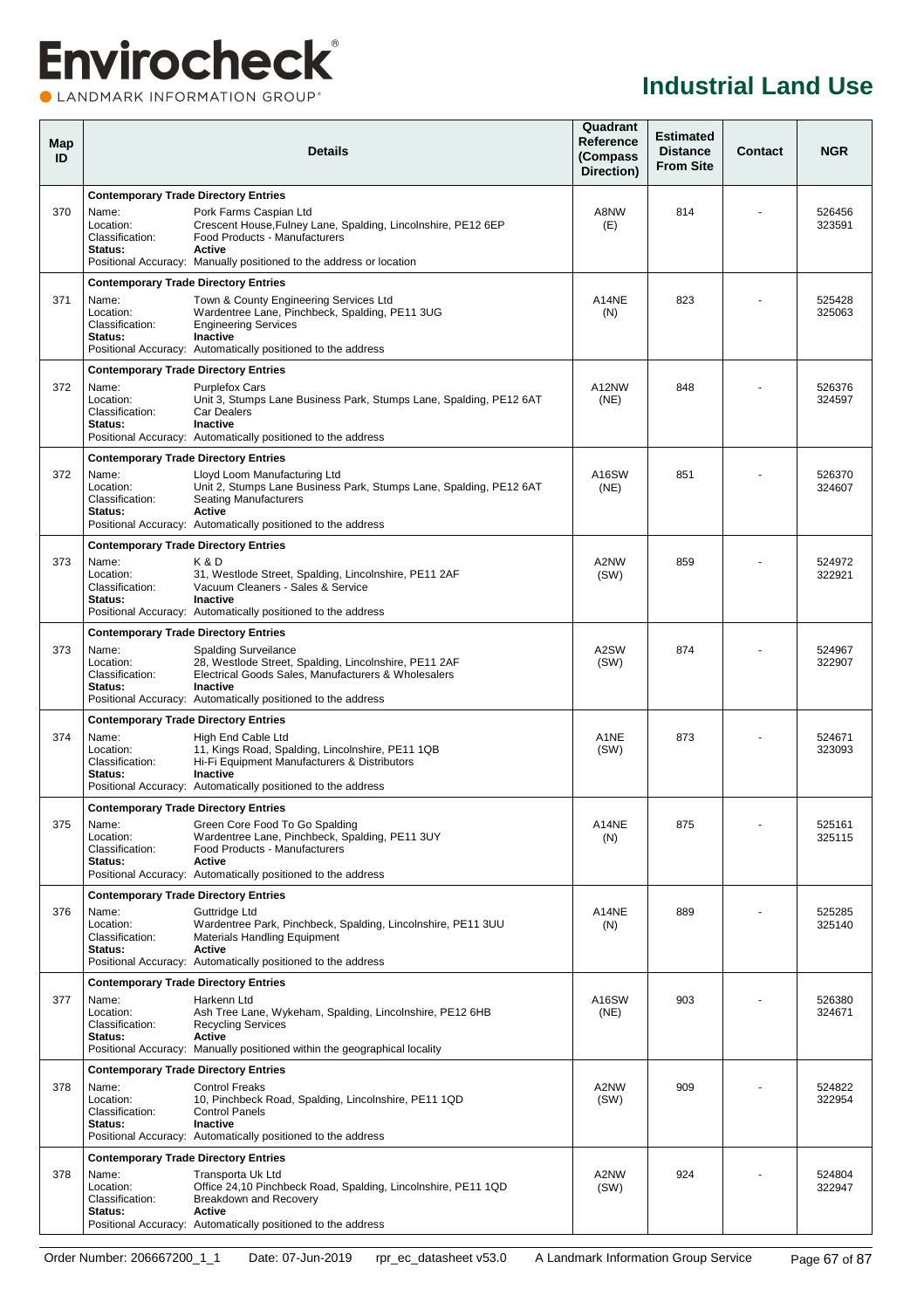### **Envirocheck® OLANDMARK INFORMATION GROUP**<sup>\*</sup>

| Map<br>ID |                                                                                                 | Details                                                                                                                                                                                                                | Quadrant<br>Reference<br>(Compass<br>Direction) | <b>Estimated</b><br><b>Distance</b><br><b>From Site</b> | <b>Contact</b> | <b>NGR</b>       |
|-----------|-------------------------------------------------------------------------------------------------|------------------------------------------------------------------------------------------------------------------------------------------------------------------------------------------------------------------------|-------------------------------------------------|---------------------------------------------------------|----------------|------------------|
| 379       | <b>Contemporary Trade Directory Entries</b><br>Name:<br>Location:<br>Classification:<br>Status: | The Spalding Motor Point<br>Wardentree Lodge, Wardentree Lane, Pinchbeck, Spalding, Lincolnshire,<br><b>PE11 3UF</b><br>Car Dealers - Used<br>Inactive<br>Positional Accuracy: Automatically positioned to the address | A14NW<br>(NW)                                   | 920                                                     |                | 524826<br>325040 |
| 380       | <b>Contemporary Trade Directory Entries</b><br>Name:<br>Location:<br>Classification:<br>Status: | C B R Autos<br>14, Double Street, Spalding, Lincolnshire, PE11 2AA<br><b>Garage Services</b><br>Inactive<br>Positional Accuracy: Automatically positioned in the proximity of the address                              | A <sub>2</sub> SW<br>(S)                        | 936                                                     |                | 525015<br>322808 |
| 381       | <b>Contemporary Trade Directory Entries</b><br>Name:<br>Location:<br>Classification:<br>Status: | R J Holderness<br>16, Helmsley Way, Spalding, Lincolnshire, PE12 6BG<br>Radio Communication Equipment<br><b>Inactive</b><br>Positional Accuracy: Automatically positioned to the address                               | A3SE<br>(S)                                     | 939                                                     |                | 525908<br>322746 |
| 382       | <b>Contemporary Trade Directory Entries</b><br>Name:<br>Location:<br>Classification:<br>Status: | <b>Freeworld Foods</b><br>13 Broadgate House, Westlode Street, Spalding, PE11 2AF<br>Frozen Food Processors & Distributors<br><b>Active</b><br>Positional Accuracy: Automatically positioned to the address            | A2SW<br>(SW)                                    | 947                                                     |                | 524872<br>322879 |
| 383       | <b>Contemporary Trade Directory Entries</b><br>Name:<br>Location:<br>Classification:<br>Status: | Crowsons<br>Wardentree Lane, Pinchbeck, Spalding, Lincolnshire, PE11 3UG<br>Car Dealers - Used<br>Active<br>Positional Accuracy: Manually positioned within the geographical locality                                  | A <sub>15</sub> NW<br>(N)                       | 947                                                     |                | 525609<br>325145 |
| 383       | <b>Contemporary Trade Directory Entries</b><br>Name:<br>Location:<br>Classification:<br>Status: | Crowsons Volkswagen<br>Wardentree Lane, Pinchbeck, Spalding, Lincolnshire, PE11 3UG<br>Car Dealers<br><b>Inactive</b><br>Positional Accuracy: Automatically positioned to the address                                  | A15NW<br>(N)                                    | 949                                                     |                | 525614<br>325146 |
| 384       | <b>Contemporary Trade Directory Entries</b><br>Name:<br>Location:<br>Classification:<br>Status: | In 'N' Out Centres Ltd<br>Wardentree Lane, Pinchbeck, Spalding, Lincolnshire, PE11 3UG<br><b>Mot Testing Centres</b><br><b>Active</b><br>Positional Accuracy: Manually positioned to the address or location           | A <sub>15</sub> NW<br>(N)                       | 954                                                     |                | 525517<br>325179 |
| 385       | Contemporary Trade Directory Entries<br>Name:<br>Location:<br>Classification:<br>Status:        | L Barnett<br>8, Daniels Reach, Spalding, Lincolnshire, PE11 3HG<br>Road Haulage Services<br><b>Inactive</b><br>Positional Accuracy: Automatically positioned to the address                                            | A9SW<br>(W)                                     | 957                                                     |                | 524176<br>324037 |
| 386       | <b>Contemporary Trade Directory Entries</b><br>Name:<br>Location:<br>Classification:<br>Status: | Lloyd Loom Of Spalding<br>Wardentree Lane, Pinchbeck, Spalding, Lincolnshire, PE11 3UG<br>Furniture Manufacturers - Home & Office<br>Inactive<br>Positional Accuracy: Automatically positioned to the address          | A <sub>15</sub> NW<br>(N)                       | 957                                                     |                | 525663<br>325136 |
| 387       | <b>Contemporary Trade Directory Entries</b><br>Name:<br>Location:<br>Classification:<br>Status: | Lincolnshire Co-Operative<br>Holbeach Rd, Spalding, Lincolnshire, PE12 6JP<br><b>Petrol Filling Stations</b><br>Inactive<br>Positional Accuracy: Manually positioned to the road within the address or location        | A12SE<br>(E)                                    | 960                                                     |                | 526714<br>323948 |
| 388       | <b>Contemporary Trade Directory Entries</b><br>Name:<br>Location:<br>Classification:<br>Status: | Coveris<br>Holland Place, Wardentree Park, Pinchbeck, Spalding, Lincolnshire, PE11<br>3ZN<br><b>Printers</b><br>Inactive<br>Positional Accuracy: Manually positioned within the geographical locality                  | A14NE<br>(N)                                    | 975                                                     |                | 525438<br>325216 |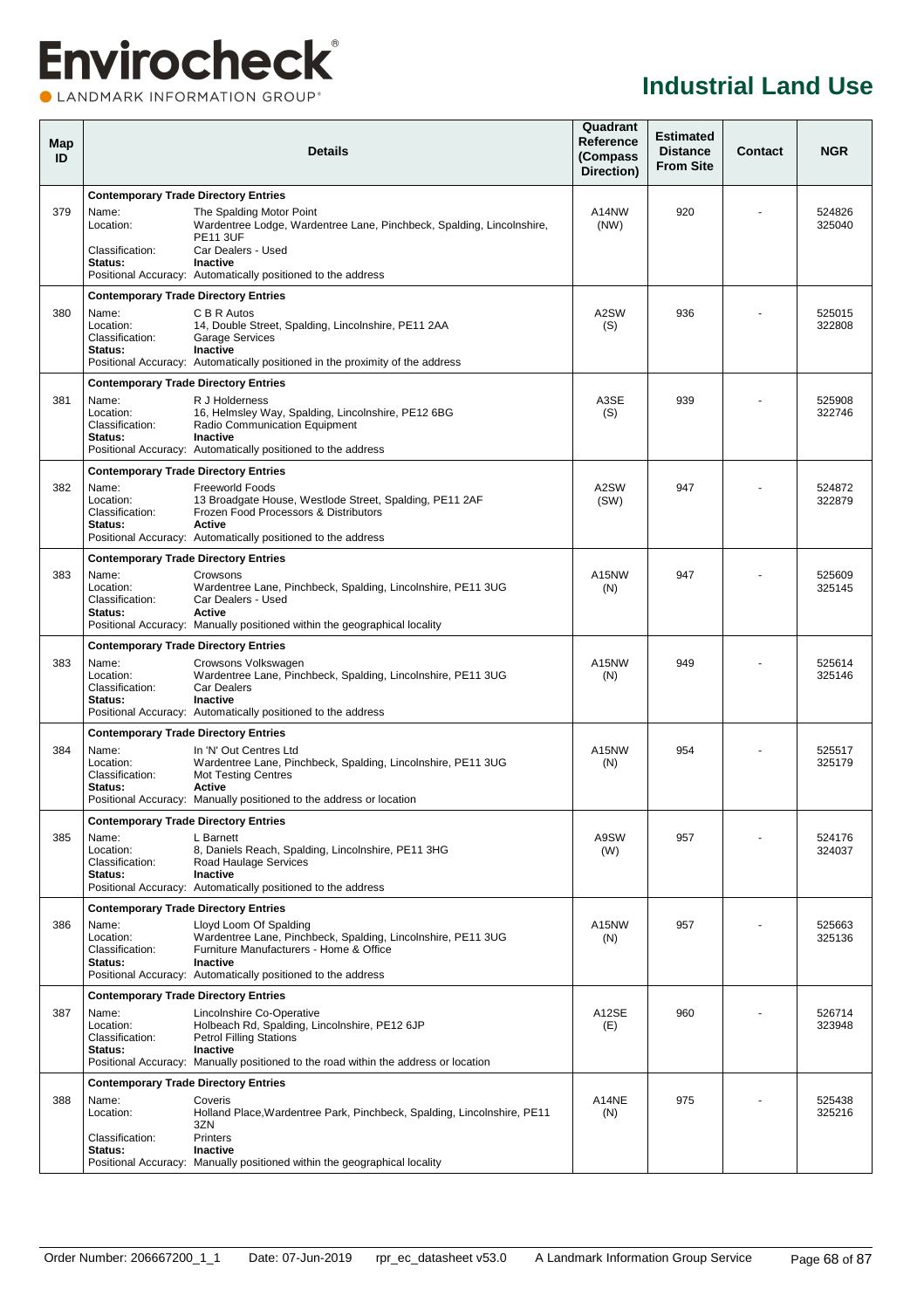**OLANDMARK INFORMATION GROUP**<sup>\*</sup>

| Map<br>ID |                                                           | <b>Details</b>                                                                                                                                                                                                                   | Quadrant<br>Reference<br>(Compass<br>Direction) | <b>Estimated</b><br><b>Distance</b><br><b>From Site</b> | <b>Contact</b> | <b>NGR</b>       |
|-----------|-----------------------------------------------------------|----------------------------------------------------------------------------------------------------------------------------------------------------------------------------------------------------------------------------------|-------------------------------------------------|---------------------------------------------------------|----------------|------------------|
|           | <b>Contemporary Trade Directory Entries</b>               |                                                                                                                                                                                                                                  |                                                 |                                                         |                |                  |
| 388       | Name:<br>Location:<br>Classification:<br>Status:          | Ford & Slater<br>9, Wardentree Park, Pinchbeck, Spalding, PE11 3ZN<br><b>Garage Services</b><br>Active<br>Positional Accuracy: Automatically positioned to the address                                                           | A14NE<br>(N)                                    | 975                                                     |                | 525438<br>325216 |
|           | <b>Contemporary Trade Directory Entries</b>               |                                                                                                                                                                                                                                  |                                                 |                                                         |                |                  |
| 388       | Name:<br>Location:<br>Classification:<br>Status:          | Specialist On Site Services Ltd<br>Wardentree Park, Pinchbeck, Spalding, Lincolnshire, PE11 3ZN<br>Valve Manufacturers & Suppliers<br><b>Active</b><br>Positional Accuracy: Manually positioned within the geographical locality | A14NE<br>(N)                                    | 976                                                     |                | 525439<br>325217 |
|           | <b>Contemporary Trade Directory Entries</b>               |                                                                                                                                                                                                                                  |                                                 |                                                         |                |                  |
| 389       | Name:<br>Location:<br>Classification:<br>Status:          | <b>Travis Perkins Plc</b><br>Wardentree Lane, Pinchbeck, Spalding, PE11 3UG<br><b>Builders' Merchants</b><br>Active<br>Positional Accuracy: Automatically positioned to the address                                              | A15NW<br>(N)                                    | 979                                                     |                | 525568<br>325192 |
|           | <b>Contemporary Trade Directory Entries</b>               |                                                                                                                                                                                                                                  |                                                 |                                                         |                |                  |
| 390       | Name:<br>Location:<br>Classification:<br>Status:          | <b>Spalding Photocopiers</b><br>4, Pinchbeck Road, Spalding, Lincolnshire, PE11 1QD<br>Photocopiers<br><b>Active</b><br>Positional Accuracy: Automatically positioned to the address                                             | A2SW<br>(SW)                                    | 987                                                     |                | 524822<br>322862 |
|           | <b>Contemporary Trade Directory Entries</b>               |                                                                                                                                                                                                                                  |                                                 |                                                         |                |                  |
| 391       | Name:<br>Location:<br>Classification:<br>Status:          | Double Street Motors<br>14, Double Street, Spalding, Lincolnshire, PE11 2AA<br><b>Garage Services</b><br>Inactive<br>Positional Accuracy: Automatically positioned to the address                                                | A2SW<br>(S)                                     | 997                                                     |                | 524948<br>322776 |
|           | <b>Fuel Station Entries</b>                               |                                                                                                                                                                                                                                  |                                                 |                                                         |                |                  |
| 392       | Name:<br>Location:<br>Brand:<br>Premises Type:<br>Status: | Ray Bettinson<br>Holbeach Road, , Spalding, Lincolnshire, PE11 2HX<br>Obsolete<br>Not Applicable<br><b>Obsolete</b><br>Positional Accuracy: Automatically positioned to the address                                              | A7NE<br>(SE)                                    | 222                                                     |                | 525872<br>323743 |
|           | <b>Fuel Station Entries</b>                               |                                                                                                                                                                                                                                  |                                                 |                                                         |                |                  |
| 393       | Name:<br>Location:<br>Brand:<br>Premises Type:<br>Status: | <b>St Pauls Filling Station</b><br>Queens Road, , Spalding, Lincolnshire, PE11 2JJ<br>Obsolete<br>Not Applicable<br><b>Obsolete</b><br>Positional Accuracy: Manually positioned to the address or location                       | A3NE<br>(SE)                                    | 482                                                     |                | 525829<br>323232 |
|           | <b>Fuel Station Entries</b>                               |                                                                                                                                                                                                                                  |                                                 |                                                         |                |                  |
| 394       | Name:<br>Location:<br>Brand:<br>Premises Type:<br>Status: | <b>Pinchbeck Road Filling Station</b><br>Pinchbeck Road, , Spalding, Lincolnshire, PE11 1QH<br>Obsolete<br>Not Applicable<br>Obsolete<br>Positional Accuracy: Automatically positioned to the address                            | A5SE<br>(SW)                                    | 631                                                     |                | 524675<br>323406 |
|           | <b>Fuel Station Entries</b>                               |                                                                                                                                                                                                                                  |                                                 |                                                         |                |                  |
| 395       | Name:<br>Location:<br>Brand:<br>Premises Type:<br>Status: | Albion Street Filling Station<br>Albion Street, , Spalding, Lincolnshire, PE11 2AJ<br>Obsolete<br>Not Applicable<br><b>Obsolete</b><br>Positional Accuracy: Manually positioned to the road within the address or location       | A2NE<br>(S)                                     | 766                                                     |                | 525116<br>322946 |
|           | <b>Fuel Station Entries</b>                               |                                                                                                                                                                                                                                  |                                                 |                                                         |                |                  |
| 396       | Name:<br>Location:<br>Brand:<br>Premises Type:<br>Status: | Morrisons Pinchbeck<br>Wardentree Lane, Pinchbeck, Spalding, Lincolnshire, PE11 3UG<br>Morrisons<br>Hypermarket<br>Open<br>Positional Accuracy: Manually positioned to the address or location                                   | A14NE<br>(N)                                    | 778                                                     |                | 525331<br>325028 |
|           | <b>Fuel Station Entries</b>                               |                                                                                                                                                                                                                                  |                                                 |                                                         |                |                  |
| 397       | Name:<br>Location:<br>Brand:<br>Premises Type:<br>Status: | Co-Op Springfields<br>Holbeach Road, , Spalding, Lincolnshire, PE12 6JP<br>Gulf<br><b>Petrol Station</b><br>Open<br>Positional Accuracy: Manually positioned to the address or location                                          | A12SE<br>(E)                                    | 870                                                     |                | 526626<br>323968 |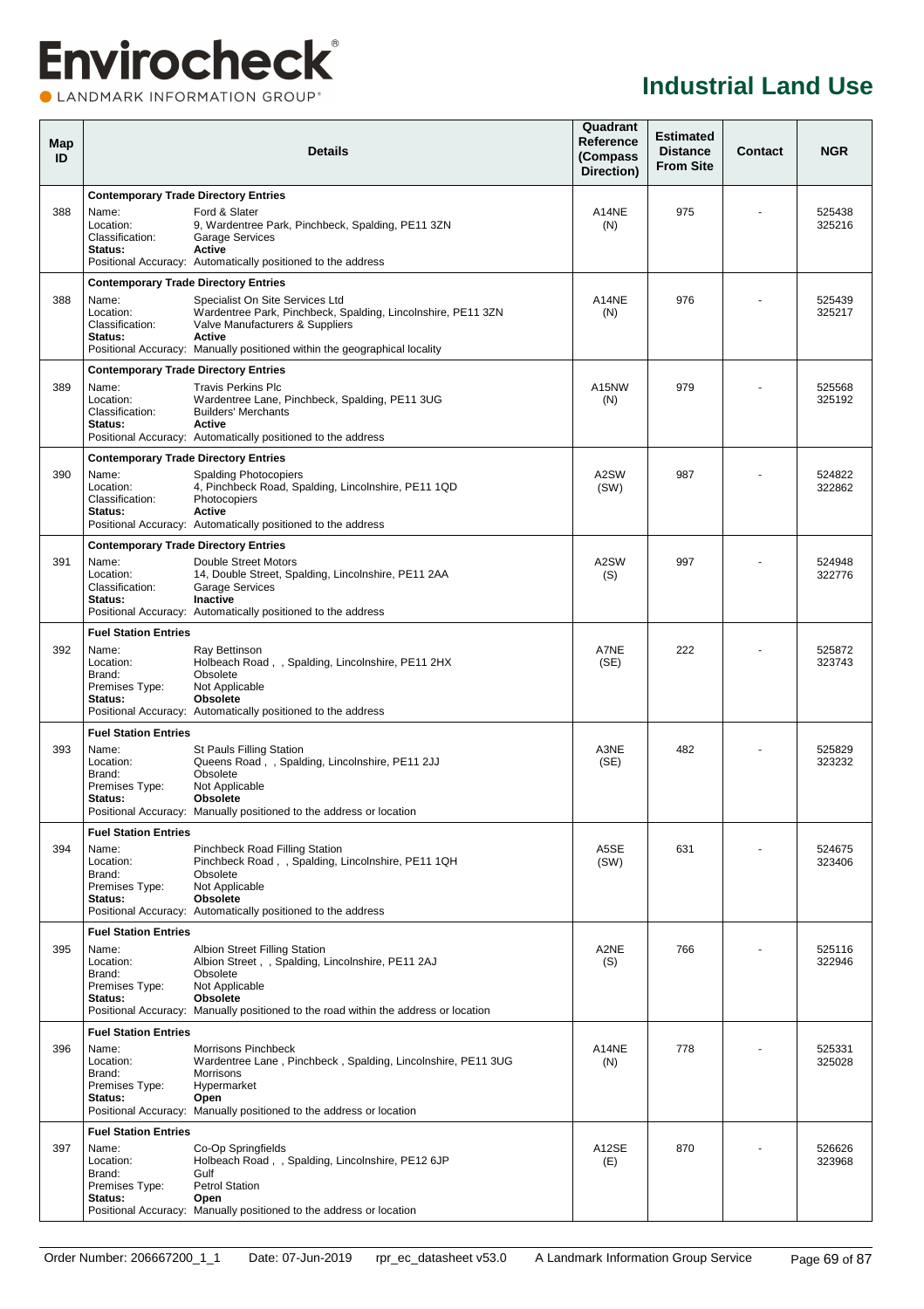### **Envirocheck® OLANDMARK INFORMATION GROUP**<sup>\*</sup>

| Map<br>ID |                                                | <b>Details</b>                                                                                                                                                                                                                    | Quadrant<br>Reference<br>(Compass<br>Direction) | <b>Estimated</b><br><b>Distance</b><br><b>From Site</b> | <b>Contact</b> | <b>NGR</b>       |
|-----------|------------------------------------------------|-----------------------------------------------------------------------------------------------------------------------------------------------------------------------------------------------------------------------------------|-------------------------------------------------|---------------------------------------------------------|----------------|------------------|
|           |                                                | <b>Points of Interest - Commercial Services</b>                                                                                                                                                                                   |                                                 |                                                         |                |                  |
| 398       | Name:<br>Location:<br>Category:<br>Class Code: | Fowler Welch<br>West Marsh Road, Spalding, PE11 2BB<br>Transport, Storage and Delivery<br>Distribution and Haulage<br>Positional Accuracy: Positioned to address or location                                                      | A11SW<br>(NE)                                   | 31                                                      | 9              | 525532<br>324155 |
|           |                                                | <b>Points of Interest - Commercial Services</b>                                                                                                                                                                                   |                                                 |                                                         |                |                  |
| 398       | Name:<br>Location:<br>Category:<br>Class Code: | Fowler-Welch Ltd<br>West Marsh Road, Spalding, PE11 2BB<br>Transport, Storage and Delivery<br>Distribution and Haulage<br>Positional Accuracy: Positioned to address or location                                                  | A11SW<br>(NE)                                   | 32                                                      | 9              | 525533<br>324156 |
|           |                                                | <b>Points of Interest - Commercial Services</b>                                                                                                                                                                                   |                                                 |                                                         |                |                  |
| 399       | Name:<br>Location:<br>Category:<br>Class Code: | Imo Car Wash<br>Holbeach Road, Spalding, PE11 2HQ<br>Personal, Consumer and other Services<br>Vehicle Cleaning Services<br>Positional Accuracy: Positioned to address or location                                                 | A7SW<br>(S)                                     | 77                                                      | 9              | 525567<br>323540 |
|           |                                                | <b>Points of Interest - Commercial Services</b>                                                                                                                                                                                   |                                                 |                                                         |                |                  |
| 399       | Name:<br>Location:<br>Category:<br>Class Code: | IMO - arc Clean Car Centres<br>Holbeach Road, Spalding, PE11 2HQ<br>Personal, Consumer and other Services<br>Vehicle Cleaning Services<br>Positional Accuracy: Positioned to address or location                                  | A7SW<br>(S)                                     | 80                                                      | 9              | 525564<br>323535 |
|           |                                                | <b>Points of Interest - Commercial Services</b>                                                                                                                                                                                   |                                                 |                                                         |                |                  |
| 399       | Name:<br>Location:<br>Category:<br>Class Code: | Central Tyre Ltd<br>28 Holbeach Road, Spalding, PE11 2HQ<br><b>Repair and Servicing</b><br>Vehicle Repair, Testing and Servicing<br>Positional Accuracy: Positioned to address or location                                        | A7SW<br>(SE)                                    | 90                                                      | 9              | 525597<br>323556 |
|           |                                                | <b>Points of Interest - Commercial Services</b>                                                                                                                                                                                   |                                                 |                                                         |                |                  |
| 400       | Name:<br>Location:<br>Category:<br>Class Code: | <b>Richards Auto Services</b><br>Unit 1 Plover Court, Stephenson Avenue, Pinchbeck, Spalding, PE11 3SW<br>Repair and Servicing<br>Vehicle Repair, Testing and Servicing<br>Positional Accuracy: Positioned to address or location | A10NE<br>(NW)                                   | 81                                                      | 9              | 525215<br>324281 |
|           |                                                | <b>Points of Interest - Commercial Services</b>                                                                                                                                                                                   |                                                 |                                                         |                |                  |
| 401       | Name:<br>Location:<br>Category:<br>Class Code: | The Whitaker Group<br>Stephenson Avenue, Pinchbeck, Spalding, PE11 3SW<br>Repair and Servicing<br>Vehicle Repair, Testing and Servicing<br>Positional Accuracy: Positioned to address or location                                 | A10NE<br>(N)                                    | 120                                                     | 9              | 525288<br>324371 |
|           |                                                | <b>Points of Interest - Commercial Services</b>                                                                                                                                                                                   |                                                 |                                                         |                |                  |
| 401       | Name:<br>Location:<br>Category:<br>Class Code: | A S Whitaker & Sons<br>Stephenson Avenue, Pinchbeck, Spalding, PE11 3SW<br>Repair and Servicing<br>Vehicle Repair, Testing and Servicing<br>Positional Accuracy: Positioned to address or location                                | A10NE<br>(N)                                    | 121                                                     | 9              | 525288<br>324372 |
|           |                                                | <b>Points of Interest - Commercial Services</b>                                                                                                                                                                                   |                                                 |                                                         |                |                  |
| 402       | Name:<br>Location:<br>Category:<br>Class Code: | S A Moore Transport Ltd<br>Saville House, Stephenson Avenue, Pinchbeck, Spalding, PE11 3SW<br>Transport, Storage and Delivery<br>Distribution and Haulage<br>Positional Accuracy: Positioned to address or location               | A10NE<br>(NW)                                   | 230                                                     | 9              | 525188<br>324453 |
|           |                                                | <b>Points of Interest - Commercial Services</b>                                                                                                                                                                                   |                                                 |                                                         |                |                  |
| 402       | Name:<br>Location:<br>Category:<br>Class Code: | K N Bunn Europe Ltd<br>Saville House, Stephenson Avenue, Pinchbeck, Spalding, PE11 3SW<br>Transport, Storage and Delivery<br>Distribution and Haulage<br>Positional Accuracy: Positioned to address or location                   | A10NE<br>(NW)                                   | 230                                                     | 9              | 525188<br>324453 |
|           |                                                | <b>Points of Interest - Commercial Services</b>                                                                                                                                                                                   |                                                 |                                                         |                |                  |
| 403       | Name:<br>Location:<br>Category:<br>Class Code: | <b>Commercial Road Garage</b><br>Commercial Road, Spalding, PE11 2HE<br><b>Repair and Servicing</b><br>Vehicle Repair, Testing and Servicing<br>Positional Accuracy: Positioned to address or location                            | A6SE<br>(S)                                     | 254                                                     | 9              | 525419<br>323365 |
|           |                                                | <b>Points of Interest - Commercial Services</b>                                                                                                                                                                                   |                                                 |                                                         |                |                  |
| 403       | Name:<br>Location:<br>Category:<br>Class Code: | <b>Commercial Road Garage</b><br>Commercial Road, Spalding, PE11 2HE<br><b>Repair and Servicing</b><br>Vehicle Repair, Testing and Servicing<br>Positional Accuracy: Positioned to address or location                            | A6SE<br>(S)                                     | 254                                                     | 9              | 525419<br>323365 |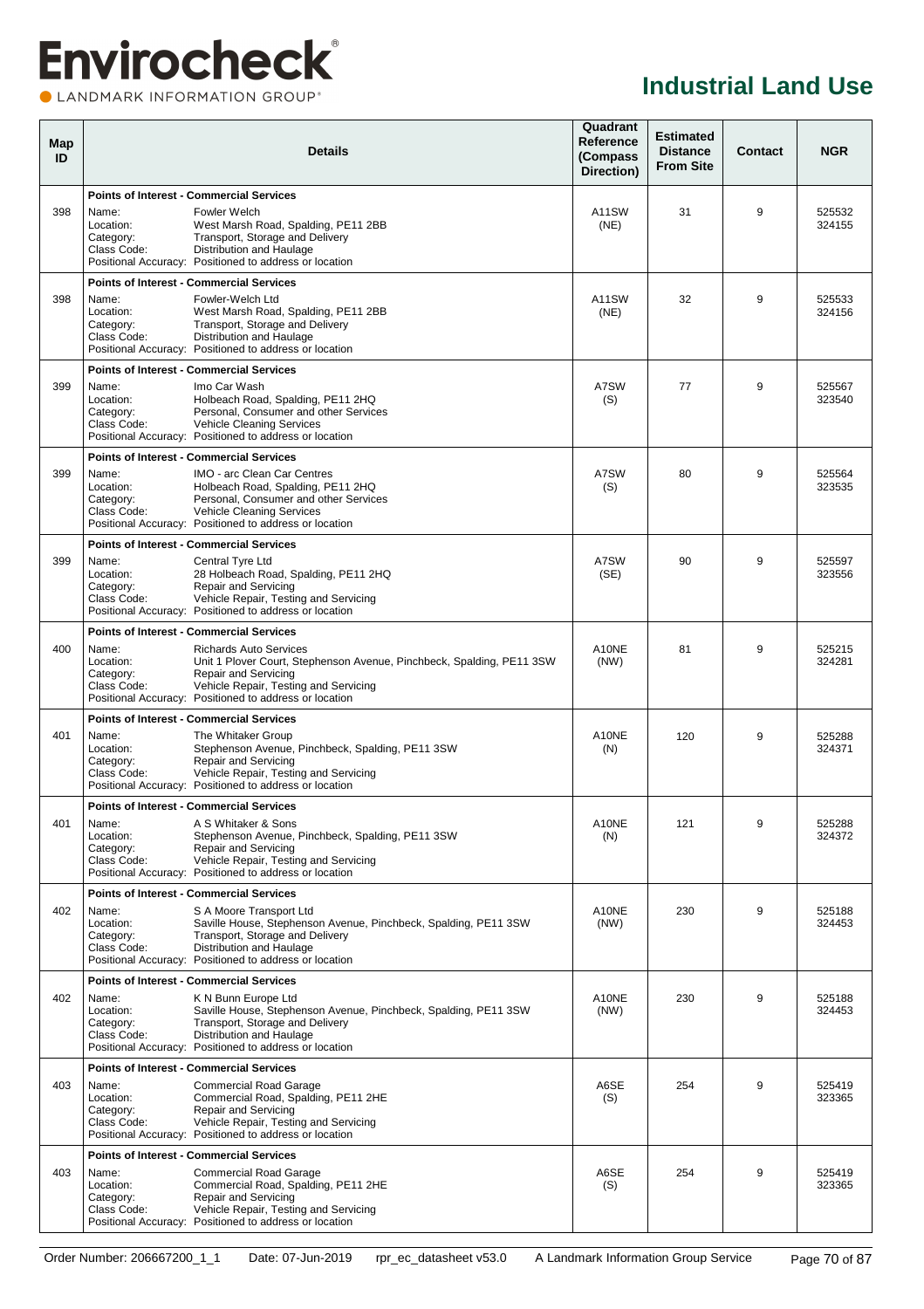### **Envirocheck®** LANDMARK INFORMATION GROUP®

#### **Industrial Land Use**

| Map<br>ID |                                                | <b>Details</b>                                                                                                                                                                                                                                                      |               |     | <b>Contact</b> | <b>NGR</b>       |
|-----------|------------------------------------------------|---------------------------------------------------------------------------------------------------------------------------------------------------------------------------------------------------------------------------------------------------------------------|---------------|-----|----------------|------------------|
|           |                                                | <b>Points of Interest - Commercial Services</b>                                                                                                                                                                                                                     |               |     |                |                  |
| 404       | Name:<br>Location:<br>Category:<br>Class Code: | Midas Transport<br>Midas Transport, Stephenson Avenue, Spalding, PE11 3SW<br>Transport, Storage and Delivery<br>Distribution and Haulage<br>Positional Accuracy: Positioned to address or location                                                                  | A10NW<br>(NW) | 311 | 9              | 524930<br>324313 |
| 405       | Name:<br>Location:<br>Category:<br>Class Code: | <b>Points of Interest - Commercial Services</b><br>C P T Distribution Ltd<br>Stephenson Avenue, Pinchbeck, Spalding, PE11 3SW<br>Transport, Storage and Delivery<br>Distribution and Haulage<br>Positional Accuracy: Positioned to address or location              | A10NE<br>(NW) | 349 | 9              | 525139<br>324561 |
| 405       | Name:<br>Location:<br>Category:<br>Class Code: | <b>Points of Interest - Commercial Services</b><br>C P T Distribution Ltd<br>Stephenson Avenue, Pinchbeck, Spalding, PE11 3SW<br>Transport, Storage and Delivery<br>Distribution and Haulage<br>Positional Accuracy: Positioned to address or location              | A10NE<br>(NW) | 349 | 9              | 525138<br>324561 |
| 406       | Name:<br>Location:<br>Category:<br>Class Code: | <b>Points of Interest - Commercial Services</b><br>A & E Vehicles Delivery<br>3 Banks Avenue, Spalding, PE11 2JG<br>Transport, Storage and Delivery<br>Distribution and Haulage<br>Positional Accuracy: Positioned to address or location                           | A7SE<br>(SE)  | 390 | 9              | 525974<br>323565 |
| 406       | Name:<br>Location:<br>Category:<br>Class Code: | <b>Points of Interest - Commercial Services</b><br>A & E Vehicles Deliverv<br>3 Banks Avenue, Spalding, PE11 2JG<br>Transport, Storage and Delivery<br>Distribution and Haulage<br>Positional Accuracy: Positioned to address or location                           | A7SE<br>(SE)  | 390 | 9              | 525974<br>323565 |
| 407       | Name:<br>Location:<br>Category:<br>Class Code: | <b>Points of Interest - Commercial Services</b><br>J & M Auto-Services<br>82 Chestnut Avenue, Spalding, PE11 2LQ<br><b>Repair and Servicing</b><br>Vehicle Repair, Testing and Servicing<br>Positional Accuracy: Positioned to address or location                  | A2NE<br>(S)   | 419 | 9              | 525349<br>323216 |
|           |                                                | <b>Points of Interest - Commercial Services</b>                                                                                                                                                                                                                     |               |     |                |                  |
| 407       | Name:<br>Location:<br>Category:<br>Class Code: | J & M Auto Services<br>82a Chestnut Avenue, Spalding, PE11 2LQ<br>Repair and Servicing<br>Vehicle Repair, Testing and Servicing<br>Positional Accuracy: Positioned to address or location                                                                           | A2NE<br>(S)   | 420 | 9              | 525348<br>323215 |
| 408       | Name:<br>Location:<br>Category:<br>Class Code: | <b>Points of Interest - Commercial Services</b><br>Edison Auto Centre<br>5 Edison Court, Pinchbeck, Spalding, PE11 3FX<br>Repair and Servicing<br>Vehicle Repair, Testing and Servicing<br>Positional Accuracy: Positioned to address or location                   | A14SE<br>(NW) | 439 | 9              | 525118<br>324651 |
| 408       | Name:<br>Location:<br>Category:<br>Class Code: | <b>Points of Interest - Commercial Services</b><br>Horseshoe Garage<br>Edison Court, Pinchbeck, Spalding, PE11 3FX<br>Repair and Servicing<br>Vehicle Repair, Testing and Servicing<br>Positional Accuracy: Positioned to address or location                       | A14SE<br>(NW) | 439 | 9              | 525116<br>324651 |
| 408       | Name:<br>Location:<br>Category:<br>Class Code: | <b>Points of Interest - Commercial Services</b><br>Horseshoe Garage<br>Edison Court, Pinchbeck, Spalding, PE11 3FX<br>Repair and Servicing<br>Vehicle Repair, Testing and Servicing<br>Positional Accuracy: Positioned to address or location                       | A14SE<br>(NW) | 439 | 9              | 525116<br>324651 |
| 408       | Name:<br>Location:<br>Category:<br>Class Code: | <b>Points of Interest - Commercial Services</b><br><b>Edisons Motors</b><br>5 Edison Court, Pinchbeck, Spalding, PE11 3FX<br>Repair and Servicing<br>Vehicle Repair, Testing and Servicing<br>Positional Accuracy: Positioned to address or location                | A14SE<br>(NW) | 440 | 9              | 525116<br>324651 |
| 408       | Name:<br>Location:<br>Category:<br>Class Code: | <b>Points of Interest - Commercial Services</b><br>A1 Agency Transport Services Ltd<br>Unit 1, Edison Court, Pinchbeck, Spalding, PE11 3FX<br>Transport, Storage and Delivery<br>Distribution and Haulage<br>Positional Accuracy: Positioned to address or location | A14SE<br>(N)  | 453 | 9              | 525167<br>324685 |

Order Number: 206667200\_1\_1 Date: 07-Jun-2019 rpr\_ec\_datasheet v53.0 A Landmark Information Group Service Page 71 of 87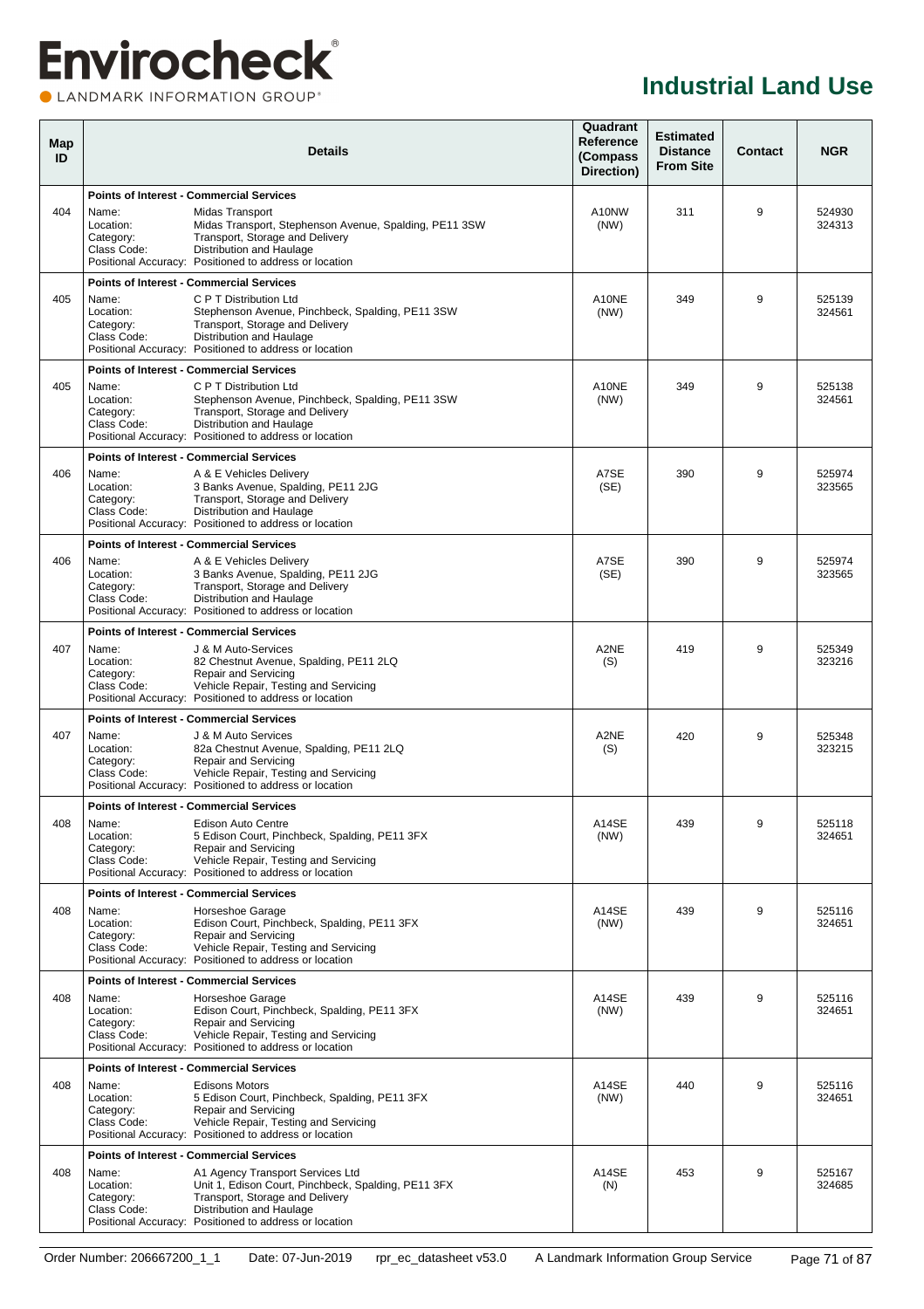#### CLANDMARK INFORMATION GROUP®

| Map<br>ID |                                                | <b>Details</b>                                                                                                                                                                                                           | Quadrant<br>Reference<br>(Compass<br>Direction) | <b>Estimated</b><br><b>Distance</b><br><b>From Site</b> | Contact | <b>NGR</b>       |
|-----------|------------------------------------------------|--------------------------------------------------------------------------------------------------------------------------------------------------------------------------------------------------------------------------|-------------------------------------------------|---------------------------------------------------------|---------|------------------|
|           |                                                | <b>Points of Interest - Commercial Services</b>                                                                                                                                                                          |                                                 |                                                         |         |                  |
| 408       | Name:<br>Location:<br>Category:<br>Class Code: | Cars-chris's Auto Repairs Services Ltd<br>Unit A, Edison Court, Pinchbeck, Spalding, PE11 3FX<br>Repair and Servicing<br>Vehicle Repair, Testing and Servicing<br>Positional Accuracy: Positioned to address or location | A14SW<br>(NW)                                   | 491                                                     | 9       | 525101<br>324701 |
|           |                                                | <b>Points of Interest - Commercial Services</b>                                                                                                                                                                          |                                                 |                                                         |         |                  |
| 409       | Name:<br>Location:<br>Category:<br>Class Code: | Robsons of Spalding<br>12 Enterprise Way, Pinchbeck, Spalding, PE11 3YR<br>Transport, Storage and Delivery<br>Distribution and Haulage<br>Positional Accuracy: Positioned to address or location                         | A14SE<br>(N)                                    | 490                                                     | 9       | 525277<br>324741 |
|           |                                                | <b>Points of Interest - Commercial Services</b>                                                                                                                                                                          |                                                 |                                                         |         |                  |
| 409       | Name:<br>Location:<br>Category:<br>Class Code: | Robsons of Spalding Ltd<br>Enterprise Way, Pinchbeck, Spalding, PE11 3YR<br>Transport, Storage and Delivery<br>Distribution and Haulage<br>Positional Accuracy: Positioned to address or location                        | A14SE<br>(N)                                    | 549                                                     | 9       | 525249<br>324798 |
|           |                                                | <b>Points of Interest - Commercial Services</b>                                                                                                                                                                          |                                                 |                                                         |         |                  |
| 410       | Name:<br>Location:<br>Category:<br>Class Code: | <b>Bembridge Autos</b><br>130 Pinchbeck Road, Spalding, PE11 1QN<br>Repair and Servicing<br>Vehicle Repair, Testing and Servicing<br>Positional Accuracy: Positioned to address or location                              | A9SE<br>(W)                                     | 536                                                     | 9       | 524598<br>324051 |
|           |                                                | <b>Points of Interest - Commercial Services</b>                                                                                                                                                                          |                                                 |                                                         |         |                  |
| 410       | Name:<br>Location:<br>Category:<br>Class Code: | <b>Bembridge Autos</b><br>130 Pinchbeck Road, Spalding, PE11 1QN<br>Repair and Servicing<br>Vehicle Repair, Testing and Servicing<br>Positional Accuracy: Positioned to address or location                              | A9SE<br>(W)                                     | 536                                                     | 9       | 524598<br>324051 |
|           |                                                | <b>Points of Interest - Commercial Services</b>                                                                                                                                                                          |                                                 |                                                         |         |                  |
| 411       | Name:<br>Location:<br>Category:<br>Class Code: | N H Pettit<br>2 Osier Road, Spalding, PE11 1UU<br>Repair and Servicing<br>Vehicle Repair, Testing and Servicing<br>Positional Accuracy: Positioned to address or location                                                | A2NE<br>(S)                                     | 537                                                     | 9       | 525315<br>323102 |
|           |                                                | <b>Points of Interest - Commercial Services</b>                                                                                                                                                                          |                                                 |                                                         |         |                  |
| 411       | Name:<br>Location:<br>Category:<br>Class Code: | N H Pettit<br>2 Osier Road, Spalding, PE11 1UU<br>Repair and Servicing<br>Vehicle Repair, Testing and Servicing<br>Positional Accuracy: Positioned to address or location                                                | A2NE<br>(S)                                     | 537                                                     | 9       | 525315<br>323102 |
|           |                                                | <b>Points of Interest - Commercial Services</b>                                                                                                                                                                          |                                                 |                                                         |         |                  |
| 412       | Name:<br>Location:<br>Category:<br>Class Code: | G F Auto Services<br>12 Cresswell Close, Pinchbeck, Spalding, PE11 3TY<br>Repair and Servicing<br>Vehicle Repair, Testing and Servicing<br>Positional Accuracy: Positioned to address or location                        | A14SE<br>(N)                                    | 557                                                     | $9\,$   | 525370<br>324803 |
|           |                                                | <b>Points of Interest - Commercial Services</b>                                                                                                                                                                          |                                                 |                                                         |         |                  |
| 412       | Name:<br>Location:<br>Category:<br>Class Code: | Gravs Body Shop<br>8-9 Cresswell Close, Pinchbeck, Spalding, PE11 3TY<br>Repair and Servicing<br>Vehicle Repair, Testing and Servicing<br>Positional Accuracy: Positioned to address or location                         | A14SE<br>(N)                                    | 603                                                     | 9       | 525368<br>324850 |
|           |                                                | <b>Points of Interest - Commercial Services</b>                                                                                                                                                                          |                                                 |                                                         |         |                  |
| 412       | Name:<br>Location:<br>Category:<br>Class Code: | Gray's Bodyshop<br>8-9 Cresswell Close, Pinchbeck, Spalding, PE11 3TY<br>Repair and Servicing<br>Vehicle Repair, Testing and Servicing<br>Positional Accuracy: Positioned to address or location                         | A14SE<br>(N)                                    | 603                                                     | 9       | 525368<br>324850 |
|           |                                                | <b>Points of Interest - Commercial Services</b>                                                                                                                                                                          |                                                 |                                                         |         |                  |
| 412       | Name:<br>Location:<br>Category:<br>Class Code: | <b>Tempest Rentals</b><br>9 Cresswell Close, Pinchbeck, Spalding, PE11 3TY<br>Transport, Storage and Delivery<br>Distribution and Haulage<br>Positional Accuracy: Positioned to address or location                      | A14SE<br>(N)                                    | 607                                                     | 9       | 525367<br>324854 |
|           |                                                | <b>Points of Interest - Commercial Services</b>                                                                                                                                                                          |                                                 |                                                         |         |                  |
| 412       | Name:<br>Location:<br>Category:<br>Class Code: | Caspianro Ltd<br>9 Cresswell Close, Pinchbeck, Spalding, PE11 3TY<br>Transport, Storage and Delivery<br>Distribution and Haulage<br>Positional Accuracy: Positioned to address or location                               | A14SE<br>(N)                                    | 608                                                     | 9       | 525366<br>324855 |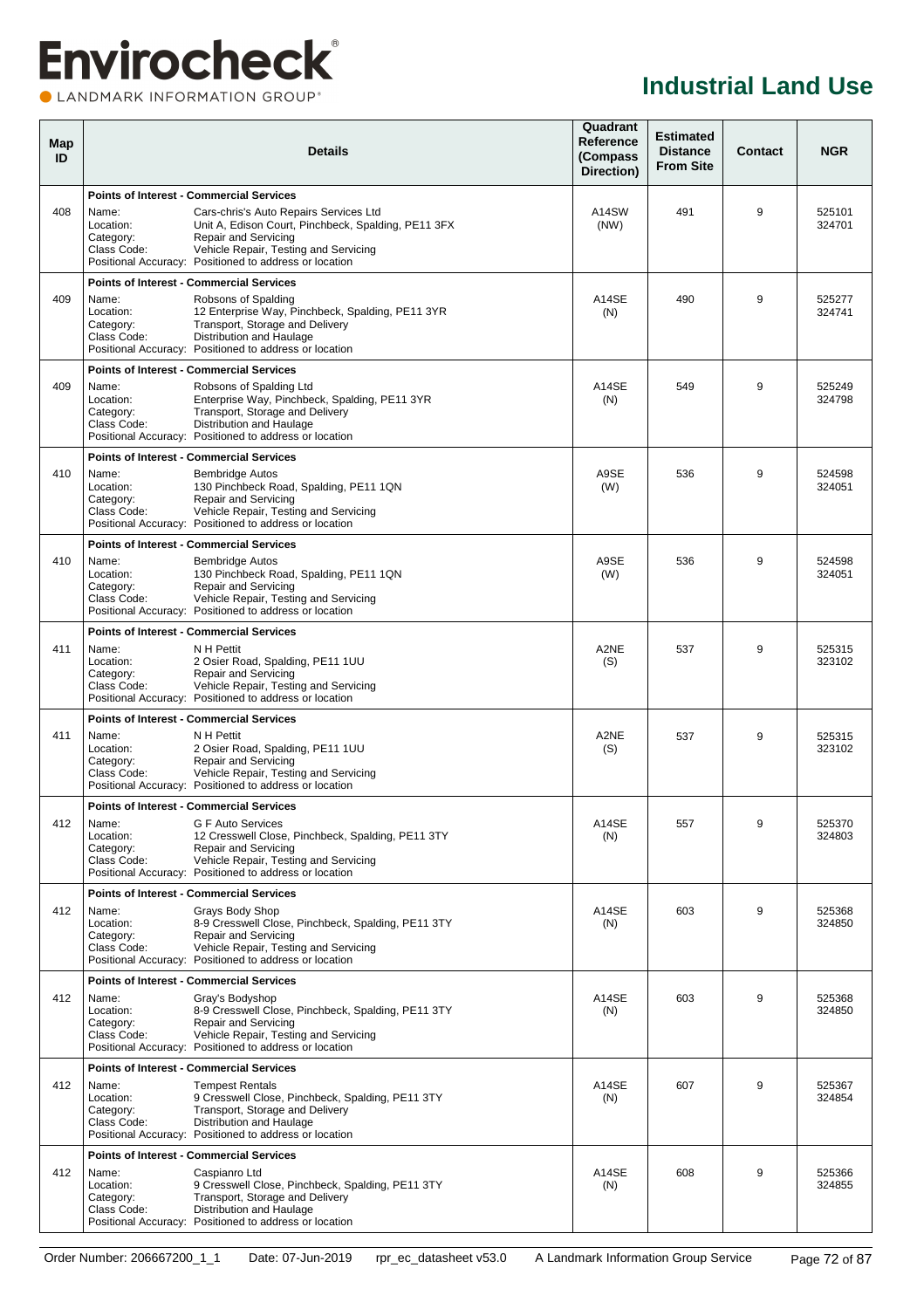#### CLANDMARK INFORMATION GROUP®

| Map<br>ID |                                                 | <b>Details</b>                                                                                                                                                                                                           | Quadrant<br>Reference<br>(Compass<br>Direction) | <b>Estimated</b><br><b>Distance</b><br><b>From Site</b> | <b>Contact</b> | <b>NGR</b>       |
|-----------|-------------------------------------------------|--------------------------------------------------------------------------------------------------------------------------------------------------------------------------------------------------------------------------|-------------------------------------------------|---------------------------------------------------------|----------------|------------------|
|           |                                                 | <b>Points of Interest - Commercial Services</b>                                                                                                                                                                          |                                                 |                                                         |                |                  |
| 412       | Name:<br>Location:<br>Category:<br>Class Code:  | Spalding Auto Electrical Ltd<br>Cresswell Close, Pinchbeck, Spalding, PE11 3TY<br>Repair and Servicing<br>Vehicle Repair, Testing and Servicing<br>Positional Accuracy: Positioned to address or location                | A14SE<br>(N)                                    | 644                                                     | 9              | 525326<br>324895 |
|           |                                                 | <b>Points of Interest - Commercial Services</b>                                                                                                                                                                          |                                                 |                                                         |                |                  |
| 412       | Name:<br>Location:<br>Category:<br>Class Code:  | Spalding Auto Electrical Ltd<br>Cresswell Close, Pinchbeck, Spalding, PE11 3TY<br>Repair and Servicing<br>Vehicle Repair, Testing and Servicing<br>Positional Accuracy: Positioned to address or location                | A14SE<br>(N)                                    | 644                                                     | 9              | 525325<br>324894 |
|           |                                                 | <b>Points of Interest - Commercial Services</b>                                                                                                                                                                          |                                                 |                                                         |                |                  |
| 413       | Name:<br>Location:<br>Category:<br>Class Code:  | Harkenn Ltd<br>Harkenn Ltd, Enterprise Way, Spalding, PE11 3YR<br><b>Recycling Services</b><br>Recycling, Reclamation and Disposal<br>Positional Accuracy: Positioned to address or location                             | A <sub>15</sub> SW<br>(N)                       | 564                                                     | 9              | 525499<br>324778 |
|           |                                                 | <b>Points of Interest - Commercial Services</b>                                                                                                                                                                          |                                                 |                                                         |                |                  |
| 414       | Name:<br>Location:<br>Category:<br>Class Code:  | P S Kent<br>Moretoft House, Mortoft Lane, Pinchbeck, Spalding, PE11 3UH<br><b>Repair and Servicing</b><br>Vehicle Repair, Testing and Servicing<br>Positional Accuracy: Positioned to address or location                | A14SW<br>(NW)                                   | 646                                                     | 9              | 524860<br>324726 |
|           |                                                 | <b>Points of Interest - Commercial Services</b>                                                                                                                                                                          |                                                 |                                                         |                |                  |
| 414       | Name:<br>Location:<br>Category:<br>Class Code:  | Spalding M O T & Repair Centre<br>2 Mortoft Lane, Pinchbeck, Spalding, PE11 3UH<br>Repair and Servicing<br>Vehicle Repair, Testing and Servicing<br>Positional Accuracy: Positioned to address or location               | A14SW<br>(NW)                                   | 689                                                     | 9              | 524876<br>324795 |
|           |                                                 | <b>Points of Interest - Commercial Services</b>                                                                                                                                                                          |                                                 |                                                         |                |                  |
| 415       | Name:<br>Location:<br>Category:<br>Class Code:  | Chain Bridge Forge<br>High Street, Spalding, PE11 1TX<br><b>Construction Services</b><br>Metalworkers Including Blacksmiths<br>Positional Accuracy: Positioned to address or location                                    | A2NE<br>(S)                                     | 671                                                     | 9              | 525197<br>323010 |
|           |                                                 | <b>Points of Interest - Commercial Services</b>                                                                                                                                                                          |                                                 |                                                         |                |                  |
| 416       | Name:<br>Location:<br>Category:<br>Class Code:  | <b>Fast Fruit Distribution Ltd</b><br>Pudding Lane, Pinchbeck, Spalding, PE11 3TJ<br>Transport, Storage and Delivery<br>Distribution and Haulage<br>Positional Accuracy: Positioned to address or location               | A14SW<br>(N)                                    | 674                                                     | 9              | 525074<br>324887 |
|           |                                                 | <b>Points of Interest - Commercial Services</b>                                                                                                                                                                          |                                                 |                                                         |                |                  |
| 416       | Name:<br>Location:<br>Category:<br>Class Code:  | Fast Fruit Distribution Ltd<br>Pudding Lane, Pinchbeck, Spalding, PE11 3TJ<br>Transport, Storage and Delivery<br>Distribution and Haulage<br>Positional Accuracy: Positioned to address or location                      | A14SW<br>(N)                                    | 674                                                     | $9\,$          | 525074<br>324887 |
|           |                                                 | <b>Points of Interest - Commercial Services</b>                                                                                                                                                                          |                                                 |                                                         |                |                  |
| 417       | Name:<br>Location:<br>Category:<br>Class Code:  | Taylors of Spalding Ltd<br>83 Pinchbeck Road, Spalding, PE11 1QF<br>Repair and Servicing<br>Vehicle Repair, Testing and Servicing<br>Positional Accuracy: Positioned to address or location                              | A5SE<br>(SW)                                    | 685                                                     | 9              | 524679<br>323327 |
|           |                                                 | <b>Points of Interest - Commercial Services</b>                                                                                                                                                                          |                                                 |                                                         |                |                  |
| 417       | Name:<br>Location:<br>Category:<br>Class Code:  | <b>Taylors Accident Repair</b><br>83 Pinchbeck Road, Spalding, PE11 1QF<br><b>Repair and Servicing</b><br>Vehicle Repair, Testing and Servicing<br>Positional Accuracy: Positioned to address or location                | A5SE<br>(SW)                                    | 685                                                     | 9              | 524678<br>323326 |
|           |                                                 | <b>Points of Interest - Commercial Services</b>                                                                                                                                                                          |                                                 |                                                         |                |                  |
| 418       | Name:<br>Location:<br>Category:<br>Class Code:  | Pronto<br>Crowson Bodyshop 1, Cresswell Close, Spalding, PE11 3TY<br><b>Repair and Servicing</b><br>Vehicle Repair, Testing and Servicing<br>Positional Accuracy: Positioned to address or location                      | A14SE<br>(N)                                    | 691                                                     | 9              | 525411<br>324933 |
|           | <b>Points of Interest - Commercial Services</b> |                                                                                                                                                                                                                          |                                                 |                                                         |                |                  |
| 418       | Name:<br>Location:<br>Category:<br>Class Code:  | Crowson's Paint & Body Repair Centre<br>Cresswell Close, Pinchbeck, Spalding, PE11 3TY<br><b>Repair and Servicing</b><br>Vehicle Repair, Testing and Servicing<br>Positional Accuracy: Positioned to address or location | A14SE<br>(N)                                    | 691                                                     | 9              | 525411<br>324933 |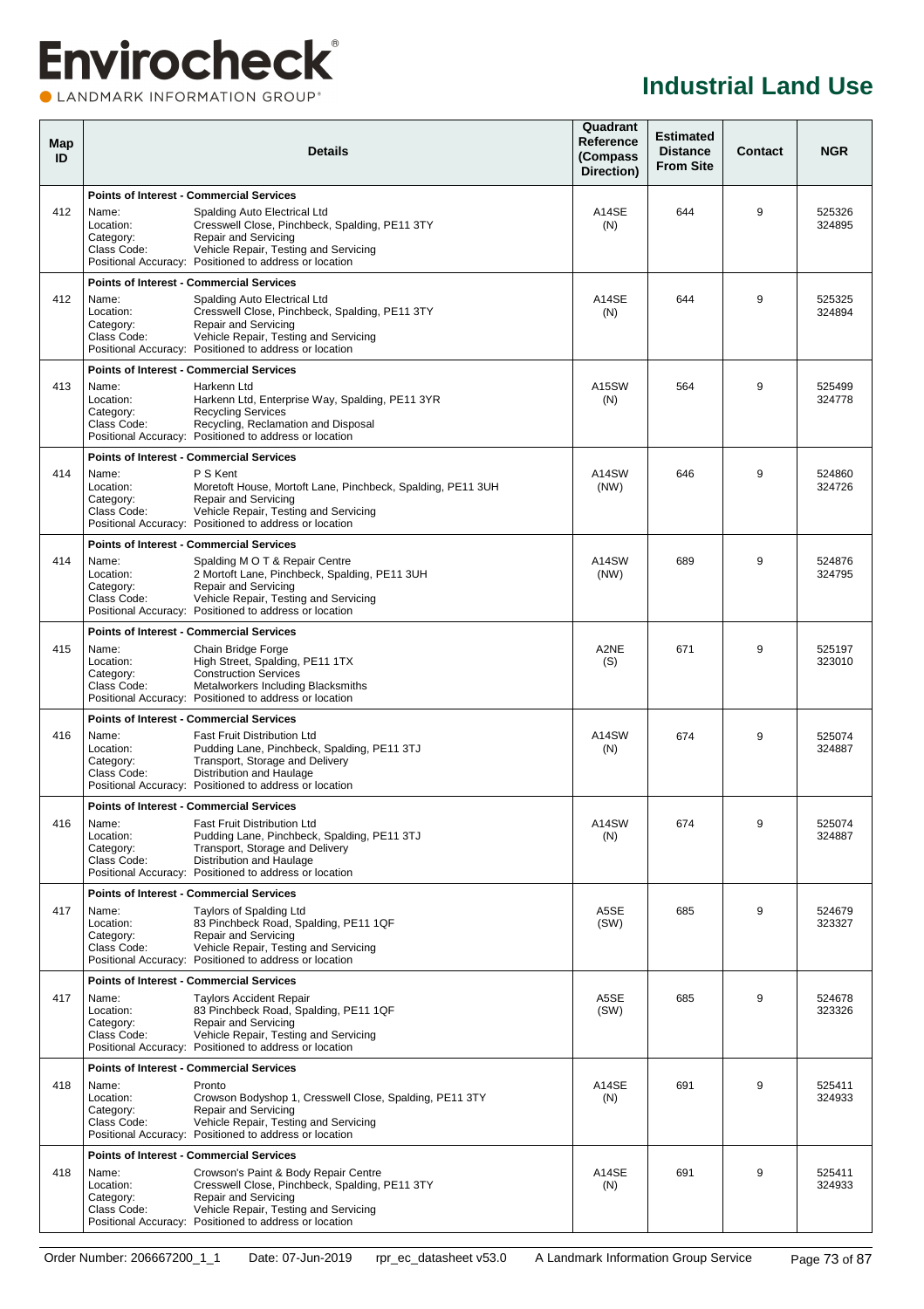### **Envirocheck® OLANDMARK INFORMATION GROUP**<sup>\*</sup>

| Map<br>ID |                                                | <b>Details</b>                                                                                                                                                                                                                                                        |                      | <b>Estimated</b><br><b>Distance</b><br><b>From Site</b> | <b>Contact</b> | <b>NGR</b>       |
|-----------|------------------------------------------------|-----------------------------------------------------------------------------------------------------------------------------------------------------------------------------------------------------------------------------------------------------------------------|----------------------|---------------------------------------------------------|----------------|------------------|
| 418       | Name:<br>Location:<br>Category:<br>Class Code: | <b>Points of Interest - Commercial Services</b><br>Crowson's Paint & Body<br>Cresswell Close, Pinchbeck, Spalding, PE11 3TY<br>Repair and Servicing<br>Vehicle Repair, Testing and Servicing<br>Positional Accuracy: Positioned to address or location                | A14SE<br>(N)         | 691                                                     | 9              | 525411<br>324933 |
| 419       | Name:<br>Location:<br>Category:<br>Class Code: | <b>Points of Interest - Commercial Services</b><br>Kents of Spalding Ltd<br>Mortoft Lane, Pinchbeck, Spalding, PE11 3UH<br>Repair and Servicing<br>Vehicle Repair, Testing and Servicing<br>Positional Accuracy: Positioned to address or location                    | A14SW<br>(NW)        | 743                                                     | 9              | 524850<br>324843 |
| 420       | Name:<br>Location:<br>Category:<br>Class Code: | <b>Points of Interest - Commercial Services</b><br>Cockram Transport<br>3-4 Benner Road, Pinchbeck, Spalding, PE11 3TZ<br>Transport, Storage and Delivery<br>Distribution and Haulage<br>Positional Accuracy: Positioned to address or location                       | A15NW<br>(N)         | 750                                                     | 9              | 525581<br>324946 |
| 421       | Name:<br>Location:<br>Category:<br>Class Code: | <b>Points of Interest - Commercial Services</b><br>Morrisons Pinchbeck<br>Wardentree Lane, Pinchbeck, Spalding, PE11 3UG<br>Personal, Consumer and other Services<br>Vehicle Cleaning Services<br>Positional Accuracy: Positioned to address or location              | A14NE<br>(N)         | 778                                                     | 9              | 525331<br>325028 |
| 421       | Name:<br>Location:<br>Category:<br>Class Code: | <b>Points of Interest - Commercial Services</b><br>Car Wash<br>Wardentree Lane, Pinchbeck, Spalding, Lincolnshire, PE11 3UG<br>Personal, Consumer and other Services<br><b>Vehicle Cleaning Services</b><br>Positional Accuracy: Positioned to address or location    | A14NE<br>(N)         | 778                                                     | 9              | 525331<br>325028 |
| 422       | Name:<br>Location:<br>Category:<br>Class Code: | <b>Points of Interest - Commercial Services</b><br>C P Davidsons & Sons Ltd<br>South Holland Dist Cncl West Marsh Road, Spalding, PE11 2BB<br>Repair and Servicing<br>Vehicle Repair, Testing and Servicing<br>Positional Accuracy: Positioned to address or location | <b>A15SE</b><br>(NE) | 803                                                     | 9              | 526069<br>324758 |
| 423       | Name:<br>Location:<br>Category:<br>Class Code: | <b>Points of Interest - Commercial Services</b><br>Transporta UK Ltd<br>10 Pinchbeck Road, Spalding, PE11 1QD<br>Transport, Storage and Delivery<br>Distribution and Haulage<br>Positional Accuracy: Positioned to address or location                                | A2NW<br>(SW)         | 909                                                     | 9              | 524822<br>322954 |
| 423       | Name:<br>Location:<br>Category:<br>Class Code: | <b>Points of Interest - Commercial Services</b><br>Advatec International Transport Ltd<br>10 Pinchbeck Road, Spalding, PE11 1QD<br>Transport, Storage and Delivery<br>Distribution and Haulage<br>Positional Accuracy: Positioned to address or location              | A2NW<br>(SW)         | 910                                                     | 9              | 524821<br>322953 |
| 424       | Name:<br>Location:<br>Category:<br>Class Code: | <b>Points of Interest - Commercial Services</b><br>Ford & Slater of Spalding<br>9 Wardentree Park, Pinchbeck, Spalding, PE11 3ZN<br>Repair and Servicing<br>Vehicle Repair, Testing and Servicing<br>Positional Accuracy: Positioned to address or location           | A14NE<br>(N)         | 976                                                     | 9              | 525439<br>325217 |
| 425       | Name:<br>Location:<br>Category:<br>Class Code: | Points of Interest - Education and Health<br><b>Welland Hospital</b><br>Roman Bank, Spalding, PE11 2HN<br><b>Health Practitioners and Establishments</b><br>Hospitals<br>Positional Accuracy: Positioned to address or location                                       | A7NE<br>(E)          | 158                                                     | 9              | 525850<br>323844 |
| 425       | Name:<br>Location:<br>Category:<br>Class Code: | Points of Interest - Education and Health<br><b>Welland Hospital</b><br>Roman Bank, Spalding, PE11 2HN<br><b>Health Practitioners and Establishments</b><br>Hospitals<br>Positional Accuracy: Positioned to address or location                                       | A7NE<br>(E)          | 158                                                     | 9              | 525850<br>323844 |
| 426       | Name:<br>Location:<br>Category:<br>Class Code: | Points of Interest - Education and Health<br>Johnson Community Hospital<br>Spalding Road, Pinchbeck, Spalding, PE11 3DT<br><b>Health Practitioners and Establishments</b><br>Hospitals<br>Positional Accuracy: Positioned to address or location                      | A10NW<br>(NW)        | 415                                                     | 9              | 524798<br>324289 |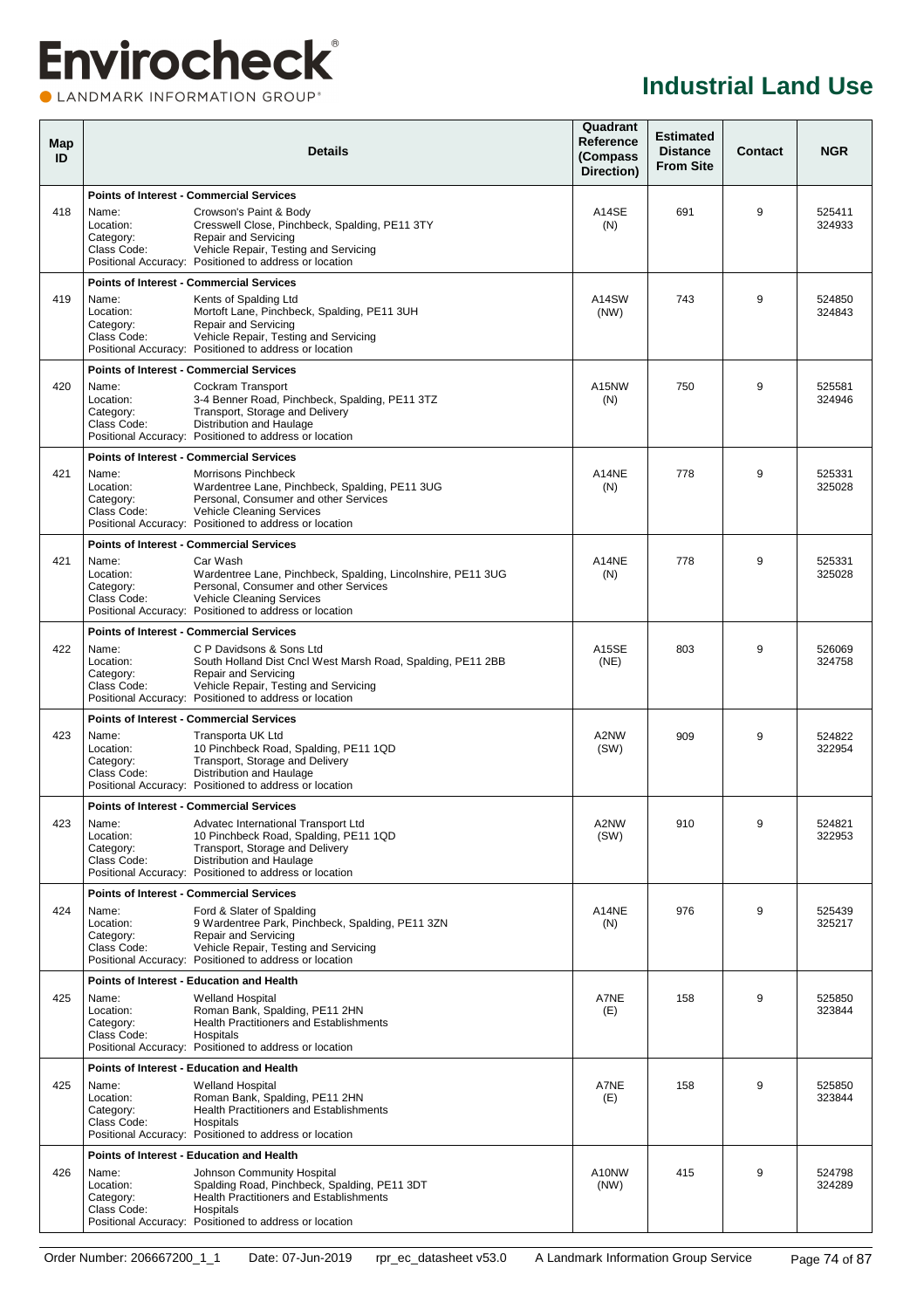### **Envirocheck®** LANDMARK INFORMATION GROUP®

| Map<br>ID |                                                | <b>Details</b>                                                                                                                                                                                                                                       |               |             | <b>Contact</b> | <b>NGR</b>       |
|-----------|------------------------------------------------|------------------------------------------------------------------------------------------------------------------------------------------------------------------------------------------------------------------------------------------------------|---------------|-------------|----------------|------------------|
| 426       | Name:<br>Location:<br>Category:<br>Class Code: | Points of Interest - Education and Health<br>The Johnson Community Hospital<br>Spalding Road, Pinchbeck, Spalding, PE11 3DT<br><b>Health Practitioners and Establishments</b><br>Hospitals<br>Positional Accuracy: Positioned to address or location | A10NW<br>(NW) | 415         | 9              | 524798<br>324290 |
| 427       | Name:<br>Location:<br>Category:<br>Class Code: | Points of Interest - Manufacturing and Production<br>Tank<br><b>PE11</b><br><b>Industrial Features</b><br>Tanks (Generic)<br>Positional Accuracy: Positioned to address or location                                                                  | A10SE<br>(W)  | $\Omega$    | 9              | 525309<br>323951 |
| 427       | Name:<br>Location:<br>Category:<br>Class Code: | Points of Interest - Manufacturing and Production<br>Tank<br><b>PE11</b><br><b>Industrial Features</b><br>Tanks (Generic)<br>Positional Accuracy: Positioned to address or location                                                                  | A10SE<br>(W)  | $\Omega$    | 9              | 525328<br>323949 |
| 427       | Name:<br>Location:<br>Category:<br>Class Code: | Points of Interest - Manufacturing and Production<br>Tank<br><b>PE11</b><br><b>Industrial Features</b><br>Tanks (Generic)<br>Positional Accuracy: Positioned to address or location                                                                  | A10SE<br>(W)  | $\Omega$    | 9              | 525319<br>323941 |
| 427       | Name:<br>Location:<br>Category:<br>Class Code: | Points of Interest - Manufacturing and Production<br>Tank<br><b>PE11</b><br><b>Industrial Features</b><br>Tanks (Generic)<br>Positional Accuracy: Positioned to address or location                                                                  | A10SE<br>(W)  | $\Omega$    | 9              | 525301<br>323960 |
| 427       | Name:<br>Location:<br>Category:<br>Class Code: | Points of Interest - Manufacturing and Production<br>Tank<br><b>PE11</b><br><b>Industrial Features</b><br>Tanks (Generic)<br>Positional Accuracy: Positioned to address or location                                                                  | A10SE<br>(W)  | $\Omega$    | 9              | 525316<br>323953 |
| 427       | Name:<br>Location:<br>Category:<br>Class Code: | Points of Interest - Manufacturing and Production<br>Tanks<br><b>PE11</b><br><b>Industrial Features</b><br>Tanks (Generic)<br>Positional Accuracy: Positioned to an adjacent address or location                                                     | A10SE<br>(W)  | 0           | 9              | 525315<br>323970 |
| 428       | Name:<br>Location:<br>Category:<br>Class Code: | Points of Interest - Manufacturing and Production<br>Factory<br>Not Supplied<br><b>Industrial Features</b><br><b>Unspecified Works Or Factories</b><br>Positional Accuracy: Positioned to an adjacent address or location                            | A6NE<br>(S)   | 0           | 9              | 525424<br>323808 |
| 428       | Name:<br>Location:<br>Category:<br>Class Code: | Points of Interest - Manufacturing and Production<br>Factory<br><b>PE11</b><br><b>Industrial Features</b><br>Unspecified Works Or Factories<br>Positional Accuracy: Positioned to address or location                                                | A6NE<br>(S)   | $\mathbf 0$ | 9              | 525365<br>323750 |
| 429       | Name:<br>Location:<br>Category:<br>Class Code: | Points of Interest - Manufacturing and Production<br>Factory<br><b>PE11</b><br><b>Industrial Features</b><br>Unspecified Works Or Factories<br>Positional Accuracy: Positioned to an adjacent address or location                                    | A11SW<br>(NE) | $\Omega$    | 9              | 525528<br>324039 |
| 430       | Name:<br>Location:<br>Category:<br>Class Code: | Points of Interest - Manufacturing and Production<br>Tanks<br><b>PE11</b><br><b>Industrial Features</b><br>Tanks (Generic)<br>Positional Accuracy: Positioned to an adjacent address or location                                                     | A10SE<br>(N)  | 25          | 9              | 525373<br>324237 |
| 431       | Name:<br>Location:<br>Category:<br>Class Code: | Points of Interest - Manufacturing and Production<br>Tank<br><b>PE11</b><br><b>Industrial Features</b><br>Tanks (Generic)<br>Positional Accuracy: Positioned to an adjacent address or location                                                      | A7NW<br>(SE)  | 128         | 9              | 525688<br>323614 |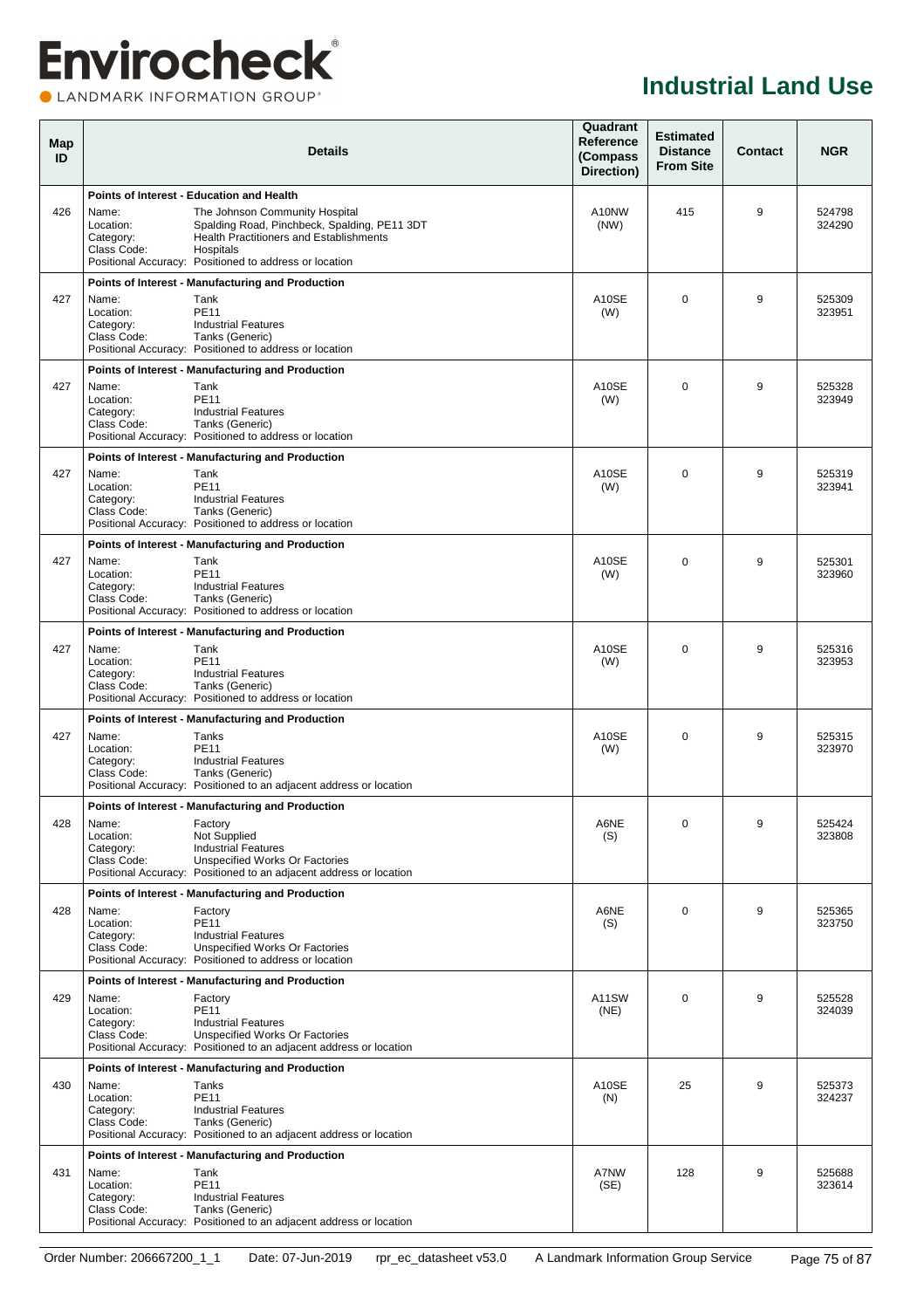### **Envirocheck®** CLANDMARK INFORMATION GROUP®

| Map<br>ID |                                                | <b>Details</b>                                                                                                                                                                                                                                               | Quadrant<br>Reference<br>(Compass<br>Direction) | <b>Estimated</b><br><b>Distance</b><br><b>From Site</b> | Contact | <b>NGR</b>       |  |
|-----------|------------------------------------------------|--------------------------------------------------------------------------------------------------------------------------------------------------------------------------------------------------------------------------------------------------------------|-------------------------------------------------|---------------------------------------------------------|---------|------------------|--|
|           |                                                | Points of Interest - Manufacturing and Production                                                                                                                                                                                                            |                                                 |                                                         |         |                  |  |
| 432       | Name:<br>Location:<br>Category:<br>Class Code: | Tank<br><b>PE11</b><br><b>Industrial Features</b><br>Tanks (Generic)<br>Positional Accuracy: Positioned to an adjacent address or location                                                                                                                   | A10NE<br>(N)                                    | 289                                                     | 9       | 525290<br>324540 |  |
|           |                                                | Points of Interest - Manufacturing and Production                                                                                                                                                                                                            |                                                 |                                                         |         |                  |  |
| 433       | Name:<br>Location:<br>Category:<br>Class Code: | Tank<br><b>PE11</b><br><b>Industrial Features</b><br>Tanks (Generic)<br>Positional Accuracy: Positioned to an adjacent address or location                                                                                                                   | A6NW<br>(W)                                     | 324                                                     | 9       | 524819<br>323877 |  |
|           |                                                | Points of Interest - Manufacturing and Production                                                                                                                                                                                                            |                                                 |                                                         |         |                  |  |
| 434       | Name:<br>Location:<br>Category:<br>Class Code: | Tank<br><b>PE11</b><br><b>Industrial Features</b><br>Tanks (Generic)<br>Positional Accuracy: Positioned to an adjacent address or location                                                                                                                   | A10NE<br>(N)                                    | 350                                                     | 9       | 525186<br>324583 |  |
|           |                                                | Points of Interest - Manufacturing and Production                                                                                                                                                                                                            |                                                 |                                                         |         |                  |  |
| 435       | Name:<br>Location:<br>Category:<br>Class Code: | Tank<br><b>PE11</b><br><b>Industrial Features</b><br>Tanks (Generic)<br>Positional Accuracy: Positioned to address or location                                                                                                                               | A14SE<br>(N)                                    | 451                                                     | 9       | 525400<br>324690 |  |
|           |                                                | Points of Interest - Manufacturing and Production                                                                                                                                                                                                            |                                                 |                                                         |         |                  |  |
| 435       | Name:<br>Location:<br>Category:<br>Class Code: | Tanks<br><b>PE11</b><br><b>Industrial Features</b><br>Tanks (Generic)<br>Positional Accuracy: Positioned to an adjacent address or location                                                                                                                  | A14SE<br>(N)                                    | 454                                                     | 9       | 525417<br>324689 |  |
|           |                                                | Points of Interest - Manufacturing and Production                                                                                                                                                                                                            |                                                 |                                                         |         |                  |  |
| 435       | Name:<br>Location:<br>Category:<br>Class Code: | Tank<br><b>PE11</b><br><b>Industrial Features</b><br>Tanks (Generic)<br>Positional Accuracy: Positioned to address or location                                                                                                                               | A14SE<br>(N)                                    | 458                                                     | 9       | 525406<br>324696 |  |
| 436       | Name:<br>Location:<br>Category:<br>Class Code: | Points of Interest - Manufacturing and Production<br><b>Benner Road Industrial Estate</b><br><b>PE11</b><br><b>Industrial Features</b><br><b>Business Parks and Industrial Estates</b><br>Positional Accuracy: Positioned to an adjacent address or location | A14SE<br>(N)                                    | 577                                                     | 9       | 525259<br>324827 |  |
|           |                                                | Points of Interest - Manufacturing and Production                                                                                                                                                                                                            |                                                 |                                                         |         |                  |  |
| 437       | Name:<br>Location:<br>Category:<br>Class Code: | Tank<br><b>PE11</b><br><b>Industrial Features</b><br>Tanks (Generic)<br>Positional Accuracy: Positioned to an adjacent address or location                                                                                                                   | A14SW<br>(NW)                                   | 717                                                     | 9       | 524960<br>324883 |  |
|           |                                                | Points of Interest - Manufacturing and Production                                                                                                                                                                                                            |                                                 |                                                         |         |                  |  |
| 438       | Name:<br>Location:<br>Category:<br>Class Code: | Factory<br><b>PE12</b><br><b>Industrial Features</b><br>Unspecified Works Or Factories<br>Positional Accuracy: Positioned to address or location                                                                                                             | A12NW<br>(NE)                                   | 747                                                     | 9       | 526419<br>324364 |  |
|           |                                                | Points of Interest - Manufacturing and Production                                                                                                                                                                                                            |                                                 |                                                         |         |                  |  |
| 439       | Name:<br>Location:<br>Category:<br>Class Code: | Works<br>Not Supplied<br><b>Industrial Features</b><br>Unspecified Works Or Factories<br>Positional Accuracy: Positioned to an adjacent address or location                                                                                                  | A2NW<br>(SW)                                    | 752                                                     | 9       | 524873<br>323106 |  |
| 440       | Name:<br>Location:<br>Category:<br>Class Code: | Points of Interest - Manufacturing and Production<br>Works<br>Not Supplied<br><b>Industrial Features</b><br>Unspecified Works Or Factories<br>Positional Accuracy: Positioned to an adjacent address or location                                             | A3NE<br>(SE)                                    | 752                                                     | 9       | 526026<br>323046 |  |
| 440       | Name:<br>Location:<br>Category:<br>Class Code: | Points of Interest - Manufacturing and Production<br>Works<br>Not Supplied<br><b>Industrial Features</b><br>Unspecified Works Or Factories<br>Positional Accuracy: Positioned to an adjacent address or location                                             | A3NE<br>(SE)                                    | 804                                                     | 9       | 526048<br>322996 |  |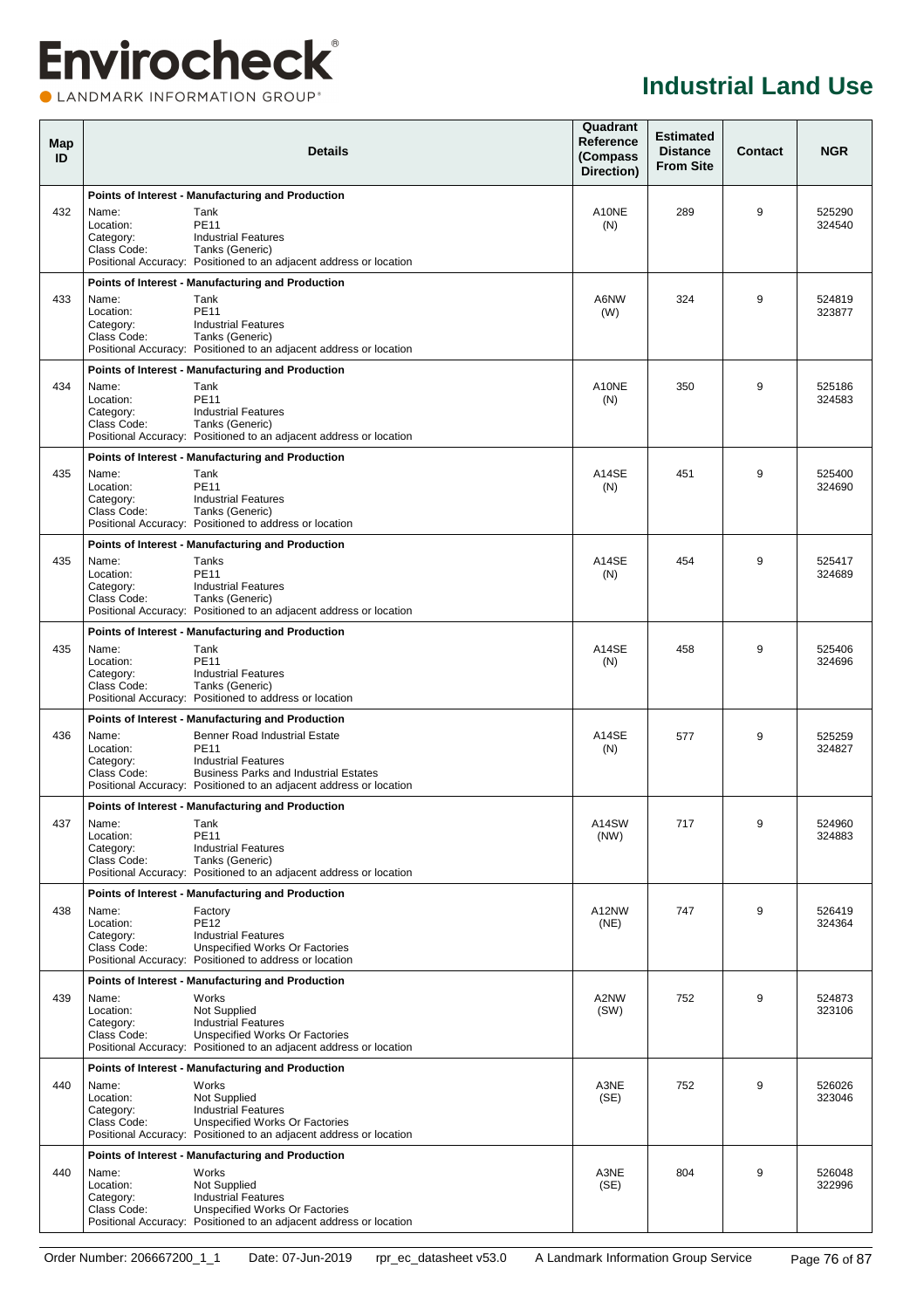### **Envirocheck®** CLANDMARK INFORMATION GROUP®

#### **Industrial Land Use**

| Map<br>ID |                                                | <b>Details</b>                                                                                                                                                | Quadrant<br>Reference<br>(Compass<br>Direction) | <b>Estimated</b><br><b>Distance</b><br><b>From Site</b> | Contact | <b>NGR</b>       |
|-----------|------------------------------------------------|---------------------------------------------------------------------------------------------------------------------------------------------------------------|-------------------------------------------------|---------------------------------------------------------|---------|------------------|
|           |                                                | Points of Interest - Manufacturing and Production                                                                                                             |                                                 |                                                         |         |                  |
| 441       | Name:<br>Location:<br>Category:<br>Class Code: | Factory<br><b>PE12</b><br><b>Industrial Features</b><br><b>Unspecified Works Or Factories</b><br>Positional Accuracy: Positioned to address or location       | A8NW<br>(E)                                     | 770                                                     | 9       | 526447<br>323675 |
|           |                                                | Points of Interest - Manufacturing and Production                                                                                                             |                                                 |                                                         |         |                  |
| 442       | Name:<br>Location:<br>Category:<br>Class Code: | Works<br><b>PE11</b><br><b>Industrial Features</b><br>Unspecified Works Or Factories<br>Positional Accuracy: Positioned to an adjacent address or location    | A2SE<br>(S)                                     | 790                                                     | 9       | 525168<br>322891 |
|           |                                                | Points of Interest - Manufacturing and Production                                                                                                             |                                                 |                                                         |         |                  |
| 443       | Name:<br>Location:<br>Category:<br>Class Code: | Factory<br><b>PE11</b><br><b>Industrial Features</b><br>Unspecified Works Or Factories<br>Positional Accuracy: Positioned to address or location              | A14NE<br>(N)                                    | 861                                                     | 9       | 525179<br>325104 |
|           |                                                | Points of Interest - Manufacturing and Production                                                                                                             |                                                 |                                                         |         |                  |
| 443       | Name:<br>Location:<br>Category:<br>Class Code: | Factory<br>Not Supplied<br><b>Industrial Features</b><br>Unspecified Works Or Factories<br>Positional Accuracy: Positioned to an adjacent address or location | A14NE<br>(N)                                    | 871                                                     | 9       | 525160<br>325111 |
|           |                                                | Points of Interest - Manufacturing and Production                                                                                                             |                                                 |                                                         |         |                  |
| 444       | Name:<br>Location:<br>Category:<br>Class Code: | Tank<br><b>PE11</b><br><b>Industrial Features</b><br>Tanks (Generic)<br>Positional Accuracy: Positioned to an adjacent address or location                    | A2NW<br>(SW)                                    | 870                                                     | 9       | 524865<br>322973 |
|           |                                                | Points of Interest - Manufacturing and Production                                                                                                             |                                                 |                                                         |         |                  |
| 445       | Name:<br>Location:<br>Category:<br>Class Code: | Tanks<br><b>PE12</b><br><b>Industrial Features</b><br>Tanks (Generic)<br>Positional Accuracy: Positioned to an adjacent address or location                   | A16SE<br>(NE)                                   | 944                                                     | 9       | 526487<br>324616 |
|           |                                                | Points of Interest - Manufacturing and Production                                                                                                             |                                                 |                                                         |         |                  |
| 445       | Name:<br>Location:<br>Category:<br>Class Code: | Tank<br><b>PE12</b><br><b>Industrial Features</b><br>Tanks (Generic)<br>Positional Accuracy: Positioned to address or location                                | A16SE<br>(NE)                                   | 945                                                     | 9       | 526493<br>324610 |
|           |                                                | Points of Interest - Public Infrastructure                                                                                                                    |                                                 |                                                         |         |                  |
| 446       | Name:<br>Location:<br>Category:<br>Class Code: | Cemetery<br>Not Supplied<br>Infrastructure and Facilities<br>Cemeteries and Crematoria<br>Positional Accuracy: Positioned to an adjacent address or location  | A10SW<br>(W)                                    | 60                                                      | 9       | 525077<br>324009 |
|           |                                                | Points of Interest - Public Infrastructure                                                                                                                    |                                                 |                                                         |         |                  |
| 446       | Name:<br>Location:<br>Category:<br>Class Code: | Cemetery<br><b>PE11</b><br>Infrastructure and Facilities<br>Cemeteries and Crematoria<br>Positional Accuracy: Positioned to an adjacent address or location   | A10SW<br>(W)                                    | 60                                                      | 9       | 525077<br>324009 |
|           |                                                | Points of Interest - Public Infrastructure                                                                                                                    |                                                 |                                                         |         |                  |
| 447       | Name:<br>Location:<br>Category:<br>Class Code: | Cemetery<br><b>PE11</b><br>Infrastructure and Facilities<br>Cemeteries and Crematoria<br>Positional Accuracy: Positioned to an adjacent address or location   | A6NW<br>(W)                                     | 117                                                     | 9       | 525035<br>323914 |
|           |                                                | Points of Interest - Public Infrastructure                                                                                                                    |                                                 |                                                         |         |                  |
| 448       | Name:<br>Location:<br>Category:<br>Class Code: | Cemetery<br><b>PE11</b><br>Infrastructure and Facilities<br>Cemeteries and Crematoria<br>Positional Accuracy: Positioned to an adjacent address or location   | A10SW<br>(W)                                    | 168                                                     | 9       | 524966<br>324009 |
|           |                                                | Points of Interest - Public Infrastructure                                                                                                                    |                                                 |                                                         |         |                  |
| 449       | Name:<br>Location:<br>Category:<br>Class Code: | Cemetery<br><b>PE11</b><br>Infrastructure and Facilities<br>Cemeteries and Crematoria<br>Positional Accuracy: Positioned to an adjacent address or location   | A6NW<br>(W)                                     | 217                                                     | 9       | 524927<br>323791 |

Order Number: 206667200\_1\_1 Date: 07-Jun-2019 rpr\_ec\_datasheet v53.0 A Landmark Information Group Service Page 77 of 87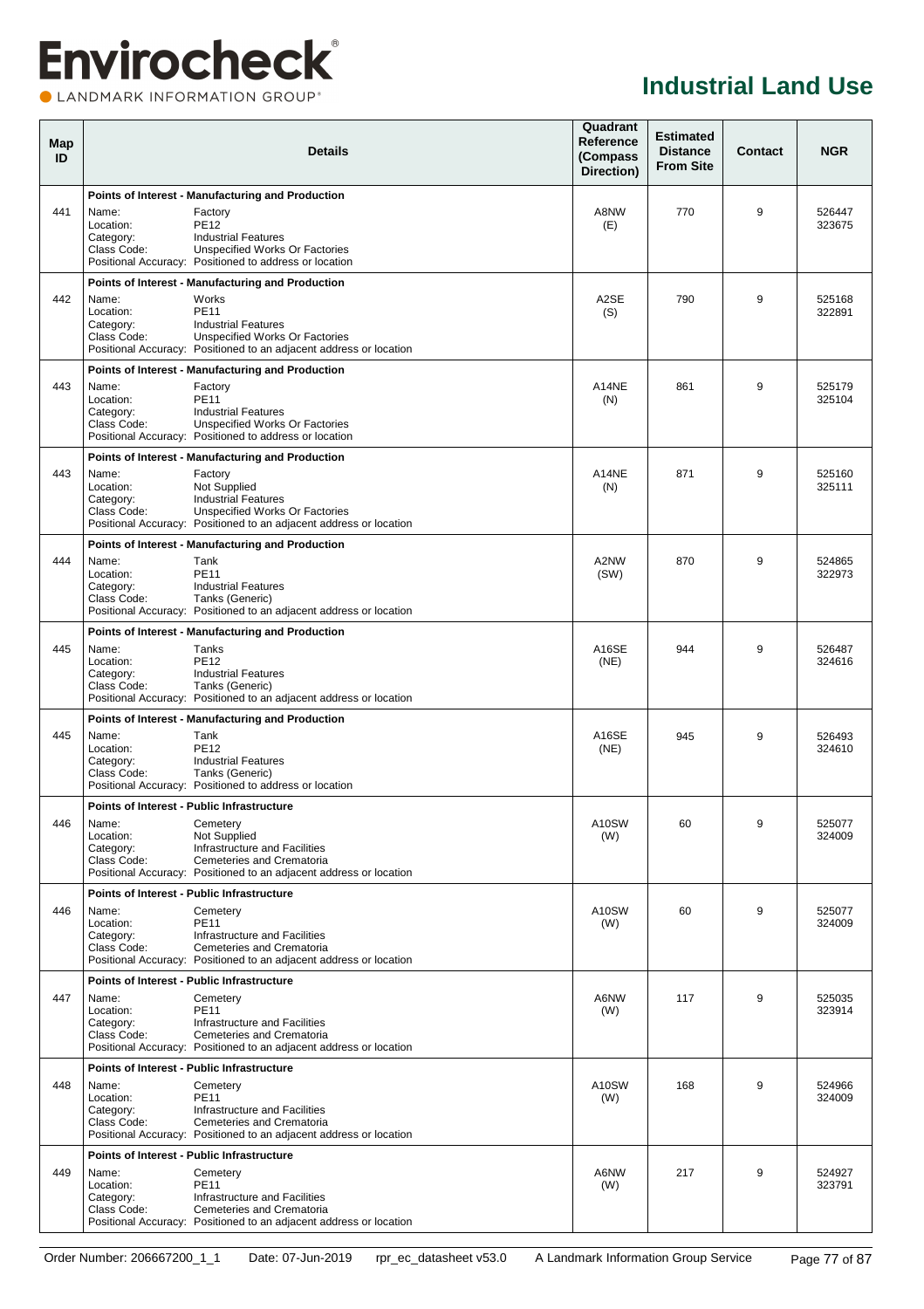### **Envirocheck® OLANDMARK INFORMATION GROUP**<sup>\*</sup>

| Map<br>ID |                                                | <b>Details</b>                                                                                                                                                                                                                                                            | Quadrant<br>Reference<br>(Compass<br>Direction) | <b>Estimated</b><br><b>Distance</b><br><b>From Site</b> | <b>Contact</b> | <b>NGR</b>       |
|-----------|------------------------------------------------|---------------------------------------------------------------------------------------------------------------------------------------------------------------------------------------------------------------------------------------------------------------------------|-------------------------------------------------|---------------------------------------------------------|----------------|------------------|
| 449       | Name:<br>Location:<br>Category:<br>Class Code: | Points of Interest - Public Infrastructure<br>Spalding Cemetery<br>Cemetery Lodge, Pinchbeck Rd, Spalding, Lincolnshire, PE11 1QL<br>Infrastructure and Facilities<br>Cemeteries and Crematoria<br>Positional Accuracy: Positioned to address or location                 | A6NW<br>(W)                                     | 244                                                     | 9              | 524906<br>323764 |
| 449       | Name:<br>Location:<br>Category:<br>Class Code: | Points of Interest - Public Infrastructure<br><b>Spalding Cemetery</b><br>Cemetery Lodge, Pinchbeck Road, Spalding, Lincolnshire, PE11 1QL<br>Infrastructure and Facilities<br>Cemeteries and Crematoria<br>Positional Accuracy: Positioned to address or location        | A6NW<br>(W)                                     | 244                                                     | 9              | 524906<br>323764 |
| 450       | Name:<br>Location:<br>Category:<br>Class Code: | Points of Interest - Public Infrastructure<br>Sluices<br><b>PE11</b><br>Water<br>Weirs, Sluices and Dams<br>Positional Accuracy: Positioned to an adjacent address or location                                                                                            | A11SE<br>(E)                                    | 237                                                     | 9              | 525981<br>324095 |
| 450       | Name:<br>Location:<br>Category:<br>Class Code: | Points of Interest - Public Infrastructure<br>Sluices<br><b>PE12</b><br>Water<br>Weirs, Sluices and Dams<br>Positional Accuracy: Positioned to an adjacent address or location                                                                                            | A11SE<br>(E)                                    | 265                                                     | 9              | 526021<br>324034 |
| 451       | Name:<br>Location:<br>Category:<br>Class Code: | <b>Points of Interest - Public Infrastructure</b><br><b>Spalding Fire Station</b><br>Fire Station, West Elloe Avenue, Spalding, PE11 2BH<br><b>Central and Local Government</b><br><b>Fire Brigade Stations</b><br>Positional Accuracy: Positioned to address or location | A6SW<br>(SW)                                    | 393                                                     | 9              | 525068<br>323407 |
| 452       | Name:<br>Location:<br>Category:<br>Class Code: | Points of Interest - Public Infrastructure<br>Sewage Pumping Station<br><b>PE11</b><br>Infrastructure and Facilities<br>Waste Storage, Processing and Disposal<br>Positional Accuracy: Positioned to an adjacent address or location                                      | A5NE<br>(W)                                     | 514                                                     | 9              | 524627<br>323858 |
| 453       | Name:<br>Location:<br>Category:<br>Class Code: | <b>Points of Interest - Public Infrastructure</b><br>Co-operative Filling Station<br>Springfields Roundabout, Holbeach Road, Spalding, PE12 6JP<br>Road And Rail<br><b>Petrol and Fuel Stations</b><br>Positional Accuracy: Positioned to address or location             | A8NW<br>(E)                                     | 611                                                     | 9              | 526334<br>323816 |
| 454       | Name:<br>Location:<br>Category:<br>Class Code: | Points of Interest - Public Infrastructure<br>Sluice<br><b>PE11</b><br>Water<br>Weirs. Sluices and Dams<br>Positional Accuracy: Positioned to an adjacent address or location                                                                                             | A2NE<br>(S)                                     | 634                                                     | 9              | 525192<br>323055 |
| 455       | Name:<br>Location:<br>Category:<br>Class Code: | Points of Interest - Public Infrastructure<br>Morrisons Petrol Station<br>Wardentree Lane, Pinchbeck, Spalding, PE11 3UG<br>Road And Rail<br>Petrol and Fuel Stations<br>Positional Accuracy: Positioned to address or location                                           | A14NE<br>(N)                                    | 776                                                     | 9              | 525330<br>325026 |
| 455       | Name:<br>Location:<br>Category:<br>Class Code: | Points of Interest - Public Infrastructure<br><b>Morrisons Pinchbeck</b><br>Wardentree Lane, Pinchbeck, Spalding, PE11 3UG<br>Road And Rail<br>Petrol and Fuel Stations<br>Positional Accuracy: Positioned to address or location                                         | A14NE<br>(N)                                    | 778                                                     | 9              | 525331<br>325028 |
| 456       | Name:<br>Location:<br>Category:<br>Class Code: | <b>Points of Interest - Public Infrastructure</b><br><b>Spalding Police</b><br>Westlode Street, Spalding, PE11 2AF<br>Central and Local Government<br><b>Police Stations</b><br>Positional Accuracy: Positioned to address or location                                    | A2NW<br>(SW)                                    | 805                                                     | 9              | 524997<br>322969 |
| 456       | Name:<br>Location:<br>Category:<br>Class Code: | Points of Interest - Public Infrastructure<br>Lincolnshire Police - Spalding Police Station<br>Westlode Street, Spalding, PE11 2AF<br>Central and Local Government<br><b>Police Stations</b><br>Positional Accuracy: Positioned to address or location                    | A2NW<br>(SW)                                    | 805                                                     | 9              | 524997<br>322969 |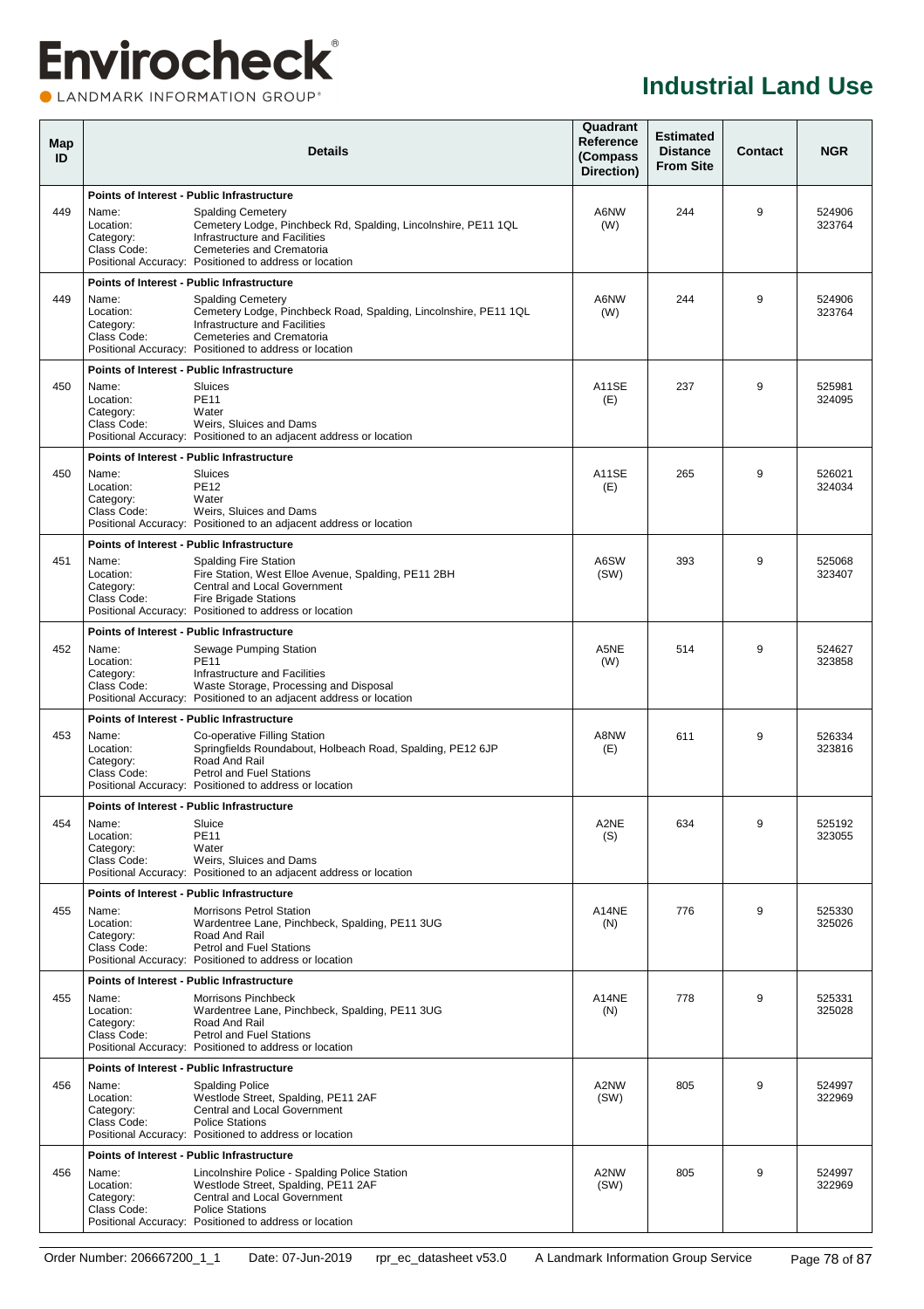### **Envirocheck®** LANDMARK INFORMATION GROUP®

| Map<br>ID |                                                                                                     | <b>Details</b>                                                                                                                                                                                                                                              | Quadrant<br>Reference<br>(Compass<br>Direction) | <b>Estimated</b><br><b>Distance</b><br><b>From Site</b> | <b>Contact</b> | <b>NGR</b>       |
|-----------|-----------------------------------------------------------------------------------------------------|-------------------------------------------------------------------------------------------------------------------------------------------------------------------------------------------------------------------------------------------------------------|-------------------------------------------------|---------------------------------------------------------|----------------|------------------|
| 456       | <b>Points of Interest - Public Infrastructure</b><br>Name:<br>Location:<br>Category:<br>Class Code: | <b>Spalding Police Station</b><br>Police Station, Westlode Street, Spalding, PE11 2AF<br>Central and Local Government<br><b>Police Stations</b><br>Positional Accuracy: Positioned to address or location                                                   | A2NW<br>(SW)                                    | 806                                                     | 9              | 524996<br>322969 |
| 457       | Points of Interest - Public Infrastructure<br>Name:<br>Location:<br>Category:<br>Class Code:        | Sewage Pumping Station<br><b>PE11</b><br>Infrastructure and Facilities<br>Waste Storage, Processing and Disposal<br>Positional Accuracy: Positioned to an adjacent address or location                                                                      | A3SW<br>(S)                                     | 836                                                     | 9              | 525730<br>322791 |
| 458       | Name:<br>Location:<br>Category:<br>Class Code:                                                      | <b>Points of Interest - Public Infrastructure</b><br><b>Gulf Petrol Station</b><br>Springfields Roundabout, Holbeach Road, Spalding, PE12 6JP<br>Road And Rail<br><b>Petrol and Fuel Stations</b><br>Positional Accuracy: Positioned to address or location | A12SE<br>(E)                                    | 869                                                     | 9              | 526625<br>323967 |
| 458       | Points of Interest - Public Infrastructure<br>Name:<br>Location:<br>Category:<br>Class Code:        | Springfield Roundabout<br>Holbeach Road, Spalding, Lincolnshire, PE12 6JP<br>Road And Rail<br><b>Petrol and Fuel Stations</b><br>Positional Accuracy: Positioned to address or location                                                                     | A12SE<br>(E)                                    | 869                                                     | 9              | 526625<br>323968 |
| 458       | Name:<br>Location:<br>Category:<br>Class Code:                                                      | <b>Points of Interest - Public Infrastructure</b><br>The Co-operative<br>Holbeach Road, Spalding, PE12 6JP<br>Road And Rail<br><b>Petrol and Fuel Stations</b><br>Positional Accuracy: Positioned to address or location                                    | A12SE<br>(E)                                    | 870                                                     | 9              | 526626<br>323968 |
| 458       | <b>Points of Interest - Public Infrastructure</b><br>Name:<br>Location:<br>Category:<br>Class Code: | The Co-operative Petrol<br>Holbeach Road, Spalding, PE12 6JP<br>Road And Rail<br>Petrol and Fuel Stations<br>Positional Accuracy: Positioned to address or location                                                                                         | A12SE<br>(E)                                    | 870                                                     | 9              | 526626<br>323968 |
| 458       | Name:<br>Location:<br>Category:<br>Class Code:                                                      | Points of Interest - Public Infrastructure<br>Co-Op Springfields Service Station<br>Holbeach Road, Spalding, Lincolnshire, PE12 6JP<br>Road And Rail<br><b>Petrol and Fuel Stations</b><br>Positional Accuracy: Positioned to address or location           | A12SE<br>(E)                                    | 870                                                     | 9              | 526626<br>323968 |
| 458       | <b>Points of Interest - Public Infrastructure</b><br>Name:<br>Location:<br>Category:<br>Class Code: | Co-operative Filling Station<br>Holbeach Road, Spalding, PE12 6JP<br>Road And Rail<br><b>Petrol and Fuel Stations</b><br>Positional Accuracy: Positioned to address or location                                                                             | A12SE<br>(E)                                    | 874                                                     | 9              | 526629<br>323965 |
| 459       | Name:<br>Location:<br>Category:<br>Class Code:                                                      | Points of Interest - Recreational and Environmental<br>Play Area<br>Atton Avenue, PE11<br>Recreational<br>Playgrounds<br>Positional Accuracy: Positioned to address or location                                                                             | A7SE<br>(SE)                                    | 543                                                     | 9              | 526096<br>323469 |
| 460       | Name:<br>Location:<br>Category:<br>Class Code:                                                      | Points of Interest - Recreational and Environmental<br>Play Area<br>Woolram Wygate, PE11<br>Recreational<br>Playgrounds<br>Positional Accuracy: Positioned to address or location                                                                           | A5NE<br>(W)                                     | 591                                                     | 9              | 524550<br>323802 |
| 461       | Name:<br>Location:<br>Category:<br>Class Code:                                                      | Points of Interest - Recreational and Environmental<br>Playground<br>The Green. PE11<br>Recreational<br>Playgrounds<br>Positional Accuracy: Positioned to address or location                                                                               | A2NW<br>(SW)                                    | 752                                                     | 9              | 524980<br>323041 |
| 461       | Name:<br>Location:<br>Category:<br>Class Code:                                                      | Points of Interest - Recreational and Environmental<br>Playground<br>Not Supplied<br>Recreational<br>Playgrounds<br>Positional Accuracy: Positioned to an adjacent address or location                                                                      | A2NW<br>(SW)                                    | 753                                                     | 9              | 524983<br>323039 |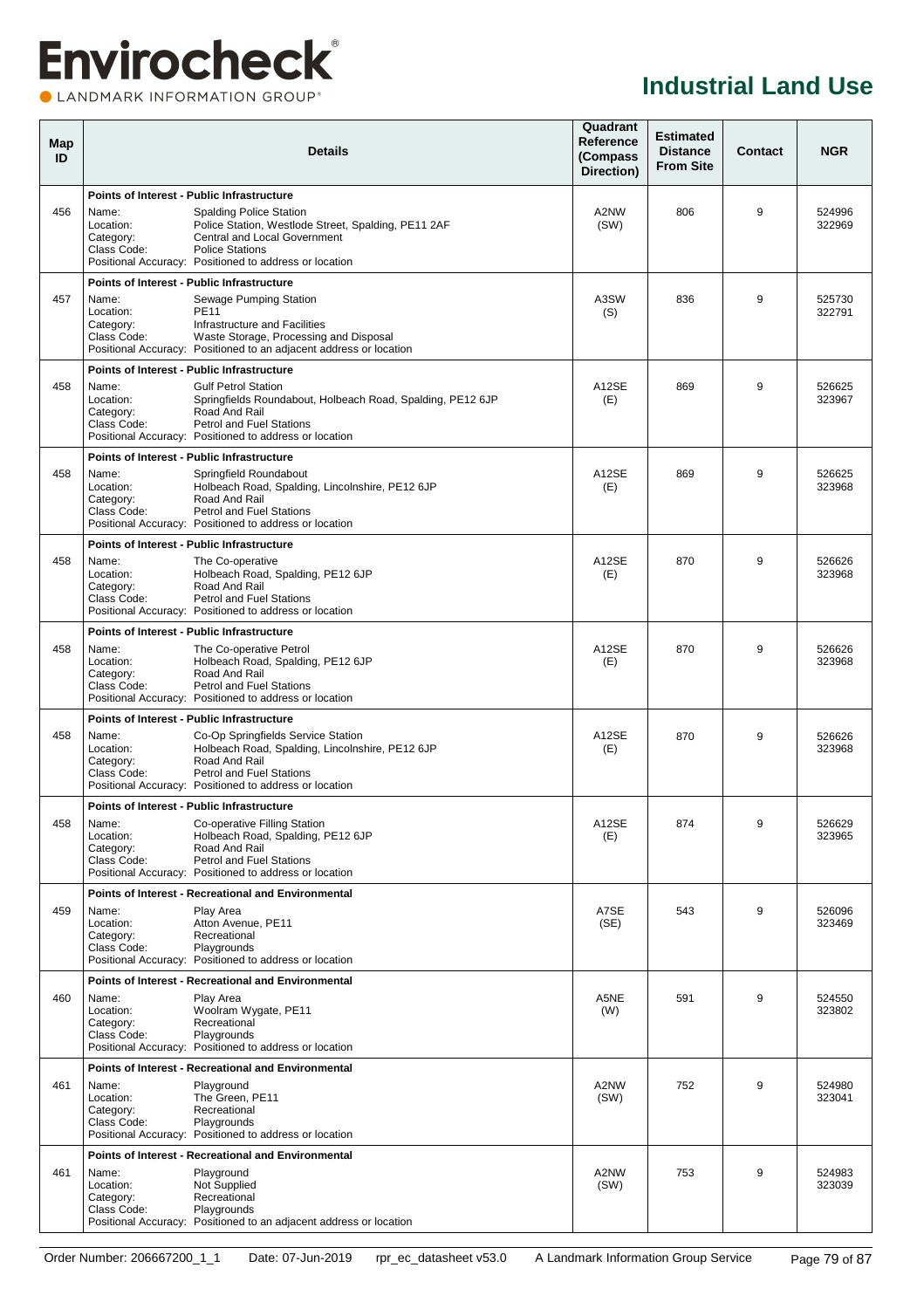|  | LANDMARK INFORMATION GROUP® |  |
|--|-----------------------------|--|
|  |                             |  |

| Map<br>ID |                                                | <b>Details</b>                                                                                                                | Quadrant<br>Reference<br>(Compass)<br>Direction) | <b>Estimated</b><br><b>Distance</b><br><b>From Site</b> | Contact | <b>NGR</b>       |
|-----------|------------------------------------------------|-------------------------------------------------------------------------------------------------------------------------------|--------------------------------------------------|---------------------------------------------------------|---------|------------------|
|           |                                                | <b>Points of Interest - Recreational and Environmental</b>                                                                    |                                                  |                                                         |         |                  |
| 462       | Name:<br>Location:<br>Category:<br>Class Code: | Playground<br>Juniper Crescent, PE12<br>Recreational<br>Playgrounds<br>Positional Accuracy: Positioned to address or location | A3NE<br>(SE)                                     | 756                                                     | 9       | 526036<br>323050 |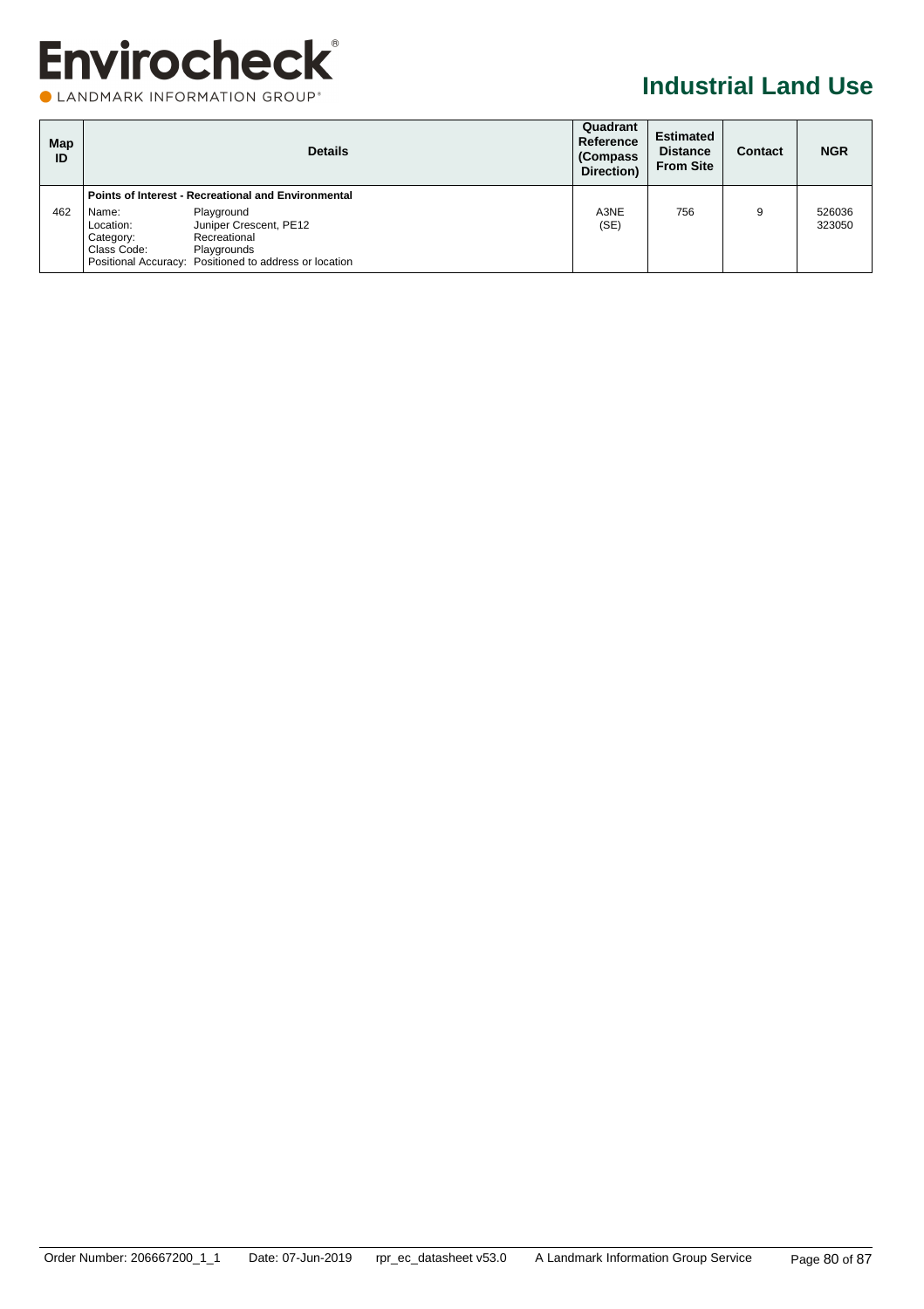CLANDMARK INFORMATION GROUP®

### **Sensitive Land Use**

| Map<br>ID |                                                                          | <b>Details</b>                                                               | Quadrant<br>Reference<br>(Compass<br>Direction) | <b>Estimated</b><br><b>Distance</b><br><b>From Site</b> | Contact        | <b>NGR</b>       |
|-----------|--------------------------------------------------------------------------|------------------------------------------------------------------------------|-------------------------------------------------|---------------------------------------------------------|----------------|------------------|
|           | <b>Local Nature Reserves</b>                                             |                                                                              |                                                 |                                                         |                |                  |
| 463       | Name:<br>Multiple Area:<br>Area $(m2)$ :<br>Source:<br>Designation Date: | Vernatts<br>N<br>16811.82<br>Natural England<br>1st January 1999             | A <sub>10</sub> SW<br>(W)                       | 42                                                      | 10             | 525091<br>324021 |
|           | <b>Nitrate Vulnerable Zones</b>                                          |                                                                              |                                                 |                                                         |                |                  |
| 464       | Name:<br>Description:<br>Source:                                         | Vernatt'S Drain Nyz<br>Surface Water<br>Environment Agency, Head Office      | A10SE<br>(S)                                    | $\mathbf 0$                                             | 4              | 525427<br>323934 |
|           | <b>Nitrate Vulnerable Zones</b>                                          |                                                                              |                                                 |                                                         |                |                  |
| 465       | Name:<br>Description:<br>Source:                                         | <b>River Welland Nyz</b><br>Surface Water<br>Environment Agency, Head Office | A7NW<br>(SE)                                    | 10                                                      | $\overline{4}$ | 525685<br>323821 |
|           | <b>Nitrate Vulnerable Zones</b>                                          |                                                                              |                                                 |                                                         |                |                  |
| 466       | Name:<br>Description:<br>Source:                                         | Glen Nvz<br>Surface Water<br>Environment Agency, Head Office                 | A14SE<br>(NW)                                   | 420                                                     | 4              | 525126<br>324634 |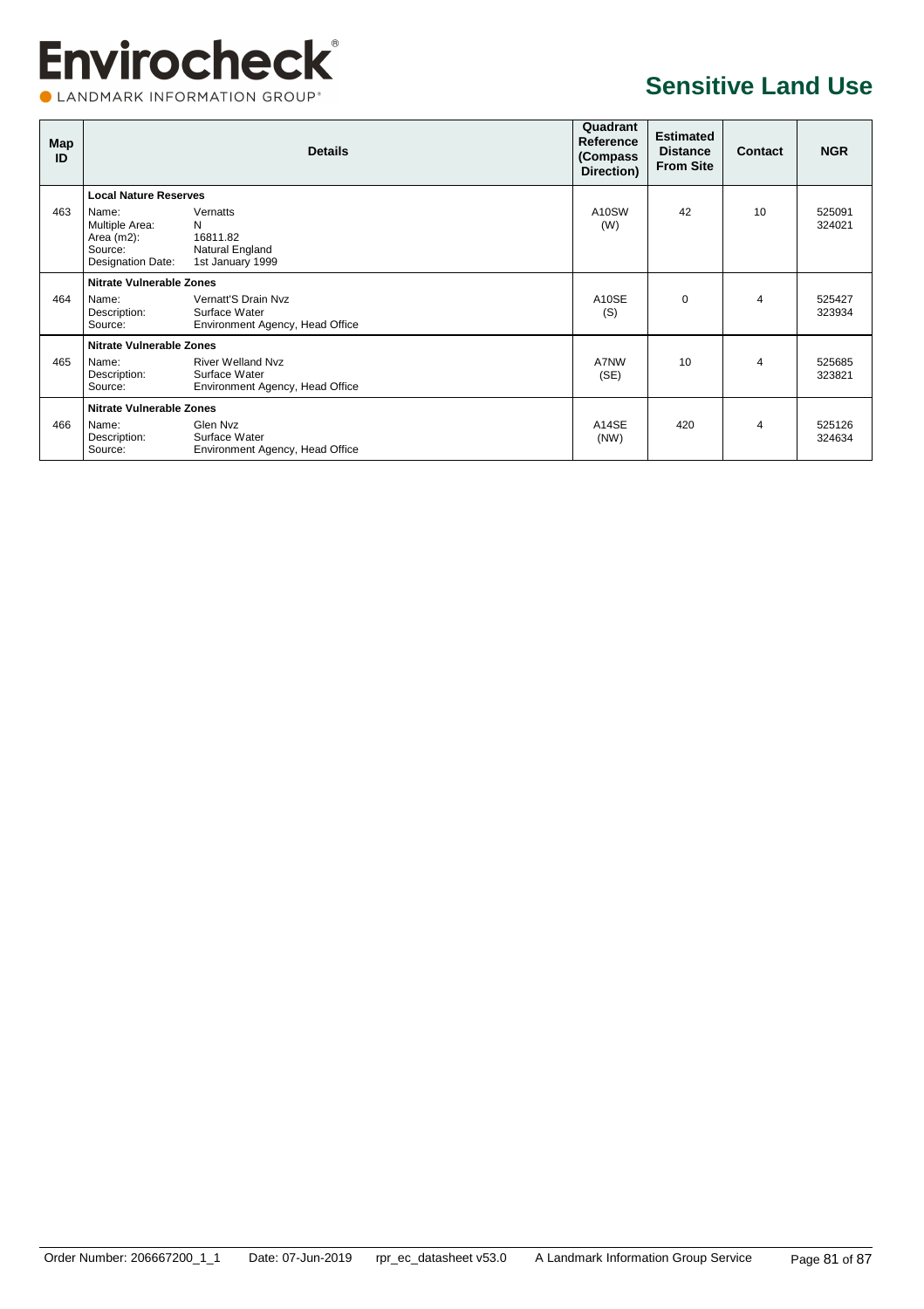CLANDMARK INFORMATION GROUP®

| <b>Agency &amp; Hydrological</b>                                                          | <b>Version</b>   | <b>Update Cycle</b>          |
|-------------------------------------------------------------------------------------------|------------------|------------------------------|
| <b>Contaminated Land Register Entries and Notices</b>                                     |                  |                              |
| South Holland District Council - Environmental Services                                   | October 2013     | <b>Annual Rolling Update</b> |
| <b>Discharge Consents</b><br>Environment Agency - Anglian Region                          | January 2019     | Quarterly                    |
| <b>Enforcement and Prohibition Notices</b>                                                |                  |                              |
| Environment Agency - Anglian Region                                                       | March 2013       | <b>Annual Rolling Update</b> |
| <b>Integrated Pollution Controls</b><br>Environment Agency - Anglian Region               | October 2008     | Variable                     |
|                                                                                           |                  |                              |
| <b>Integrated Pollution Prevention And Control</b><br>Environment Agency - Anglian Region | January 2019     | Quarterly                    |
| Local Authority Integrated Pollution Prevention And Control                               |                  |                              |
| South Holland District Council - Environmental Services                                   | October 2014     | Variable                     |
| <b>Local Authority Pollution Prevention and Controls</b>                                  |                  |                              |
| South Holland District Council - Environmental Services                                   | October 2014     | <b>Annual Rolling Update</b> |
| <b>Local Authority Pollution Prevention and Control Enforcements</b>                      |                  |                              |
| South Holland District Council - Environmental Services                                   | October 2014     | Variable                     |
| <b>Nearest Surface Water Feature</b><br><b>Ordnance Survey</b>                            | January 2019     |                              |
| <b>Pollution Incidents to Controlled Waters</b>                                           |                  |                              |
| Environment Agency - Anglian Region                                                       | September 1999   | Not Applicable               |
| <b>Prosecutions Relating to Authorised Processes</b>                                      |                  |                              |
| Environment Agency - Anglian Region                                                       | March 2013       | <b>Annual Rolling Update</b> |
| <b>Prosecutions Relating to Controlled Waters</b>                                         |                  |                              |
| Environment Agency - Anglian Region                                                       | March 2013       | <b>Annual Rolling Update</b> |
| <b>Registered Radioactive Substances</b><br>Environment Agency - Anglian Region           | June 2016        |                              |
|                                                                                           |                  |                              |
| <b>River Quality</b><br>Environment Agency - Head Office                                  | November 2001    | Not Applicable               |
| <b>River Quality Biology Sampling Points</b>                                              |                  |                              |
| Environment Agency - Head Office                                                          | <b>July 2012</b> | Annually                     |
| <b>River Quality Chemistry Sampling Points</b>                                            |                  |                              |
| Environment Agency - Head Office                                                          | <b>July 2012</b> | Annually                     |
| <b>Substantiated Pollution Incident Register</b>                                          |                  |                              |
| Environment Agency - Anglian Region - Northern Area                                       | January 2019     | Quarterly                    |
| <b>Water Abstractions</b>                                                                 |                  |                              |
| Environment Agency - Anglian Region                                                       | January 2019     | Quarterly                    |
| <b>Water Industry Act Referrals</b>                                                       |                  |                              |
| Environment Agency - Anglian Region                                                       | October 2017     | Quarterly                    |
| <b>Groundwater Vulnerability Map</b><br>Environment Agency - Head Office                  | June 2018        | Annually                     |
| <b>Bedrock Aquifer Designations</b>                                                       |                  |                              |
| Environment Agency - Head Office                                                          | January 2018     | Annually                     |
| <b>Superficial Aquifer Designations</b>                                                   |                  |                              |
| Environment Agency - Head Office                                                          | January 2018     | Annually                     |
| <b>Source Protection Zones</b>                                                            |                  |                              |
| Environment Agency - Head Office                                                          | January 2019     | Quarterly                    |
| Extreme Flooding from Rivers or Sea without Defences                                      |                  |                              |
| Environment Agency - Head Office                                                          | February 2019    | Quarterly                    |
| Flooding from Rivers or Sea without Defences                                              |                  |                              |
| Environment Agency - Head Office                                                          | February 2019    | Quarterly                    |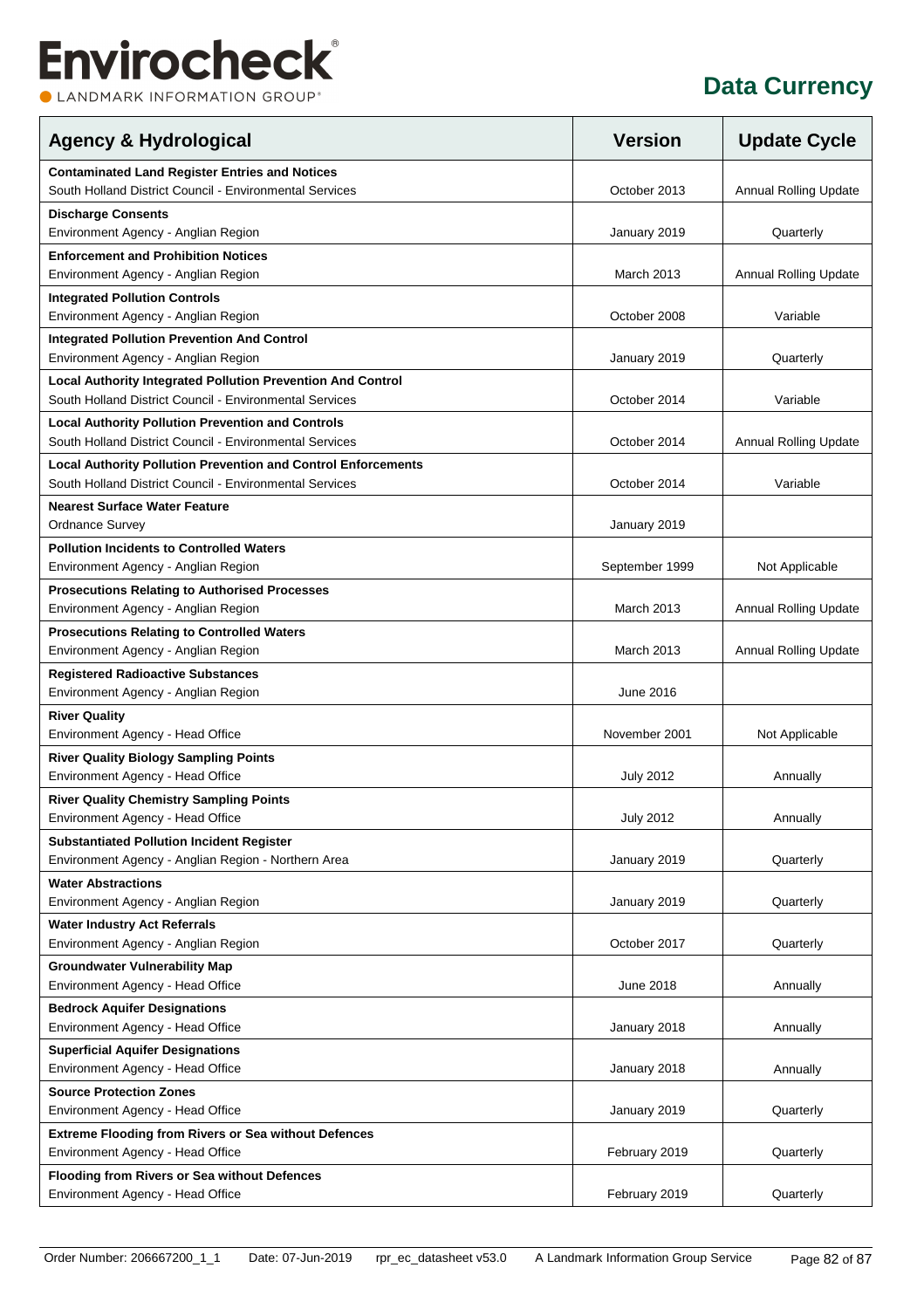CLANDMARK INFORMATION GROUP®

| <b>Agency &amp; Hydrological</b>                                    | <b>Version</b>    | <b>Update Cycle</b> |
|---------------------------------------------------------------------|-------------------|---------------------|
| <b>Areas Benefiting from Flood Defences</b>                         |                   |                     |
| Environment Agency - Head Office                                    | February 2019     | Quarterly           |
| <b>Flood Water Storage Areas</b>                                    |                   |                     |
| Environment Agency - Head Office                                    | February 2019     | Quarterly           |
| <b>Flood Defences</b>                                               |                   |                     |
| Environment Agency - Head Office                                    | February 2019     | Quarterly           |
| <b>OS Water Network Lines</b>                                       |                   |                     |
| <b>Ordnance Survey</b>                                              | January 2019      | Quarterly           |
| Surface Water 1 in 30 year Flood Extent                             |                   |                     |
| Environment Agency - Head Office                                    | October 2013      | Annually            |
| Surface Water 1 in 100 year Flood Extent                            |                   |                     |
| Environment Agency - Head Office                                    | October 2013      | Annually            |
| Surface Water 1 in 1000 year Flood Extent                           |                   |                     |
| Environment Agency - Head Office                                    | October 2013      | Annually            |
| <b>Surface Water Suitability</b>                                    |                   |                     |
| Environment Agency - Head Office                                    | October 2013      | Annually            |
| <b>BGS Groundwater Flooding Susceptibility</b>                      |                   |                     |
| British Geological Survey - National Geoscience Information Service | May 2013          | Annually            |
| <b>Waste</b>                                                        | <b>Version</b>    | <b>Update Cycle</b> |
| <b>BGS Recorded Landfill Sites</b>                                  |                   |                     |
| British Geological Survey - National Geoscience Information Service | June 1996         | Not Applicable      |
| <b>Historical Landfill Sites</b>                                    |                   |                     |
| Environment Agency - Head Office                                    | <b>July 2018</b>  | Quarterly           |
| <b>Integrated Pollution Control Registered Waste Sites</b>          |                   |                     |
| Environment Agency - Anglian Region                                 | October 2008      | Not Applicable      |
| Licensed Waste Management Facilities (Landfill Boundaries)          |                   |                     |
| Environment Agency - Anglian Region - Northern Area                 | <b>July 2018</b>  | Quarterly           |
| <b>Licensed Waste Management Facilities (Locations)</b>             |                   |                     |
| Environment Agency - Anglian Region - Northern Area                 | January 2019      | Quarterly           |
| <b>Local Authority Landfill Coverage</b>                            |                   |                     |
| Lincolnshire County Council                                         | May 2000          | Not Applicable      |
| South Holland District Council - Environmental Services             | May 2000          | Not Applicable      |
| <b>Local Authority Recorded Landfill Sites</b>                      |                   |                     |
| Lincolnshire County Council                                         | May 2000          | Not Applicable      |
| South Holland District Council - Environmental Services             | May 2000          | Not Applicable      |
| <b>Potentially Infilled Land (Non-Water)</b>                        |                   |                     |
| Landmark Information Group Limited                                  | December 1999     | Not Applicable      |
| <b>Potentially Infilled Land (Water)</b>                            |                   |                     |
| Landmark Information Group Limited                                  | December 1999     | Not Applicable      |
| <b>Registered Landfill Sites</b>                                    |                   |                     |
| Environment Agency - Anglian Region - Northern Area                 | March 2003        | Not Applicable      |
| <b>Registered Waste Transfer Sites</b>                              |                   |                     |
| Environment Agency - Anglian Region - Northern Area                 | <b>March 2003</b> | Not Applicable      |
| <b>Registered Waste Treatment or Disposal Sites</b>                 |                   |                     |
| Environment Agency - Anglian Region - Northern Area                 | <b>March 2003</b> | Not Applicable      |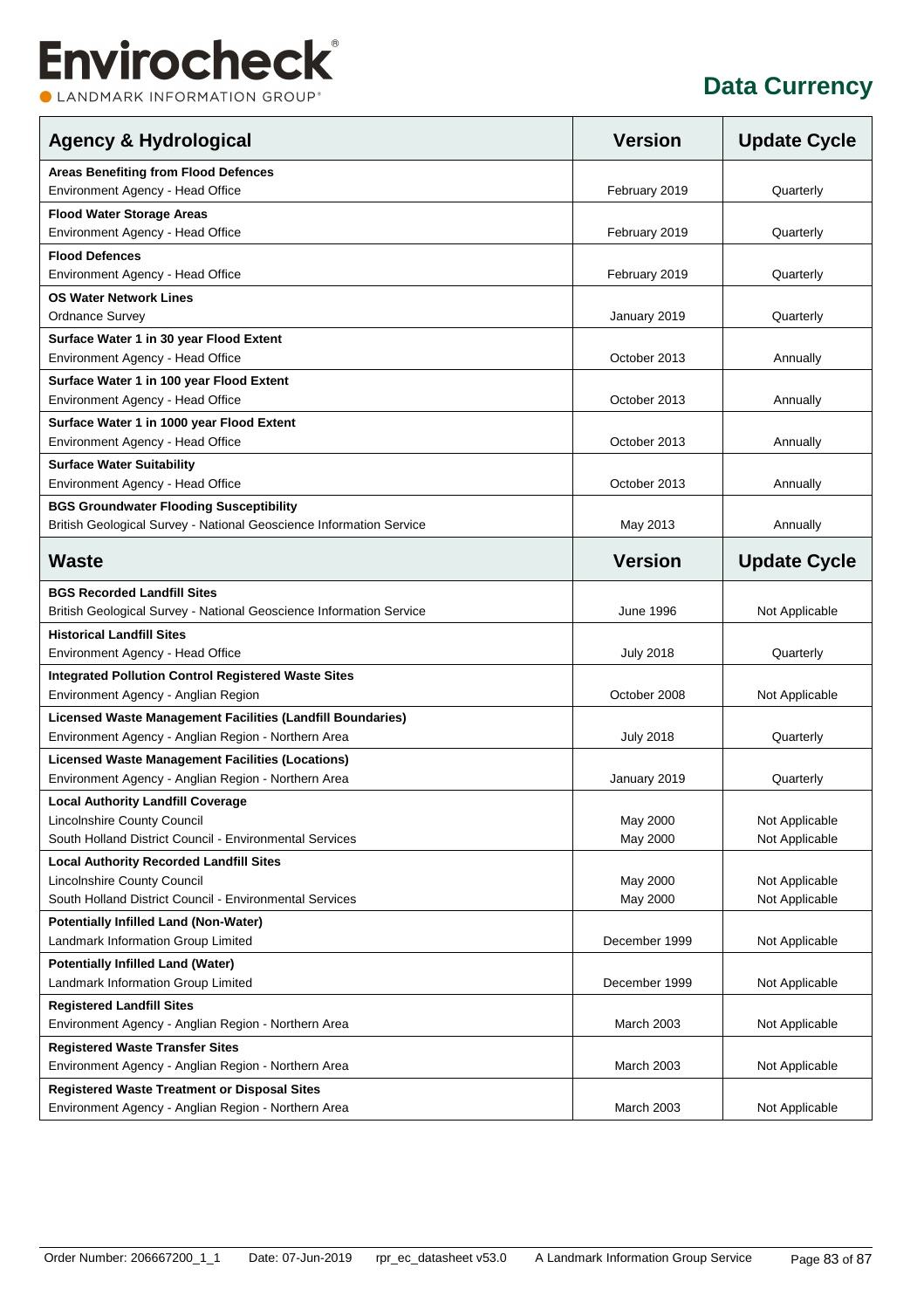CLANDMARK INFORMATION GROUP®

| <b>Hazardous Substances</b>                                                                                                                          | <b>Version</b>              | <b>Update Cycle</b>   |
|------------------------------------------------------------------------------------------------------------------------------------------------------|-----------------------------|-----------------------|
| <b>Control of Major Accident Hazards Sites (COMAH)</b><br>Health and Safety Executive                                                                | April 2018                  | <b>Bi-Annually</b>    |
| <b>Explosive Sites</b><br><b>Health and Safety Executive</b>                                                                                         | March 2017                  | Annually              |
| Notification of Installations Handling Hazardous Substances (NIHHS)<br>Health and Safety Executive                                                   | November 2000               | Not Applicable        |
| <b>Planning Hazardous Substance Enforcements</b><br>South Holland District Council<br>Lincolnshire County Council - Highways and Planning Department | January 2016<br>June 2010   | Variable<br>Variable  |
| <b>Planning Hazardous Substance Consents</b><br>Lincolnshire County Council - Highways and Planning Department<br>South Holland District Council     | August 2007<br>January 2016 | Variable<br>Variable  |
| Geological                                                                                                                                           | <b>Version</b>              | <b>Update Cycle</b>   |
| BGS 1:625,000 Solid Geology<br>British Geological Survey - National Geoscience Information Service                                                   | January 2009                | Not Applicable        |
| <b>BGS Estimated Soil Chemistry</b><br>British Geological Survey - National Geoscience Information Service                                           | October 2015                | Annually              |
| <b>BGS Recorded Mineral Sites</b><br>British Geological Survey - National Geoscience Information Service                                             | April 2019                  | <b>Bi-Annually</b>    |
| <b>CBSCB Compensation District</b><br>Cheshire Brine Subsidence Compensation Board (CBSCB)                                                           | August 2011                 | Not Applicable        |
| <b>Coal Mining Affected Areas</b><br>The Coal Authority - Property Searches                                                                          | March 2014                  | Annual Rolling Update |
| <b>Mining Instability</b><br>Ove Arup & Partners                                                                                                     | October 2000                | Not Applicable        |
| Non Coal Mining Areas of Great Britain<br>British Geological Survey - National Geoscience Information Service                                        | May 2015                    | Not Applicable        |
| <b>Potential for Collapsible Ground Stability Hazards</b><br>British Geological Survey - National Geoscience Information Service                     | January 2019                | Annually              |
| <b>Potential for Compressible Ground Stability Hazards</b><br>British Geological Survey - National Geoscience Information Service                    | January 2019                | Annually              |
| <b>Potential for Ground Dissolution Stability Hazards</b><br>British Geological Survey - National Geoscience Information Service                     | January 2019                | Annually              |
| <b>Potential for Landslide Ground Stability Hazards</b><br>British Geological Survey - National Geoscience Information Service                       | January 2019                | Annually              |
| <b>Potential for Running Sand Ground Stability Hazards</b><br>British Geological Survey - National Geoscience Information Service                    | January 2019                | Annually              |
| Potential for Shrinking or Swelling Clay Ground Stability Hazards<br>British Geological Survey - National Geoscience Information Service             | January 2019                | Annually              |
| Radon Potential - Radon Affected Areas<br>British Geological Survey - National Geoscience Information Service                                        | <b>July 2011</b>            | Annually              |
| <b>Radon Potential - Radon Protection Measures</b><br>British Geological Survey - National Geoscience Information Service                            | <b>July 2011</b>            | Annually              |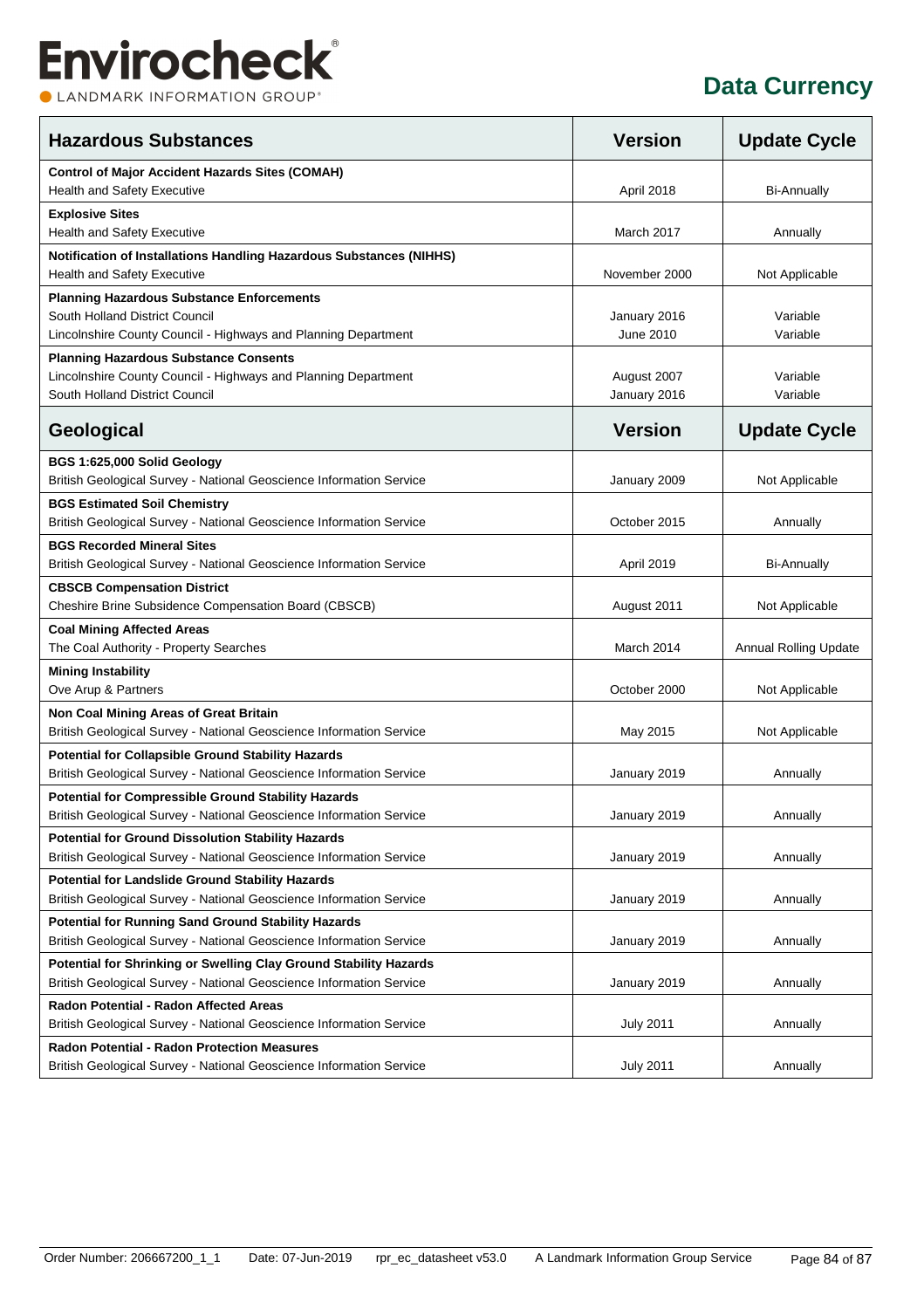CLANDMARK INFORMATION GROUP®

| <b>Contemporary Trade Directory Entries</b><br><b>Thomson Directories</b><br>April 2019<br>Quarterly<br><b>Fuel Station Entries</b><br>Catalist Ltd - Experian<br>May 2019<br>Quarterly<br><b>Gas Pipelines</b><br><b>National Grid</b><br><b>July 2014</b><br><b>Points of Interest - Commercial Services</b><br>PointX<br>November 2018<br>Quarterly<br><b>Points of Interest - Education and Health</b><br>PointX<br>November 2018<br>Quarterly<br>Points of Interest - Manufacturing and Production<br>PointX<br>November 2018<br>Quarterly<br><b>Points of Interest - Public Infrastructure</b><br>PointX<br>November 2018<br>Quarterly<br><b>Points of Interest - Recreational and Environmental</b><br>PointX<br>November 2018<br>Quarterly<br><b>Underground Electrical Cables</b><br><b>National Grid</b><br>December 2015<br><b>Sensitive Land Use</b><br><b>Version</b><br><b>Update Cycle</b><br><b>Ancient Woodland</b><br>Natural England<br>August 2018<br><b>Bi-Annually</b><br>Areas of Outstanding Natural Beauty<br>Natural England<br>August 2018<br><b>Bi-Annually</b><br><b>Environmentally Sensitive Areas</b><br>Natural England<br>January 2017<br><b>Forest Parks</b><br><b>Forestry Commission</b><br>April 1997<br>Not Applicable<br><b>Local Nature Reserves</b><br>Natural England<br><b>March 2019</b><br><b>Bi-Annually</b><br><b>Marine Nature Reserves</b><br>Natural England<br>January 2018<br><b>Bi-Annually</b><br><b>National Nature Reserves</b><br>Natural England<br>August 2018<br><b>Bi-Annually</b><br><b>National Parks</b><br>Natural England<br>April 2017<br><b>Bi-Annually</b><br><b>Nitrate Vulnerable Zones</b><br>Environment Agency - Head Office<br>December 2017<br><b>Bi-Annually</b><br>Department for Environment, Food and Rural Affairs (DEFRA - formerly FRCA)<br>October 2015<br><b>Ramsar Sites</b><br>Natural England<br>April 2019<br>Bi-Annually<br><b>Sites of Special Scientific Interest</b><br>Natural England<br>March 2019<br><b>Bi-Annually</b><br><b>Special Areas of Conservation</b><br>Natural England<br>August 2018<br><b>Bi-Annually</b><br><b>Special Protection Areas</b><br>Natural England<br>April 2019<br><b>Bi-Annually</b> | <b>Industrial Land Use</b> | <b>Version</b> | <b>Update Cycle</b> |
|---------------------------------------------------------------------------------------------------------------------------------------------------------------------------------------------------------------------------------------------------------------------------------------------------------------------------------------------------------------------------------------------------------------------------------------------------------------------------------------------------------------------------------------------------------------------------------------------------------------------------------------------------------------------------------------------------------------------------------------------------------------------------------------------------------------------------------------------------------------------------------------------------------------------------------------------------------------------------------------------------------------------------------------------------------------------------------------------------------------------------------------------------------------------------------------------------------------------------------------------------------------------------------------------------------------------------------------------------------------------------------------------------------------------------------------------------------------------------------------------------------------------------------------------------------------------------------------------------------------------------------------------------------------------------------------------------------------------------------------------------------------------------------------------------------------------------------------------------------------------------------------------------------------------------------------------------------------------------------------------------------------------------------------------------------------------------------------------------------------------------------------------------------------------------------------------------------------------|----------------------------|----------------|---------------------|
|                                                                                                                                                                                                                                                                                                                                                                                                                                                                                                                                                                                                                                                                                                                                                                                                                                                                                                                                                                                                                                                                                                                                                                                                                                                                                                                                                                                                                                                                                                                                                                                                                                                                                                                                                                                                                                                                                                                                                                                                                                                                                                                                                                                                                     |                            |                |                     |
|                                                                                                                                                                                                                                                                                                                                                                                                                                                                                                                                                                                                                                                                                                                                                                                                                                                                                                                                                                                                                                                                                                                                                                                                                                                                                                                                                                                                                                                                                                                                                                                                                                                                                                                                                                                                                                                                                                                                                                                                                                                                                                                                                                                                                     |                            |                |                     |
|                                                                                                                                                                                                                                                                                                                                                                                                                                                                                                                                                                                                                                                                                                                                                                                                                                                                                                                                                                                                                                                                                                                                                                                                                                                                                                                                                                                                                                                                                                                                                                                                                                                                                                                                                                                                                                                                                                                                                                                                                                                                                                                                                                                                                     |                            |                |                     |
|                                                                                                                                                                                                                                                                                                                                                                                                                                                                                                                                                                                                                                                                                                                                                                                                                                                                                                                                                                                                                                                                                                                                                                                                                                                                                                                                                                                                                                                                                                                                                                                                                                                                                                                                                                                                                                                                                                                                                                                                                                                                                                                                                                                                                     |                            |                |                     |
|                                                                                                                                                                                                                                                                                                                                                                                                                                                                                                                                                                                                                                                                                                                                                                                                                                                                                                                                                                                                                                                                                                                                                                                                                                                                                                                                                                                                                                                                                                                                                                                                                                                                                                                                                                                                                                                                                                                                                                                                                                                                                                                                                                                                                     |                            |                |                     |
|                                                                                                                                                                                                                                                                                                                                                                                                                                                                                                                                                                                                                                                                                                                                                                                                                                                                                                                                                                                                                                                                                                                                                                                                                                                                                                                                                                                                                                                                                                                                                                                                                                                                                                                                                                                                                                                                                                                                                                                                                                                                                                                                                                                                                     |                            |                |                     |
|                                                                                                                                                                                                                                                                                                                                                                                                                                                                                                                                                                                                                                                                                                                                                                                                                                                                                                                                                                                                                                                                                                                                                                                                                                                                                                                                                                                                                                                                                                                                                                                                                                                                                                                                                                                                                                                                                                                                                                                                                                                                                                                                                                                                                     |                            |                |                     |
|                                                                                                                                                                                                                                                                                                                                                                                                                                                                                                                                                                                                                                                                                                                                                                                                                                                                                                                                                                                                                                                                                                                                                                                                                                                                                                                                                                                                                                                                                                                                                                                                                                                                                                                                                                                                                                                                                                                                                                                                                                                                                                                                                                                                                     |                            |                |                     |
|                                                                                                                                                                                                                                                                                                                                                                                                                                                                                                                                                                                                                                                                                                                                                                                                                                                                                                                                                                                                                                                                                                                                                                                                                                                                                                                                                                                                                                                                                                                                                                                                                                                                                                                                                                                                                                                                                                                                                                                                                                                                                                                                                                                                                     |                            |                |                     |
|                                                                                                                                                                                                                                                                                                                                                                                                                                                                                                                                                                                                                                                                                                                                                                                                                                                                                                                                                                                                                                                                                                                                                                                                                                                                                                                                                                                                                                                                                                                                                                                                                                                                                                                                                                                                                                                                                                                                                                                                                                                                                                                                                                                                                     |                            |                |                     |
|                                                                                                                                                                                                                                                                                                                                                                                                                                                                                                                                                                                                                                                                                                                                                                                                                                                                                                                                                                                                                                                                                                                                                                                                                                                                                                                                                                                                                                                                                                                                                                                                                                                                                                                                                                                                                                                                                                                                                                                                                                                                                                                                                                                                                     |                            |                |                     |
|                                                                                                                                                                                                                                                                                                                                                                                                                                                                                                                                                                                                                                                                                                                                                                                                                                                                                                                                                                                                                                                                                                                                                                                                                                                                                                                                                                                                                                                                                                                                                                                                                                                                                                                                                                                                                                                                                                                                                                                                                                                                                                                                                                                                                     |                            |                |                     |
|                                                                                                                                                                                                                                                                                                                                                                                                                                                                                                                                                                                                                                                                                                                                                                                                                                                                                                                                                                                                                                                                                                                                                                                                                                                                                                                                                                                                                                                                                                                                                                                                                                                                                                                                                                                                                                                                                                                                                                                                                                                                                                                                                                                                                     |                            |                |                     |
|                                                                                                                                                                                                                                                                                                                                                                                                                                                                                                                                                                                                                                                                                                                                                                                                                                                                                                                                                                                                                                                                                                                                                                                                                                                                                                                                                                                                                                                                                                                                                                                                                                                                                                                                                                                                                                                                                                                                                                                                                                                                                                                                                                                                                     |                            |                |                     |
|                                                                                                                                                                                                                                                                                                                                                                                                                                                                                                                                                                                                                                                                                                                                                                                                                                                                                                                                                                                                                                                                                                                                                                                                                                                                                                                                                                                                                                                                                                                                                                                                                                                                                                                                                                                                                                                                                                                                                                                                                                                                                                                                                                                                                     |                            |                |                     |
|                                                                                                                                                                                                                                                                                                                                                                                                                                                                                                                                                                                                                                                                                                                                                                                                                                                                                                                                                                                                                                                                                                                                                                                                                                                                                                                                                                                                                                                                                                                                                                                                                                                                                                                                                                                                                                                                                                                                                                                                                                                                                                                                                                                                                     |                            |                |                     |
|                                                                                                                                                                                                                                                                                                                                                                                                                                                                                                                                                                                                                                                                                                                                                                                                                                                                                                                                                                                                                                                                                                                                                                                                                                                                                                                                                                                                                                                                                                                                                                                                                                                                                                                                                                                                                                                                                                                                                                                                                                                                                                                                                                                                                     |                            |                |                     |
|                                                                                                                                                                                                                                                                                                                                                                                                                                                                                                                                                                                                                                                                                                                                                                                                                                                                                                                                                                                                                                                                                                                                                                                                                                                                                                                                                                                                                                                                                                                                                                                                                                                                                                                                                                                                                                                                                                                                                                                                                                                                                                                                                                                                                     |                            |                |                     |
|                                                                                                                                                                                                                                                                                                                                                                                                                                                                                                                                                                                                                                                                                                                                                                                                                                                                                                                                                                                                                                                                                                                                                                                                                                                                                                                                                                                                                                                                                                                                                                                                                                                                                                                                                                                                                                                                                                                                                                                                                                                                                                                                                                                                                     |                            |                |                     |
|                                                                                                                                                                                                                                                                                                                                                                                                                                                                                                                                                                                                                                                                                                                                                                                                                                                                                                                                                                                                                                                                                                                                                                                                                                                                                                                                                                                                                                                                                                                                                                                                                                                                                                                                                                                                                                                                                                                                                                                                                                                                                                                                                                                                                     |                            |                |                     |
|                                                                                                                                                                                                                                                                                                                                                                                                                                                                                                                                                                                                                                                                                                                                                                                                                                                                                                                                                                                                                                                                                                                                                                                                                                                                                                                                                                                                                                                                                                                                                                                                                                                                                                                                                                                                                                                                                                                                                                                                                                                                                                                                                                                                                     |                            |                |                     |
|                                                                                                                                                                                                                                                                                                                                                                                                                                                                                                                                                                                                                                                                                                                                                                                                                                                                                                                                                                                                                                                                                                                                                                                                                                                                                                                                                                                                                                                                                                                                                                                                                                                                                                                                                                                                                                                                                                                                                                                                                                                                                                                                                                                                                     |                            |                |                     |
|                                                                                                                                                                                                                                                                                                                                                                                                                                                                                                                                                                                                                                                                                                                                                                                                                                                                                                                                                                                                                                                                                                                                                                                                                                                                                                                                                                                                                                                                                                                                                                                                                                                                                                                                                                                                                                                                                                                                                                                                                                                                                                                                                                                                                     |                            |                |                     |
|                                                                                                                                                                                                                                                                                                                                                                                                                                                                                                                                                                                                                                                                                                                                                                                                                                                                                                                                                                                                                                                                                                                                                                                                                                                                                                                                                                                                                                                                                                                                                                                                                                                                                                                                                                                                                                                                                                                                                                                                                                                                                                                                                                                                                     |                            |                |                     |
|                                                                                                                                                                                                                                                                                                                                                                                                                                                                                                                                                                                                                                                                                                                                                                                                                                                                                                                                                                                                                                                                                                                                                                                                                                                                                                                                                                                                                                                                                                                                                                                                                                                                                                                                                                                                                                                                                                                                                                                                                                                                                                                                                                                                                     |                            |                |                     |
|                                                                                                                                                                                                                                                                                                                                                                                                                                                                                                                                                                                                                                                                                                                                                                                                                                                                                                                                                                                                                                                                                                                                                                                                                                                                                                                                                                                                                                                                                                                                                                                                                                                                                                                                                                                                                                                                                                                                                                                                                                                                                                                                                                                                                     |                            |                |                     |
|                                                                                                                                                                                                                                                                                                                                                                                                                                                                                                                                                                                                                                                                                                                                                                                                                                                                                                                                                                                                                                                                                                                                                                                                                                                                                                                                                                                                                                                                                                                                                                                                                                                                                                                                                                                                                                                                                                                                                                                                                                                                                                                                                                                                                     |                            |                |                     |
|                                                                                                                                                                                                                                                                                                                                                                                                                                                                                                                                                                                                                                                                                                                                                                                                                                                                                                                                                                                                                                                                                                                                                                                                                                                                                                                                                                                                                                                                                                                                                                                                                                                                                                                                                                                                                                                                                                                                                                                                                                                                                                                                                                                                                     |                            |                |                     |
|                                                                                                                                                                                                                                                                                                                                                                                                                                                                                                                                                                                                                                                                                                                                                                                                                                                                                                                                                                                                                                                                                                                                                                                                                                                                                                                                                                                                                                                                                                                                                                                                                                                                                                                                                                                                                                                                                                                                                                                                                                                                                                                                                                                                                     |                            |                |                     |
|                                                                                                                                                                                                                                                                                                                                                                                                                                                                                                                                                                                                                                                                                                                                                                                                                                                                                                                                                                                                                                                                                                                                                                                                                                                                                                                                                                                                                                                                                                                                                                                                                                                                                                                                                                                                                                                                                                                                                                                                                                                                                                                                                                                                                     |                            |                |                     |
|                                                                                                                                                                                                                                                                                                                                                                                                                                                                                                                                                                                                                                                                                                                                                                                                                                                                                                                                                                                                                                                                                                                                                                                                                                                                                                                                                                                                                                                                                                                                                                                                                                                                                                                                                                                                                                                                                                                                                                                                                                                                                                                                                                                                                     |                            |                |                     |
|                                                                                                                                                                                                                                                                                                                                                                                                                                                                                                                                                                                                                                                                                                                                                                                                                                                                                                                                                                                                                                                                                                                                                                                                                                                                                                                                                                                                                                                                                                                                                                                                                                                                                                                                                                                                                                                                                                                                                                                                                                                                                                                                                                                                                     |                            |                |                     |
|                                                                                                                                                                                                                                                                                                                                                                                                                                                                                                                                                                                                                                                                                                                                                                                                                                                                                                                                                                                                                                                                                                                                                                                                                                                                                                                                                                                                                                                                                                                                                                                                                                                                                                                                                                                                                                                                                                                                                                                                                                                                                                                                                                                                                     |                            |                |                     |
|                                                                                                                                                                                                                                                                                                                                                                                                                                                                                                                                                                                                                                                                                                                                                                                                                                                                                                                                                                                                                                                                                                                                                                                                                                                                                                                                                                                                                                                                                                                                                                                                                                                                                                                                                                                                                                                                                                                                                                                                                                                                                                                                                                                                                     |                            |                |                     |
|                                                                                                                                                                                                                                                                                                                                                                                                                                                                                                                                                                                                                                                                                                                                                                                                                                                                                                                                                                                                                                                                                                                                                                                                                                                                                                                                                                                                                                                                                                                                                                                                                                                                                                                                                                                                                                                                                                                                                                                                                                                                                                                                                                                                                     |                            |                |                     |
|                                                                                                                                                                                                                                                                                                                                                                                                                                                                                                                                                                                                                                                                                                                                                                                                                                                                                                                                                                                                                                                                                                                                                                                                                                                                                                                                                                                                                                                                                                                                                                                                                                                                                                                                                                                                                                                                                                                                                                                                                                                                                                                                                                                                                     |                            |                |                     |
|                                                                                                                                                                                                                                                                                                                                                                                                                                                                                                                                                                                                                                                                                                                                                                                                                                                                                                                                                                                                                                                                                                                                                                                                                                                                                                                                                                                                                                                                                                                                                                                                                                                                                                                                                                                                                                                                                                                                                                                                                                                                                                                                                                                                                     |                            |                |                     |
|                                                                                                                                                                                                                                                                                                                                                                                                                                                                                                                                                                                                                                                                                                                                                                                                                                                                                                                                                                                                                                                                                                                                                                                                                                                                                                                                                                                                                                                                                                                                                                                                                                                                                                                                                                                                                                                                                                                                                                                                                                                                                                                                                                                                                     |                            |                |                     |
|                                                                                                                                                                                                                                                                                                                                                                                                                                                                                                                                                                                                                                                                                                                                                                                                                                                                                                                                                                                                                                                                                                                                                                                                                                                                                                                                                                                                                                                                                                                                                                                                                                                                                                                                                                                                                                                                                                                                                                                                                                                                                                                                                                                                                     |                            |                |                     |
|                                                                                                                                                                                                                                                                                                                                                                                                                                                                                                                                                                                                                                                                                                                                                                                                                                                                                                                                                                                                                                                                                                                                                                                                                                                                                                                                                                                                                                                                                                                                                                                                                                                                                                                                                                                                                                                                                                                                                                                                                                                                                                                                                                                                                     |                            |                |                     |
|                                                                                                                                                                                                                                                                                                                                                                                                                                                                                                                                                                                                                                                                                                                                                                                                                                                                                                                                                                                                                                                                                                                                                                                                                                                                                                                                                                                                                                                                                                                                                                                                                                                                                                                                                                                                                                                                                                                                                                                                                                                                                                                                                                                                                     |                            |                |                     |
|                                                                                                                                                                                                                                                                                                                                                                                                                                                                                                                                                                                                                                                                                                                                                                                                                                                                                                                                                                                                                                                                                                                                                                                                                                                                                                                                                                                                                                                                                                                                                                                                                                                                                                                                                                                                                                                                                                                                                                                                                                                                                                                                                                                                                     |                            |                |                     |
|                                                                                                                                                                                                                                                                                                                                                                                                                                                                                                                                                                                                                                                                                                                                                                                                                                                                                                                                                                                                                                                                                                                                                                                                                                                                                                                                                                                                                                                                                                                                                                                                                                                                                                                                                                                                                                                                                                                                                                                                                                                                                                                                                                                                                     |                            |                |                     |
|                                                                                                                                                                                                                                                                                                                                                                                                                                                                                                                                                                                                                                                                                                                                                                                                                                                                                                                                                                                                                                                                                                                                                                                                                                                                                                                                                                                                                                                                                                                                                                                                                                                                                                                                                                                                                                                                                                                                                                                                                                                                                                                                                                                                                     |                            |                |                     |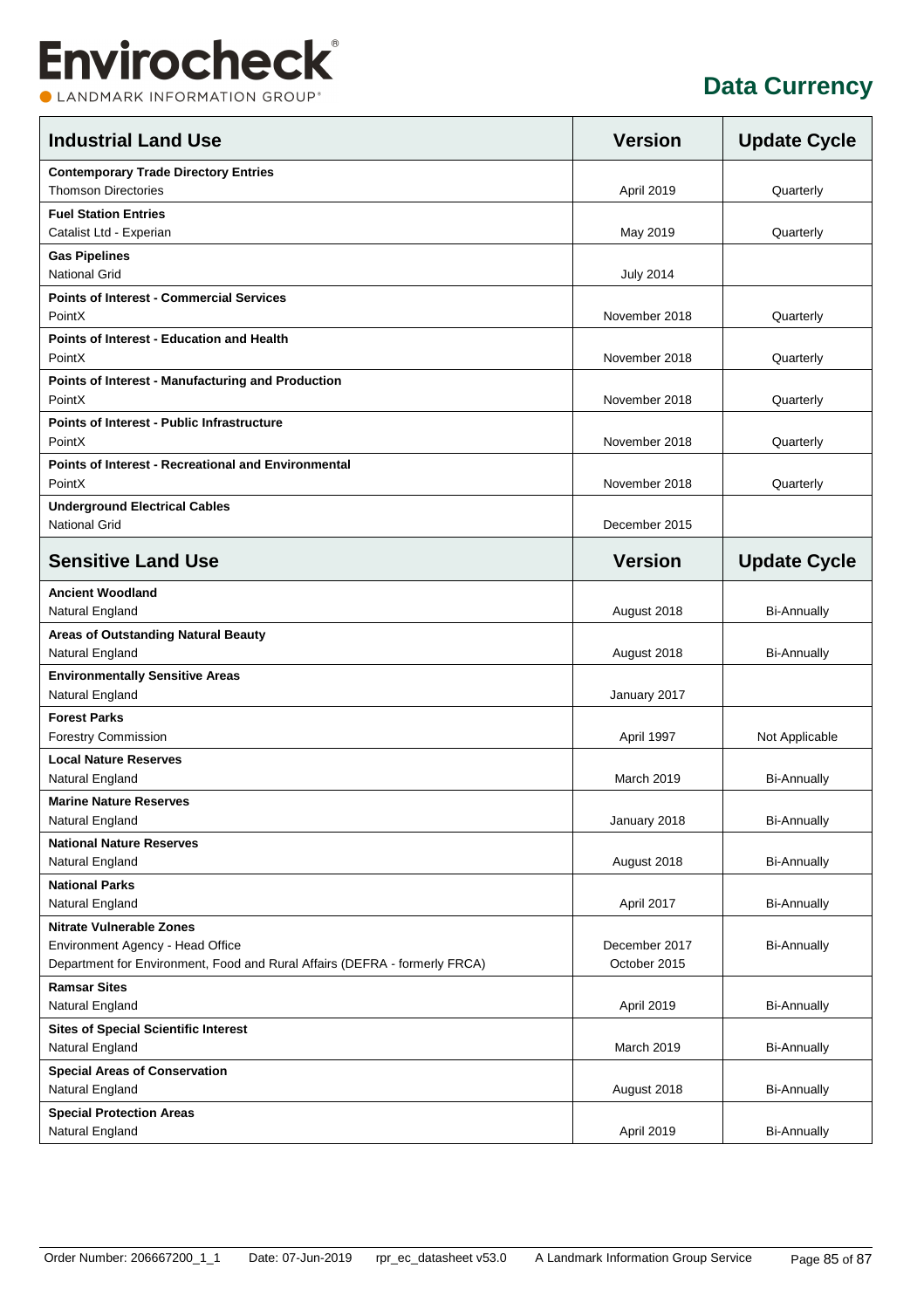

A selection of organisations who provide data within this report

| <b>Data Supplier</b>                          | <b>Data Supplier Logo</b>                                                                                     |
|-----------------------------------------------|---------------------------------------------------------------------------------------------------------------|
| <b>Ordnance Survey</b>                        | Map data                                                                                                      |
| <b>Environment Agency</b>                     | <b>C</b> Environment<br>Agency                                                                                |
| <b>Scottish Environment Protection Agency</b> | SEPA<br><b>Scottish Environment</b><br><b>Protection Agency</b>                                               |
| <b>The Coal Authority</b>                     | 燃<br>The Coal<br>Authority                                                                                    |
| <b>British Geological Survey</b>              | <b>British</b><br><b>Geological Survey</b><br>NATURAL ENVIRONMENT RESEARCH COUNCIL                            |
| <b>Centre for Ecology and Hydrology</b>       | <b>Centre for</b><br><u> Cista </u><br><b>Ecology &amp; Hydrology</b><br>NATURAL ENVIRONMENT RESEARCH COUNCIL |
| <b>Natural Resources Wales</b>                | Cyfoeth<br>Naturiol<br>Cymru<br>Natural<br>Resources<br>Wales                                                 |
| <b>Scottish Natural Heritage</b>              | <b>SCOTTISH</b><br><b>NATURAI</b><br><b>HERITAGE</b><br>ଔ∑ଞ୍ଜ                                                 |
| <b>Natural England</b>                        | NATURAL<br><b>ENGLAND</b>                                                                                     |
| <b>Public Health England</b>                  | 燃<br>Public Health<br>England                                                                                 |
| <b>Ove Arup</b>                               |                                                                                                               |
| <b>Peter Brett Associates</b>                 |                                                                                                               |